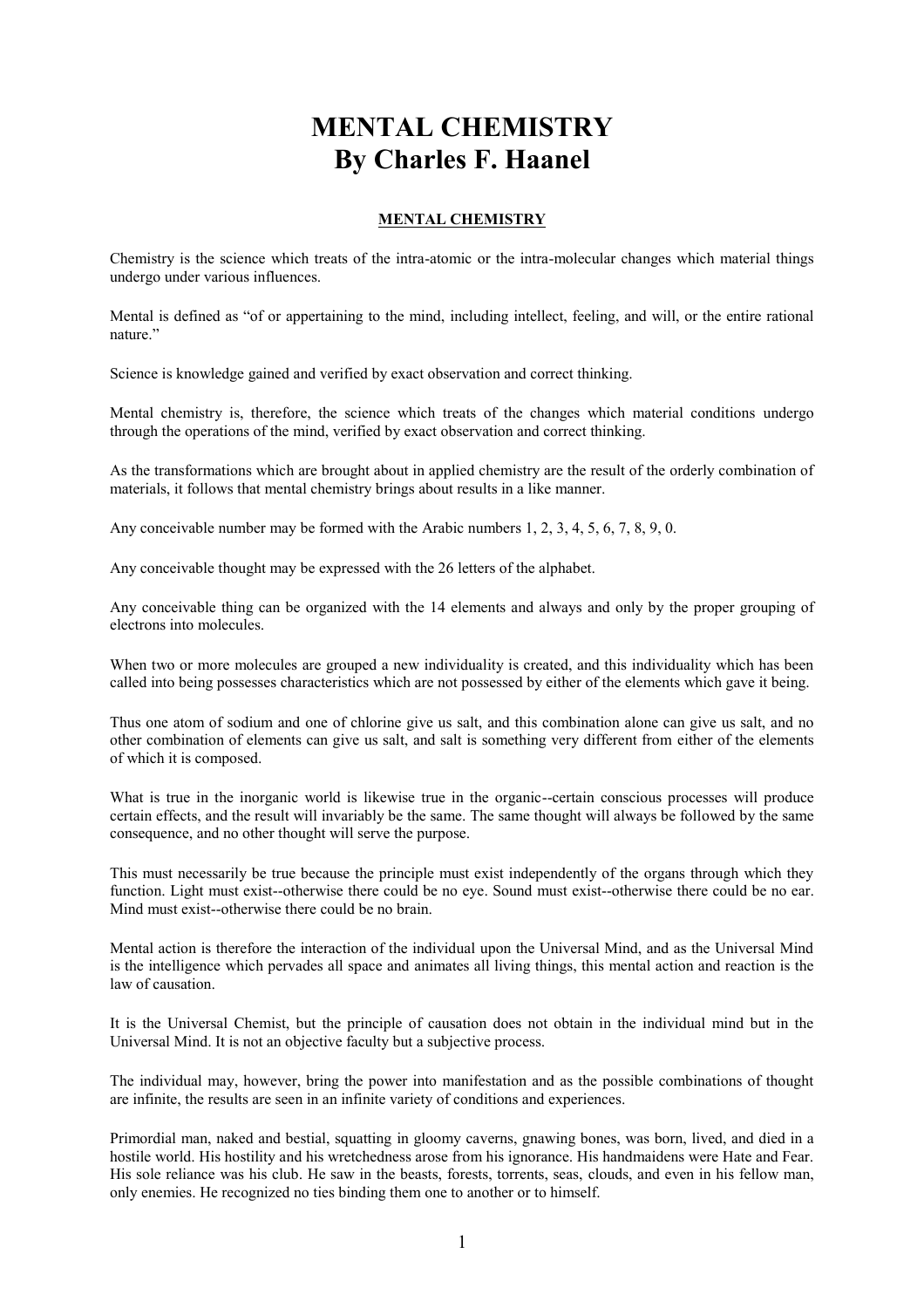Modern man is born to comparative luxury. Love rocks his cradle and shields his youth. When he goes forth to struggle he wields a pencil, not a club. He relies upon his brain, now his brawn. He knows the physical as neither master nor equal, but as a useful servant. His fellow men and the forces of Nature are his friends--not his enemies.

These tremendous changes, from hate to love, from fear to confidence, from material strife to mental control, have been wrought by the slow dawn of Understanding. In direct proportion as he understands Cosmic Law is man's lot enviable or the reverse.

Thought builds organic structures in animals and men. The protoplasmic cell desires the light and sends forth its impulse; this impulse gradually builds an eye. A species of deer feed in a country where the leaves grow on high branches, and the constant reaching for their favorite food builds cell by cell the neck of the giraffe. The amphibian reptiles desire to fly in the open air above the water; they develop wings and become birds.

Experiments with parasites found on plants indicate that even the lowest order of life makes use of mental chemistry. Jacques Loeb, M. D., Ph. D., a member of the Rockefeller Institute made the following experiment: "In order to obtain the material, potted rose bushes are brought into a room and placed in front of a closed window. If the plants are allowed to dry out, the aphides (parasites), previously wingless, change to winged insects. After the metamorphosis, the insects leave the plants, fly to the window and then creep upward on the glass."

It is evident that these tiny insects found that the plants on which they had been thriving were dead, and that they could therefore secure nothing more to eat and drink from this source. The only method by which they could save themselves from starvation was to grow temporary wings and fly, which they did.

That the brain cells are directly affected by mental pictures, and that the brain cells in their turn can affect the entire being, was proven by Prof. Elmer Gates of the Smithsonian Institution at Washington. Guinea pigs were kept in enclosures with certain colors dominant; dissection showed their brains to be larger in the color area than those of the same class of guinea pigs kept in other enclosures. The perspiration of men in various mental moods was analyzed, and the resultant salts experimented with. Those of a man in an angry state were of an unusual color; a small portion put on the tongue of a dog produced evidences of poisoning.

Experiments at Harvard College with students on the weighing board proved that the mind moves the blood. When the student was told to imagine that he was running a foot race, the board sank down at the foot, and when a problem in mathematics was being worked the balanced board sank down at the head.

This shows that thought not only flashes constantly between mind and mind, with an intensity and swiftness far transcending electricity, but that it also builds the structures through which it operates.

Through the conscious mind we know ourselves as individuals, and take cognizance of the world about us. The subconscious mind is the storehouse of past thoughts.

We can understand the action of the conscious and subconscious minds by observing the process by which the child learns to play the piano. He is taught how to hold his hands and strike the keys, but at first he finds it somewhat difficult to control the movement of his fingers. He must practice daily, must concentrate his thoughts upon his fingers, consciously making the right movements. These thoughts, in time, become subconscious, and the fingers are directed and controlled in the playing by the subconsciousness. In his first months, and possibly first years of practice, the pupil can perform only by keeping his conscious mind centered upon the work; but later he can play with ease and at the same time carry on a conversation with those about him, because the subconscious has become so thoroughly imbued with the idea of right movements that it can direct them without demanding the attention of the conscious mind.

The subconscious cannot take the initiative. It carried out only what is suggested by the conscious mind. But these suggestions it carries out faithfully, and it is this close relation between the conscious and subconscious which makes the conscious thinking so important.

Man's organism is controlled by the subconscious thought; circulation, breathing, digestion, and assimilation are all activities controlled by the subconscious. The subconscious is continually getting its impulses from the conscious, and we have only to change our conscious thought to get a corresponding change in the subconscious.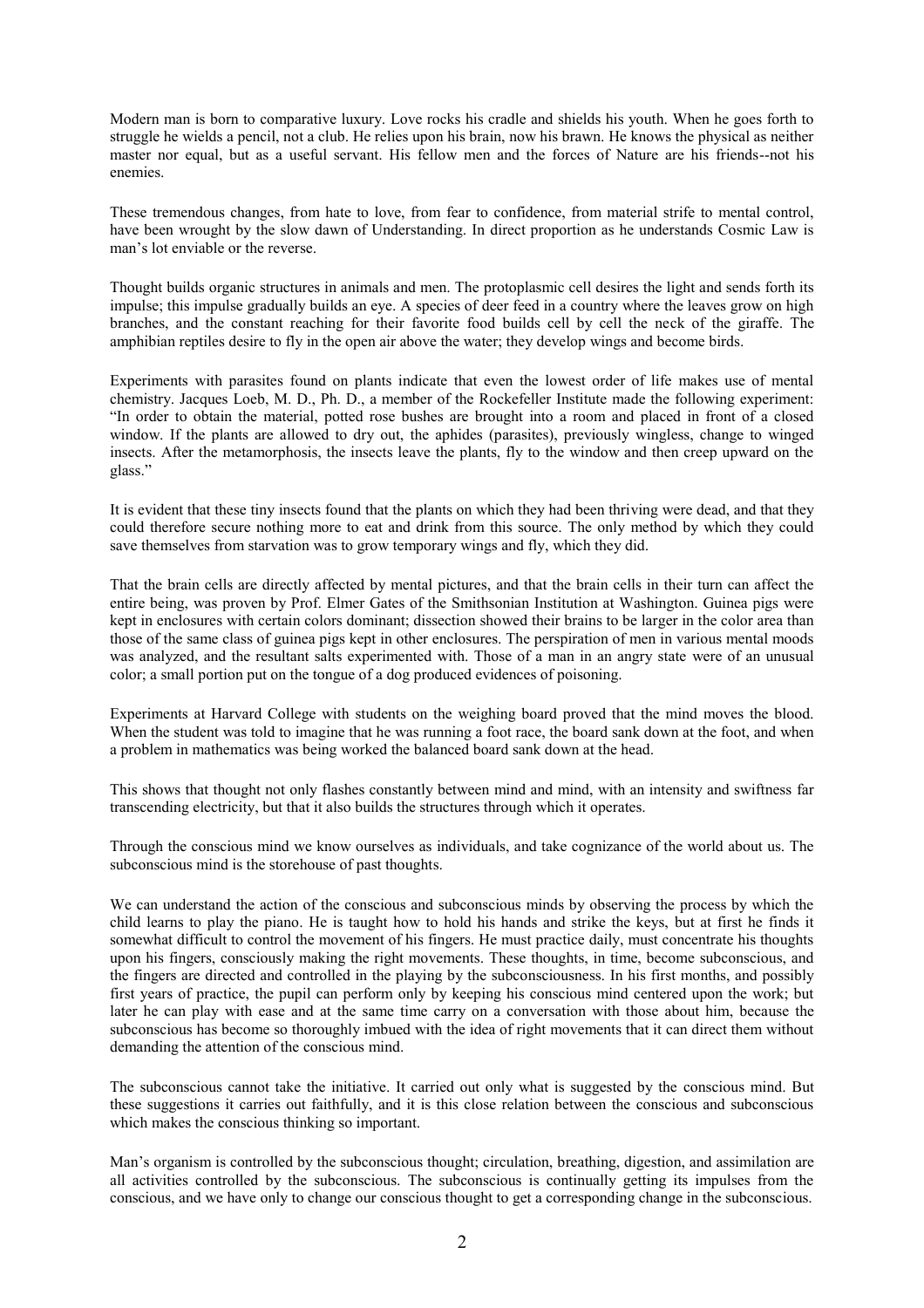We live in a fathomless sea of plastic mind substance. This substance is ever alive and active. It is sensitive to the highest degree. It takes form according to the mental demand. Thought forms the mould or matrix from which the substance expresses. Our ideal is the mould from which our future will emerge.

The Universe is alive. In order to express life there must be mind; nothing can exist without mind. Everything which exists is some manifestation of this one basic substance from which and by which all things have been created and are continually being recreated. It is man's capacity to think that makes him a creator instead of a creature.

All things are the result of the thought process. Man has accomplished the seemingly impossible because he has refused to consider it impossible. By concentration men have made the connection between the finite and the Infinite, the limited and the Unlimited, the visible and the Invisible, the personal and the Impersonal.

Great musicians have succeeded in thrilling the world by the creation of divine rhapsodies. Great inventors have made the connection and startled the world by their wonderful creations. Great authors, great philosophers, great scientists have secured this harmony to such an extent that though their writings were created hundreds of years ago, we are just beginning to realize their truth. Love of music, love of business, love of creation caused these people to concentrate, and the ways and means of materializing their ideals slowly but surely developed.

Throughout the entire Universe the law of cause and effect is ever at work. This law is supreme; here a cause, there an effect. They can never operate independently. One is supplementary to the other. Nature at all times is endeavoring to establish a perfect equilibrium. This is the law of the Universe and is ever active. Universal harmony is the goal for which all nature strives. The entire cosmos moves under this law. The sun, the moon, the starts are all held in their respective positions because of harmony. They travel their orbits, they appear at certain times in certain places, and because of the precision of this law, astronomers are able to tell us where various stars will appear in a thousand years. The scientist bases his entire hypothesis on this law of cause and effect. nowhere is it held in dispute except in the domain of man. Here we find people speaking of luck, chance, accident, and mishap; but is any one of these possible? Is the Universe a unit? If so, and there is law and order in one part, it must extend throughout all parts. This is a scientific deduction.

Like begets like on every plane of existence, and while people believe this more or less vaguely, they refuse to give it any consideration where they are concerned. This is due to the fact that heretofore man could never realize how he set certain causes in motion which related him with his various experiences.

It is only in the past few years that a working hypothesis could be formulated to apply this law to man--the goal of the Universe is harmony. This means a perfect balance between all things.

Ether fills all interplanetary space. This more or less metaphysical substance is the elementary basis of all matter. it is upon this substance that the messages of the wireless are transmitted through space.

Thought dropped into this substance causes vibrations which in turn unite with similar vibrations and react upon the thinker. All manifestations are the result of thought--but the thinking is on different planes.

We have one plane of thought constituting the animal plane. Here are actions and interactions which animals respond to, yet men know nothing of. Then we have the conscious thought plane. Here are almost limitless planes of thought to which man may be responsive. It is strictly the nature of our thinking that determines to which plane we shall respond. On this plane, we have the thoughts of the ignorant, the wise, the poor, the wealthy, the sick, the healthy, the very poor, the very rich, and so on. The number of thought planes is infinite, but the point is that when we think on a definite plane, we are responsive to thoughts on that plane, and the effect of the reaction is apparent in our environment.

Take for example one who is thinking on the thought plane of wealth. He is inspired with an idea, and the result is success. It could not be otherwise. He is thinking on the success plane, and as like attracts like, his thoughts attract other similar thoughts, all of which contribute to his success. His receiver is attuned for success thoughts only, all other messages fail to reach his consciousness, hence, he knows nothing of them; his antennae, as it were, reach into the Universal Ether and connect with the ideas by which his plans and ambitions may be realized.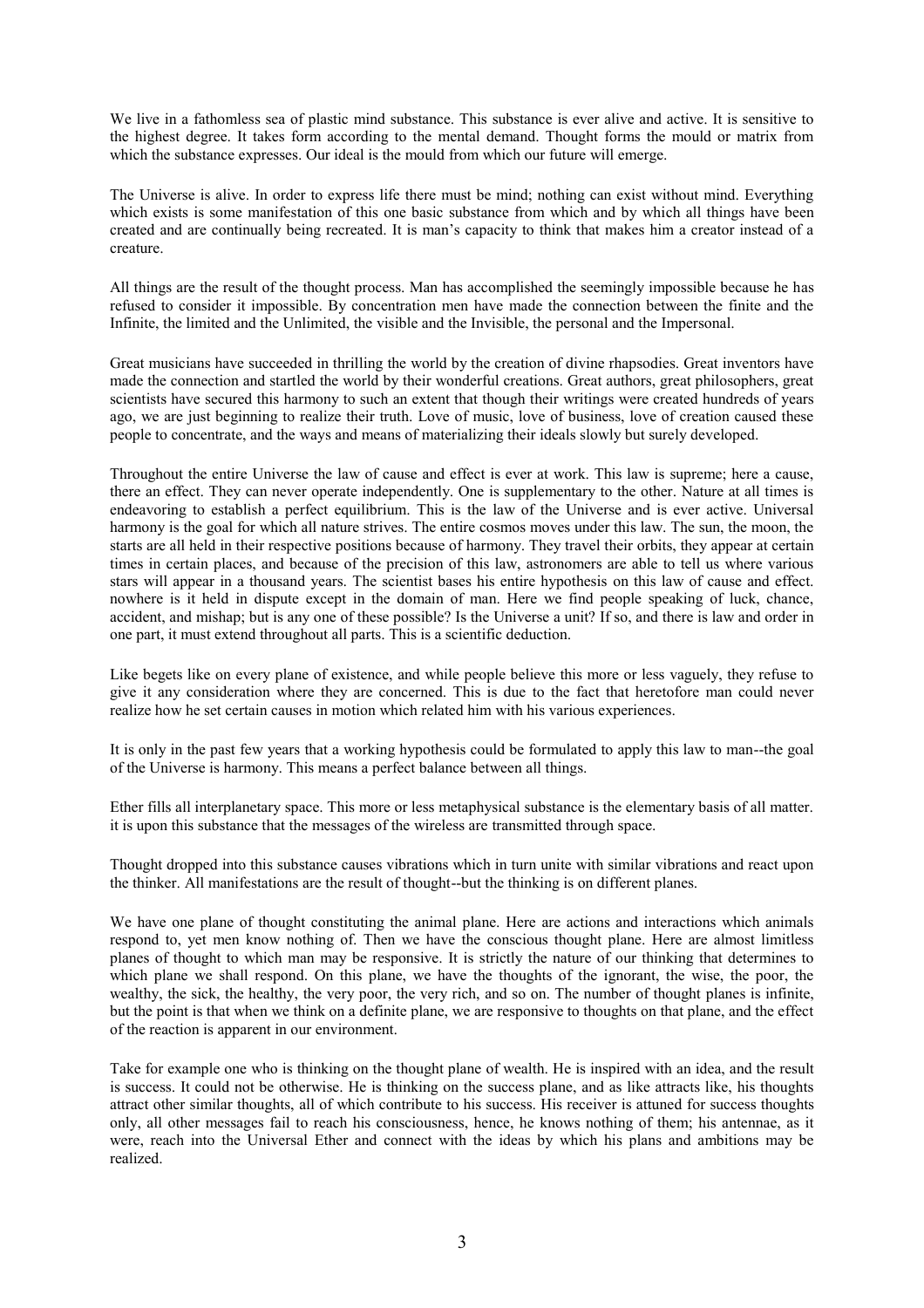Sit right where you are, place an amplifier to your ear, and you may hear the most beautiful music, or a lecture, or the latest market reports. What does this indicate, in addition to the pleasure derived from he music or the information received from the lecture or market reports?

It indicates first that there must be some substance sufficiently refined to carry these vibrations to every part of the world. Again it indicates that this substance must be sufficiently refined to penetrate every other substance known to man. The vibrations must penetrate wood, brick, stone or steel of any kind. They must go over, through and under rivers, mountains, above the earth, under the earth, everywhere and anywhere. Again it indicates that time and space have been annihilated. The instant a piece of music is broadcasted in Pittsburgh or anywhere else, by putting the proper mechanism to your ear you can get it as clearly and distinctly as though you were in the same room. This indicates that these vibrations proceed in every direction; wherever there is an ear to hear, it may hear.

If then there is a substance so refined that it will take up the human voice, and send it in every direction so that every human being who is equipped with the proper mechanism may receive the message, is it not possible that the same substance will carry a thought just as readily and just as certainly? Most assuredly. How do we know this? By experimentation. This is the only way to be certain of anything. Try it. Make the experiment yourself.

Sit right where you are. Select a subject with which you are fairly familiar. Begin to think. The thoughts will follow each other in rapid succession. One thought will suggest another. You will soon be surprised at some of the thoughts which have made you a channel of their manifestation. You did not know that you knew so much about the subject. You did not know that you could put them into such beautiful language. You marvel at the ease and rapidity with which the thoughts arrive. Where do they come from? From the One Source of all wisdom, all power. and all understanding. You have been to the source of all knowledge, for every thought which has ever been thought is still in existence, ready and waiting for someone to attach the mechanism by which it can find expression. You can therefore think the thoughts of every sage, every artist, every financier, every captain of industry who ever existed, for thoughts never die.

Suppose your experiment is not entirely successful; try again. Few of us are proud of our first effort at anything. We did not even make a very great success in trying to walk the first time we tried. If you try again, remember that the brain is the organ of the objective mind, that it is related to the objective world by the cerebro-spinal or voluntary nervous system; that this system of nerves is connected with the objective world by certain mechanism or senses. These are the organs with which we see, hear, feel, taste, and smell. Now, a thought is a thing which can neither be seen, nor heard; we cannot taste it, nor can we smell it, nor can we feel it. Evidently the five senses can be of no possible value in trying to receive a thought. They must therefore be stilled, because thought is a spiritual activity and cannot reach us through any material channel. We will then relax both mentally and physically and send out an S. O. S. for help and await the result. The success of our experiment will then depend entirely upon our ability to become receptive.

Scientists like to make use of the word Ether in speaking of the substance "In which we live and move and have our behaving," which is Omnipresent, which impenetrates everything, and which is the source of all activity. They like to use the word Ether because Ether implies something which can be measured and so far as the materialistic school of scientists is concerned, anything which cannot be measured does not exist; but who can measure an electron? And yet the electron is the basis for all material existence, so far as we know at present.

It would require 500,000,000 atoms placed side by side to measure one linear inch. A number of atoms equal to twenty-five million times the population of earth must be present in the test tube for a chemist to detect them in a chemical trace. About 125 septillions of atoms are in an inch cube of lead. And we cannot come anywhere near even seeing an atom through a microscope!

Yet the atom is as large as our solar system compared to the electrons of which it is composed. All atoms are alike in having one positive central sun of energy around which one or more negative charges of energy revolve. The number of negative electrons each atom contains determines the nature of the so-called "element" of which it is a part.

An atom of hydrogen, for instance, is supposed to have one negative electron as a satellite to its positive center. For this reason chemists accept it as a standard of atomic weight. The atomic weight of hydrogen is placed at 1.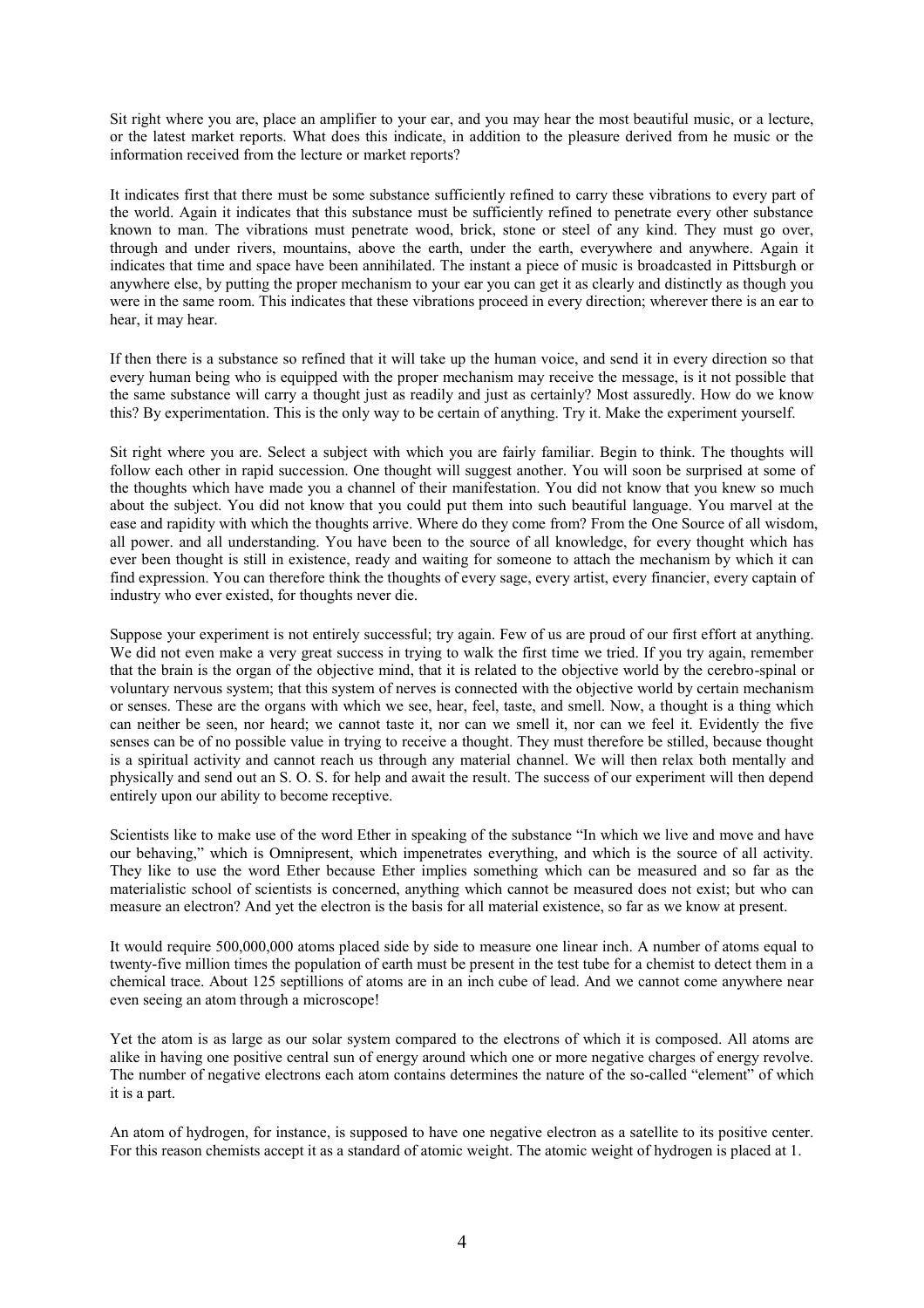The diameter of an electron is to the diameter of the atom as the diameter of our Earth is to the diameter of the orbit in which it moves around the sun. More specifically, it has been determined that an electron is oneeighteen-thousandth of the mass of a hydrogen atom.

It is clear therefore that matter is capable of a degree of refinement almost beyond the power of the human mind to calculate. We have not as yet been able to analyze this refinement beyond the electron, and even in getting thus far have had to supplement our physical observation of effects with imagination to cover certain gaps.

The building up of Matter from Electrons has been an involuntary process of individualizing intelligent energy.

Food, water and air are usually considered to be the three essential elements necessary to sustain life. This is very true, but there is something still more essential. Every time we breathe we not only fill our lungs with air which has been charged with magnetism by the Solar Orb, but we fill ourselves with Pranic Energy, the breath of life replete with every requirement for mind and spirit. This life giving spirit is far more necessary than air, food, or water, because a man can live for forty days without food, for three days without water, and for a few minutes without air; but he cannot live a single second without Ether. It is the one prime essential of life, and contains all the essentials of life, so that the process of breathing furnishes not only food for body building, but food for mind and spirit as well.

## **THE CHEMIST**

Universal intelligence leaves its source to become embodied in material forms through which it returns to its source as an individual or entity. Mineral life animated by electro-magnetism is the first step of intelligence upward, toward its universal source. Universal energy is intelligent, and this involuntary process by which matter is built up, is an intelligent process of nature which has for its specific purpose the individualization of her intelligence.

Stockwell says: "The basis of life and consciousness lies back of the atoms, and may be found in the universal ether." Hemstreet says: "Mind in the ether is no more unnatural than mind in flesh and blood." Stockwell says: "The ether is coming to be apprehended as an immaterial superphysical substance, filling all space, carrying in its infinite, throbbing bosom the specks of aggregated dynamic force called worlds. It embodies the ultimate spiritual principle, and represents the unity of those forces and energies from which spring, as their source, all phenomena, physical, mental, and spiritual, as they are known to man." Dolbear, in his great work on the ether, says: "Besides the function of energy and motion, the ether has other inherent properties, out of which could emerge, under proper circumstances, other phenomena, such as life or mind or whatever may be in the substratum."

The microscopic cell, a minute speck of matter that is to become man, has in it the promise and germ of mind. May we not draw the inference that the elements of mind are present in those chemical elements--carbon, oxygen, hydrogen, nitrogen, sulphur, phosphorous, sodium, potassium, chlorine--that are found in the cell? not only must we do so; but we must go further, since we know that each of these elements, and every other, is built up of one invariable unit, the electron, and we must therefore assert that mind is potential in the unit of matter- the electron itself."

Atoms of mineral matter are attracted to each other to form aggregates or masses. This attraction is called Chemical Affinity. Chemical combinations of atoms are due to their magnetic relations to each other. Positive atoms will always attract negative atoms. The combination will last only so long as a still more positive force is not brought to bear on it to break it apart.

Two or more atoms brought into combination form a molecule, which is defined as "the smallest particle of a substance that can maintain its own identity." Thus a molecule of water is a combination of one atom of hydrogen and two atoms of oxygen (H2O).

In building a plant, nature works with colloid cells rather than with atoms, for she has built up the cell as an entity just as she built the atom and the molecule as entities with which to work in mineral substance. The vegetable cell (colloid), has power to draw to itself from earth, air, and water whatever energies it needs for its growth. It therefore draws from mineral life and dominates it.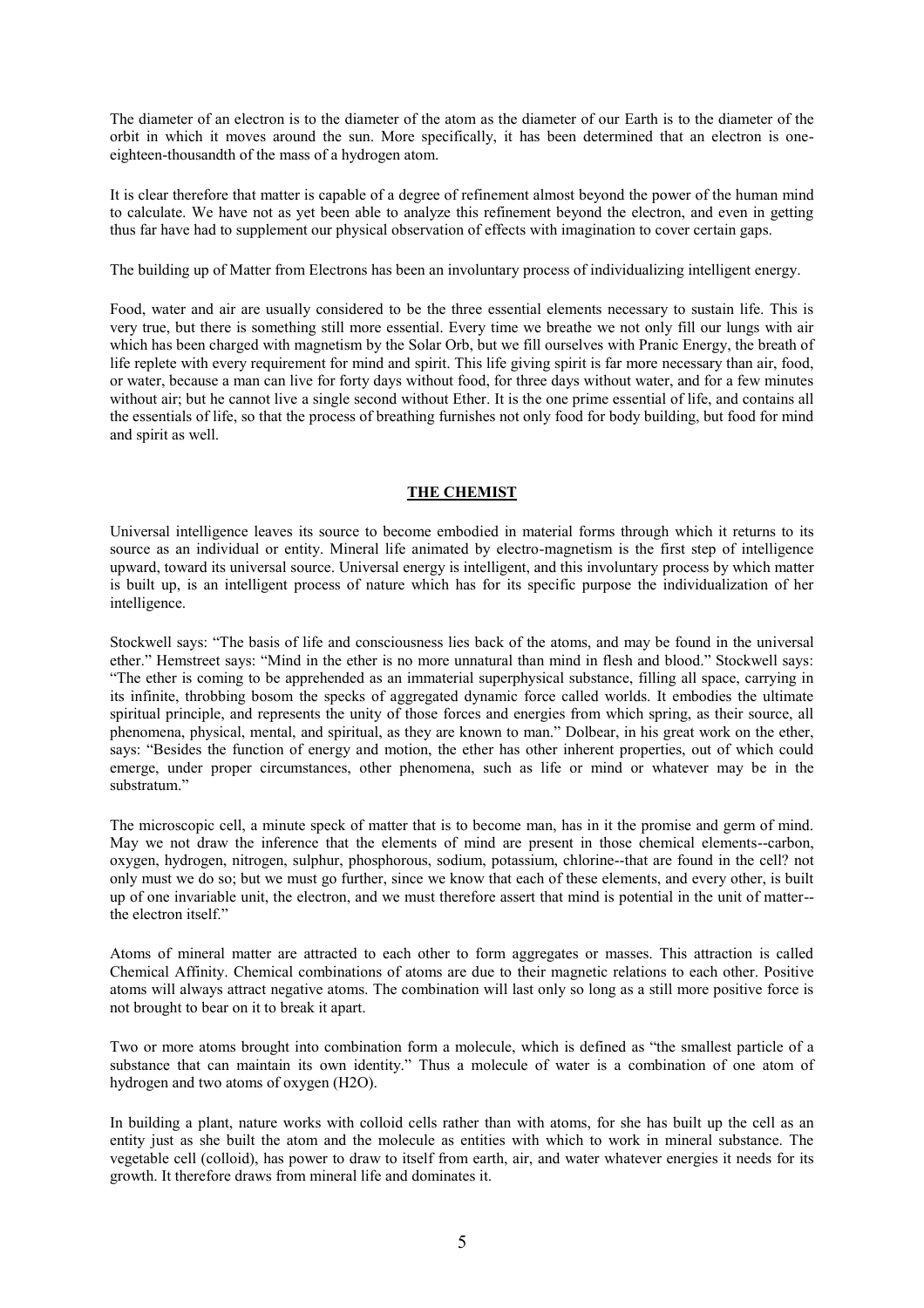When vegetable matter is sufficiently refined to be receptive to still more of the universal intelligent energy, animal life appears. The plant cells have now become so plastic that they have additional capacities--those of individual consciousness, and also additional powers; those of sensational magnetism. It draws its life forces from both mineral and plant life, and therefore dominates them.

The body is an aggregate of cells animated by the spiritual magnetic life that tends toward organizing these cells into communities, and these communities into co-ordinated bodies which will operate the entire mass of the body as a conscious entity able to carry itself from one place to the other.

Atoms and molecules and their energies are now subordinated to the welfare of the cell. Each cell is a living, conscious entity, capable of selecting its own food, of resisting aggression, and of reproducing itself.

As each cell has its individual consciousness, intuition, and volition, so each federated group of cells has a collective individual consciousness, intuition, and volition. Likewise, each co-ordinated group of federations; until the entire body has one central brain where the great co-ordination of all the "brains" takes place.

The body of an average human being is composed of some twenty-six trillions (26,000,000,000,000) of cells; the brain and the spinal cord by themselves consist of some two billion.

The biogenic law proves that every vertebrate, like every other animal, evolves from a single cell. Even the human organism, according to Haeckel, is at first a simple nucleated globule of plasm, about 1.125 inch in diameter, barely visible to the naked eye as a tiny point. The ovum transmits to the child by heredity the personal traits of the mother, the sperm-cell those of the father; and this hereditary transmission extends to the finest characteristics of the soul as well as the body. What is plasm? What is this mysterious living substance that we find everywhere as the material foundation of the wonders of life? Plasm or protoplasm, is, as Huxley rightly said, the physical basis of organic life; to speak more precisely, it is a chemical compound of carbon that alone accomplishes the various processes of life. In its simplest form the living cell is merely a soft globule of plasm, containing a firmer nucleus. As soon as it is fertilized, it multiplies by division and forms a community or colony of many special cells.

These differentiate themselves, and by their specialization, or modifications, the tissues which compose the various organs are developed. the developed, many-celled organisms of man and all higher animals resemble, a social, civil community, the numerous single individuals of which are developed in various ways, but were originally only simple cells of one common structure.

All life on this earth, as Dr. Butler points out in "How the Mind Cures," began in the form of a cell which consisted of a body animated by a mind. In the beginning and long afterward the animating mind was the one we now call the subconscious. But as the forms grew in complexity and produced organs of sense, the mind threw out an addition, . . . forming another part, the one we now call the conscious. While at first all living creatures had but one guide that they must follow in all things, this later addition to mind gave the creature a choice. This was the formation of what has been termed Free Will.

Each cell is endowed with an individual intelligence, that helps it carry on, as by a miracle, its complex labours. The cell is the basis of man, and this fact must be constantly borne in mind in dealing with the wonders of mental chemistry.

As a nation is made up of a large number of living individuals, so the body is made up of a large number of living cells. The citizens of a country are engaged in varied pursuits--some in the work of production, in field, forest, mine, factory; some in the work of distribution, in transportation, in warehouse, store, or bank; some in the work of regulation, in legislative halls, on the bench, in the executive chair; some in the work of protection- soldiers, sailors, doctors, teachers, preachers. Likewise in the body some cells are working on production: mouth, stomach, intestines, lungs, supplying food, water, air; some are engaged in distribution of supplies and elimination of wastes: heart, blood, lymph, lungs, liver, kidneys, skin; some perform the office regulation: brain, spinal cord, nerves; some are occupied in protection; white blood corpuscles, skin, bone, muscle; there are also cells to which are entrusted the reproduction of species.

As the vigour and welfare of a nation depend fundamentally on the vitality and efficiency and co-operation of its citizens, so the health and life of the body depend upon the vitality, efficiency and co-operation of its myriad cells.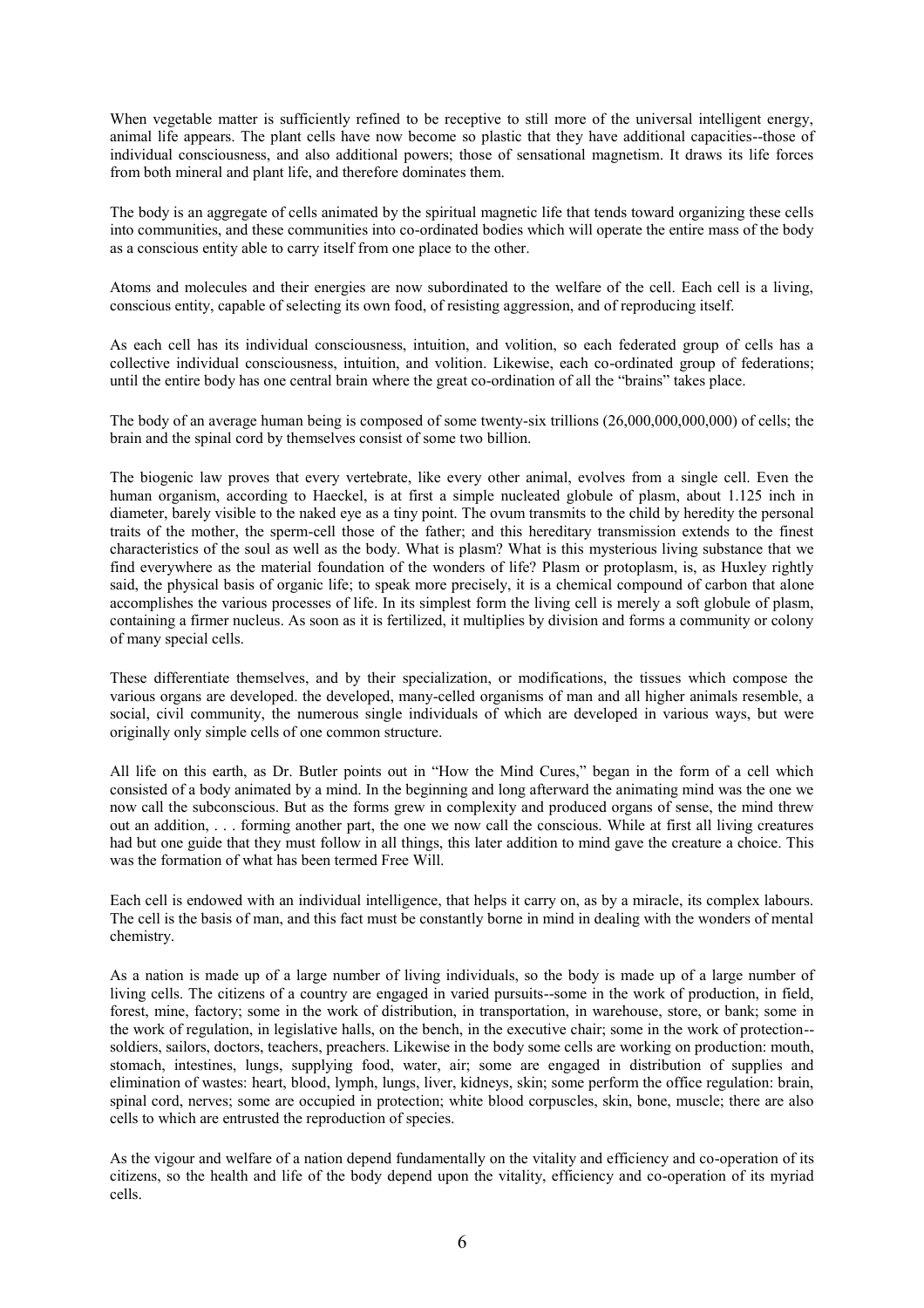We have seen that the cells are gathered into systems and groups for the performance of particular functions essential to physical life and expression, such as we see in organs and tissues.

So long as the several parts all act together, in concord and due regard to one another and the general purposes of the organism, there is health and efficiency. But when from any cause discord arises, illness supervenes. Disease is lack of comfort and harmony.

In the brain and nervous system the cells are grouped in their action according to the particular functions which they are called upon to perform. It is in this way that we are able to see, to taste, to smell, to feel, and to hear. It is also in this way we are able to recall past experiences, to remember facts and figures, and so on.

In mental and physical health these various groups of neurons work in fine harmony, but in disease they do not. In normal conditions the ego holds all these individual cells and groups, as we as system of cells, in harmonious and co-ordinate action.

Disease represents dissociated organic action; certain systems or groups, each of which is made up of a vast number of microscopic cells, begin functioning independently, and hence inharmoniously; and thus upset the tone of the whole organism. A single organ or system can thus get out of tune with the rest of the body and do serious harm. this is one kind of disease.

In a federation of any sort, efficiency and concord of action depend upon the strength and confidence accorded the central administration of its affairs; and just in proportion to the degree of failure to maintain these conditions are discord and confusion sure to ensue.

Nels Quevli makes this clear in "Cell Intelligence;" he says, "The intelligence of man is the intelligence possessed by the cells in his brain. If man is intelligent and by virtue thereof is able to combine and arrange matter and force so as to effect structures such as houses and railroads, why is not the cell also intelligent when he is able to direct the forces of nature so as to effect the structures we see such as plants and animals. The cell is not compelled to act by reason of any chemical and mechanical force, any more than is man. He acts by reason of will and judgment of his own. He is a separate living animal. Bergson in his "Creative Evolution" seems to see in matter and life a creative energy. If we stood at a distance watching a skyscraper gradually grow into completeness, we would say there must be some creative energy back of it, pushing the construction and, if we could never get near enough to see the men and builders at work, we could have no other idea of how that skyscraper came into existence except that it was caused by some creative energy.

The cell is an animal, very highly organized and specialized. Take the single cell called amoeba for instance. He has no machinery with which he can manufacture starch. He does, however, carry with him building material with which he can in an emergency save his life by covering himself with a coat of armor. Other cells carry with them a structure which is called chromatophore. With this instrument, these cells are able to manufacture starch from the crude substances of earth, air and water by the aid of sunlight. From these facts, it must appear evident to the reader that the cell is a very highly organized and specialized individual, and that to look at him from the point of view of being mere matter and force is the same as to compare the actions of a stone rolling down a hill with that of an automobile moving over a smooth pavement. One is compelled to move by reason of the force of gravitation, while the other moves by virtue of the intellect that guides it. The structures of life, like plants and animals, are built from the materials taken from the earth, air, and water, just as are the structures man builds, like railroads and skyscrapers. If we were asked how it is possible for man to effect the construction of these railroads and buildings, we would say that it is by reason of the fact that he is an intelligent being.

If the cell has gone through the same process of social organization and evolution as man, why is it not also the same intelligent being as man? Did you ever stop to think what takes place when the surface of the body is cut or bruised? The white blood cells or corpuscles, as they are called, who are the general caretakers of the body, whose duty it is to look after everything in general, such as the fighting of bacteria and disease germs and the general repair work, will sacrifice their own lives by thousands if necessary to save the body. They live in the body, enjoying complete liberty. They do not float in the blood stream except when in a hurry to get somewhere, but move around everywhere as separate independent beings to see that everything goes right. If a bruise or cut happens, they are at once informed, and rush to the spot by thousands and direct the repair work and if necessary they change their own occupation and take a different job, that of making connective tissue in order to bind the tissues together. In nearly every open sore, bruise or cut, they are killed in great numbers in their faithful effort to repair and close up the wound. A text book on physiology briefly speaks of it as follows: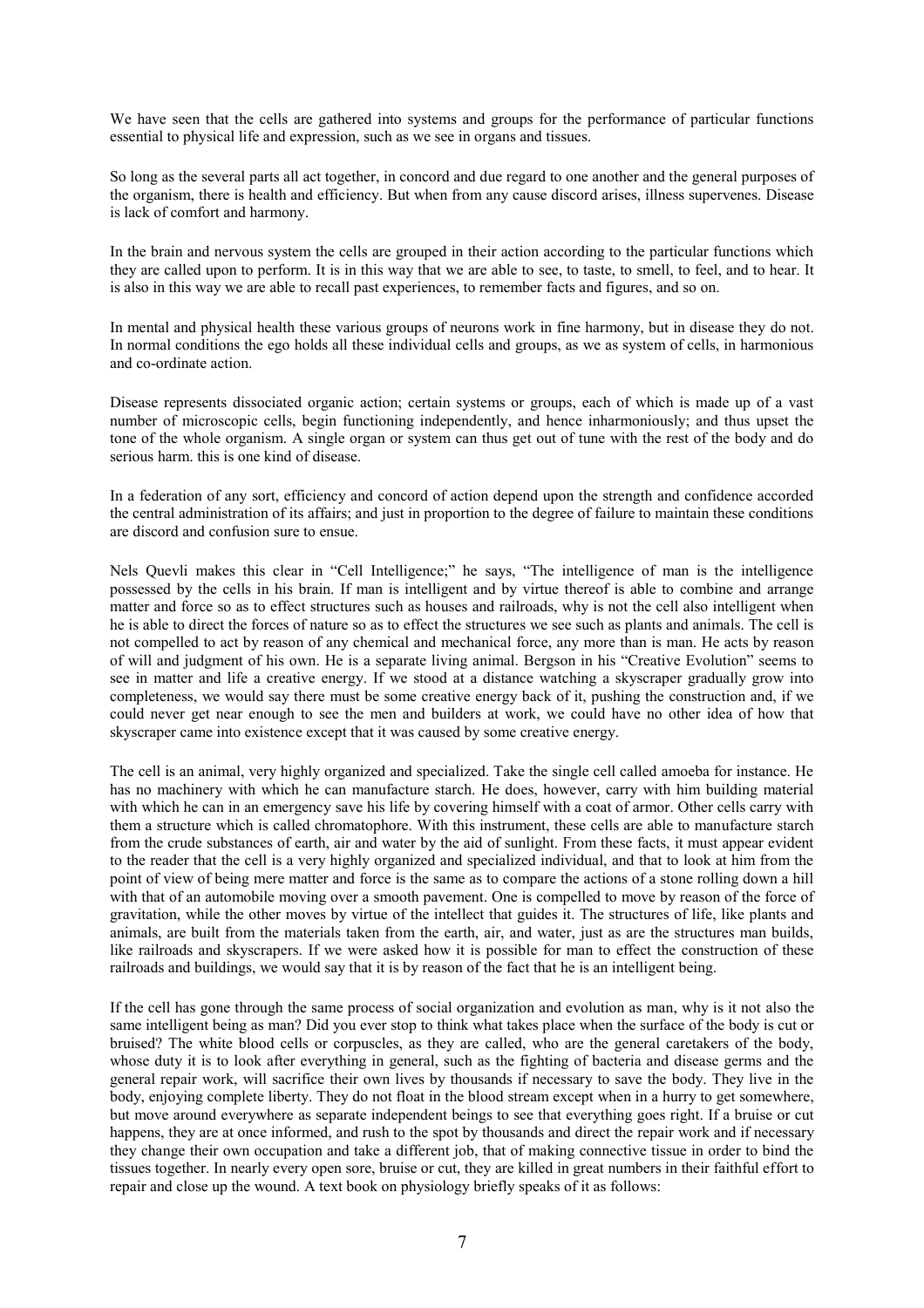"When the skin is injured the white blood cells form new tissue upon the surface, while the epithelium spreads over it from the edges, stopping the growth and completing the healing processes."

There seems to be no particular center in the body around which intelligence revolves. Every cell seems to be a center of intelligence and knows what its duties are wherever it is placed and wherever we find it. Every citizen of the cell republic is an intelligent independent existence, and all are working together for the welfare of all. Nowhere can we find more absolute sacrifice of the lives of the individuals to the general welfare of all than we do in the cell republic. The results cannot be obtained in any other way nor at any less cost of individual sacrifice, so it is necessary to their social existence. The principle of individual sacrifice to common welfare has been accepted and agreed up as the right thing and as their common duty, impartially distributed among them, and they perform their allotted work and duties regardless of their own individual comfort.

Mr. Edison says, "I believe that our bodies are made up of myriads of units of life. Our body is not itself the unit of life or a unit of life. Let me give you as an example the S. S. Mauretania."

"The 'Mauretania' is not herself a living thing--it is the men in her that are alive. If she is wrecked on the coast, for instance, the men get out, and when the men get out it simply means that the 'life units' leave the ship. And so in the same way a man is not 'dead' because his body is buried and the vital principle, that is, the 'life units,' have left the body.

"Everything that pertains to life is still living and cannot be destroyed. Everything that pertains to life is still subject to the laws of animal life. We have myriads of cells and it is the inhabitants in these cells, inhabitants which themselves are beyond the limits of the microscope, which vitalize our body.

"To put it another way, I believe that these life-units of which I have spoken band themselves together in countless millions and billions in order to make a man. We have too facilely assumed that each one of us is himself a unit. This, I am convinced is wrong, even by the high-powered microscope, and so we have assumed that the unit is the man, which we can see, and have ignored the existence of the real life units, which are those we cannot see."

"No man today can set the line as to where 'life' begins and ends. Even in the formation of crystals, we see a definitely ordered plan of work. Certain solutions will always form a particular kind of crystal without variation. It is not impossible that these life entities are at work in the mineral and plant as in what we call the 'animal' world."

We have seen something of the chemist, something of his laboratory, something of his system of communication.

What about the product? This is a very practical age, an age of commercialism, if you please. If the chemist produces nothing of value, nothing which can be converted into cash, we are not interested.

But, fortunately the chemist in this case produces an article which has the highest cash value of any article known to man.

He provides the one thing which all the world demands, something which can be realized upon anywhere, at any time; it is not a slow asset; on the contrary, its value is recognized in every marked.

The product is thought; thought rules the world; thought rules every Government, every bank, every industry, every person and everything in existence, and is differentiated from everything else, simply and only because of thought.

Every person is what he is because of his method of thinking, and men and nations differ from each other only because they think differently.

What then is thought? Thought is the product of the chemical laboratory possessed by every thinking individual; it is the blossom, the combined intelligence which is the result of all previous thinking processes; it is the fruit and contains the best of all that the individual has to give.

There is nothing material about a thought, and yet no man would give up his ability to think for all the gold in Christendom; it is therefore of more value than anything which exists. As it is not material it must be spiritual.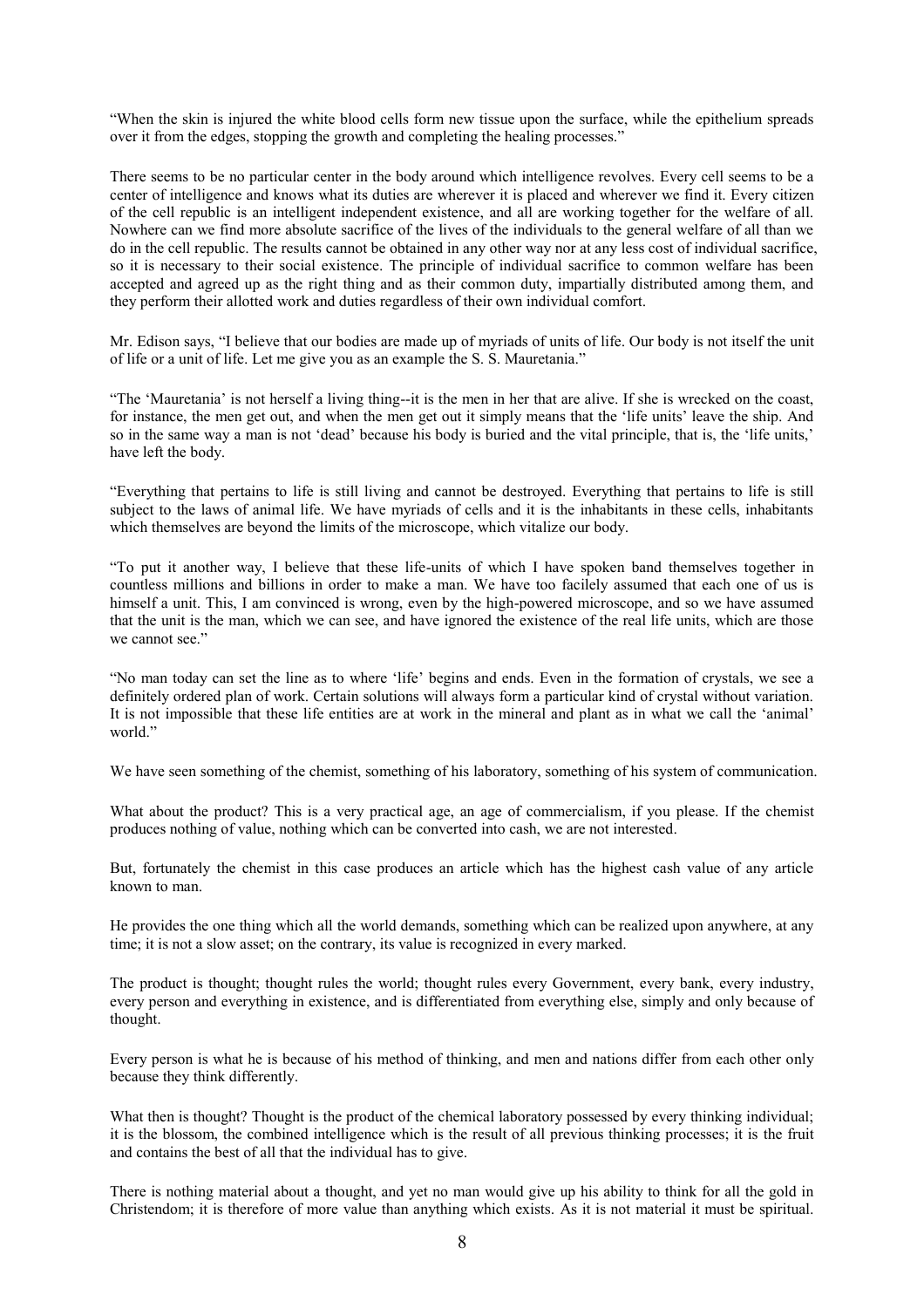Here then is an explanation of the wonderful value of thought. Thought is a spiritual activity; in fact, it is the only activity which the spirit possesses. Spirit is the creative principle of the Universe, as a part must be the same in kind and quality as the whole, and can differ only in degree, thought must be creative also.

## **THE LABORATORY**

The art of chemistry cannot proceed without a plant, or work-shop, and one of the most interesting features of the human system is its series of manufacturing plants in which are produced the chemical agents necessary to mobilize the constituents of food. And it is a part of the fine natural economy that the secretions containing these chemical agents should serve several other purposes also. In general, each may be said to have an alterative effect upon the others, or at least upon the activities of the other plants; also they act upon the inward bound nerve paths as exciters of effects in both the conscious and the subconscious activities.

Radiant energy, whether consciously or subconsciously released from the body, becomes the medium of sensory impressions that flash back to the perceptive centers and there set up reactions which are interpreted by these centers according to their stage of development of self, and therefore they interpret these messages exactly as they are received, without attempt to "think" about them, or to analyze them. The process is as mechanical as an impression made by the actinic rays of the sun on a photographic plate.

The general principle by which an idea is preserved is vibratory like all other phenomena of nature. Every thought causes vibration that will continue to expand and contract in wave circles, like the waves started by a stone dropped in a pool of water. Waves from other thoughts may countered it, or it may finally succumb of its own inanition.

Thought will instantly set in motion the finest of spiritual magnetism, and this motion will be communicated to the heavier and coarser densities, and will eventually affect the physical matter of the body.

Life is not created--it simply IS. All nature is animate with this force we call 'life.'" The phenomena of life on this physical plane, with which we are chiefly concerned, are produced by the involution of "energy" into "matter," and matter is, itself, an involution of energy.

But when the stage of matter is reached in the process of Nature's involution, matter then begins to evolve forms under the action upon it and within it. So that growth and life are the results of a simultaneous integration of matter and energy. Evolution starts with the lowest form of matter, and works upward through refining processes to serve as a matrix of energy.

The internal secretions constitute and determine much of the inherited powers of the individual and their development. They control physical and mental growth, and all metabolic processes of fundamental importance. They dominate all the vital functions of man. they co-operate in an intimate relationship which may be compared to an interlocking directorate. A derangement of their functions, causing an insufficiency of them, an excess or an abnormality upsets the entire equilibrium of the body, with transformed effect upon the mind and the organs. Blood chemistry of our time is a marvel undreamed of a generation ago.

These achievements are a perfect example of accomplished fact contradicting all former prediction and criticism. One of the greatest advances of modern medicine has been the study of the processes and secretions of the hitherto obscure ductless glands; endocrinology, as this study is called, has thrown much valuable light upon certain abnormal physical conditions about which science had until now been in the dark. We now know that most of the freaks of nature we see on exhibition are such owing to endocrine disturbance--the disturbance of the ductless glands. The bearded lady, a victim of pogoniasis; the victims of obesity and of skeletonization; of acromegalis, or giantism; of micromegalie or liliputianism--all such evolutional deviations are due to subnormalities or abnormalities of the chemical elements which the glands produce and send into the bloodstream.

These are no mere theories, for they have been rigorously tested in the laboratories of science. As Sir William Osler, one of the world's most illustrious luminaries of knowledge, has said: "For man's body, too, is a humming hive of working cells, each with its specific function, all under central control of the brain and heart, and all dependent on materials called hormones (secreted by small, even insignificant looking structures) which lubricate the wheels of life. For example, remove the thyroid gland just below the adam's apple, and you deprive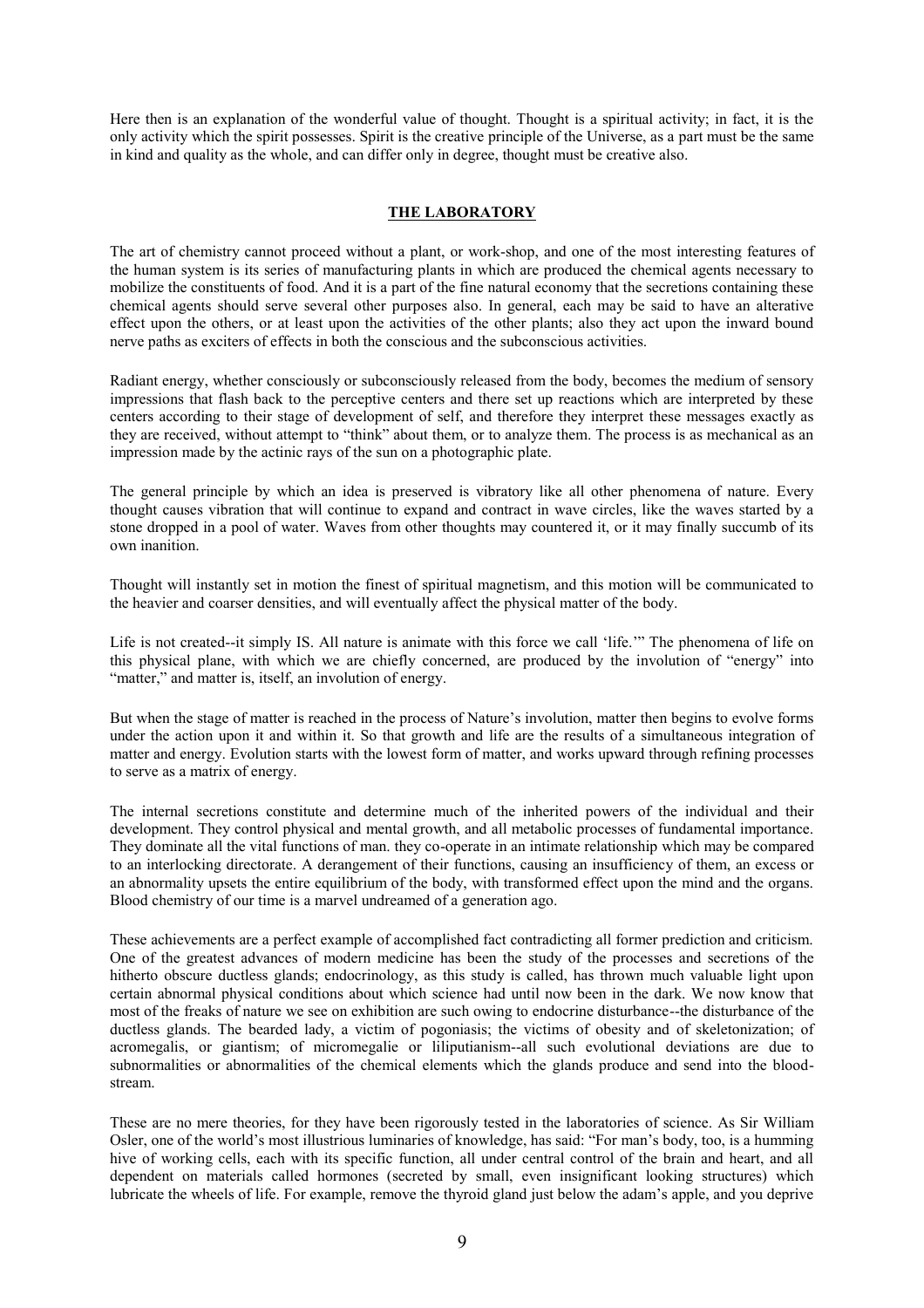man of the lubricants which enable his thought-engines to work. It is as if you cut off the oil-supply of a motor, and gradually the stored acquisitions of his mind cease to be available, and within a year he sinks into dementia. The normal processes of the skin cease, the hair falls, the features bloat, and the paragon of animals is transformed into a shapeless caricature of humanity.

These essential lubricators, of which a number are now known, are called hormones--you will recognize from its derivation how appropriate is the term. The name is derived from the he Greek verb meaning "to rouse or set in motion." The name was given by Starling and Bayliss, two great Englishmen noted for their research work in endocrinology. Cretins--dwarfed imbeciles--can be cured by the administration, internally, of the thyroid glands of sheep, with truly miraculous results; because cretinism is caused by the lack or absence of thyroid gland secretions.

As an instance of the fascination of these studies, consider the conception that the thyroid played a fundamental part in the change of sea creatures into land animals. Feeding the Mexican axolotl, a purely aquatic newt, breathing through gills, on thyroid, quickly changes it into the ambystoma, a terrestrial salamander, breathing by means of lungs.

The endocrine glands produce secretions which enter the blood-stream and vitally affect the bodily structure and functions. The pituitary is a small gland, located near the center of the head, directly under the third ventricle of the brain, where it rests in a depression in the bony floor-plate of the skull. Its secretions have an important part in the mobilizing of carbohydrates, maintaining blood-pressure, stimulating other glands, and maintaining the tonicity of the sympathetic nerve system. Its under, or over, activity during childhood, will produce marked characteristics in the body structure, and what concerns us more, equally marked characteristics of mental development and function.

The thyroid gland is located at the frontal base of the neck, extending upward in a sort of semicircle on both sides, with the parathyroids near the tips. The thyroid secretion is important in mobilizing both proteins and carbohydrates; it stimulates other glands, helps resist infections, affects the hair growth, and influences the organs of digestion and elimination. It is a strongly determining factor in the all-around physical development, and also in the mental functioning. A well-balanced thyroid goes a long way toward insuring an active, efficient, smoothly co-ordinated mind and body.

The adrenal glands are located just above the small of the back. These organs have been called by some writers the "decorative glands," since one of their functions appears to be that of keeping the pigments of the body in proper solution and distribution. But of greater importance is the agency of the adrenal secretion in other directions. It contains a most valuable blood-pressure agent; it is a tonic to the sympathetic nerve system, hence to the involuntary muscles, heart, arteries, intestines, and so on; as well as to the perceptive paths. It responds to certain emotional excitements by an immediate increase in volume of secretion, thus increasing the energy of the whole system, and preparing it for effective response.

The cerebro-spinal nervous system is the telephone system of the conscious mind; it is a very complete wiring system for communication from the brain to every part of the body, especially the terminals. It is the intelligence department of self-conscious man.

The sympathetic nervous system is the system of the subconscious mind. Behind the stomach, and in front of the spine, is the center of the system known as the "Solar Plexus." It is composed of two masses of brain substance, each in the shape of a crescent. They surround an artery whose function it is to equalize the blood pressure of all the abdominal organs.

Just as the brain and the voluntary nervous system constitute the apparatus of self-conscious man, in like manner the solar plexus and the sympathetic system comprise the special apparatus of the subconscious mind.

The function of the sympathetic nervous system is to maintain the equilibrium of the body, to act as a balance wheel, to prevent over or under action of the cerebro-spinal system. As it is directly affected by emotional states such as fear, anger, jealousy or hatred, these may easily throw out of gear the operation of the automatic functions of the body. That is to say, that emotional states such as joy, fear, anger and hatred may upset such functions of the body as digestion, blood circulation, general nutrition, and so forth.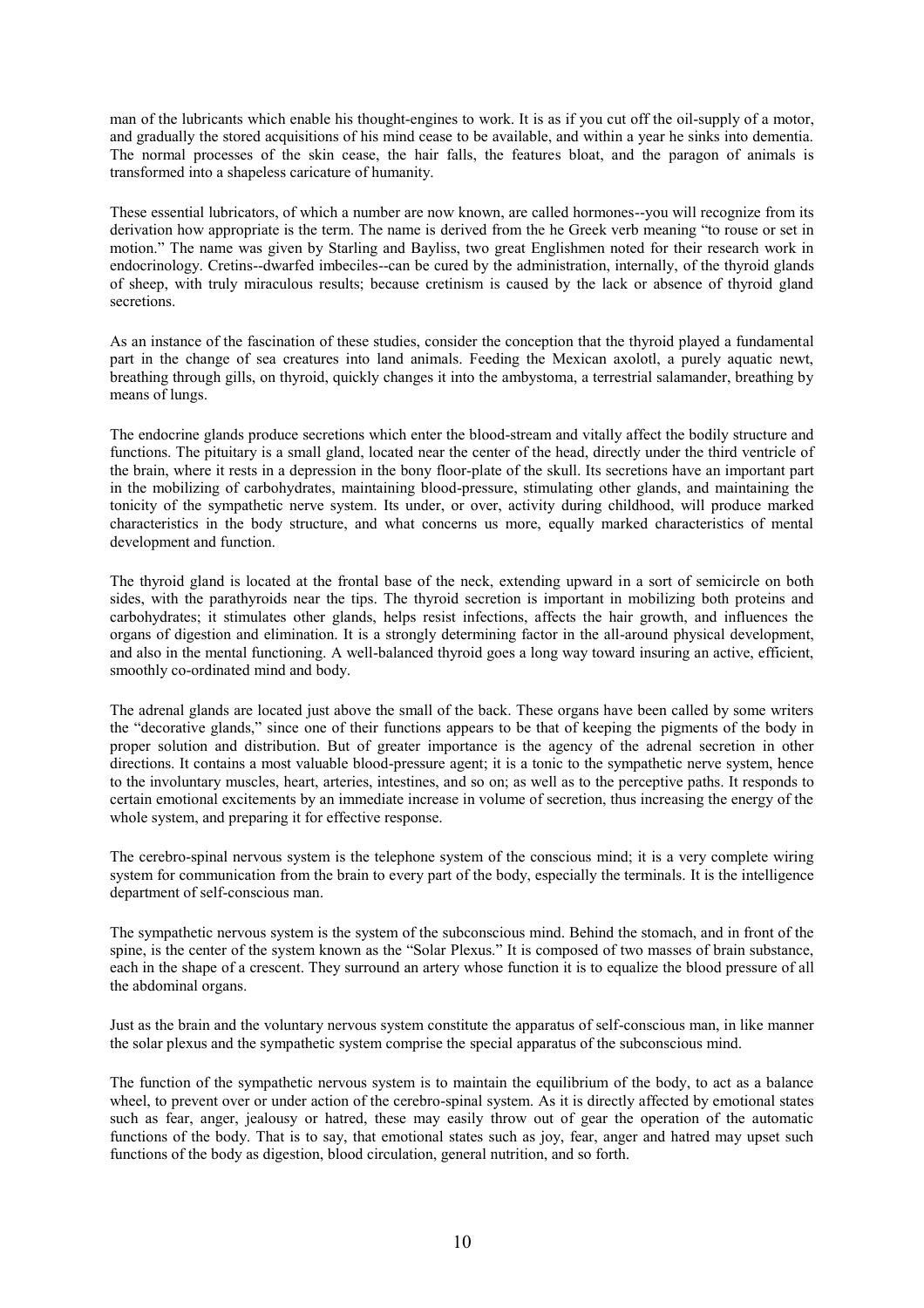"Nerves," and all the unpleasant experiences that follow in the way of bodily discomfort and ill health, are caused by negative emotions, such as fear, anger, hatred and the like; they break down the resistance which has been offered by the various plexii which, when in normal working order, have a definite capacity to inhibit the effect of such emotions.

The sympathetic system is the apparatus whose function it is to maintain the body in normal and healthy working order and to replace the wastage due to ordinary wear and tear, both emotional and physical. The kind of emotions which we entertain is therefore of great importance; if positive, they are constructive; if negative, they are destructive.

## **ATTRACTION**

Mental chemistry is a power which is sweeping through eternity, a living stream of relative action in which the basic principle is ever active; it embraces the past and carries it forward into the ever widening future; a movement where relative action, cause, and effect go hand in hand; where law dovetails into law and where all laws are the ever willing handmaids of this great creative force.

This power stretches beyond the utmost planets, beyond a beginning, beyond an ending, and on into a beginningless and endless eternity; it causes the things we see to take form and shape. It brings the fruit from the he blossom and the sweetness to the honey; it measures the sweep of the countless orbs; it lurks in the sparkle in the diamond, and in the amethyst and in the grape; it works in the seen and in the unseen, and it permeates the all.

It is the source of perfect justice, perfect unity, perfect harmony, and perfect truth; while its constant activity brings perfect balance, perfect growth, and perfect understanding.

Perfect justice, because it renders equal retribution.

Perfect unity, because it has oneness of purpose.

Perfect harmony, because in it all laws blend.

Perfect truth, because it is the one great truth of all existence.

Perfect balance, because it measures unerringly.

Perfect growth, because it is a natural growth.

Perfect understanding, because it solves every problem of life.

The reality of this law lies in its activity, for only through action, and constant change, can this law come to be; and only through inaction can it cease to be; but as there is no inaction, there can be no cessation.

The one purpose of this law is unchangeable; in the silence of darkness, in the glory of light, in the turmoil of action and the pain of reaction, it moves ever forward toward the fulfillment of its one great purpose--perfect harmony.

We see and feel its urge in the myriads and myriads of plant forms on hill and in dale, as they push forth from the same darkness into one light; and though bathed by the same waters and breathed upon by same air, yet all varieties maintain their own individuality--that is, the rose is always a rose and differs from the violet, which is always a violet; the acorn gives to the world the oak and never a willow or any other variety of tree; and though all send out roots into the same soil, and blossom in the same sunshine, yet some are frail, some are strong, some are bitter, and some are sweet; while others are repulsive, some are beautiful; thus all varieties draw to themselves through their own roots and from the same elements, that which differ entiates them from each other; and this great law of life, this constant urge, this hidden force in the plant causing it to manifest, to grow, and to attain, is this Law of Attraction bearing forward in silent majesty, bring all fruition; dictating nothing, yet making each unit of growth true to its own individual nature.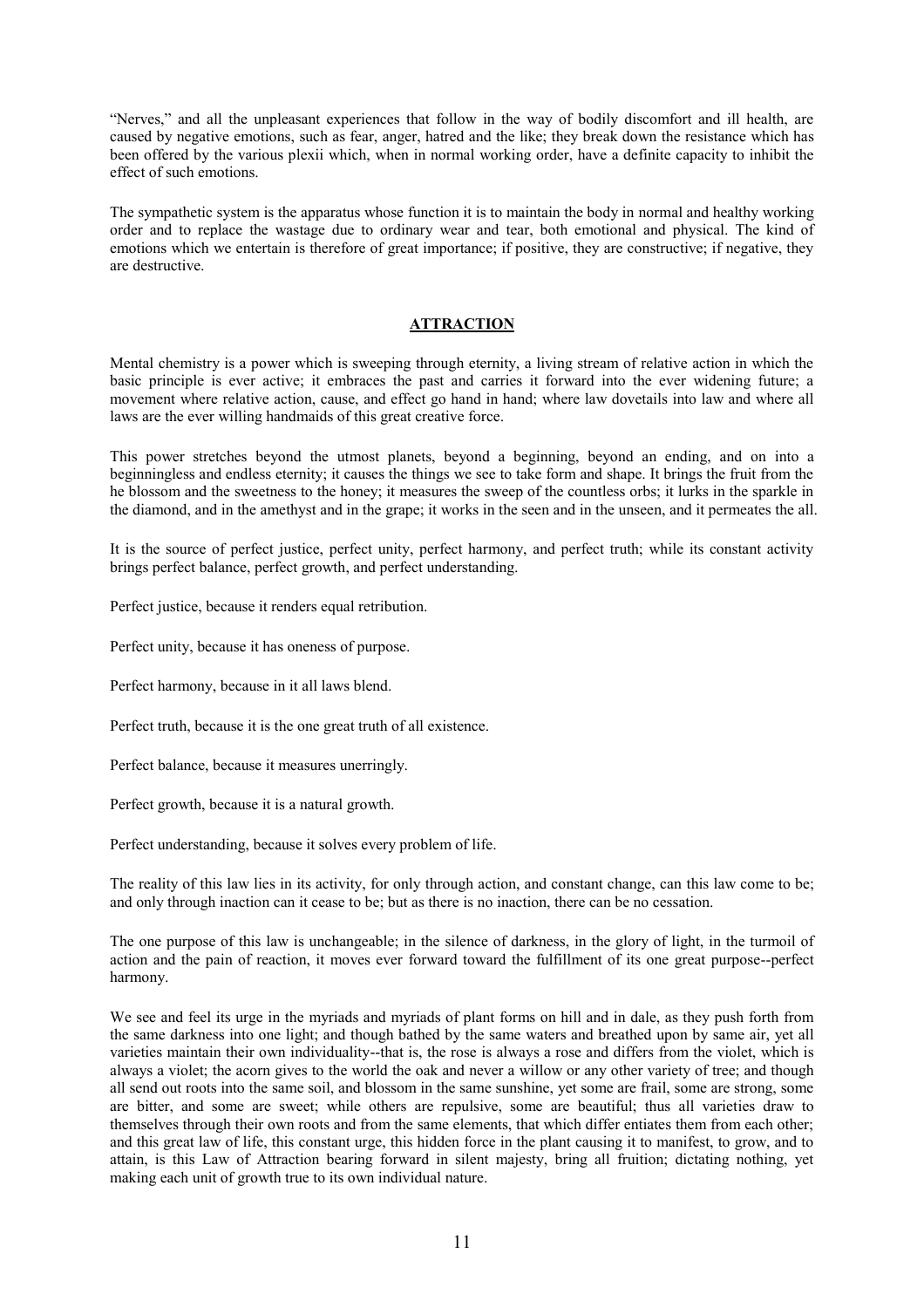In the Mineral world it is the cohesion in the rock, sand, and clay; it is the strength in the granite, the beauty in the marble, the sparkle in the sapphire, and the blood in the ruby.

Thus do we find it working in the things we see; but its unseen power, as it works in the mind of man, is greater.

This Law of Attraction is neither good nor evil, neither moral nor immoral; it is a neutral law that always flows in conjunction with the desires of the individual; we each choose our own line of growth, and there are as many lines of growth as there are individuals; and although no two of us are exactly alike, yet many of us move along similar lines.

These lines of growth are made up of past, present, and future desires, manifesting in the ever forming present, where they establish the central line of our being along which we advance; the nature of these desires has no power to check the action of this, for its function is to bring to maturity the bitter as well as the sweet.

An illustration of the neutrality and action of this law is found in the grafting of an apple tree bud into an osage orange tree, where we find in due time eatable and uneatable fruits growing together on the same tree; that is, wholesome and unwholesome fruits nourished and brought to maturity by the same sap.

In applying this illustration to ourselves, we find that the apples and oranges represent our different desires, while the sap represents this Law of Growth; and just the sap brings to maturity the different kinds of fruit, just so will this Law bring to fruitfulness our different kinds of desires; and whether they be wholesome or unwholesome, it matters not to the law, for its place in life is to bring to our minds a conscious realization of the results that follow all desires we hold, as well as of their nature, their effect and their purpose.

In man's division of the Law, we come into contact with a larger activity, one that is utterly unknown to the primitive mind, which leads us to a conscious awakening of a newer power in a larger field of action--in other words, a larger truth, a greater understanding, and a deeper insight.

We are touching a greater reality, for let us understand that reality lies in activity and not outside of it; to exist is to be alive to the action of the laws about us; the hidden urge in the plant is its reality, and not the outer form we see.

True knowledge comes to us through our own activities, borrowed knowledge through the activities of others; both together evolves our intellects. And slowly we are forming an unique self, an individualizing unit.

As we move out into the power of our growing intellects, into an ever moving consciousness we are learning to seek for the wherefore and why of things, and in this search we think and imagine that we are original, when in fact we are only students of established beliefs, notions, and facts, gathered throughout generations of tribal and national life.

We live in a state of fear and uncertainty, until we find, and make use of, the unvarying uniformity running though all laws; this is a central truth that we must know and use before we can become masters of self, or masters of conditions. The Law of Growth ripens collectively, for its one function is: "to act upon that which we give it to act upon."

As the nature of the cause governs the effect, so does thought precede and predetermine action. Each one must use this Law knowingly, consciously; otherwise we use it blindly--use it we must.

In our growth from primitive man to conscious man, there are three seeming divisions or sections. First, our growth through the savage or unconscious state; second, our growth through the intellectual and conscious growing state; and third, our growth into, and conscious recognition of, our conscious state.

We all know that the bulb must first send out roots before it can send out shoots, and it must send out shoots before it can come to blossom in the sunlight. It is just so with us, like the plant, we must first send out roots (our roots are our thoughts), before we can evolve from our primitive or animal bulb-like state into the intellectual and conscious growing state.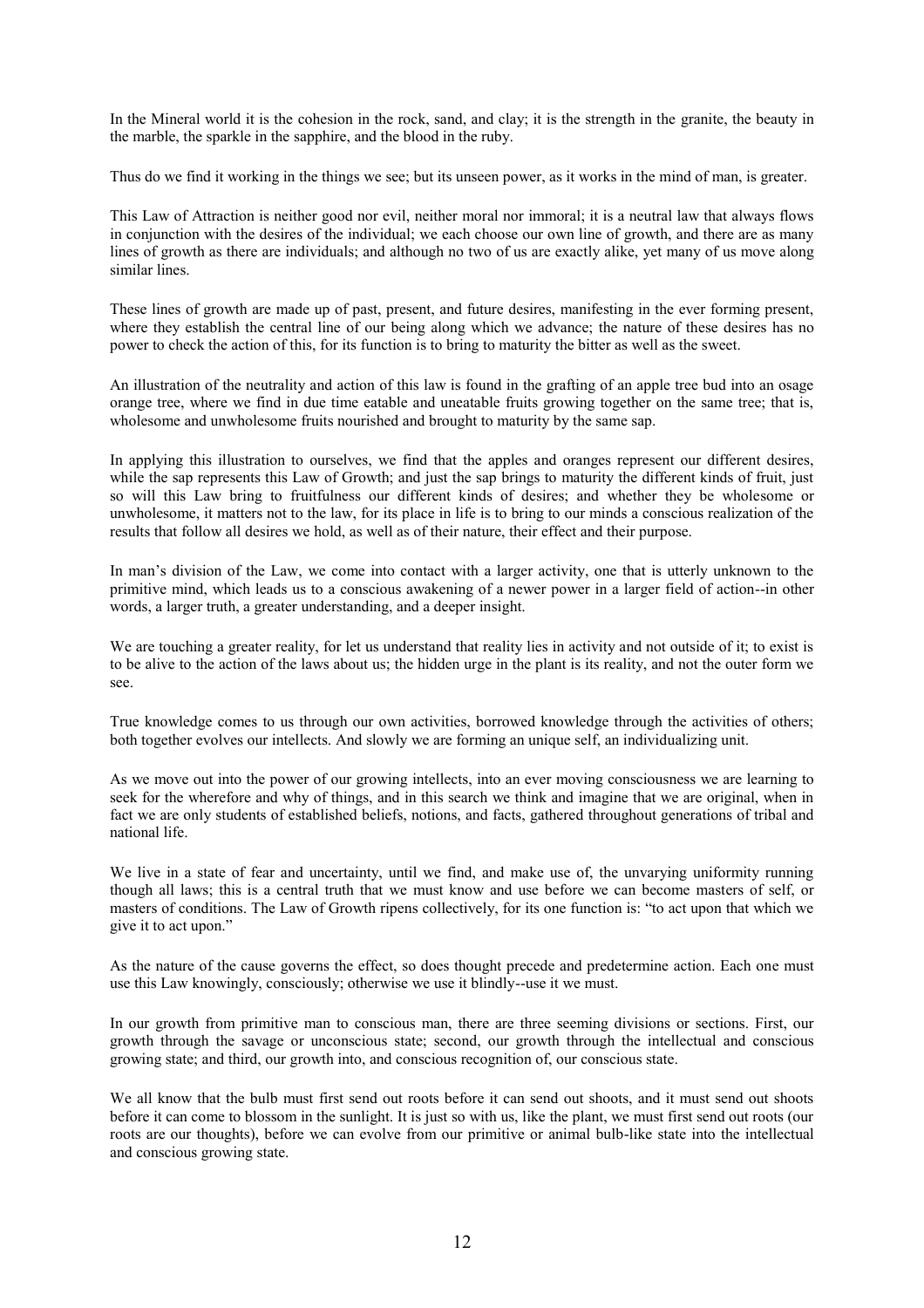Next we, like the plant, must send forth shoots before we can evolve from a purely intellectual state of conscious growing, into a conscious state of conscious knowing; otherwise we would always remain only creatures of the law and never masters of the law.

Lastly, we, like the plant, must individualize, must come to full blossom; in other words, must give forth the radiating beauty of a perfected life, must stand revealed to ourselves and to others, as a unit of power and a master over those laws that govern and control our growth. Each has a force within itself, and this force is the action of law set into activity by ourselves; it is through this consciousness that we begin to master laws, and to bring results through our conscious knowledge of their operation.

Life is a rigid conformity to laws, where we are the conscious or unconscious chemists of our own life; for when life is truly understood it is found to be made up of chemical action. As we breathe in oxygen, chemical action takes place in our blood; as we consume food and water, chemical action takes place in our digestive organs; in our use of thought chemical action takes place in both mind and body; in the change called death, chemical action takes place and disintegration sets in; so we find that physical existence is chemical action.

Life is made up of laws and as we make use of these laws, so do we get results.

If we think distress we get distress; if we think success, we get success. When we entertain destructive thought we set up a chemical action that checks digestion, which in turn irritates other organs of the body and reacts upon the mind, causing disease and sickness; when we worry, we churn a cesspool of chemical action, causing fearful havoc to both mind and body; on the other hand, if we entertain constructive thoughts, we set up a healthy chemical action.

When we entertain negative thoughts, we put into action a poisonous chemical activity of a disintegrating nature, that stupefies our sensibilities and deadens our nerve actions, causing the mind and body to become negative and therefore subject to many ills; on the other hand, if we are positive, we put into action a healthy chemical activity of a constructive nature, causing the mind and body to be come free from the many ills due to discordant thoughts.

These analyses can be carried through every avenue of life, but enough has been shown to indicate that life is largely chemical action, and that the mind is the chemical laboratory of thought, and that we are the chemists in the workshop of mental action where everything is prepared for our use, and where the product turned out will be in proportion to the material used; in other words, the nature of the thought we use determines the kind of conditions and experiences with which we meet; what we put into life we get out of life--no more, no less.

Life is an orderly advancement, governed by the "Law of Attraction." our growth is through three seeming sections. In the first we are creatures of law, in the second users of law, and in the third we are masters of law. In the first we are unconscious users of thought power, in the second conscious users of thought power, and in the third we are conscious users of conscious power. So long as we persist in using only the laws of the first section we are held in bondage to them; so long as we remain satisfied with the laws and growth of the second section we shall never become conscious of a greater advancement. In the third section we awaken to our conscious power over laws of the first and second sections, and become fully awake to the laws governing the third.

When rightly understood, life is found not to be a question of chance; not a question of creed; not a question of nationality; not a question of social standing; not a question of wealth; not a question of power, NO--all of these have a place to fill in the growth of the individual, but we must all eventually come to know that Harmony comes only as the result of a compliance with Natural Law.

This rigid exactness and stability in the nature of law is our greatest asset, and when we become conscious of this available power, and use it judiciously, we shall have found the Truth which will make us Free!

Science has of late made such vast discoveries, has revealed such an infinity of resources, have unveiled such enormous possibilities and such unsuspected forces, that scientific men more and more hesitate to affirm certain theories as established and indubitable, or to deny certain other theories as absurd or impossible; and so a new civilization is being born; customs, creeds and cruelty are passing; vision, faith and service are taking their place. The fetters of tradition are being melted off from humanity, and as the dross of militarism and materialism are being consumed, thought is being liberated and truth is rising full orbed before an astonished multitude.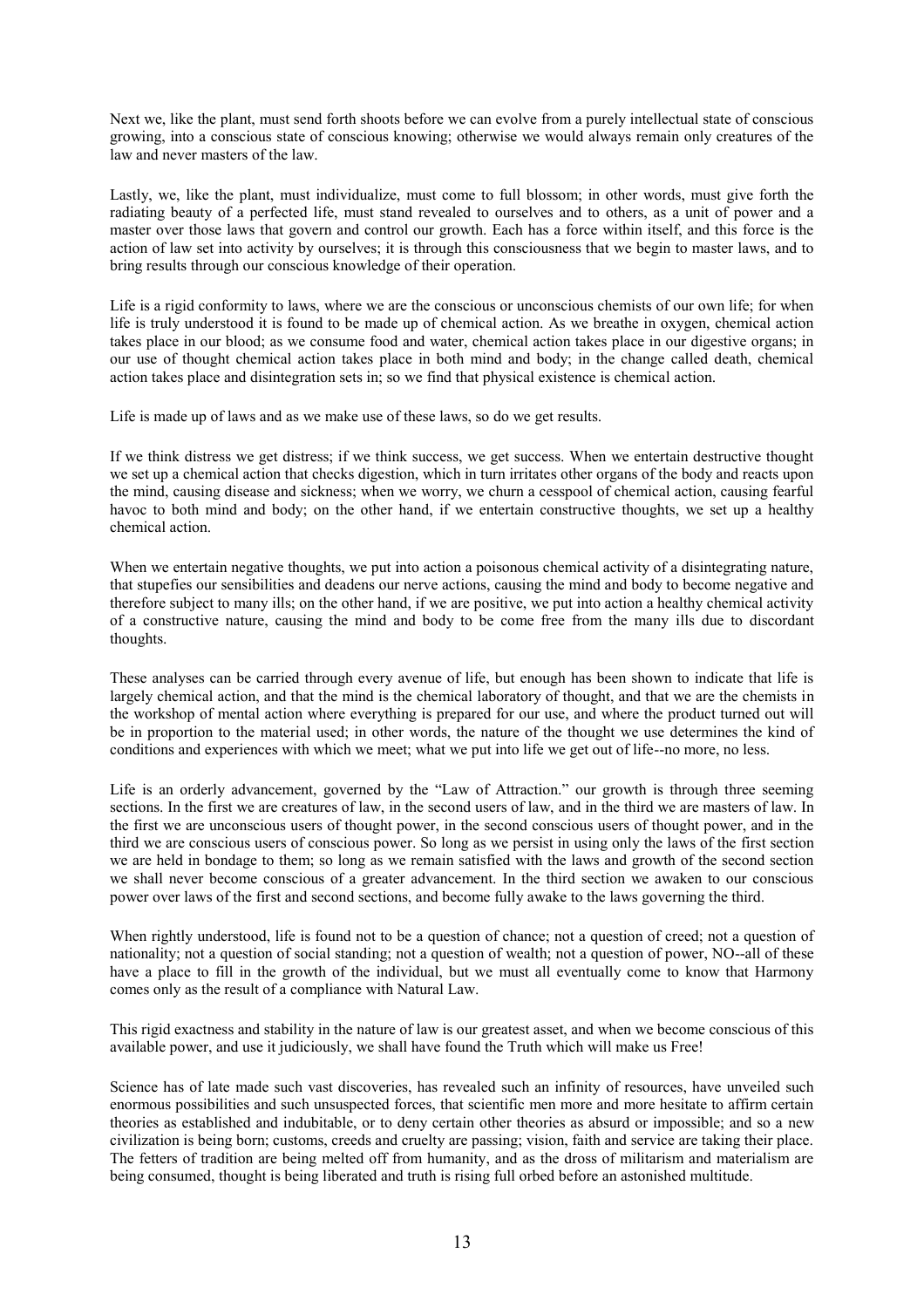"We have caught only a glimpse of the possibility of the rule of mind which means the rule of spirit. We have just begun to realize in a small degree what this newly discovered power may do for us. That it can bring success in this world's affairs is beginning to be understood and practiced by thousands."

"The whole world is on the eve of a new consciousness, a new power and a new realization of resources within the self. The last century saw the most magnificent material progress in history. May the new century produce the greatest progress in mental and spiritual power."

> *"Thought is deeper than all speech, Feeling deeper than all thought, Soul to soul can never teach What unto itself is taught."*

## **VIBRATION**

Before any environment, harmonious or otherwise, can be created, action of some kind is necessary, and before any action is possible, there must be thought of some kind, either conscious or unconscious, and as thought is a product of mind, it becomes evident that Mind is the creative center from which all activities proceed.

It is not expected that any of the inherent laws which govern the modern business world as it is at present constituted can be suspended or repealed by any force on the same plane, but it is axiomatic that a higher law may overcome a lower one. Tree life causes the sap to ascend, not by repealing the law of gravity, but by surmounting it.

The naturalist who spends much of his time in observing visible phenomena is constantly creating power in that portion of his brain set apart for observation. The result is that he becomes very much more expert and skillful in knowing what he sees, and grasping an infinite number of details at a glance, than does his unobserving friend. He has reached this facility by exercise of his brain. He deliberately chose to enlarge his brain power in the line of observation, so he deliberately exercised that special faculty, over and over, with increasing attention and concentration. Now we have the result--a man learned in the lore of observation far above his fellow. Or, on the other hand, one can be stolid in action, allow the delicate brain matter to harden and ossify until his whole life is barren and fruitless.

Every thought tends to become a material thing. Our desires are seed thoughts that have a tendency to sprout and grow and blossom and bear fruit. We are sowing these seeds every day. What shall the harvest be? Each of us today is the result of his past thinking. Later we shall be the result of what we are now thinking. We create our own character, personality and environment by the thought which we originate, or entertain. Thought seeks its own. The law of mental attraction is an exact parallel to the law of atomic affinity. Mental currents are as real as electric, magnetic or heat currents. We attract the currents with which we are in harmony.

Lines of least resistance are formed by the constant action of the mind. The activity of the brain reacts upon the particular faculty of the brain employed. The latent power of the mind is developed by constant exercise. Each form of its activity becomes more perfect by practice. Exercises for the development of the mind present a variety of motives for consideration. They involve the development of the perceptive faculties, the cultivation of the emotions, the quickening of the imagination, the symmetrical unfoldment of the intuitive faculty, which without being able to give a reason frequently impels or prohibits choice, and finally the power of mind may be cultivated by the development of the moral character.

"The greatest man," said Seneca, "is he who chooses right with invincible determination." The greatest power of mind, then, depends upon its exercise in moral channels, and therefore requires that every conscious mental effort should involve a moral end. A developed moral consciousness modifies consideration of motives, and increases the force and continuity of action; consequently the well developed symmetrical character necessitates good physical, mental and moral health, and this combination creates initiative, power, resistless force, and necessarily success.

It will be found that Nature is constantly seeking to express Harmony in all things, is forever trying to bring about an harmonious adjustment, for every discord, every wound, every difficulty; therefore when thought is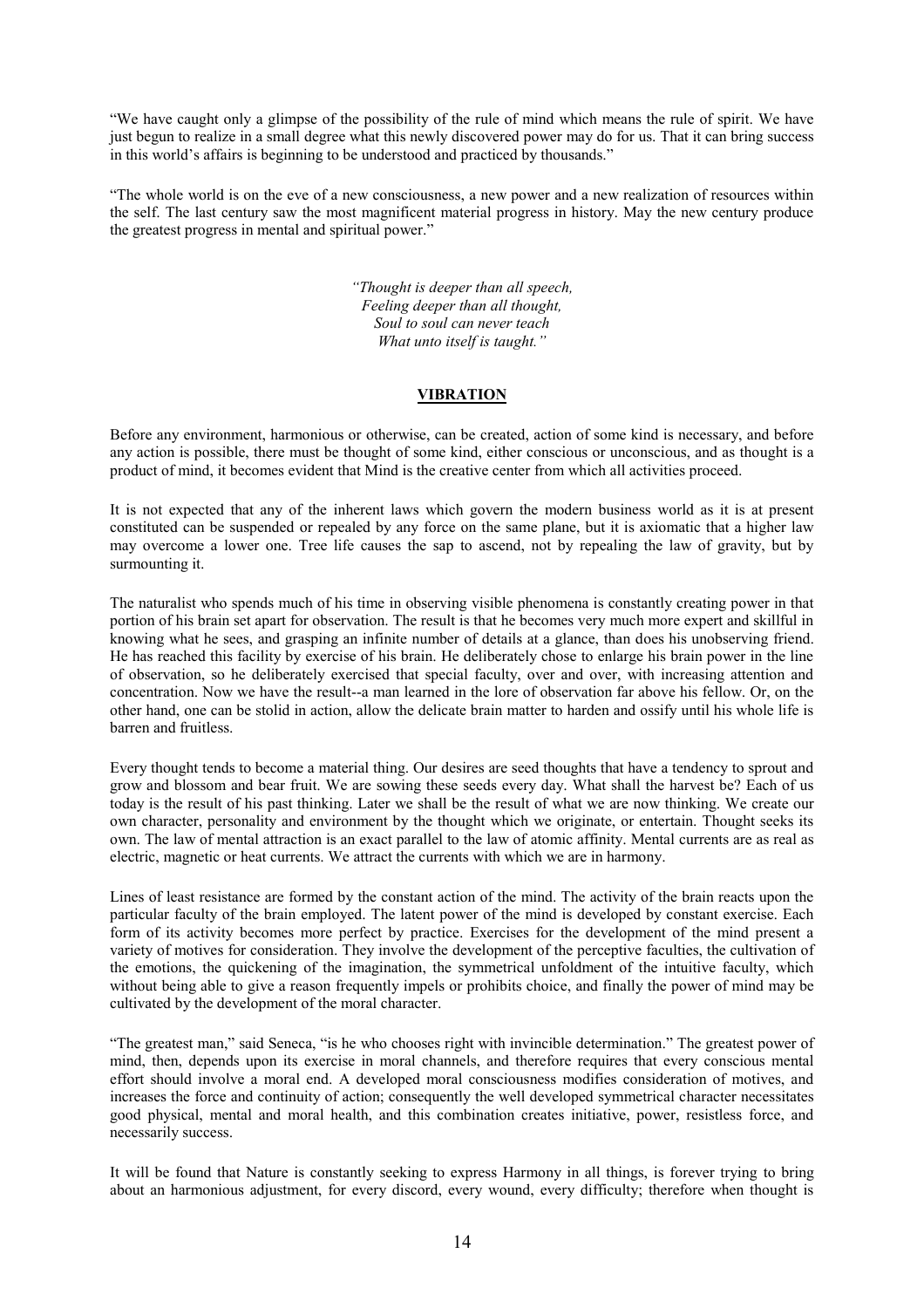harmonious, Nature begins to create the material conditions, the possession of which are necessary in order to make up an harmonious environment.

When we understand that mind is the great creative power, what does not become possible? With Desire as the great creative energy, can we not see why Desire should be cultivated, controlled and directed in our lives and destinies? Men and women of strong mentality who dominate those around them, and often those far removed from them, really emanate currents charged with power which, coming in contact with the minds of others, cause the desires of the latter to be in accord with the mind of the strong individuality. Great masters of men possess this power to a marked degree. Their influence is felt far and near, and they secure compliance with their wishes by making others "want" to act in accord with them. In this way men of strong Desire and Imagination may and do exert powerful influence over the minds of others, leading the latter in the way desired.

No man is ever created without the inherent power in himself to help himself. The personality that understands its own intellectual and moral power of conquest will assert itself. It is this truth which an enfamined world craves today. The possibility of asserting a slumbering intellectual courage that clearly discerns, and a moral courage that grandly undertakes in open to all. There is a divine potency in every human being.

We speak of the sun as "rising" and "setting," though we know that this is simply an appearance of motion. To our senses the earth is apparently standing still, and yet we know it is revolving rapidly. We speak of a bell as a "sounding body," yet we know that all that the bell can do is to produce vibrations in the air. When these vibrations come at the rate of sixteen a second they cause a sound to be heard in the mind. It is possible for the mind to hear vibrations up to the rate of 38,000 a second. When the number increases beyond this all is silence again; so that we know that the sound is not in the bell; it is in our own mind.

We speak and even think of the sun as "giving light," yet we know it is simply giving forth energy which produces vibrations in the ether at the rate of four hundred trillion a second, causing what are termed light waves, so that we know that what we call light is simply a mode of motion, and the only light existent, is the sensation caused in the mind by the motion of these waves. When the number of vibrations increases, the light changes in color, each change in color being caused by shorter and more rapid vibrations; so that although we speak of the rose as being red, the grass as being green, or the sky as being blue, we know that these colors exist only in our minds, and are the sensations experienced by us as the result of the vibrations of light. When the vibrations are reduced below four hundred trillion a second, they no longer affect us as light, but we experience the sensation of heat.

So we have come to know that appearances exist for us only in our consciousness. Even time and space become annihilated, time being but the experience of succession, there being no past or future except as a thought relation to the present. In the last analysis, therefore, we know that one principle governs and controls all existence. Every atom is forever conserved; whatever is parted with must inevitably be received somewhere. It cannot perish and it exists only for use. It can go only where it is attracted, and therefore required. We can receive only what we give, and we may give only to those who can receive; and it remains with us to determine our rate of growth and the degree of harmony that we shall express.

The laws under which we live are designed solely for our advantage. These laws are immutable and we cannot escape from their operation. All the great eternal forces act in solemn silence, but it is within our power to place ourselves in harmony with them and thus express a life of comparative peace and happiness.

Difficulties, in harmonies, obstacles, indicate that we are either refusing to give out what we no longer need, or refusing to accept what we require. Growth is attained through an exchange of the old for the new, of the good for the better; it is a conditional or reciprocal action, for each of us is a complete thought entity and the completeness makes it possible for us to receive only as we give. We cannot obtain what we lack if we tenaciously cling to what we have.

The Principle of Attraction operates to bring to us only what may be to our advantage. We are able to consciously control our conditions as we come to sense the purpose of what we attract, and are able to extract from each experience only what we require for our further growth. Our ability to do this determines the degree of harmony or happiness we attain.

The ability to appropriate what we require for our growth continually increases as we reach higher planes and broader visions, and the greater our ability to know what we require, the more certain we shall be to discern its presence, to attract it and to absorb it. Nothing may reach us except what is necessary for our growth. All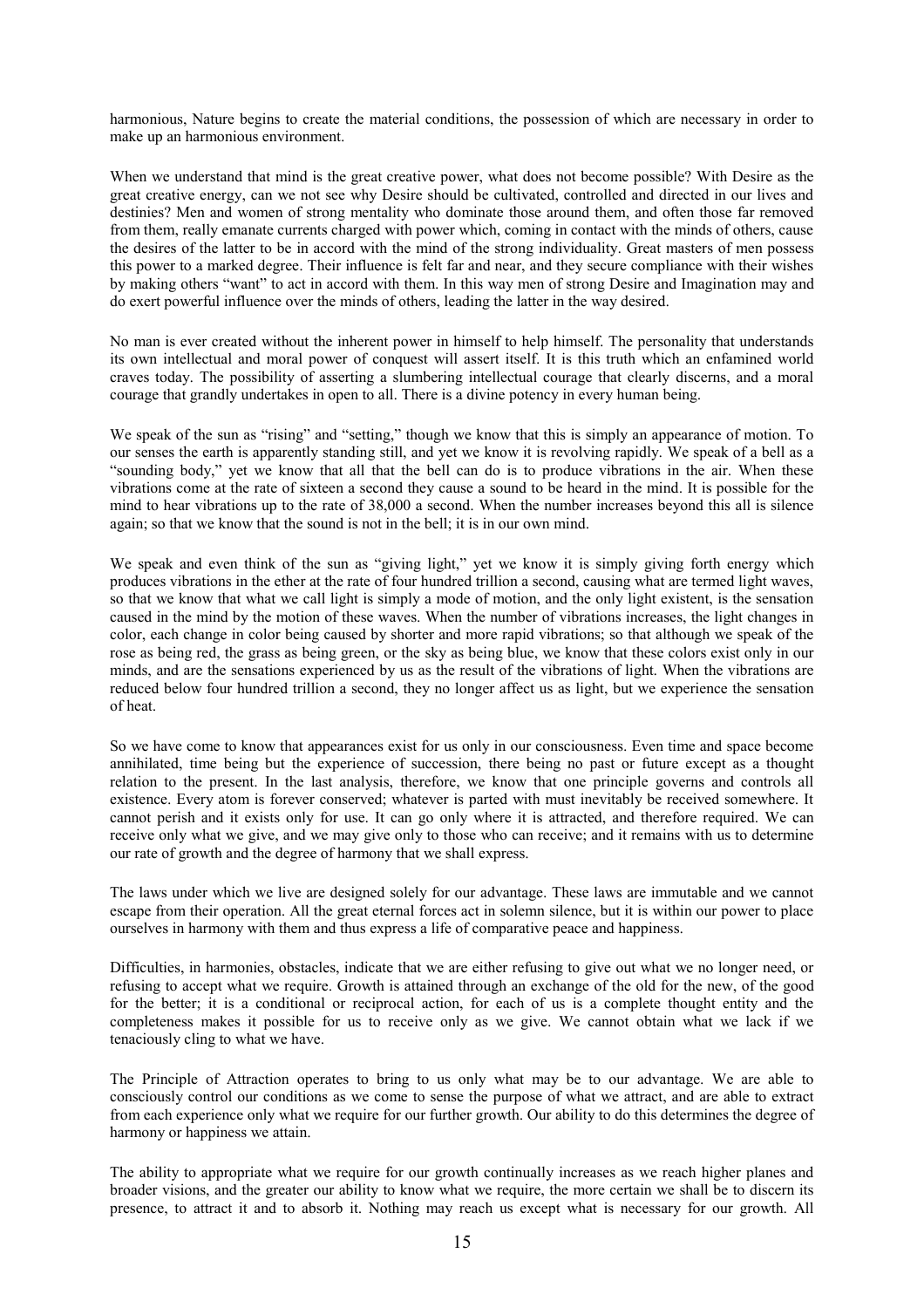conditions and experiences that come to us do so for our benefit. Difficulties and obstacles will continue to come until we absorb their wisdom and gather from them the essentials of further growth. That we reap what we sow, is mathematically exact. We gain permanent strength exactly to the extent of the effort required to overcome our difficulties.

The inexorable requirements of growth demand that we exert the greatest degree of attraction for what is perfectly in accord with us. Our highest happiness will be best attained through our understanding of and conscious co-operation with natural laws.

Our mind forces are often bound by the paralyzing suggestions that come to us from the crude thinking of the race, and which are accepted and acted upon without question. Impressions of fear, of worry, of disability and of inferiority are given us daily. These are sufficient reasons in themselves why men achieve so little--why the lives of multitudes are so barren of results, while all the time there are possibilities within them which need only the liberating touch of appreciation and wholesome ambition to expand into real greatness.

Women, perhaps even more than men, have been subject to these conditions. This is true because of their finer susceptibilities, making them more open to thought-vibrations from other minds, and because the flood of negative and repressive thoughts has been aimed for especially at them.

But it is being overcome. Florence Nightingale overcame it when she rose in the Crimea to heights of tender sympathy and executive ability previously unknown among women. Clara Barton, the head of the Red Cross, overcame it when she wrought a similar work in the armies of the Union. Jenny Lind overcame it when she shoed her ability to command enormous financial rewards while at the same time gratifying the passionate desire of her nature and reaching the front rank of her day in musical art. And there is a long list of women singers, philanthropists, writers and actresses who have proved themselves capable of reaching the greatest literary, dramatic, artistic and sociological achievement.

Women as well as men are beginning to do their own thinking. They have awakened to some conception of their possibilities. They demand that if life holds any secrets, these shall be disclosed. At no previous time has the influence and potency of thought received such careful and discriminating investigation. While a few seers have grasped the great fact that mind is the universal substance, the basis of all things, never before has this vital truth penetrated the more general consciousness. Many minds are now striving to give this wonderful truth definite utterance. Modern science has taught us that light and sound are simply different intensities of motion, and this has led to discoveries of forces within man that could not have been conceived of until this revelation was made.

A new century has dawned, and now, standing in its light man sees something of the vastness of the meaning of life--something of its grandeur. Within that life is the germ of infinite potencies. One feels convinced that man's possibility of attainment cannot be measured, that boundary lines to his onward march are unthinkable. Standing on this height he finds that he can draw new power to himself from the Infinite energy of which he is a part.

Some men seem to attract success, power, wealth, attainment, with very little conscious effort; others conquer with great difficulty; still others fail altogether to reach their ambitions, desires and ideals. Why is this so? Why should some men realize their ambitions easily, others with difficulty, and still others not at all? The cause cannot by physical, else the most perfect men physically would be the most successful. The difference, therefore, must be mental--must be in the mind; hence mind must be the creative force, must constitute the sole difference between men. It is mind, therefore, which overcomes environment and every other obstacle in the path of man.

When the creative power of thought is fully understood, its effect will seem to be marvelous. But such results cannot be secured without proper application, diligence and concentration. The laws governing in the mental and spiritual world are as fixed and infallible as in the material world. To secure the desired results, then, it is necessary to know the law and to comply with it. A proper compliance with the law will be found to produce the desired result with invariable exactitude.

Scientists tell us that we live in the universal ether. This is formless, of itself, but it is pliable, and forms about us, in us and around us, according to our thought and word. We set it into activity by that which we think. Then that which manifests to us objectively is that which we have thought or said.

Thought is governed by law. The reason we have not manifested more faith is because of lack of understanding. We have not understood that everything works in exact accordance with definite law. The law of thought is as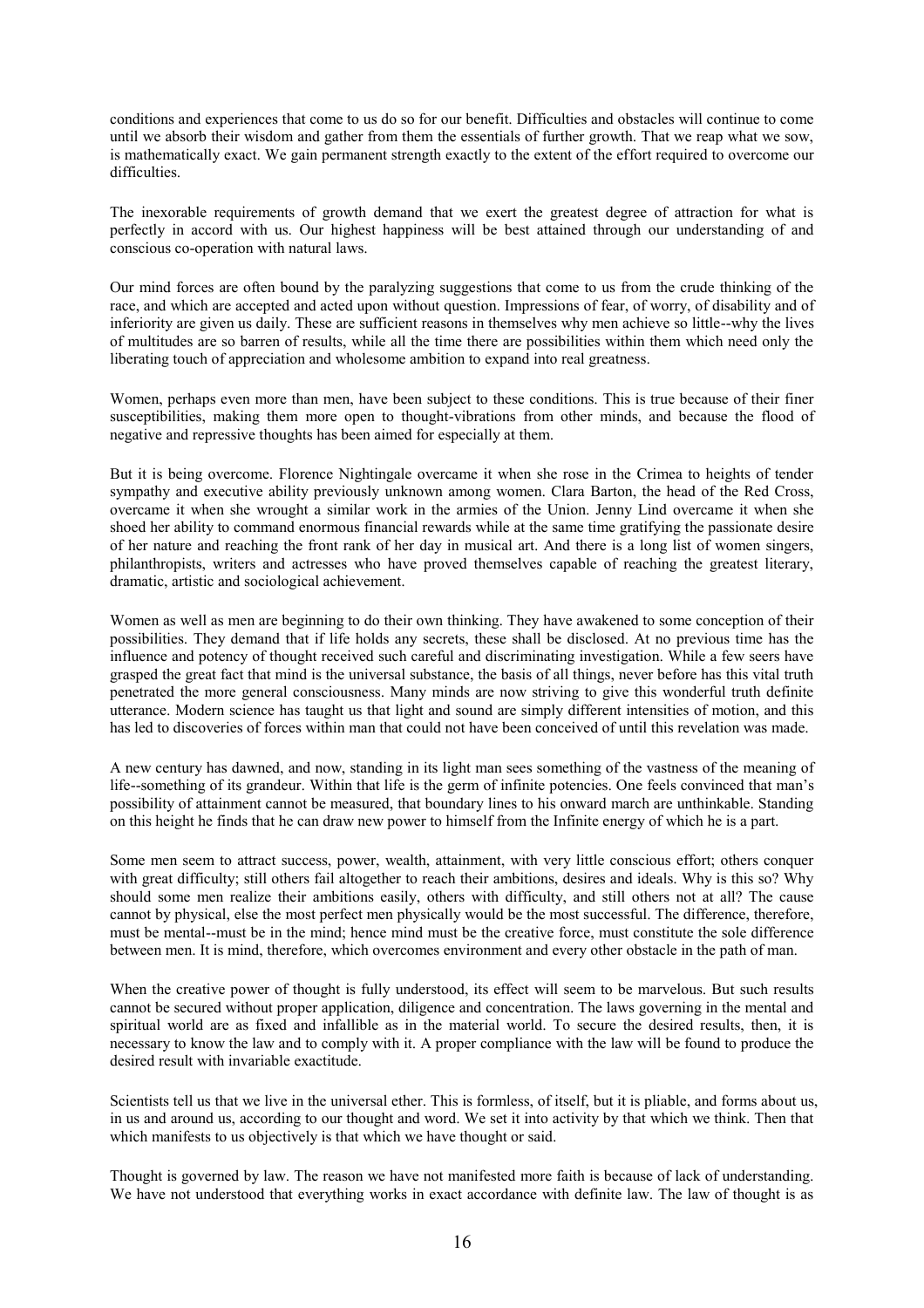definite as the law of mathematics, or the law of electricity, or the law of gravitation. When we begin to understand that happiness, health, success, prosperity and every other condition or environment are results, and that these results are created by thinking, either consciously or unconsciously, we shall realize the importance of a working knowledge of the laws governing thought.

Those coming into a conscious realization of the power of thought find themselves in possession of the best that life can give; substantial things of a higher order become theirs, and these sublime realities are so constituted that they can be made tangible parts of daily personal life. They realize a world of higher power, and keep that power constantly working. This power is inexhaustible, limitless, and they are therefore carried forward from victory to victory. Obstacles that seem insurmountable are overcome. Enemies are changed to friends, conditions are overcome, elements transformed, fate is conquered.

The supply is inexhaustible, and the demand can be made along whatever lines we may desire. This is the mental law of demand and supply.

Our circumstances and environment are formed by our thoughts. We have, perhaps, been creating these conditions unconsciously. If they are unsatisfactory the remedy is to consciously alter our mental attitude and see our circumstances adjust themselves to the new mental condition. There is nothing strange or supernatural about this; it simply the Law of Being. the thoughts which take root in the mind will certainly produce fruit after their kind. The greatest schemer cannot "gather grapes of thorns, or figs of thistles." To improve our conditions we must first improve ourselves. Our thoughts and desires will be the first to show improvement.

To be in ignorance of the laws of Vibration is to be like a child playing with fire, or a man manipulating powerful chemicals without a knowledge of their nature and relations. This is universally true because Mind is the one great cause which produces all conditions in the lives of men and women.

Of course, mind creates negative conditions just as readily as favorable conditions, and when we consciously or unconsciously visualize every kind of lack, limitation and discord, we create these conditions; this what many are unconsciously doing all the time.

This law as well as every other law is no respecter of persons, but is in constant operation and is relentlessly bringing to each individual exactly what he has created; in other words, "Whatsoever a man soweth, that shall he also reap."

Arthur Brisbane says, "Thought and its work include all the achievements of man."

Compare spirit and thought to the genius of the musician and the sound which issues from the musical instrument.

What the instrument is to the musician the brain of the man is to the spirit that inspires thought.

However great the musician, the genius must depend for its expression upon the instrument which gives it reality in the physical world, through sound waves produced in the material atmosphere, striking nerves that carry music to the brain.

Give Paderewski a piano out of tune and he can give you only discord and lack of harmony. Or give to Paganini, the greatest violinist that ever lived, a violin out of tune, and in spite of the genius of the musician you will hear only hideous, disagreeable sounds. The spirit of music must have the right instruments for its expression.

The spirit that inspires thought, the spirit of man, must have the right brain for its expression.

The more complicated and highly developed the instrument, the more displeasing to the ear is the result when the instrument is out of tune.

Among human beings a highly developed brain out of tune--for instance, the insane ravings of a powerful genius like Nietzche, with his mind broken down--is infinitely more painful and shocking than in the case of a human being with a mind in comparison feeble and simple.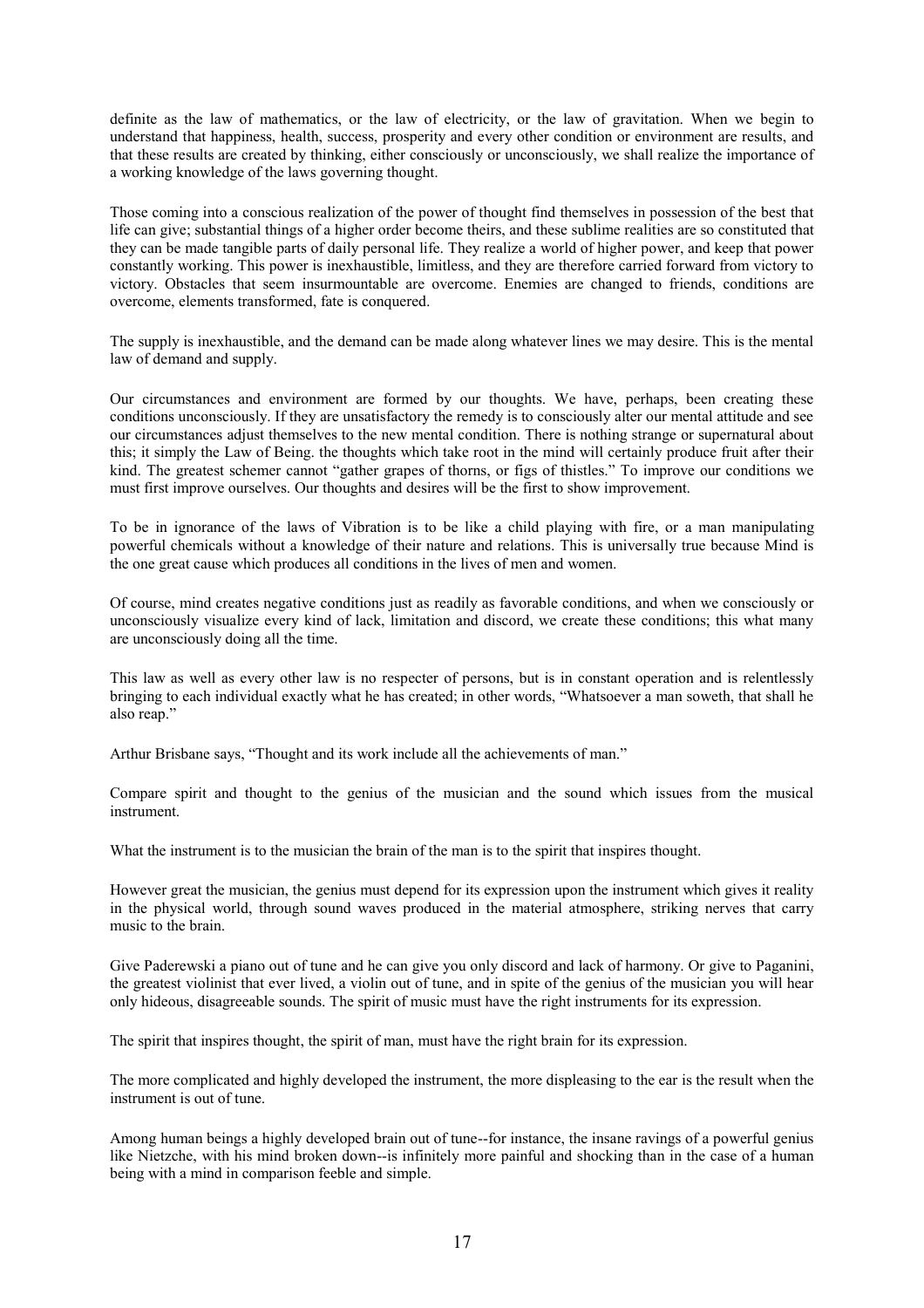Our minds are so little accustomed to deal with the abstract, we live so much in the material world, inanimate objects have so much meaning for us that many human beings live and die without ever thinking at all of the spirit, yet the spirit is the only real thing in the universe.

And thought is the expression of spirit, working through a more or less imperfect human brain.

Bring yourself to think for some time earnestly of the nature and mysterious power of spirit. There is no thought more inspiring, fascinating, bewildering.

Consider the Falls of Niagara, with their tremendous power, the vast moving machinery, the cities that are lighted, the blazing streets, the moving cars, all due apparently to the power in Niagara. Yet not due to that power in reality so much as to the spirit expressed in the thought of man. It was spirit that harnessed Niagara. It was spirit transferred the power of the Falls to distant cities.

Yet that spirit has neither shape nor weight, size nor color, taste nor smell. You ask a man "What is the Spirit?" and he must answer that it is nothing, since it occupies no space, and cannot be seen or felt. And yet he must answer also that the spirit is everything. The world only exists as it is because we see it in the eyes of the spirit. The optic nerve takes a picture, sends it to the brain and the spirit sees the picture.

It was the spirit acting on the brain of Columbus, and through him upon others, that brought the first ship to America.

It is the spirit working and expressing itself through the thought of brains more and more highly developed that has gradually brought man from hi former condition of savagery to his present comparative degree of civilization. And that same spirit, working in future ages through brains infinitely superior to any that we can now conceive, will establish real harmony on this planet.

Yet you know that spirit exists, and that it is you, and that except for that spirit which animates you, picks you up when you fall, inspires you in success and comforts you in failure and misfortune, there would be nothing at all in this life, and you would not be different from one of the stones in the field, or some of the dummies that the tailor sets in front of his store.

Compare the spirit and the material world as you see it with the genius that dwells in the brain of the great painter and the works which the painter has to do.

every statue, painting and church that Michael Angelo created already existed in his spirit. But the spirit could not be content with that existence. It had to visualize itself; it had to see itself created.

The spirit really lives completely only when it sees itself reflected in the material world. All the mother love is in the spirit of woman. But it has complete existence only when the mother holds the child in her arms and sees in reality, in flesh and blood, the being that she loves and has created.

The achievements of the greatest men are all locked up within them from the first, but the spirit of such men can reach full realization only when the spirit, acting through the brain and expressing itself through thought, creates the work.

We know that all useful work is the result of sound thought. If we realize that thought itself is the expression of the spirit, we are moved by a sense of duty to give to that spirit the best possible expression of which we are capable, the best chance that it can have, dwelling in imperfect bodies and speaking through imperfect minds such as those we possess.

It is an inspiration to realize that men here on earth, gradually improving, become less animal and more spiritual as the centuries pass, are destined to develop in their own physical bodies, instruments capable of interpreting properly the spirit that animates us.

Human beings improve from generation to generation--that we know. The improvement is due to the affection of fathers and mothers for each other and for their children.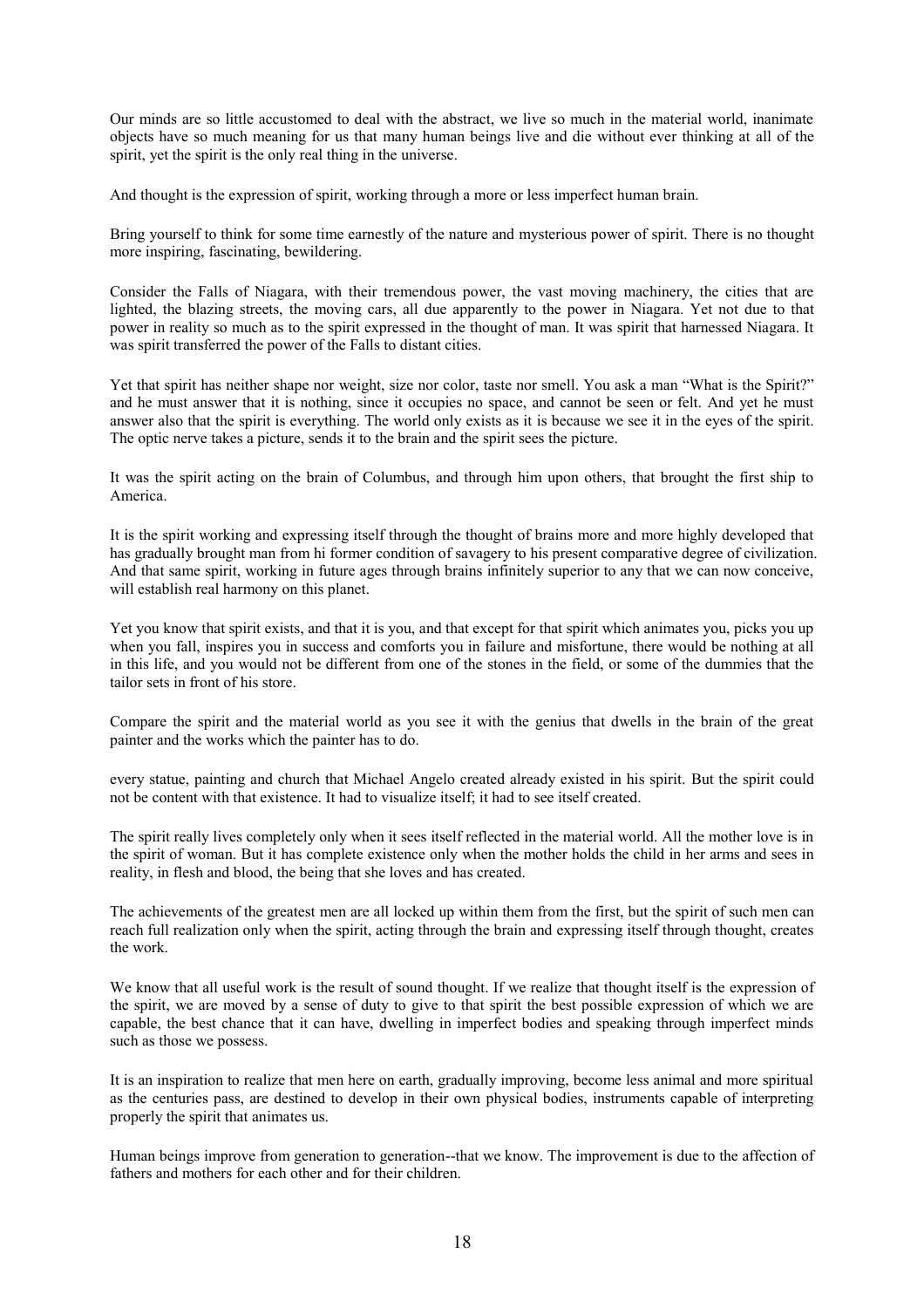This race of ours one hundred thousand years ago was made up of animal-like creatures, with huge, projecting jaws, enormous teeth, small foreheads and hideously shaped bodies. Gradually through the centuries we have changed, the brute has gradually disappeared, the prognathous face of man as become fatter. The jaw has gone in, the forehead has come out, and behind the forehead, gradually, thanks to the devotion and patient labor of women, we are developing a brain that will ultimately give decent and adequate expression to spirit.

Spirit and thought are identical in the sense that the genius of the musician and the sound that you hear when his music is played are identical. In music the sound represents and interprets the musician's spirit. And the interpretation and the accuracy of that interpretation depend upon the orchestra, the violin or the piano. When the instruments are out of tune it is not the genius of the musician, but a misinterpretation that you hear.

And with our human brains, most of them out of tune, most of them incapable of expressing anything but the merest, faintest reflection of true spiritual life, there is as yet very little harmony.

Through the perfected brain of man, the cosmic sprit, in which each of us is a conscious atom, will speak clearly, and then this earth, our little corner in the universe, will be truly harmonious, governed by the spirit distinctly expressed instantly obeyed.

This cosmic spirit can and frequently does, operate through the brain of another. Many a man seems to be doing something very wonderful when in reality another man--another mind, not visible in the work, but actually at the work--does the heavy pulling.

You may see the salesman, the editor, the floor walker, the engineer, the architect--any kind of a man engaged in any kind of work--apparently doing something wonderful.

Yet he is not doing it all. An unseen power--another man, another brain, perhaps some little man with a small body and a big head, who keeps out of sight--is doing the work.

Every one of us without exception is pulled along or pushed ahead by some force unseen. It may be the man in the inside office, usually invisible. It may be the woman at home setting a good example, giving to the man at work the inspiration and the power that no one else could give. It may be paternal affection, enabling a man to do for a child what he could not possibly do for himself.

Very often the power is one that has long disappeared from the earth, a father or a mother whose energy and inspiration persists and does in the life of the son at work what the man could never have accomplished of his own accord."

*Cause and effect is as absolute and undeviating in the hidden realm of thought as in the world of visible and material things. Mind is the master weaver, both of the inner garment of character and the outer garment of circumstance.* 

*-James Allen* 

## **TRANSMUTATION**

Abundance is a natural law of the universe. The evidence of this law is conclusive; we see it on every hand. Everywhere Nature is lavish, wasteful, extravagant. Nowhere is economy observed in any created thing. The millions and millions of trees and flowers and plants and animals and the vast scheme of reproduction where the process of creating and re-creating is forever going on, all indicate the lavishness with which nature has made provision for man. That there is an abundance for everyone is evident; but that many seem to have been separated from this supply is also evident; they have not yet come into realization of the universality of all substance and that mind is the active principle which starts causes in motion whereby we are related to the things we desire.

To control circumstances, a knowledge of certain scientific principles of mind-action is required. Such knowledge is a most valuable asset. It may be gained by degrees and put into practice as fast as learned. Power over circumstances is one of its fruits; health, harmony and prosperity are assets upon its balance sheet. It costs only the labor of harvesting its great resources.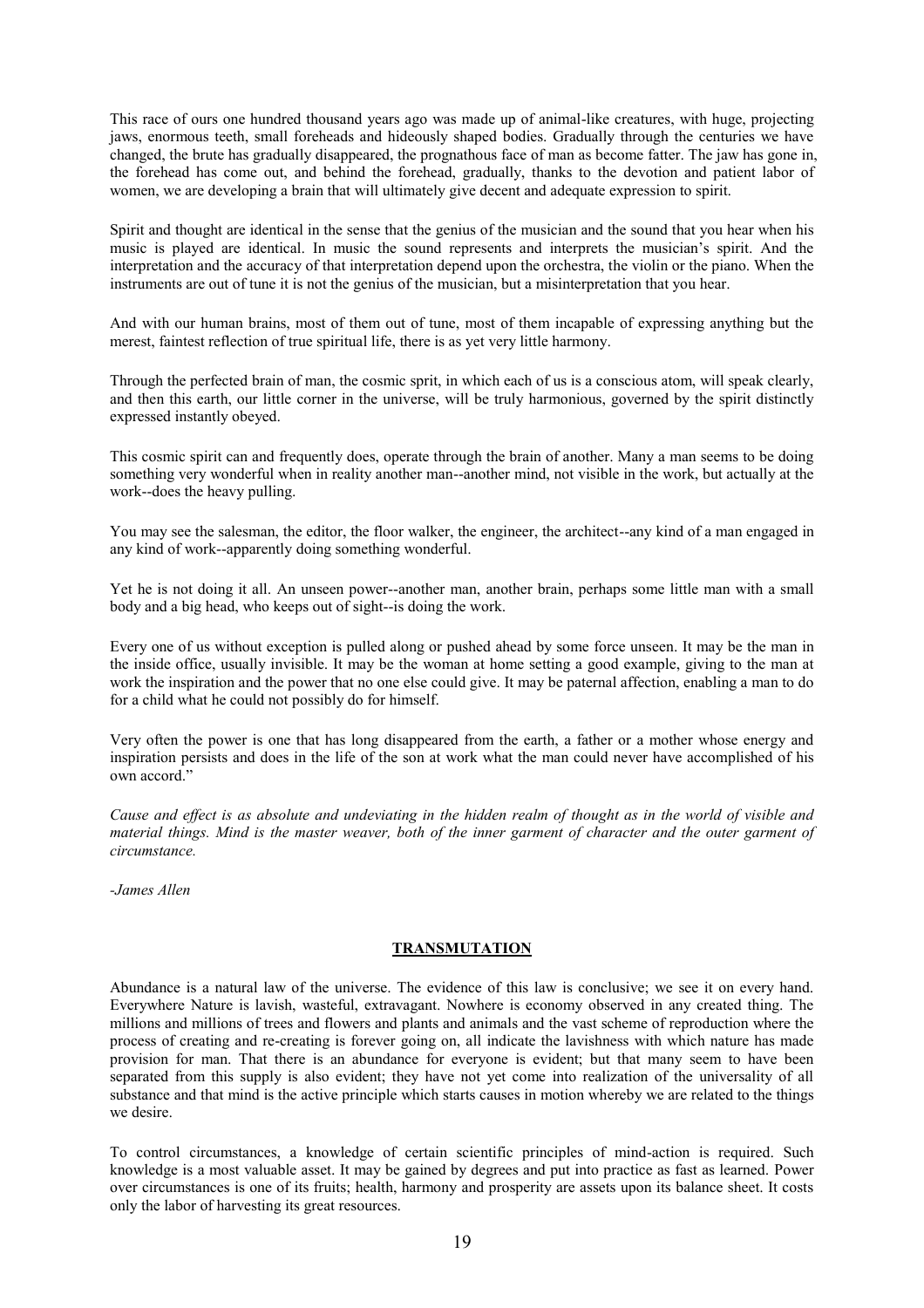All wealth is the offspring of power; possessions are of value only as they confer power. Events are significant only as they affect power; all things represent certain forms and degrees of power.

The discovery of a reign of law by which this power could be made available for all human efforts marked an important epoch in human progress. It is the dividing line between superstition and intelligence; it eliminated the element of caprice in men's lives and substituted absolute, immutable universal law.

A knowledge of cause and effect as shown by the laws governing steam, electricity, chemical affinity and gravitation enables men to plan courageously and to execute fearlessly. These laws are called Natural Laws, because they govern the physical world, but all power is not physical power; there is also mental power, and there is moral and spiritual power.

Thought is the vital force or energy which is being developed and which has produced such startling results in the last half century, as to bring about a world which would be absolutely inconceivable to a man existing only 50 or even 25 years ago. If such results have been secured by organizing these mental powerhouses in 50 years, what may not be expected in another 50 years?

Some will say, if these principles are true, why are we not demonstrating them; as the fundamental principle is obviously correct, why do we not get proper results? We do; we get results in exact accordance with our understanding of the law and our ability to make the proper application. We did not secure results from the laws governing electricity until someone formulated the law and showed us how to apply it. Mental action inaugurates a series of vibrations in the ether, which is the substance from which all things proceed, which in their turn induce a corresponding grosser vibration in the molecular substance until finally mechanical action is produced.

This puts us in an entirely new relation to our environment, opening out possibilities hitherto undreamt of, and this by an orderly sequence of law which is naturally involved in our new mental attitude.

It is clear, therefore, that thoughts of abundance will respond only to similar thoughts; the wealth of the individual is seen to be what he inherently is. Affluence within is found to be the secret of attraction for affluence without. The ability to produce is found to be the real source of wealth of the individual. It is for this reason that he who has his heart in his work is certain to meet with unbounded success. He will give and continually give, and the more he gives the more he will receive.

Thought is the energy by which the law of attraction is brought into operation, which eventually manifests in abundance in the lives of men.

The source of all power, as of all weakness, is from within; the secret of all success as well as all failure is likewise from within. All growth is an unfoldment from within. This is evident from all Nature; every plant, every animal, every human is a living testimony to this great law, and the error of the ages is in looking for strength or power from without.

A thorough understanding of this great law which permeates the Universe leads to the acquirement of that state of mind which develops and unfolds a creative thought which will produce magical changes in life. Golden opportunities will be strewn across your path, and the power and perception to properly utilize them will spring up within you, friends will come unbidden, circumstances will ad just themselves to changed conditions; you will have found the "Pearl of greatest price."

Wisdom, strength, courage and harmonious conditions are the result of power, and we have seen that all power is from within; likewise every lack, limitation or adverse circumstance is the result of weakness, and weakness is simply absence of power; it comes from nowhere; it is nothing--the remedy, then is simply to develop power.

This is the key with which many are converting loss into gain, fear into courage, despair into joy, hope into fruition.

This may seem to be too good to be true, but remember that within a few years, by the touch of a button or the turn of a lever, science has placed almost infinite resources at the disposal of man. Is it not possible that there are other laws containing still great possibilities?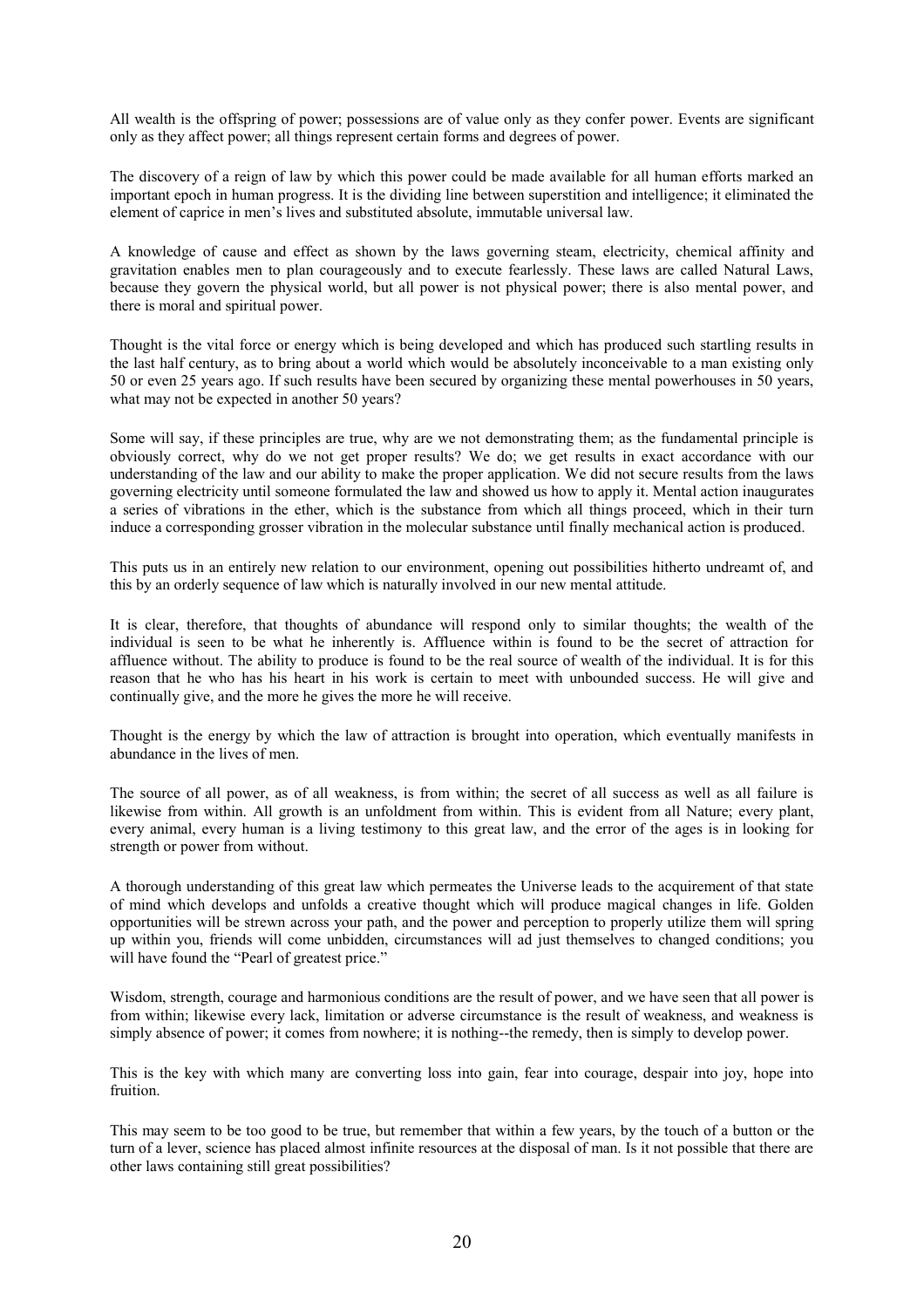Let us see what are the most powerful forces in Nature. In the mineral world everything is sold and fixed. In the animal and vegetable kingdom it is in a state of flux, forever changing, always being created and recreated. In the atmosphere we find heat, light and energy. Each realm becomes finer and more spiritual as we pass from the visible to the invisible, from the coarse to the fine, from the low potentiality to the high potentiality. When we reach the invisible we find energy in its purest and most volatile state.

And as the most powerful forces of Nature are the invisible forces, so we find that the most powerful forces of man are his invisible forces, his spiritual force, and the only way in which the spiritual force can manifest is through the process of thinking. Thinking is the only activity which the spirit possesses, and thought is the only product of thinking.

Addition and subtraction are therefore spiritual transactions; reasoning is a spiritual process; ideas are spiritual conceptions; questions are spiritual searchlights and logic, argument and philosophy are parts of the spiritual machinery.

Every thought brings into action certain physical tissue, parts of the brain, nerve or muscle. This produces an actual physical change in the construction of the tissue. Therefore it is only necessary to have a certain number of thoughts on a given subject in order to bring about a complete change in the physical organization of a man.

This is the process by which failure is changed to success. Thoughts of courage, power, inspiration, harmony, are substituted for thoughts of failure, despair, lack, limitation and discord, and as these thoughts take root, the physical tissue is changed and the individual sees life in a new light, old things have actually passed away; all things have become new; he is born again, this time born of the spirit; life has anew meaning for him; he is reconstructed and is filled with joy, confidence, hope, energy. He sees opportunities for success to which he was heretofore blind. He recognizes possibilities which before had no meaning for him. The thoughts of success with which he has been impregnated are radiated to those around him, and they in turn help him onward and upward; he attracts to him new and successful associates, and this in turn changes his environment; so that by this simple exercise of thought, a man changes not only himself, but his environment, circumstances and conditions.

You will see, you must see, that we are at the dawn of a new day; that the possibilities are so wonderful, so fascinating, so limitless as to be almost bewildering. A century ago any man with an aeroplane or even a Gattling gun could have annihilated a whole army equipped with the implements of warfare then in use. So it is at preset. Any man with a knowledge of the possibilities of modern metaphysics has an inconceivable advantage over the multitude.

Mind is creative and operates through the law of attraction. We are not to try to influence anyone to do what we think they should do. Each individual has a right to choose for himself, but aside from this we would be operating under the laws of force, which is destructive in its nature and just the opposite of the law of attraction. A little reflection will convince you that all the great laws of nature operate in silence and that the underlying principle is the law of attraction. It is only destructive processes, such as earthquakes and catastrophies, that employ force. Nothing good is ever accomplished in that way.

To be successful, attention must invariably be directed to the creative plane; it must never be competitive. You do not wish to take anything away from any one else; you want to create something for yourself, and what you want for yourself you are perfectly willing that every one else should have.

You know that it is not necessary to take from one to give to another, but that the supply for all is abundant. Nature's storehouse of wealth is inexhaustible and if there seems to be a lack of supply anywhere it is only because the channels of distribution are as yet imperfect.

Abundance depends upon a recognition of the laws of Abundance. Mind is not only the creator, but the only creator of all there is. Certainly nothing can be created before we know that it can be created and then make the proper effort. There is no more Electricity in the world today than there was fifty years ago, but until someone recognized the law by which it could be made of service, we received no benefit; now that the law is understood, practically the whole world is illuminated by it. So with the law of Abundance; it is only those who recognize the law and place themselves in harmony with it, who share in its benefits.

A recognition of the law of abundance develops certain mental and moral qualities, among which are Courage, Loyalty, Tact, Sagacity, Individuality and Constructiveness. These are all moods of thought, and as all thought is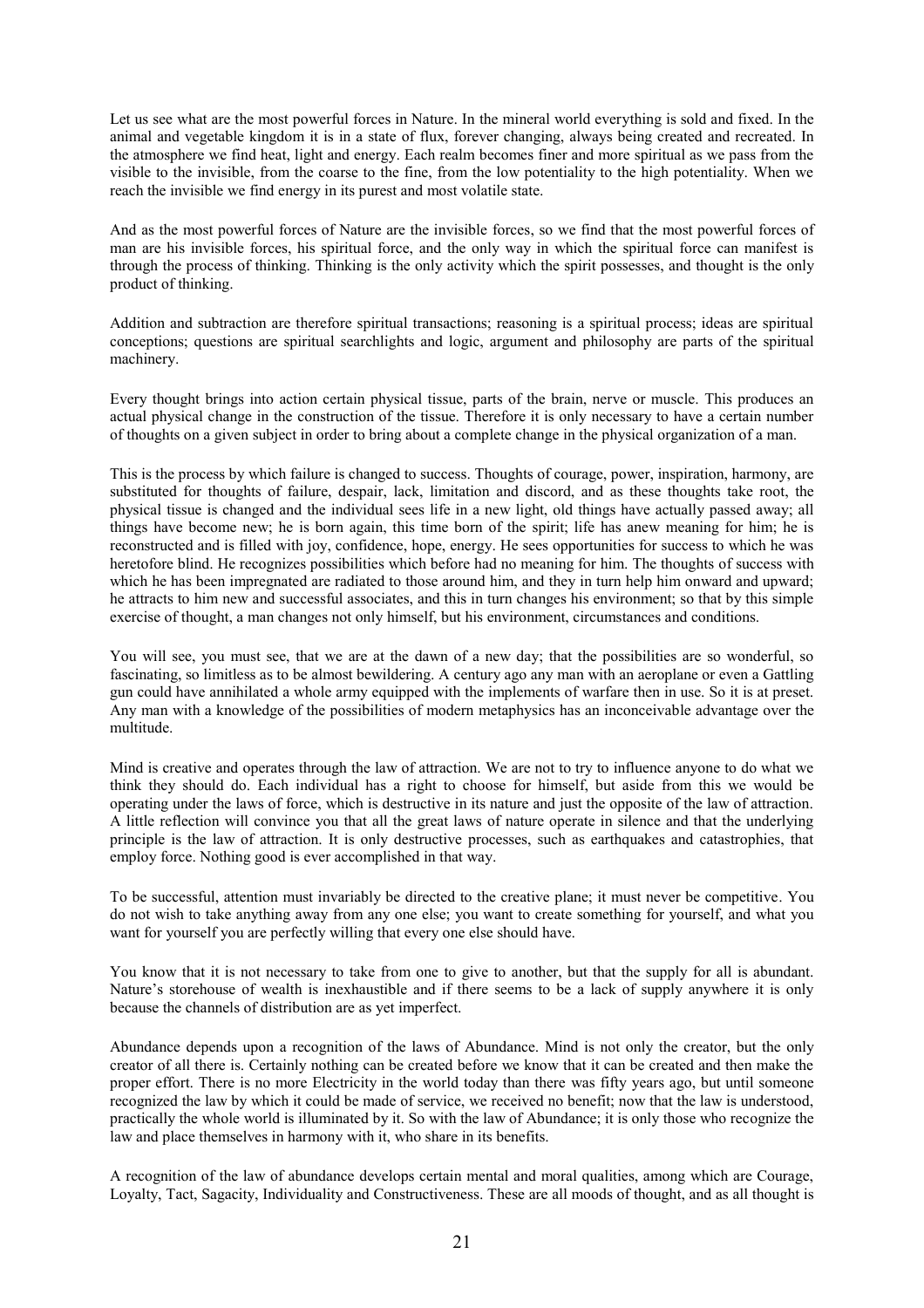creative, they manifest in objective conditions corresponding with the mental condition. This is necessarily true because the ability of the individual to think is his ability to act upon the Universal Mind and bring it into manifestation; it is the process whereby the individual becomes a channel for the differentiation of the Universal. Every thought is a cause and every condition an effect.

This principle endows the individual with seemingly transcendental possibilities, among which is the mastery of conditions through the creation and recognition of opportunities. This creation of opportunity implies the existence or creation of the necessary qualities or talents which are thought forces and which result in a consciousness of power which future events cannot disturb. It is this organization of victory or success within the mind, this consciousness of power within, which constitutes the responsive harmonious action whereby we are related to the objects and purposes which we seek. This is the law of attraction in action; this law, being the common property of all, can be exercised by any one having sufficient knowledge of its operation.

Courage is the power of the mind which manifests in the love of mental conflict; it is a noble and lofty sentiment; it is equally fitted to command or obey; both require courage. It often has a tendency to conceal itself. There are men and women, too, who apparently exist only to do what is pleasing to others, but when the time comes and the latent will is revealed, we find under the velvet glove an iron hand, and no mistake about it. True courage is cool, calm, and collected, and is never foolhardy, quarrelsome, ill-natured or contentious.

Accumulation is the power to reserve and preserve a part of the supply which we are constantly receiving, so as to be in a position to take advantage of the larger opportunities which will come as soon as we are ready for them. Has it not been said, "To him that hath shall be given"? All successful business men have this quality, well developed. James J. Hill, who recently died, leaving an estate of over fifty-two million dollars said: "If you want to know whether you are destined to be a success or failure in life, you can easily find out. The test is simple and it is infallible: Are you able to save money? If not, drop out. You will lose. You may think not, but you will lose as sure as you live. The seed of success is not in you."

This is very good so far as it goes, but any one who knows the biography of James J. Hill knows that he acquired his fifty million dollars by following the exact methods we have given. In the first place, he started with nothing; he had to use his imagination to idealize the vast railroad which he projected across the western prairies. He then had to come into a recognition of the law of abundance in order to provide the ways and means for materializing it; unless he had followed out this program he would never had anything to save.

Accumulativeness acquires momentum; the more you accumulate the more you desire, and the more you desire the more you accumulate, so that it is but a short time until the action and reaction acquire a momentum that cannot be stopped. It must, however, never be confounded with selfishness, miserliness or penuriousness; they are perversions and will make any true progress impossible.

Constructiveness is the creative instinct of the mind. It will be readily seen that every successful business man must be able to plan, develop or construct. In the business world it is usually referred to as initiative. It is not enough to go along in the beaten path. New ideas must be developed, new ways of doing things. It manifests in building, designing, planning, inventing, discovering, improving. It is a most valuable quality and must be constantly encouraged and developed. Every individual possesses it in some degree, because he is a center of consciousness in that infinite and Eternal Energy from which all things proceed.

Water manifests on three planes, as ice, as water and as steam; it is all the same compound; the only difference is the temperature, but no one would try to drive an engine with ice; convert it into steam and it easily takes up the load. So with your energy; if you want it to act on the creative plane, you will have to begin by melting the ice with the fire of imagination, and you will find the stronger the fire, and the more ice you melt, the more powerful your thought will become, and the easier it will be for you to materialize your desire.

Sagacity is the ability to perceive and co-operate with Natural Law. True Sagacity avoids trickery and deceit as it would the leprosy; it is the product of that deep insight which enables on to penetrate into the heart of things and understand how to set causes in motion which will inevitably create successful conditions.

Tact is a very subtle and at the same time a very important factor in business success. It is very similar to intuition. To possess tact one must have a fine feeling, must instinctively know what to say or what to do. In order to be tactful one must possess Sympathy and Understanding, the understanding which is so rare, for all men see and hear and feel, but how desperately few "understand." Tact enables one to foresee what is about to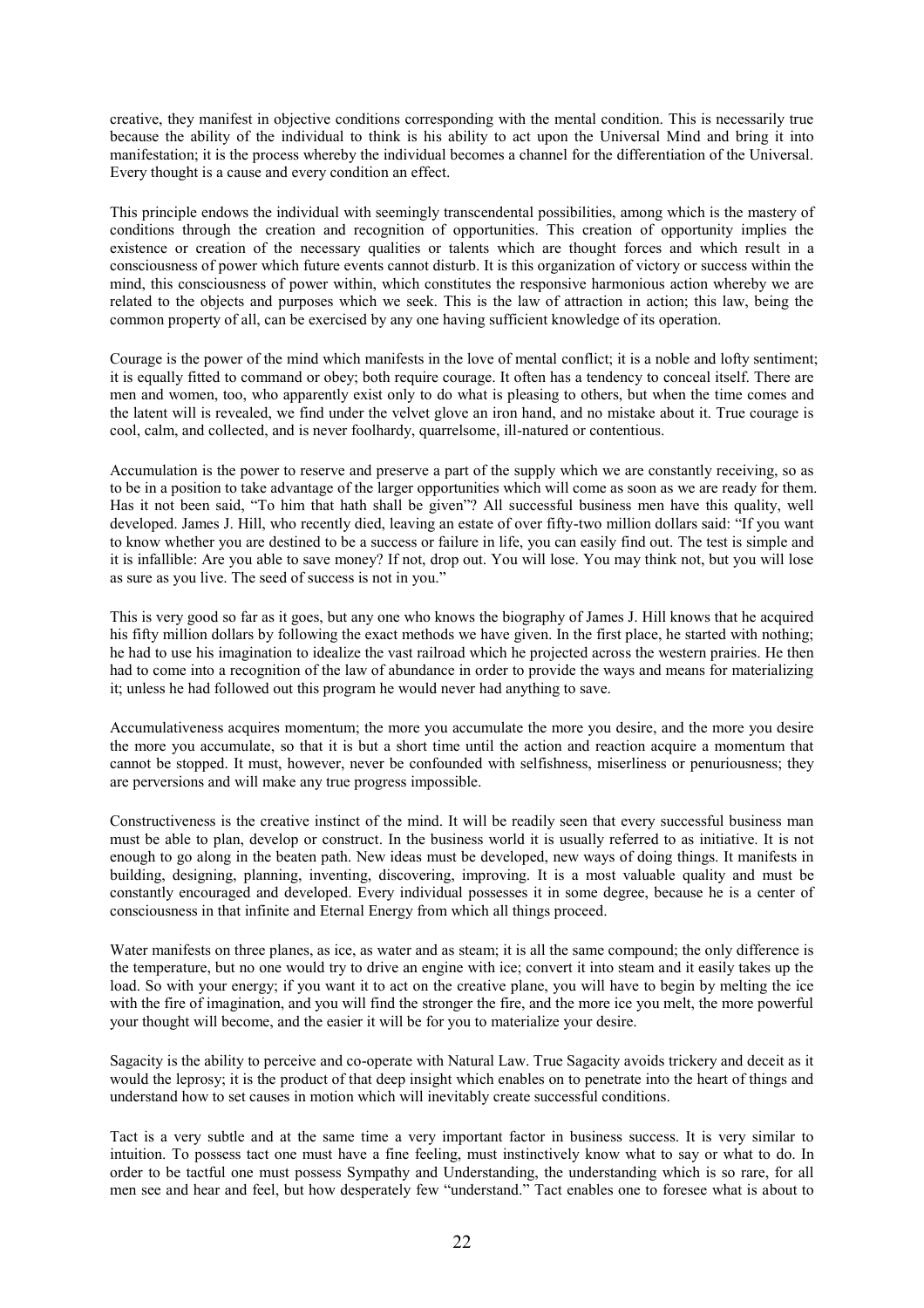happen and calculate the result of actions. Tact enables us to feel when we are in the presence of physical, mental and moral cleanliness, for these are today invariably demanded as the price of success.

Loyalty is one of the strongest links which bind men of strength and character. It is one which can never be broken with impunity. The man who would lose his right hand rather than betray a friend will never lack friends. The man who will stand in silent guard, until death, if need be, besides the shrine of confidence or friendship of those who have allowed him to enter will find himself linked with a current of cosmic power which will attract desirable conditions only. It is conceivable that such a person should ever meet with lack of any kind.

Individuality is the power to unfold our own latent possibilities, to be a law unto ourselves, to be interested in the race rather than the goal. Strong men care nothing for the flock of imitators who trot complacently behind them. They derive no satisfaction in the mere leading of large numbers, or the plaudits of the mob. This pleases only petty natures and inferior minds. Individuality glories more in the unfolding of the power within than in the servility of the weakling.

Individuality is a real power inherent in all and the development and consequent expression of this power enables one to assume the responsibility of directing his own footsteps rather than stampeding after some selfassertive bell-wether.

Inspiration is the art of imbibing, the art of self realization, the art of adjusting the individual mind to that of the Universal Mind, the art of attaching the proper mechanism to the source of all power, the art of differentiating the formless into form, the art of becoming a channel for the flow of Infinite Wisdom, the art of visualizing perfection, the art of realizing the Omnipresence of Omnipotence.

Truth is the imperative condition of all well being. To be sure, to know the truth and to stand confidently on it, is a satisfaction beside which no other is comparable. Truth is the underlying verity, the condition precedent to every successful business or social relation.

Every act not in harmony with Truth, whether through ignorance or design, cuts the ground from under our feet, leads to discord, inevitable loss, and confusion, for while the humblest mind can accurately foretell the result of every correct action, the greatest, most profound and penetrating mind loses its way hopelessly and can form no conception of the result due to a departure from correct principles.

Those who establish within themselves the requisite elements of true success have established confidence, organized victory, and it only remains for them to take such steps from time to time as the newly-awakened thought force will direct, and herein rests the magical secret of all power.

Less than 10 per cent of our mental processes are conscious; the other 90 per cent are subconscious and unconscious, so that he who would depend upon his conscious thought alone for results is less than 10 per cent efficient. Those who are accomplishing anything worth while are those who are enabled to take advantage of this greater storehouse of mental wealth. It is in the vast domain of the subconscious mind that great truths are hidden, and it is here that thought finds its creative power, its power to correlate with its object, to bring out of the unseen the seen.

Those familiar with the laws of Electricity understand the principle that electricity must always pass from a higher to a lower potentiality and can therefore make whatever application of the power they desire. Those not familiar with this law can effect nothing; and so with the law governing in the Mental World; those who understand that Mind penetrates all things, is Omnipresent and is responsive to every demand, can make use of the law and can control conditions, circumstances and environment; the uninformed cannot use it because they do not know it.

The fruit of this knowledge is as it were, a gift of the Gods; it is the "truth" that makes men free, not only free from every lack and limitation, but free from sorrow, worry and care, and, is it not wonderful to realize that this law is no respecter of persons, that it makes no difference what your habit of thought may be, the way has been prepared?

With the realization that this mental power controls and directs every other power which exists, that it can be cultivated and developed, that no limitation can be placed upon its activity, it will be come apparent that it is the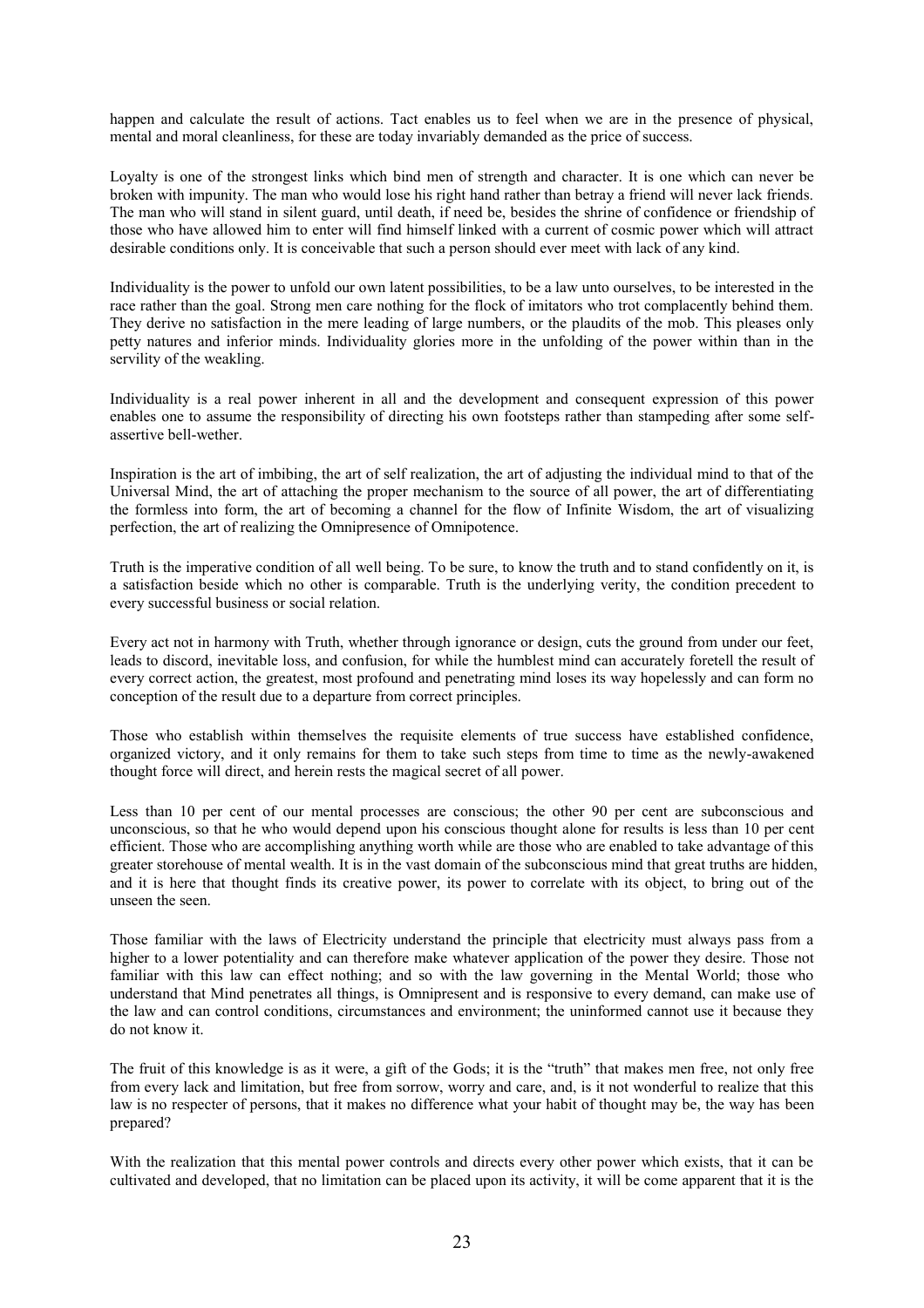greatest fact in the world, the remedy for every ill, the solution for every difficulty, the gratification of every desire; in fact, that it is the Creator's magnificent provision for the emancipation of mankind.

> *Thoughts Are Things - Henry Van Dyke I hold it true that thoughts are things; They're endowed with bodies and breath and wings; And that we send them forth to fill The world with good results, or ill. That which we call our secret thought Speeds forth to earth's remotest spot, Leavings its blessings or its woes Like tracks behind it as it goes. We build our future, thought by thought,*

*For good or ill, yet know it not. Yet, so the universe was wrought. Thought is another name for fate; Choose, then they destiny and wait, For love brings love and hate brings hate.*

## **ATTAINMENT**

The nervous system is matter. Its energy is mind. It is therefore the instrument of the Universal Mind. It is the link between matter and spirit, between our consciousness and the Cosmic-Consciousness. It is the gateway of Infinite Power.

Both the Cerebro-spinal and the Sympathetic nervous systems are controlled by nervous energy that is alike in kind; and the two systems are so interwoven that their impulses can be sent from one to the other. Every activity of the body, every impulse of the nervous system, every thought, uses up nervous energy.

The system of nerves may be compared to a telegraph system; the nerve cells corresponding to the batteries, the fibres to the wires. In the batteries is generated electricity. The cells, however, do not generate nervous energy. They transform it and the fibres convey it. This energy is not a physical wave like electricity, light, or sound. It is MIND.

It hears the same relationship to the mind as a piano does to its player. The Mind can only have perfect expression when the instrument through which it functions is in order.

The organ of the Cerebro-spinal Nervous System is the Brain, the organ of the Sympathetic Nervous System is the Solar Plexus. The first is the voluntary or Conscious, the latter the involuntary or Subconscious.

It is through the Cerebro-spinal Nervous System and the Brain that we become conscious of possessions, hence all possession has its origin in consciousness. The undeveloped consciousness of a babe, or the inhibited consciousness of an idiot, cannot possess.

This mental condition--consciousness--increases in direct proportion to our acquisition of knowledge. Knowledge is acquired by observation, experience, and reflection. We become conscious of these possessions by the mind; so that we recognize that possession is based on consciousness; this consciousness we designate the world within. Those possessions of Form that we acquire are of the world without.

That which possesses in the world within is Mind. That which enables us to possess in the world without is also Mind. Mind manifests itself as thoughts, mental pictures, words, and actions. Thought is therefore Creative. Our power to use Thought to create the conditions, surroundings, and other experiences of life, depends upon our habit of thinking. What we do depends upon what we are; what we are is the result of what we habitually think. Before we can Do, we must BE; before we can BE we must control and direct the force of Thought within us.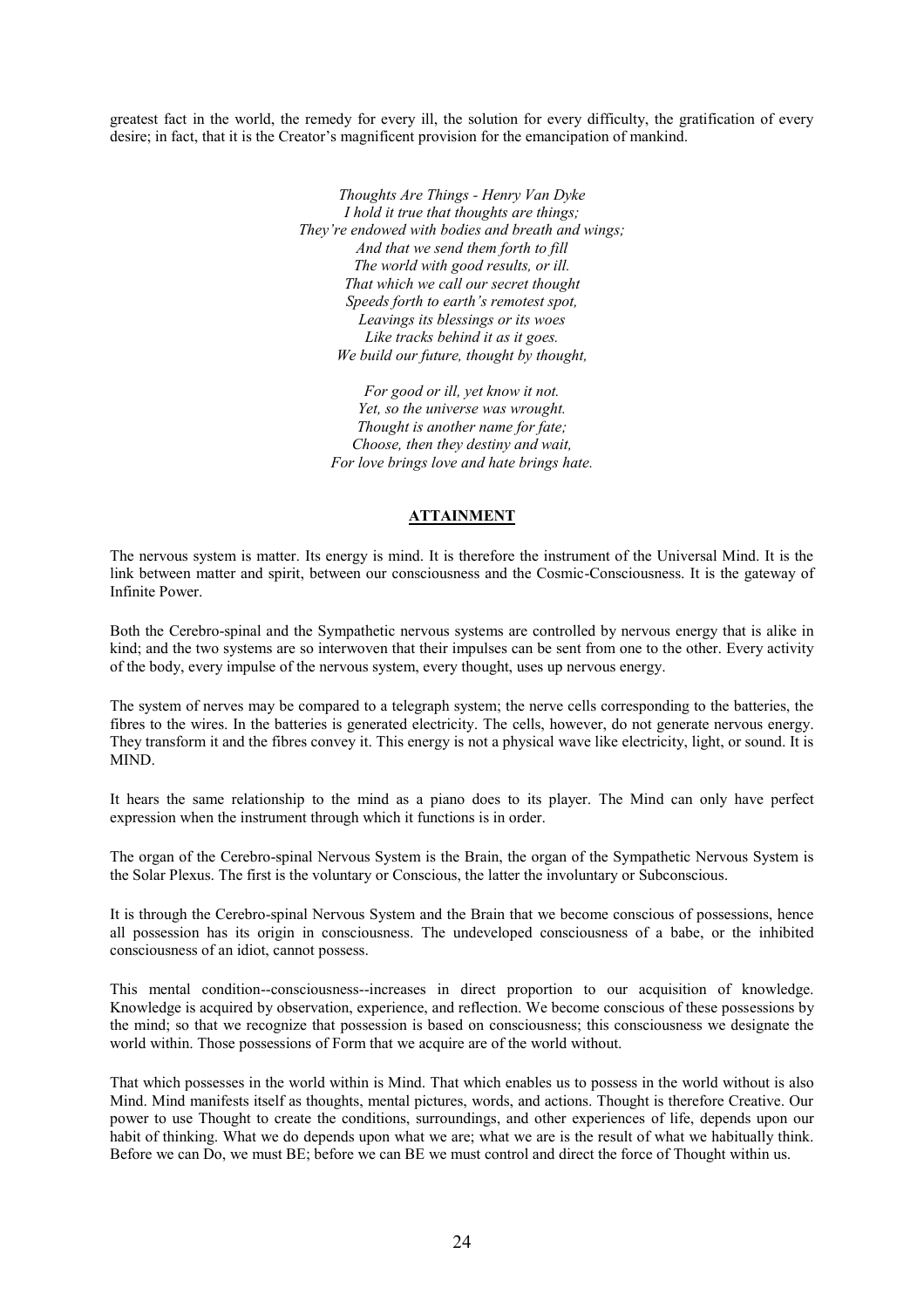Thought is Force. There are but two things in the universe; Force and Form. When we realize that we possess this Creative Power, and that we can control and direct it, and by it act on the forces and forms in the objective world, we shall have made our first experiment in Mental Chemistry.

The Universal Mind is the 'Substance' of all force and form, the Reality that underlies ALL. In accordance with fixed laws, from Itself, and by Itself, is ALL brought into being and sustained. It is the Creative Power of Thought in its perfect expression. The Universal Mind is All Consciousness, All Power, and is Everywhere Present. It is essentially the same at every point of its presence, all mind is one mind. This explains the order and harmony of the universe. To apprehend this statement is to possess the ability to understand and solve every problem of life.

Mind has a two-fold expression--conscious or objective, and subconscious or subjective. We come into relationship with the world without by the objective mind; and with the world within by the subconscious mind. Though we are making a distinction between the conscious and the subconscious minds, such a distinction does not really exist; but this arrangement will be found convenient. All Mind is One Mind; in all phases of the mental life there is an indivisible unity and oneness.

The sub-conscious mind connects us with the Universal Mind, and thus we are brought into direct relationship with all power. In the sub-consciousness is stored up the observations and experiences of life that have come to it through the conscious mind. It is the storehouse of memory. The sub-conscious mind is a great seed plot in which thoughts have been dropped, or experiences conveved by observation, or happenings planted, to come up again into consciousness with the fruitage of their growth.

Consciousness is the inner, and Thought is the outward expression of power. The two are inseparable; it is impossible to be conscious of a thing without thinking of it.

We have captured the lightning and changed its name to electricity. We have harnessed the waters and made the remorseless flood our servant. By the miracle of thought we have quickened water into vapor to bear the burdens, and move the commerce of the world. We have called into being floating palaces that plough the highways of the deep. We have triumphed in our conquest of the air. Although we are moored in the silvern archepelago of the Milky Way, we have conquered time and space.

When two electric wires are in close proximity, the first carrying a heavier load of electricity than the second, the second will receive by induction some current from the first. This will illustrate the attitude of mankind to the Universal Mind. They are not consciously connected with the source of power.

If the second wire were attached to the first, it would become charged with as much electricity as it could carry. When we become conscious of Power, we become a 'life wire,' because consciousness we are connected with the Power. In proportion to our ability to use power, we are enabled to meet the various situations which arise in life.

The Universal Mind is the source of all power and all form. We are channels through which this power is being manifested; consequently within us is power unlimited, possibilities without end, and all under the control of our own thought. Because we have these powers, because we are in living union with the Universal Mind, we may adjust or control every experience which may come to us.

There are no limitations to the Universal Mind, therefore the better we realize our oneness with this mind, the less conscious will we be of any limitation or lack, and the more conscious of power.

The Universal Mind is the same at every point of its presence, whether in the infinitely large or the infinitely small. The difference in the power relatively manifested lies entirely in the ability of expression. A stick of clay and a stick of dynamite of equal weight contain much the same amount of energy. But in the one it is readily set free, whereas in the other we have not yet learned how to release it.

In order to express we must create the corresponding condition in our consciousness. Either in the Silence or by repetition we impress this condition upon the subconsciousness.

Consciousness apprehends, and Thought manifests the conditions desired. Conditions in our life and in our environment are but the reflection of our predominant thoughts. So the importance of correct thinking cannot be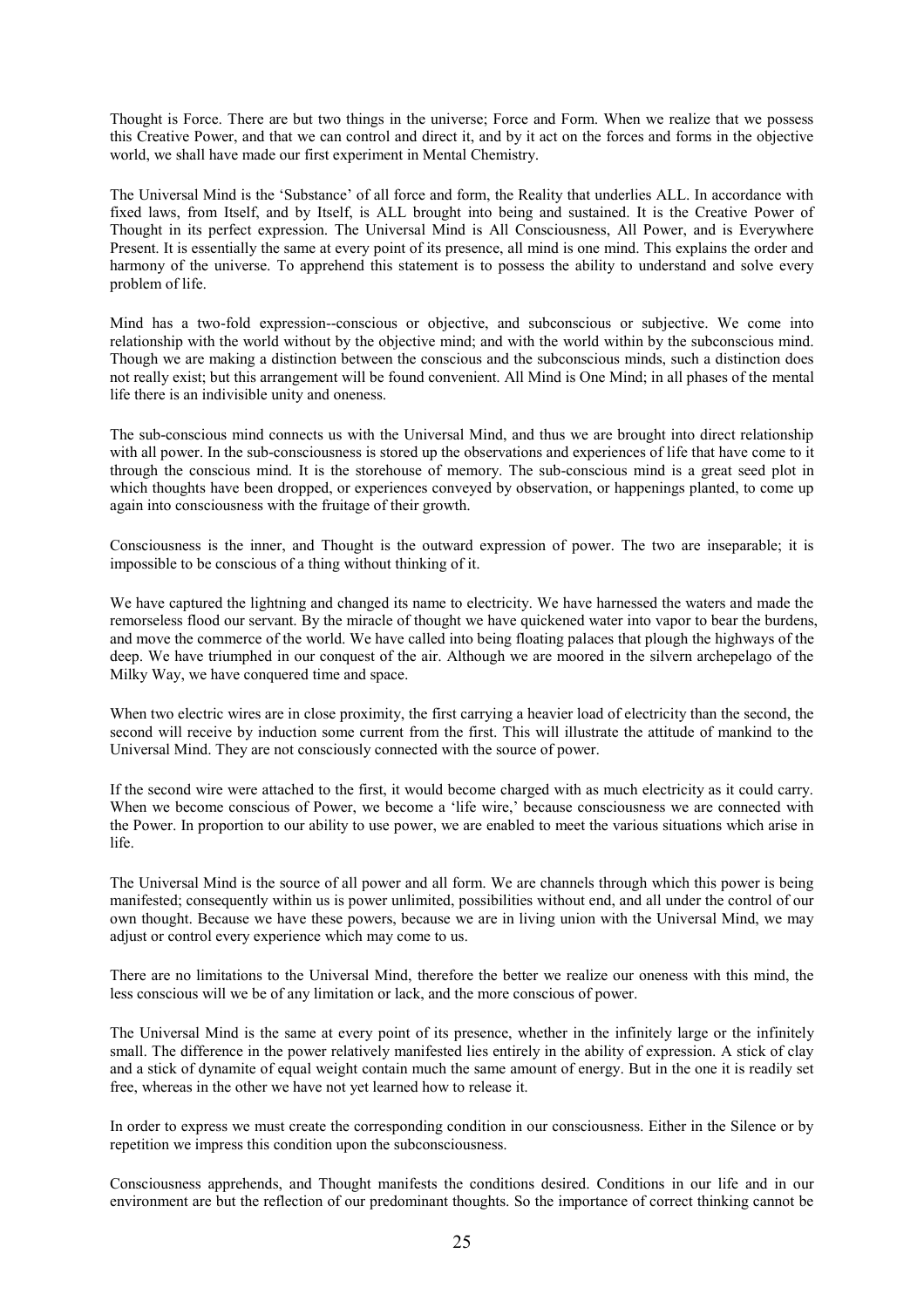over-estimated. "Having eyes and seeing not, having ears and hearing not, neither do they understand," is another way of expressing the truth that without consciousness there can be no apprehension.

Thought constructively used creates tendencies in the subconsciousness, these tendencies manifest themselves as character. The primary meaning of the word character is an engraved mark, as on a seal; and means: The peculiar qualities impressed by nature or habit on a person, which separates the person possessing them from all others. Character has an outward and an inward expression; the inward being Purpose, and the outward Ability.

Purpose directs the mind towards the ideal to be realized, the object to be accomplished, or the desire to be materialized. Purpose gives quality to thought. Ability is the capacity to co-operate with Omnipotence--although this may be done unconsciously. Our purpose and our ability determine our experiences in life. It is important that purpose and ability be balanced; when the former is greater than the latter 'the Dreamer' is produced; when ability is greater than purpose, impetuosity is the result, producing much useless activity.

By the law of attraction our experiences depend upon our mental attitude. Like is attracted to like. Mental attitude is as much the result of character as character is of mental attitude. Each acts and reacts on the other.

"Chance," "Fate," "Luck," and "Destiny" seem to be blind influences at work behind every experience. This is not so, but every experience is governed by immutable laws, which may be controlled so as to produce the conditions which we desire.

Everything visible and tangible in the universe is composed of matter, which is acted upon by force. As matter is known to us by its external appearances, we shall designate it as form.

Form may be dived into four classes: That possessing Form only or the in-organic, as for example, Iron, Marble, etc. Form that is living or the organic which has sensation and voluntary motion, as in Animals. Form that in addition is Conscious of its own being, and its possessions, as Man.

The fundamental principle underlying every successful business relation or social condition is the recognition of the difference between the world within and the world without, the subjective world and the objective world.

Around you, as the center of it, the world without revolves. Matter, organized life, people, thoughts, sounds, light and other vibrations, the universe itself with its numberless millions of phenomena; sending out vibrations toward you, vibrations of light, of sound, of touch; loudness, softness; of love, hate, of thoughts, good and bad, wise and unwise, true and untrue. These vibrations are directed toward you--your ego--by the smallest, as well as by the greatest, the farthest and the nearest. A few of them reach your world within, but the rest pass by, and as far as you are immediately concerned, are lost.

Some of these vibrations or forces are essential to your health, your power, your success, your happiness. How is it that they have passed you by, and have not been received in your world within?

When making a gramophone record, certain conditions must be observed. Everything coming within range of the transmitter will be recorded, provided that the disc to receive the vibrations has been properly prepared, and the requisite conditions are observed.

Assuming that the transmitter is perfect, any defect in the recording disc, will make a corresponding deficient record. For example: the disc may not be perfectly flat, or may not be moving at the correct speed, or the wax may be too soft, or too hard, or the contact of the needle may be imperfect.

The world within possesses sensibility, a faculty that catches the vibrations from the world without, and conveys them to the world within. It is the link that joins the two worlds. This sensibility is a form of consciousness.

Considering consciousness as a general term, we may say that it is the result of the world without acting on the world within. This takes place continuously whether we are awake or asleep. Consciousness is the result of sensing or feeling.

We easily recognize three phases of consciousness, between each of which there are enormous differences.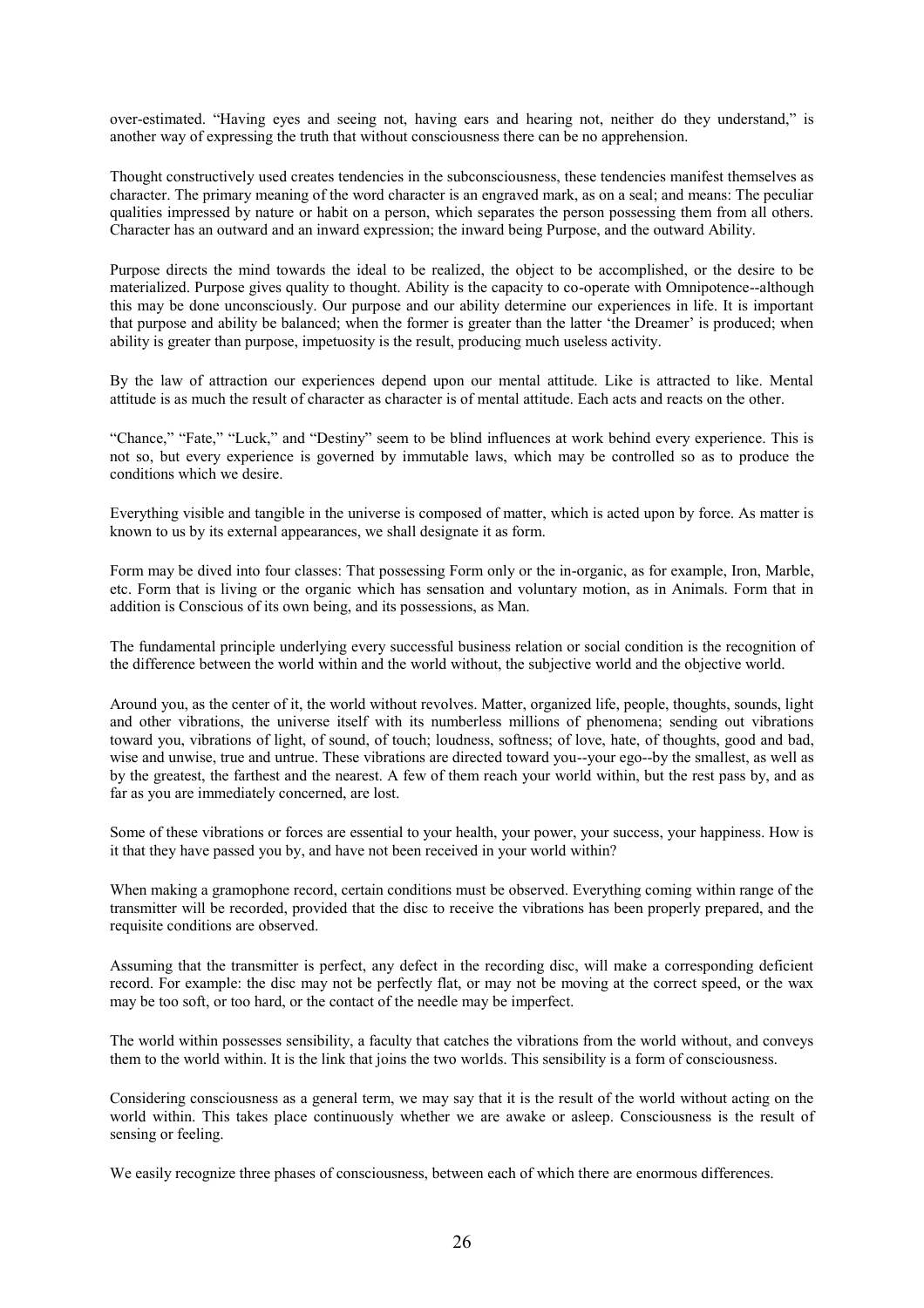Simple consciousness, which all animals posses in common. It is the sense of existence, by which we recognize that "we are," and "that we are where we are;" and by which we perceive the various objects and varied scenes and conditions.

Self-consciousness, possessed by all mankind, except infants, and the mentally deficient. This gives us the power of self contemplation, i. e., the effect of the world without upon our world within. "Self contemplates self." Amongst many other results, language has thus come into existence, each word being a symbol for a thought or an idea.

Cosmic-consciousness, this form of consciousness is as much above self-consciousness as self-consciousness is above simple consciousness. It is as different from either as sight is different from hearing or touching. The blind can get no true notion of color, however keen his hearing or sensitive his touch.

Neither by simple consciousness nor by self-consciousness can one get any notion of cosmic-consciousness. it is not like either of them, any more than sight is like hearing. A deaf man can never learn of the value of music by means of his senses of sight or of touch.

Cosmic-consciousness is all forms of consciousness. It overrides time and space, for apart from the body and the world of matter, these do not exist.

The immutable law of consciousness is: that in the degree that the consciousness is developed, so is the development of power in the subjective, and its consequent manifestation in the objective.

Cosmic-consciousness is the result of the creation of the necessary conditions, so that the Universal Mind may function in the direction desired. All vibrations in harmony with the Ego's well being are caught and used.

When truth is directly apprehended, or becomes a part of consciousness, without the usual process of reasoning or observation, it is intuition. By intuition the mind instantly perceives the agreement or the disagreement between two ideas. The Ego always so recognizes truth.

By intuition the mind transforms knowledge into wisdom, experience into success, and takes into the world within the things that have been waiting for us in the world without. Intuition, then, is another phase of the Universal Mind that presents truth as facts of consciousness.

#### *The Thinker*

*Back of the beating hammer, By which the steel is wrought, Back of the workshop's clamor, The seeker may find the Thought; The thought that is ever master Of iron and steam and steel, That rises above disaster And tramples it under heel!* 

*-Berton Braley*

#### *PROMISE YOURSELF*

*To be so strong that nothing can disturb your peace of mind. To talk health, happiness and prosperity to every person you meet. To make all your friends feel that there is something in them. To look on the sunny side of everything and make your optimism come true. To think only of the best, to work only for the best, and to expect only the best. To be just as enthusiastic about success of others as you are about your own. To forget the mistakes of the past and press on to the greater achievements of the future. To wear a cheerful countenance at all times and to have a smile ready for every living creature you meet. To give so much time to the improvement of yourself that you have no time to criticise others. To be too large for worry, too noble for anger, too strong for fear, and too happy to permit the presence of*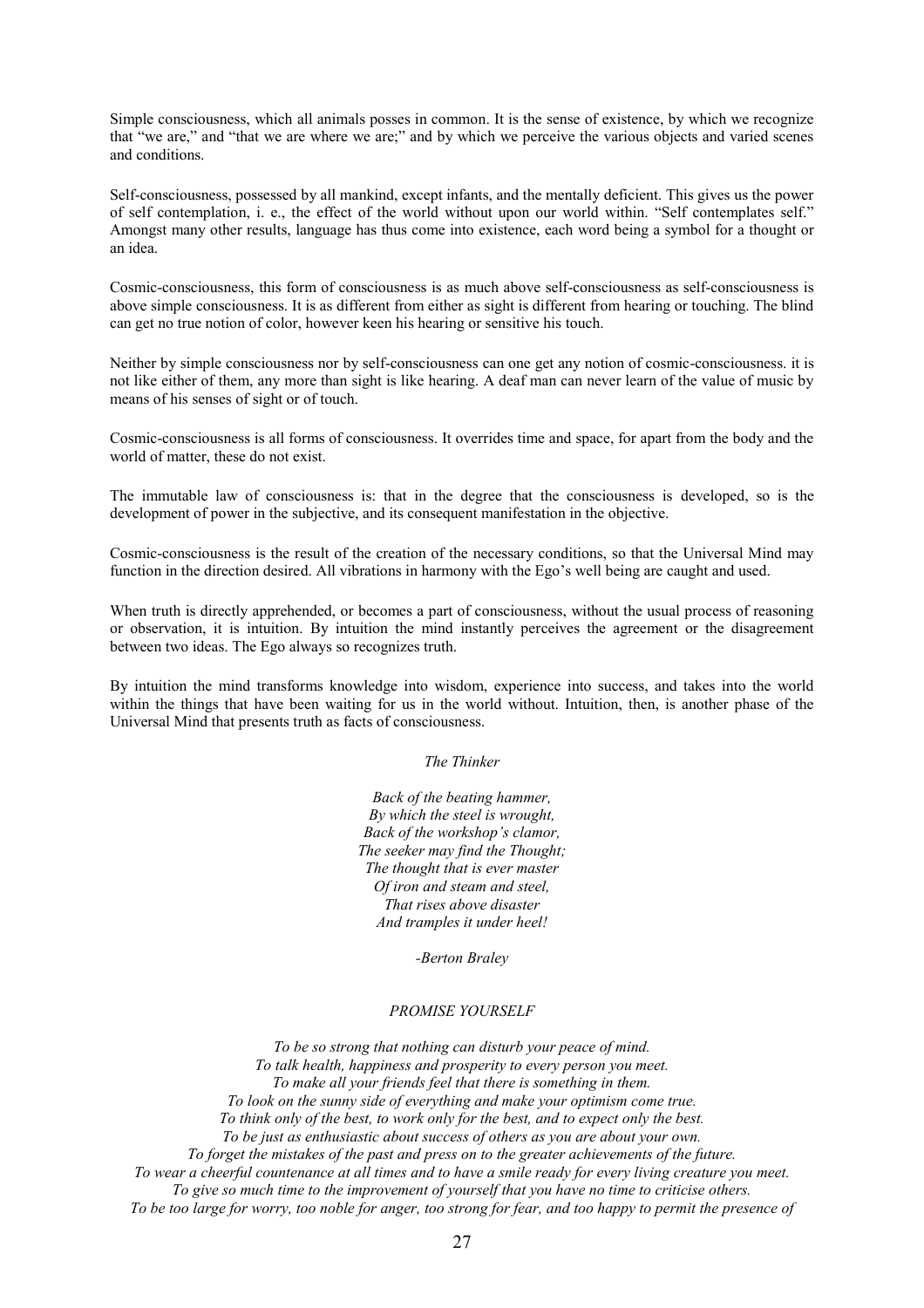*trouble.* 

*To think well of yourself and to proclaim this fact to the world--no in loud words, but in great deeds. To live in the faith that the world is on your side so long as you are true to the best that is in you.* 

*-Christen D. Larson.*

#### **INDUSTRY**

All the lost mines of Mexico, all the argosies that ever sailed from the Indies, all the gold and silver-laden ships of the treasure fleets of storied Spain, count no more in value than a beggar's dole compared to the wealth that is created every eight hours by modern business ideas.

Opportunity follows perception, action follows inspiration, growth follows knowledge, environment follows progress, always the mental first, then the transformation into the illimitable possibilities of character and achievement.

The progress of the United States is due to two per cent of its population. In other words, all our railroads, all our telephones, our automobiles, our libraries, our newspapers, and a thousand other conveniences, comforts and necessities are due to the creative genius to two per cent of the population.

As a natural consequence, the same two percent are the millionaires of our country. Now, who are these millionaires, these creative geniuses, these men of ability and energy, to whom we owe practically all the benefits of civilization? The same authority tells us that thirty per cent of them are the sons of poor preachers who had never earned more than \$1,500 a year; twenty-five per cent were the sons of teachers, doctors, and country lawyers; and only five per cent were the sons of bankers.

We are interested, therefore, in ascertaining why the two per cent succeeded in acquiring all that is best in life, and the ninety-eight per cent remain in perpetual want. We know that this is not a matter of chance, because the universe as we know it, is governed by law. Law governs solar systems, sun, stars, planets. Law governs every form of light, heat, sound, and energy. Law governs every material thing and every immaterial thought. Law covers the earth with beauty and fills it with bounty--shall we then not be certain that it also governs the distribution of this bounty?

Financial affairs are governed by law just as surely, just as positively, just as definitely as health, growth, harmony, or any other condition in life, and the law is one with which anyone can comply.

Many are already unconsciously complying with this law; others are consciously coming into harmony with it.

Compliance with the law means joining the ranks of the two per cent; in fact, the new ear, the golden age, the industrial emancipation, means that the two per cent is about to expand until the prevailing conditions shall have been reversed--the two per cent will soon become the ninety-eight per cent.

In seeking the truth we are seeking ultimate cause; we know that every human experience is an effect; therefore, if we may ascertain the cause, and if we shall find that this cause is one which we can consciously control, the effect or the experience will be within our control also.

Human experience will then no longer be the football of fate; a man will not be the child of fortune; but destiny, fate and fortune will be controlled as readily as a captain controls his vessel, or an engineer his train.

All things are finally resolvable into the same element, and as they are thus translatable, one into the other, they must ever be in relation and many never be in opposition to one another.

In the physical world there are innumerable contrasts, and these may, for the sake of convenience, be designated by distinctive names. There are surfaces, colors, shades, dimensions, or ends to all things. There is a North Pole; and a South Pole; an inside and an outside; a seen and an unseen; but these expressions merely serve to place extremes in contrast.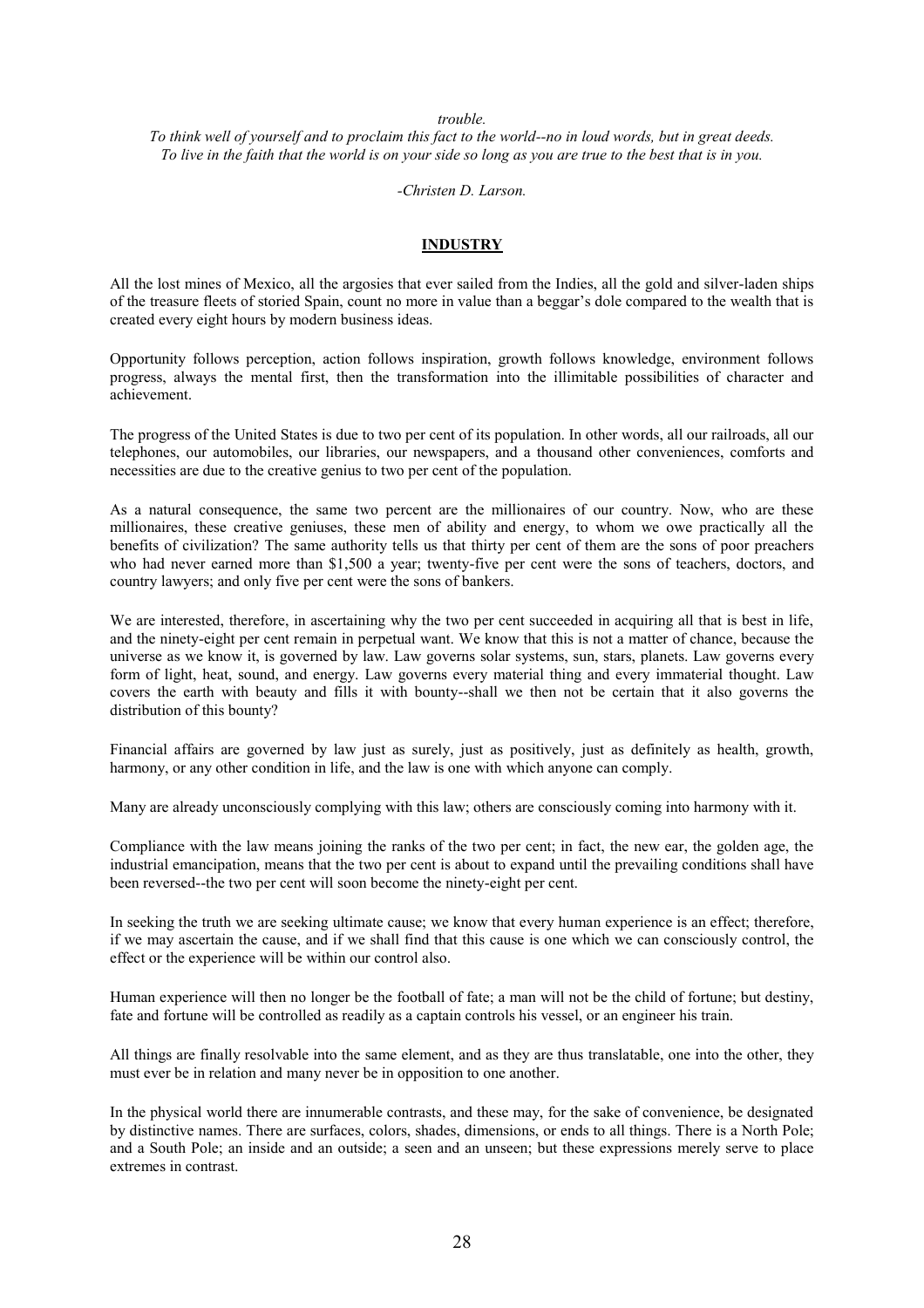They are names given to two different parts or aspects of the same quantity. The two extremes are relative; they are not separate entities, but are two parts or aspects of one whole.

In the mental world we find the same law. We speak of knowledge and ignorance, but ignorance is but a lack of knowledge and is therefore found to be simply a word to express the absence of knowledge; it has no principle in itself.

In the moral world we speak of good and evil, but upon investigation, we find that good and evil are but relative terms. Thought precedes and predetermines action; if this action results in benefit to ourselves and others, we call this result good. If this result is to the disadvantage of ourselves and others, we call it evil. Good and evil are therefore found to be simply words which have been coined to indicate the result of our actions, which in turn are the result of our thoughts.

In the Industrial World, we speak of Labor and Capital as if there were two separate and distinct classes, but Capital is wealth and wealth is a product of Labor, and Labor necessarily includes Industry of every kind- physical, mental, executive, and professional. Every man or woman who depends in whole or in part for his or her income upon the results of their effort in the Industrial World must be classed as Labor. We therefore find that in the Industrial World there is but one Principle and that is Labor, or Industry.

There are many who are seriously and earnestly trying to find the solution to the present industrial and social chaos, and we hear much of production, waste, efficiency--and sometimes something in regard to constructive thinking.

The thought that humanity is one the borderland of a new idea, that the dawn of a new era is at hand, that a new epoch in the history of the world is about to take place, is rapidly spreading from mind to mind, and is changing the preconceived ideas of man and his relation to Industry.

We know that every condition is the result of a cause, and that the same cause invariably produces the same result. What has been the cause of similar changes in the thought of the world; the Renaissance, the Reformation, the Industrial Revolution? Always the discovery and discussion of new knowledge.

The elimination of competition by the centralization of industry into corporations and trusts, and the economies resulting therefrom, have set man to thinking.

He sees that competition is not necessary to progress and he is asking: "What will be the outcome of the evolution which is taking place in the Industrial World?" And gradually the thought begins to dawn, the thought which is rapidly germinating, which is about to burst forth in the minds of all men everywhere, the thought which is carrying men off their feet and crowding out every selfish idea, the thought that the emancipation of the Industrial World is at hand.

This is the thought which is arousing the enthusiasm of mankind as never before; this is the thought which is centralizing force and energy, and which will destroy every barrier between itself and its purpose. It is not a vision of the future; it is a vision of the present; it is at the door--and the door is open.

The creative instinct in the individual is his spiritual nature; it is a reflection of the Universal Creative Principle; it is therefore instinctive and innate; it cannot be eradicated; it can only be perverted.

Owing to the changes which have taken place in the Industrial World, this creative instinct no longer finds expression; a man cannot build his own house; he can no longer make his own garden; he can by no manner of means direct his own labor; he is therefore deprived of the greatest joy which can come to the individual, the joy of creating, of achievement; and so this great power for good is perverted and turned into destructive channels; becoming envious, he attempts to destroy the works of his more fortunate fellows.

Thought results in action. If we wish to change the nature of the action, we must change the thought, and the only way to change the thought is to substitute a healthy mental attitude for the chaotic mental conditions existing at present.

It is evident that the power of thought is by far the greatest power in existence; it is the power which controls every other power, and while this knowledge has until recently been the possession of the few, it is about to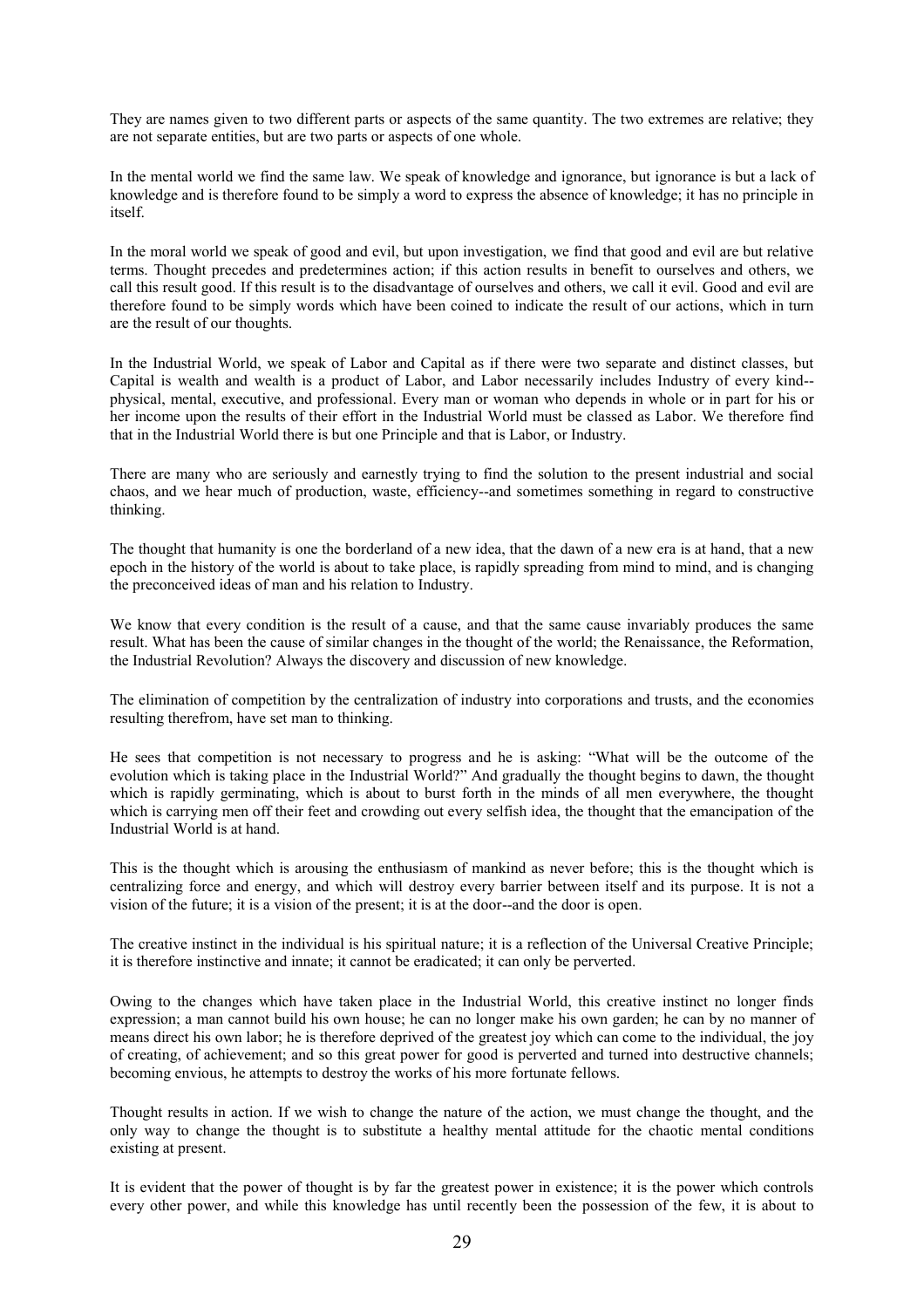become the priceless privilege of the many. Those who have the imagination, the vision, will see the opportunity of directing this thought into constructive and creative channels; they will encourage and foster the spirit of mental adventure; they will arouse, develop and direct the creative instinct, in which case we shall soon see such an industrial revival as the world has never before experienced.

Henry Ford visions the approach of the new Era in The Dearborn Independent. He says: "The human race is now on the border line between two periods, the period when to use is to lose, and the period when not to use is to waste. For a long time mankind has been conscious of somehow coming to the end of irresponsible childhood; the provision made by the Parent of mankind has seemed to be coming to the end of its lavishness. That is, there has been a sense that the more we used the less we had in reserve. This feeling has been expressed in the popular adage," you can't eat your cake and have it."

But now that man is learning enough to plant his supply as well as reap it, to make his supply a recurrent crop instead of a slowly diminishing original store of natural resources, the time is coming when instead of being afraid of wasting our resources by using them we shall be afraid of wasting them by not using them. The stream of supply will be so full and constant that when people worry it will not be worry about not having enough, but about not using enough.

If you can imagine a world in which the source of supply will be so plentiful that people will worry about not using enough of it, instead of worrying as we do now about using too much, you will have a picture of the world that is soon to be. We have long depended on the resources which nature long ago stored up, the resources which can be exhausted. We are entering an ear when we shall create resources which shall be so constantly renewed that the only loss will be not to use them. There will be such a plenteous supply of heat, light and power, that it will be sin not to use all we want. This era is coming in now. And it is coming by way of Water.

With the fuel question settled, and the light question settled, and the heating question settled, and the power question settled, on such terms as actually liberate the whole world from the crushing weight of these four great burdens; and not only that, but with the whole fuel and light and heat and power situation turned around so that people will have to use all that they want, in order to prevent waste--don't you see how economic life will swing loose and breathe deeply, as if a new spring day had downed for humanity?

That is the era we are approaching. There is no question about that. There will be, of course, the usual preliminary skirmish between selfishness and service, but service will win. The ownership of a coal mine located on a man's property may easily be granted to private parties but the ownership of a river? Nature itself rebukes the man who would claim ownership of a river.

Our next period is before us, not the first period of reckless waste, nor the second period of anxious accounting, but the third period of overlapping abundance which compels us to use and use and use, to fulfill every need."

Thought is mind in motion, just as wind is air in motion. Mind is spiritual activity; in fact, it is the only activity which the spiritual man possesses, and Spirit is the creative Principle of the Universe.

Therefore, when we think, we start a train of causation; the thoughts go forth and meet other similar thoughts; they coalesce and form ideas; the ideas now exist independently of the thinker; they are the invisible seeds which exist everywhere, and which sprout and grow and bring forth fruit, some an hundred--and some a thousandfold.

We have been led to believe, and many still seem to think, that Wealth is something very material and tangible; that we can secure and hold it for our own exclusive use and benefit. We somehow forget that all the gold in the world only amounts to a very few dollars per capita. The entire supply of gold for the world is only eight billion dollars.

This includes all the gold coined or in bars in the various banks or Government treasuries of the world. This quantity of gold could be easily contained in a sixty-foot cube. If we depended upon the supply of gold it would be exhausted in a single day, and yet with this as a basis we spend hundreds and thousands, millions and now billions, of dollars daily, and yet the original supply of gold is not altered. The gold is simply a measure, a rule; with one ruler we may measure thousands and hundreds of thousands of feet, so with one \$5 bill hundreds and thousands and millions of people may have the use of it by simply passing it from one to the other.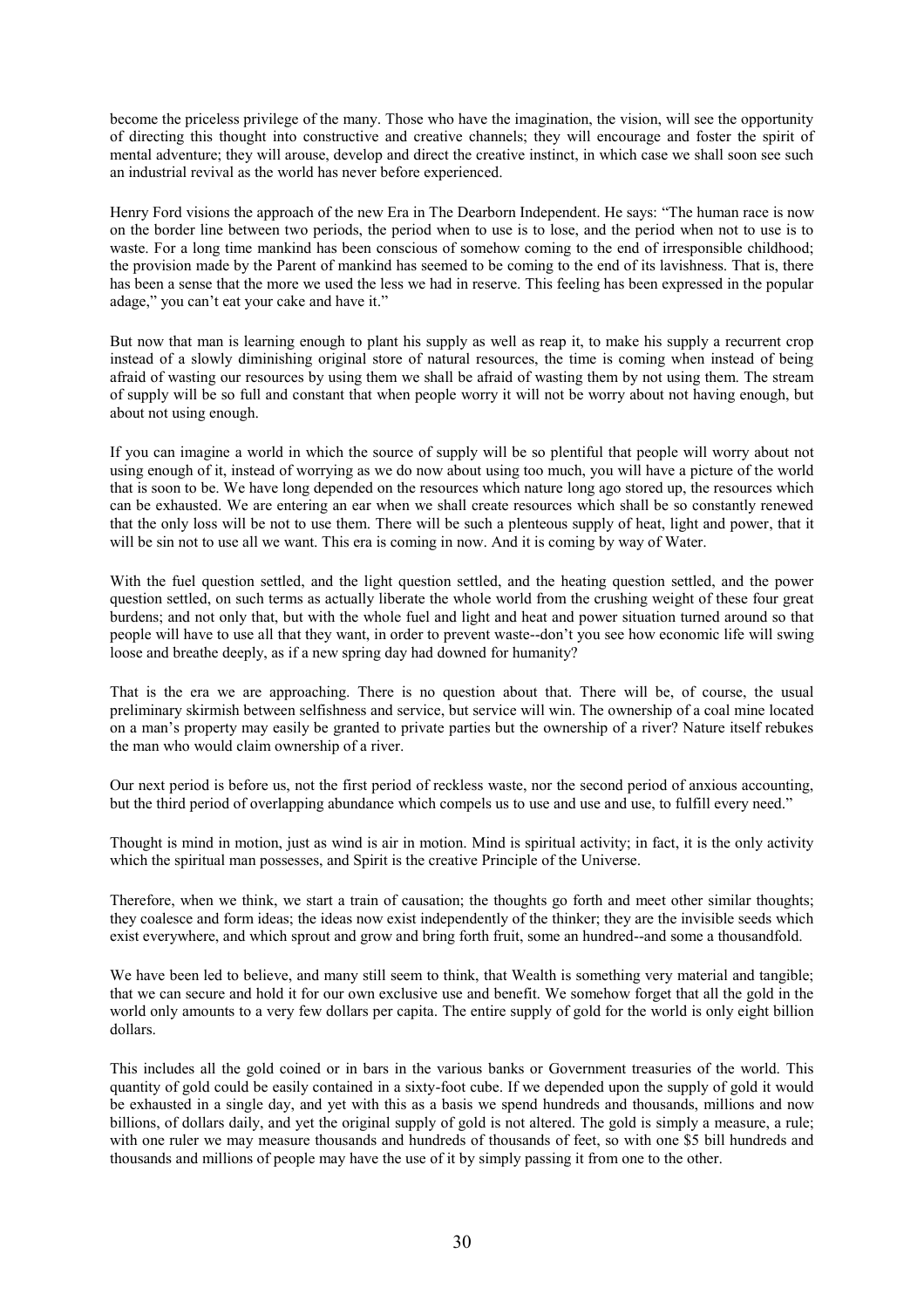So it is that if we can only keep the tokens of wealth, which we call money, circulating, everyone could have all he or she might want; there need be no lack. The sense of lack comes only when we begin to hoard, when we are seized with fear and panic and fail to give out, to release.

It is therefore evident that the only way we can get any benefit from wealth is by its use, and to use it we must give it out, so that someone else can get the benefit of it; we are then co-operating for our mutual benefit and putting the law of abundance into practical operation.

We also see that wealth is by no means as substantial and tangible as many supposed, but that, on the contrary, the only way to get it is to keep it going; as soon as there is any concerted movement whereby there is any danger of stopping the circulation of this medium of exchange there is stagnation, fever, panic, and industrial death.

It is this intangible nature of wealth that makes it peculiarly susceptible to the power of thought and has enabled many men to secure fortunes in a year or two which others could not hope to acquire in a lifetime of effort. This is due to the creative power of mind.

Helen Wilmans gives an interesting description of the practical operation of this law in "The Conquest of Poverty." She says:

"There is an almost universal reaching out for money. This reaching out is from the acquisitive faculties only, and it operations are confined to the competitive realm of the business world. it is a purely external proceeding; its mode of action is not rooted in the knowledge of the inner life, with its finer, more just, and spiritualized wants. It is but an extension of animality into the realm of the human, and no power can lift it to the divine plane the race is now approaching.

"For all lifting on this plane is the result of spiritual growth. It is doing just what Christ said we must do in order to be rich. It is first seeking the kingdom of heaven within, where alone it exists. After this kingdom is discovered, then all these things (external wealth) shall be added.

"What is there within a man that can be called the kingdom of heaven? When I answer this question not one reader out of ten will believe me--so utterly bankrupt of knowledge of their own internal wealth are the great majority of people. But I shall answer it, nevertheless, and it will be answered truly.

"Heaven exists within us in the faculties latent in the human brain, the superabundance of which no man has ever dreamed. The weakest man living has the powers of a God folded within his organization; and they will remain folded until he learns to believe in their existence, and then tries to develop them. Men generally are not introspective, and this is why they are not rich. They are poverty-stricken in their own opinions of themselves and their powers, and they put the stamp of their belief on everything they come in contact with. If a day laborer, let us say, does but look within himself long enough to perceive that he has an intellect that can be made as great and far reaching as that of the man he serves; if he sees this, and attaches due importance to it, the mere fact of his seeing it, has, to a degree, loosened his bonds and brought him face to face with better conditions.

"But there is wanted something more than the fact of knowing that he is, or may become, by recognition of self, his employer's intellectual equal. There remains the fact that he needs also to know the Law and claims its provisions; namely, that his superior knowing relates him to a superior position. He must know this and trust it; for it is by holding this truth in faith and trust that he beings to ascend bodily. Employers everywhere hail with delight the acquisition of employees who are not mere machines--they want brains in their business and are glad to pay for them. Cheap help is often the most expensive, in the sense of being the least profitable. As brain growth or development of thought power in the employee increases his value to the employer, and as the employee grows to the degree of strength where he is capable of doing for himself, there will be another not yet grown so strong to take his place.

"The gradual recognition by a man of his own latent powers is the heaven within that is to be brought forward in the world and established in these conditions which correlate it.

"A mental poor-house projects from itself the spirit of a visible poor-house, and this spirit expresses itself in visible externals correlated to its character.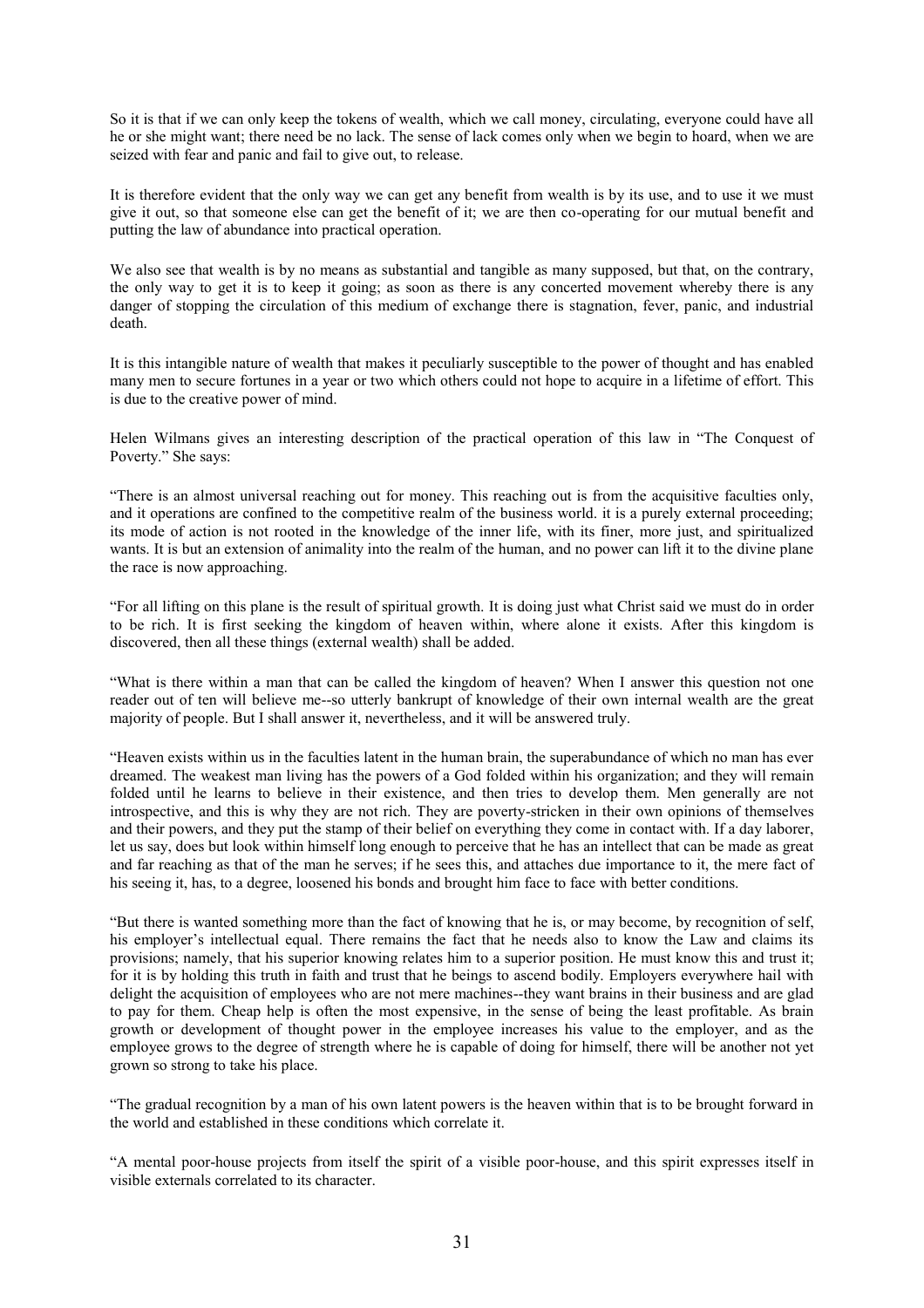"A mental palace sends forth the spirit of a visible with results that correlate it. And the same may be said of sickness and sin, of health and goodness."

## **ECONOMICS**

Senator Wadsworth recently said: "I pray that the time will come when American public opinion will come to any appreciation of what organic chemistry means, of what research means, in the way of progress. We have been interested as a propel in the development of material resources--the digging of iron and coal from the ground, the raising of crops upon the surface, and the engaging in transportation and other forms of commercial effort. As a people we have paid little attention and given little encouragement to scientific research, but Mr. President and Senators, the progress of the future depends upon scientific research. It is the man working in the chemical laboratory who is to blaze the way for human progress."

He went on to say: "I believe that in organic chemistry lies the solution of the secrets of the past and of the future. I believe that its establishment and maintenance in this country, even under an embargo, means the happiness, the progress, and the security of 100,000,000 people."

Senator Frelinghuysen added: "When we realize that it was due to the genius of the German chemists, and the advance in the science by the German industries, that enabled Germany to get almost to the channel ports; when we realize that the next war will be fought with chemicals, I think it is our patriotic duty to give this industry the highest protection that can be imposed."

It is true that many of the more important discoveries in science are due to the genius of German Chemists; it is also true that the next war, if there be one, will be fought with chemicals, but the next and all future wars will be won by an understanding of mental chemistry.

Try to realize the situation, think for a moment, see an army of men pass in review, four abreast, all men in the prime of life, see them march on and on, men from Germany, men from France, from England, from Belgium, from Austria, from Russia, from Poland, from Rumania, from Bulgaria, from Servia, from Turkey, yes and from China and Japan, India, New Zealand, Australia, Egypt and America, on they go, marching all day long, all the next day and the day after, all the week they keep coming and the next week, and the next week, and the next month, for if we would take months for this army of ten million men to pass any given point. All dead, and dead only because a few men in high places were more concerned about organic chemistry than they were about mental chemistry.

They did not know that force can always be met with equal or superior force; they did not know that a higher law always controls a lower law, and because intelligent men and women allowed a few men in high places to control their thinking processes, the entire world must sit in sack-cloth and ashes, for the living will find it necessary to work the rest of their lives in order to even pay the interest on the obligations assumed and their children will find these obligations an inheritance, and they in turn will pass them on to their children and their children's children.

Marion Leroy Burton, President of the University of Michigan, says: "Perhaps the most solemn question that can be put to a person today is, 'Can you think?' The test of individual efficiency and usefulness to society centers in a man's ability to use his mind. Emerson never erected a more arresting danger signal than when he exclaimed: 'Beware when the great God lets loose a thinker on the planet.' If we could only harness the mental power of America today we could solve the gigantic problems of the world.

Not by appeals to prejudice and class interest, not by the hurling of epithets, not by the ready acceptance of half truths, not by superficial, but by careful, painstaking, scientific scholarly thought combined with wise and timely action, will civilization be rescued and human freedom made secure. Upon Education depends the future of Democracy. Therefore, every loyal citizen, every self-respecting person, must utilize his opportunities to strengthen his grip on knowledge and to stimulate his mind. The truth has always made men free, and truth is available only for him who thinks."

That people are beginning to think is evident; formerly when men were discontented or dissatisfied they met in a near-by saloon, had a few drinks and promptly forgot their discontent and dissatisfaction. The situation is very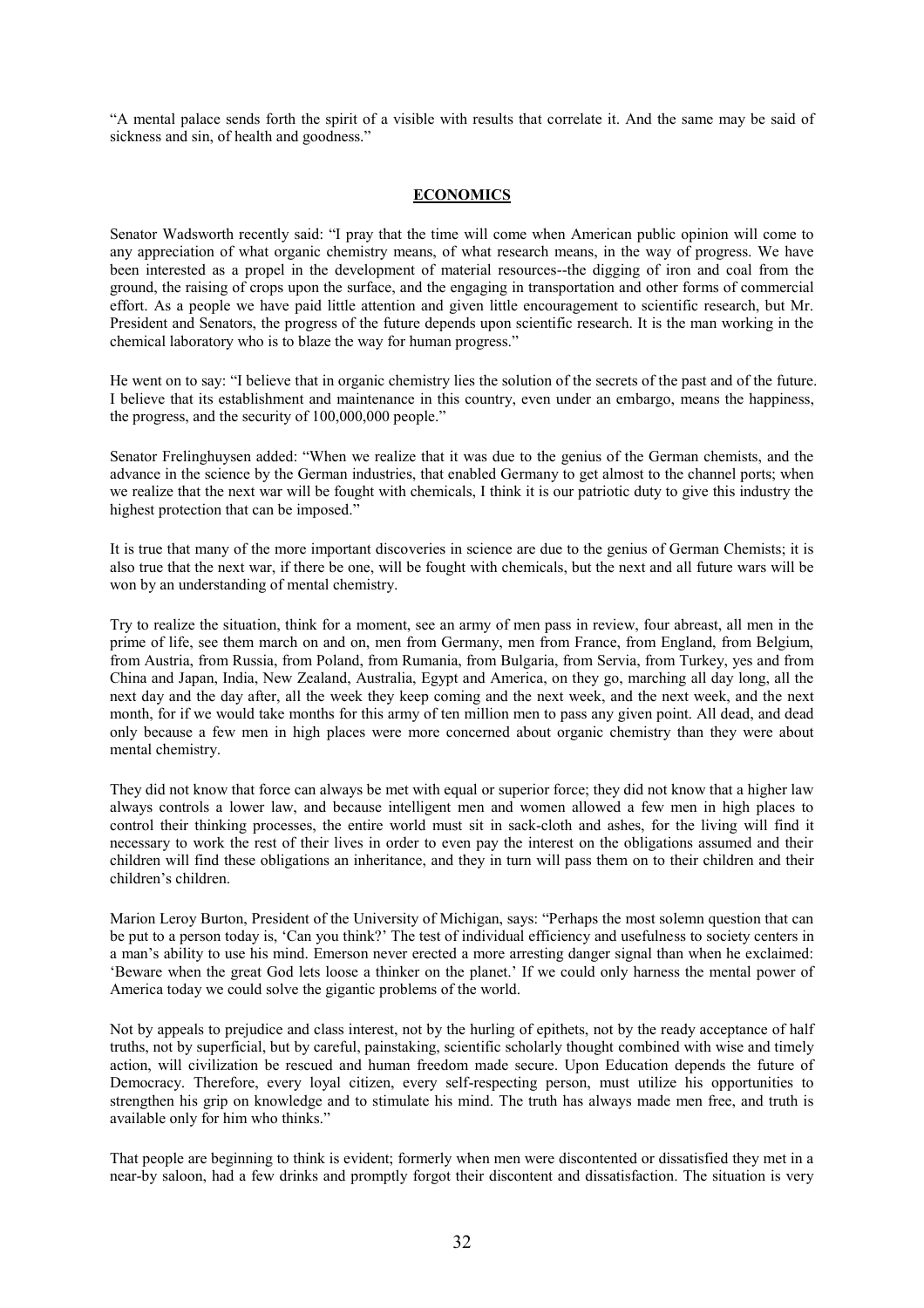different under existing conditions, men spend their time reading, studying and thinking, and the more they think the less satisfied they become.

Leaders of men all know this, for this reason England has her ale, Scotland her whiskey, France her absinthe, Germany her beer and we of America who are recruited from all of these have had all forms of alcohol, it is by far the easiest way of keeping the people "happy and contented." A man who has access to a fair percentage of alcohol, will not ask too many questions, if he does give him another drink.

This method of reducing the citizens of a country to a kind of idiotic servility has the additional advantage in that it produces enormous revenues which may be used for reducing them to economic slavery as well as spiritual slavery, for the man who cannot think has but small prospect of ever coming into any understanding of spiritual truth.

But because the opium traffic furnishes millions of revenue of Englishmen, millions of Chinese must be sacrificed, and because the sale and distribution of alcohol furnishes million dollar accounts for large banks and trust companies, \$100,000.00 fees for corporation attorneys, because it makes it possible to lead large masses of men to the polls for the purpose of voting for political parties who are both morally and politically bankrupt, there are those who would again inflict this deadly curse upon the citizens of our country.

Dr. Woods Hutchinson tells us that the death rate for the United States has fallen in the last three years from 14.2 to 12.3 a thousand, which represents a saving of over 200,000 lives a year since the brewers' business was closed down. "Almost unanimous reports from public school teachers, school and district nurses, welfare workers among the poor, intelligent police chiefs and heads of charitable organizations, show that never, in all their experience, has there been so striking an improvement in the feeding, the clothing, the general comfort and welfare of school children as within the last two years.

And yet there are those who favor the modification of the Volstead act. There is probably not a single individual in existence whose thinking processes are in such an infantile stage of development that he does not know that when a door has been partly opened it requires but the pressure of the little finger to push it wide open, so that modification is but another word for annulment with all of its physical, mental, moral and spiritual degradation and disaster, and all of the sorrow, suffering, infamy, shame and horror which this most monstrous curse has inflicted upon suffering humanity.

"There can be no argument on the assertion that this country is in need of constructive legislation and administration as never before. There never was a time in our history when sound judgment, broad vision, great knowledge, and practical initiative were so necessary to the preservation and promotion of our national and individual welfare. There never was a time when statesmanship and leadership of the highest qualities were so essential to our advancement and prosperity. The country has before it, and has long had, an impressive proof of the futility of mediocrity in Government under the conditions that have oppressed us since the war. It has seen a Congress without leadership, hopelessly confused by the tremendous problems that confront it, accomplishing little toward their solution, and that little badly. There never has been a time, we repeat, when able, constructive statesmanship was so greatly needed and there never has been a time when there was so little of that quality of statesmanship in office.

The following editorial entitled "Where are we going?" recently appeared in the St. Louis Globe-Democrat:

"Whose fault is this? Who is primarily to blame for the fact that our resources are so small when our needs are so great? There can be no other answer to that. The people of the United States. The men who are responsible for legislation and administration are chosen by the people. Within the people rests the sole power of election. That is the fundamental principle of our Government, and we have no right to complain when our affairs are badly managed if we do nothing to obtain better managers. But what do we see in this perilous situation? Are the people seeking and supporting men whose brains and judgment and knowledge and character justify expectation of improvement in our governmental conditions? Most conspicuously they are not. On the contrary, they are turning to men who are most lacking in the qualities needed for this emergency, to men, indeed, whose qualities are the opposite, men who are mainly distinguished, if distinguished at all, by their abilities as obstructionists and destructionists, or if they are new aspirants, by their capacity to condemn whatever is and to propose strange and weird political nostrums for popular enticement.

"How is the Government of the world's greatest nation to function greatly and maintain its greatness with such materials? How is construction, the supreme need of this time, to be accomplished by men who know not how to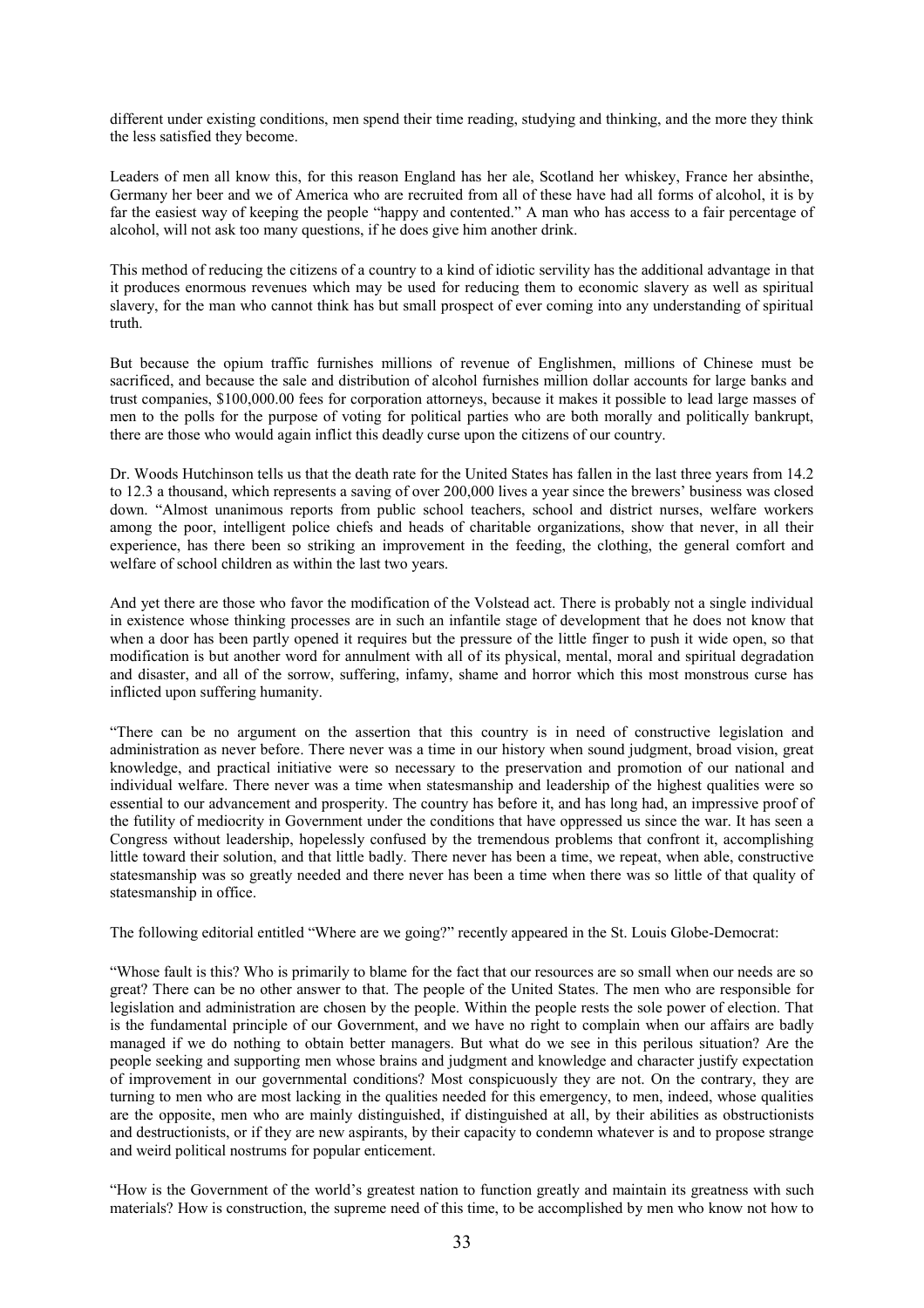build, who do not want to build, and whose counsels are but confusion? And what is the meaning of this popular trend which sets these men in the high places of Government? Undoubtedly, we think, it is the voicing of a great protest against present conditions, a great outpouring of popular discontent over many things that disturb and irritate the public. That there are numerous reasons for dissatisfaction is not to be questioned, but far from providing a remedy for these conditions the course taken by the people must inevitably make them worse. The problems that are pressing upon us must somehow be solved before we can be restored and resume our progress, and their solution can only come from constructive minds. There can be no disagreement as to that. Yet it is not constructive but destructive statesmanship to which we are trusting our affairs. What is to be the outcome?"

The unit of the Nation is the individual. The Government represents only the average intelligence of the unites comprising that Nation. Therefore, our work is with the unit. When the thought of the individual changes, the collective thought will take care of itself, but we try to reverse the process. We try to change Governments instead of individuals. But with a little intelligent organized effort, the present destructive thought could be readily charged into a constructive thought, in which case the situation would rapidly change.

Ten years ago the securities of German corporations, sold side by side with those of England and America, no one dreamed that they were not absolutely safe. The Municipal bonds of any large German city sold freely on a 4 per cent basis in London, Paris and New York. The mark was as stable as the dollar or pound sterling.

The interest is still being paid upon these securities and the principal will be paid at maturity, but in money that is hardly worth the paper it is printed upon, and so the conservative German investor, the man who made only "safe" investments, who was careful to buy only first mortgage bonds that yielded not more than 4 or 5 per cent is practically penniless, but as a compensation he can reflect that a liberal Government allowed the people to have plenty of beer, and when men have plenty of beer they will usually be glad to let some one else do the thinking for them, for the use of beer is not calculated to produce deep, clear, sustained or logical thought.

And so we find that during the past week in November, 1922, there were issued 61,644,000,000 of these marks, which was exceeded only by the number issued during the preceding week, which was 67,579,000,000. The value of a German mark is now something like one one-hundredth part of one cent.

Thousand and tens of thousands of American citizens are slowly and painfully creating a fund which they hope will protect them in the days to come, is it impossible that they, too, will be paid in valueless dollars ten years from now?

The reason that the dollar will probably remain at par is because we do not desire the kind of personal liberty that enriches a few at the expense of the many, the kind of liberty that attempts to reduce American citizens to automatons in order that a few may dictate the destiny of the nation.

Happiness, prosperity and contentment are the result of clear thinking and right action, for the thought precedes and predetermines the nature of the action. A little artificial stimulation in the form of intoxicating liquor may temporarily still the senses and thus serve to confuse the issue, but as in economics and mechanics every action is followed by a reaction, so in human relations every action is followed by an equal reaction, and so we have come to know that the value of things depends upon the recognition of the value of person. Whenever a creed becomes current that things are of more importance than people programs become fixed which set the interest of wealth above the interests of people, this action must necessarily be followed by a reaction.

We of America must remember that the large business of life is not economically conducted unless we succeed in transforming our resources into the highest grade of physical, mental and moral persons evolvable. Then and then only shall we know that our investments are safe.

The question is how may this be accomplished, what combinations of thought shall be made in order to bring about the chemicalization which will result in the greatest good for the greatest number. Shall we encourage the spirit of anarchy and discontent and follow the example of Italy by turning over the machinery of Government to those who are interested only in the exaltation of personality, for in Italy there is today no authority but that of Mussolini, the Chamber has none, the Senate has none, the King has none, his power is absolute. He may abrogate all laws appertaining to finance and apply new laws of his own making, already he has indicated that he will levy a tax upon workmen drawing high wages, "not so much for fiscal reasons as for political and moral reasons."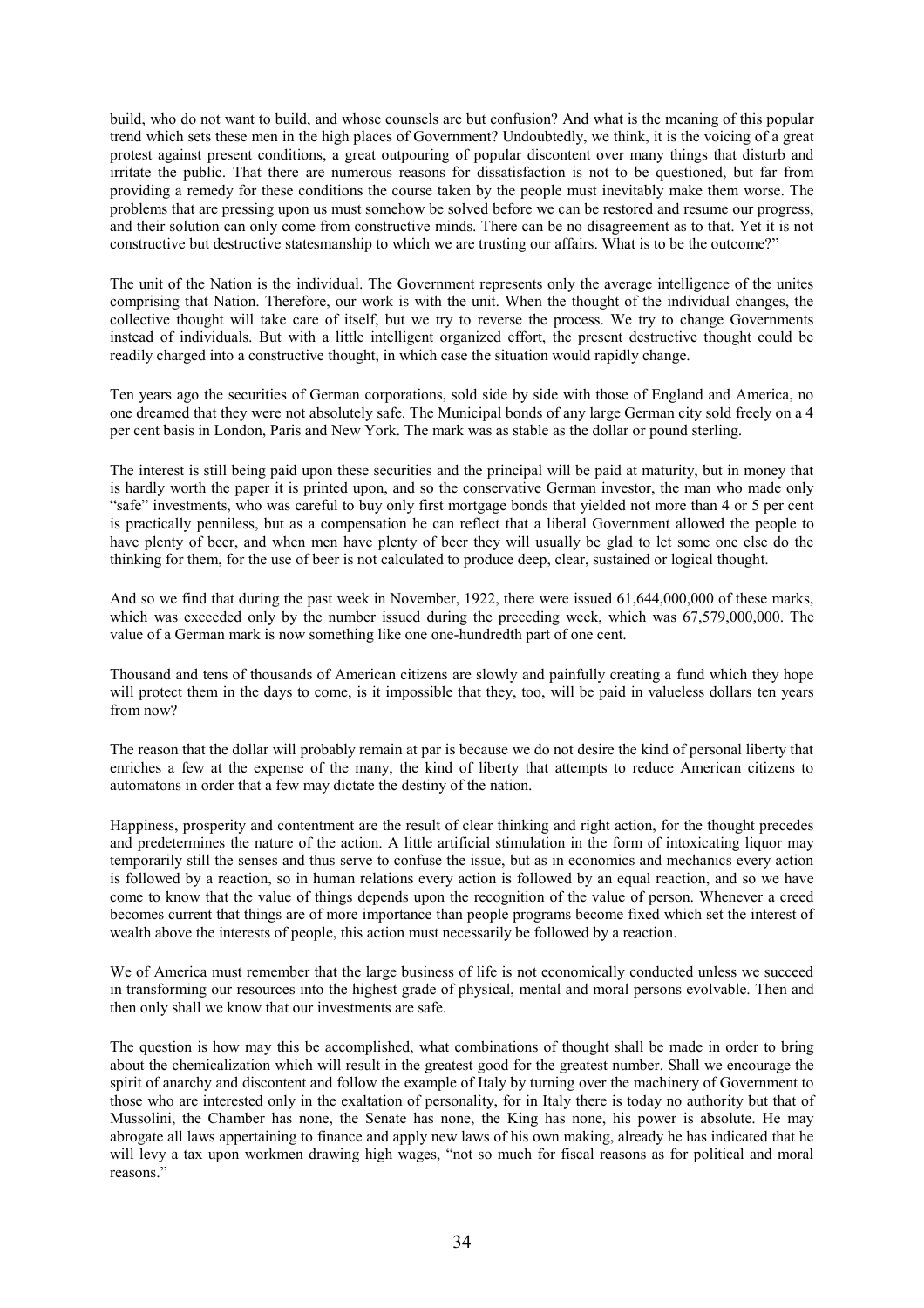This is the result of fostering a spirit of discontent, disorder and social unrest, and nowhere do these conditions obtain except in countries where it has been easy to mislead the people through the distribution of alcoholic beverages which destroy the power to think.

A celebrated European statesman visions the present situation as follows:

"Unfortunately, the ills of a war like that of 1914-1918 are repaired but with difficulty. Given even the entire good faith of the conquered, if the latter by conscientious labor genuinely desired to help the world out of its sanguinary nightmare and back to normal life, that world would none the less remain for a long time hopelessly adrift and at sea. We are assisting today at the prolongation of a war which is not even likely to approach a conclusion unless there is a new orientation of a peace-time energy. Finances upside down, budgets artificially met, rates of exchange giving 65 francs to the pound and 14 to the dollar, and terribly distorted fiduciary circulation, an ever-increasing cost of living, strikes, rapid changes in the stock markets, making commerce and industry impossible; accumulation of stocks--such is the ransom of these four years of war. It was materially impossible that either for conqueror or conquered aught else should result from this world catastrophe than complete chaos for all. Millions of men are not consecrated for 52 months to a work of death and destruction for the world to be re-established on the morrow of peace. Such rapidity reacquired equilibrium is beyond the bounds of human practicability."

It will be remember that the Master Metaphysician said the same thing in somewhat different language many years ago:

"Then shall be great tribulation such as never was since the beginning of the world, nor never shall be afterwards, and if that period would not be shortened no flesh at all would be saved, but for the elect's sake that period will be shortened."--Matt. 24:21,22.

The stomach is the great organ of accelerated circulation to the blood, of elasticity to the animal spirits, of pleasurable or painful vibration to the nerves, of vigor to the mind, and of fullness to the cheerful affections of the soul. Here is the silver cord of life, and the golden bowl at the fountain, and the wheel at the cistern; and as these fulfill their duty, the muscular and mental and moral powers act in unison, and fill the system with vigor and delight. But as these central energies are enfeebled, the strength of mind and body declines, and lassitude and depression and melancholy and sighing succeed to the high beating of health and the light of life becomes as darkness.

Experience has decided that any stimulus applied statedly to the stomach, which raises its muscular tone above the point at which it can be sustained by food and sleep, produces, when it has passed away, debility--a relaxation of the overworked organ proportioned to its preternatural excitement. The life-giving power of the stomach falls of course as much below the tone of cheerfulness and health, as it was injudiciously raised above it. If the experiment be repeated often, it produces an artificial tone of stomach, essential to cheerfulness and muscular vigor, entirely above the power of the regular sustenance of nature to sustain, and creates a vacuum which nothing can fill but the destructive power which made it; and when protracted use has made the difference great between the natural and this artificial tone, and habit has made it a second nature, the man is a drunkard, and in ninety-nine instances in a hundred is irretrievably undone.

Beer has been recommended as a substitute, and a means of leading back the captive to health and liberty. But though it may not create intemperate habits as soon, it has no power to allay them. It will even finish what alcohol has begun, and with this difference only, that it does not rasp the vital organs with quite so keen a file, and enables the victim to come down to his grave by a course somewhat more dilatory, and with more of the good-natured stupidity of the idiot and less of the demoniac frenzy of the madman.

Wine has been prescribed as a means of decoying the intemperate from the ways of death. But habit cannot be thus cheated out of its dominion, nor ravening appetite be amused down to a sober and temperate demand. It is not true that wine will restore the intemperate, or stay the progress of the disease. Enough must be taken to screw up nature to the tone of cheerfulness, or she will cry, "Give," with an importunity not to be resisted; and long before the work of death is done, wine will fail to minister a stimulus of sufficient activity to rouse the flagging spirits, or will become acid on the enfeebled stomach, and whisky and brandy will be called in to hasten to its consummation the dilatory work of self-destruction. So that if no man becomes a sot upon wine, it is only because it hands him over to more fierce and terrible executions of Heaven's delayed vengeance.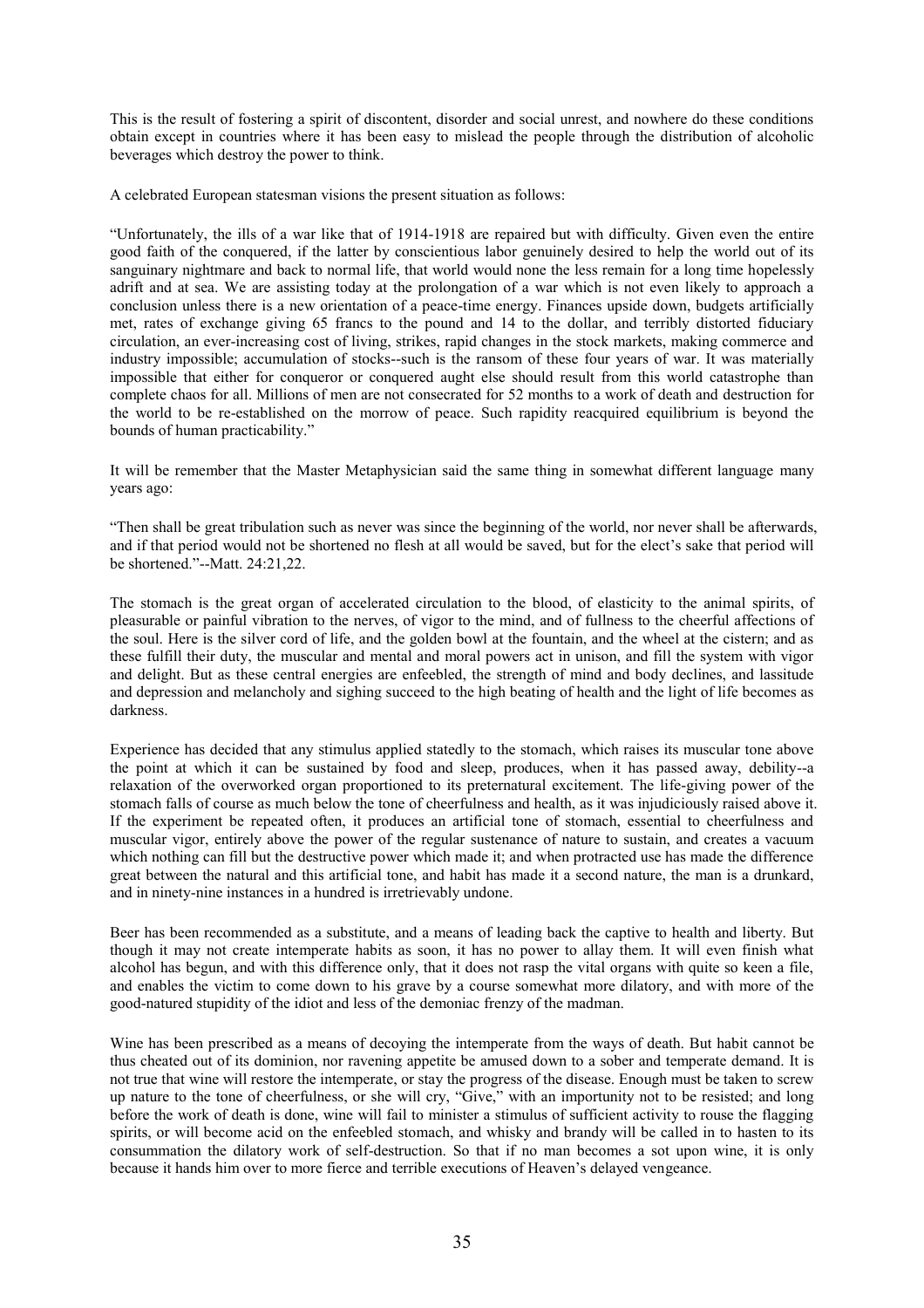To the action of a powerful mind, a vigorous muscular frame is, as a general rule, indispensable. Like heavy ordnance, the mind, in its efforts, recoils on the body, and will soon shake down a puny frame.

The history of the world confirms this conclusion. Egypt, once at the head of nations, has, under the weight of her own effeminacy, gone down to the dust. The victories of Greece let in upon her the luxuries of the East, and covered her glory with a night of ages. And Rome, who iron foot trod down the nations and shook the earth, witnessed in her latter days faintness of heart and the shield of the mighty vilely cast away.

## **MEDICINE**

#### *Where Truth Abides - Robert Browning*

*Truth is within ourselves; it takes no rise From outward things, whate'er you may believe, There is an inmost center in us all, Where Truth abides in fullness; and around, Wall upon wall, the gross flesh hems it in, This perfect clear conception--which is Truth. A baffling and perverting carnal mesh Blinds it, and makes all error; and, to know Rather consists in opening out a way Whence the imprisoned splendor may escape, Than in effecting entry for a light Supposed to be without.* 

The attitude of the practitioners of medicine toward mental chemistry has always been most catholic. To quote from Dr. Osler: "The psychical method has always played an important, though largely unrecognized, part in therapeutics. It is from faith, which buoys up the spirits, sets the blood flowing more freely, and the nerves playing their parts without disturbance, that a large part of all cures arise. Despondency or lack of faith will often sink the stoutest constitution almost to death's door; faith will enable a bread pill or a spoonful of clear water to do almost miracles of healing, when the best medicines have been given over in despair. The basis of the entire profession of medicine is faith in the doctor and his drugs and his methods."

F. W. Clarke has fitly summed up the relation of modern chemistry to progressive medicine: "Medicine is indebted to chemistry for almost a new pharmacopoeia, for not only have new medicines been created, but in place of old drugs, crude and bulky, the compact and more elegant active principles are now employed. Anaesthetics, such as ether, chloroform and nitrous oxide; hypnotics like chloral; the remedies derived from coal-tar; and alkaloids like quinine, morphine, and cocaine, are a few of the contributions with which chemistry has enriched medical practice. Even antiseptic surgery depends upon chemical preparations for its success."

On the other hand, Dr. Osler admits that, "We have not as yet made as many additions to the stock of panaceas as we might. But chemistry has done vast service for us, and will probably do far more. Aside from the discovery of new substances like cocaine, it has given us the active principles of calculable strength and purity, in place of crude drugs of varying strength at best, and of varying purity and age, and there is no reason why we may not have new specifics as sure (and for as important diseases) as quinine."

Our problem would be more simple, and the doctors, with their wide knowledge and splendid service, would have solved the problem long ago, had it been a purely physical one; but unfortunately it is a mental problem long before it becomes a physical one; as we continue to exercise our capacity for response we shall find it necessary to treat our thoughts and emotions if we are to establish health upon a firm basis.

For instance, it is commonly recognized that worry or continued negative emotional excitement will disorganize digestion. When the digestion is normal the feeling of hunger will stop, will be inhibited when we have eaten as much as we need, nor will we feel hunger again until we actually require food. in such cases our inhibiting center is working properly. But if we get dyspeptic, this inhibiting center has ceased to function, and we are hungry all the time, with the consequent tendency to overwork an already impaired digestive apparatus. Mankind is continually experiencing such small disturbances. They are strictly local and attract but small attention at the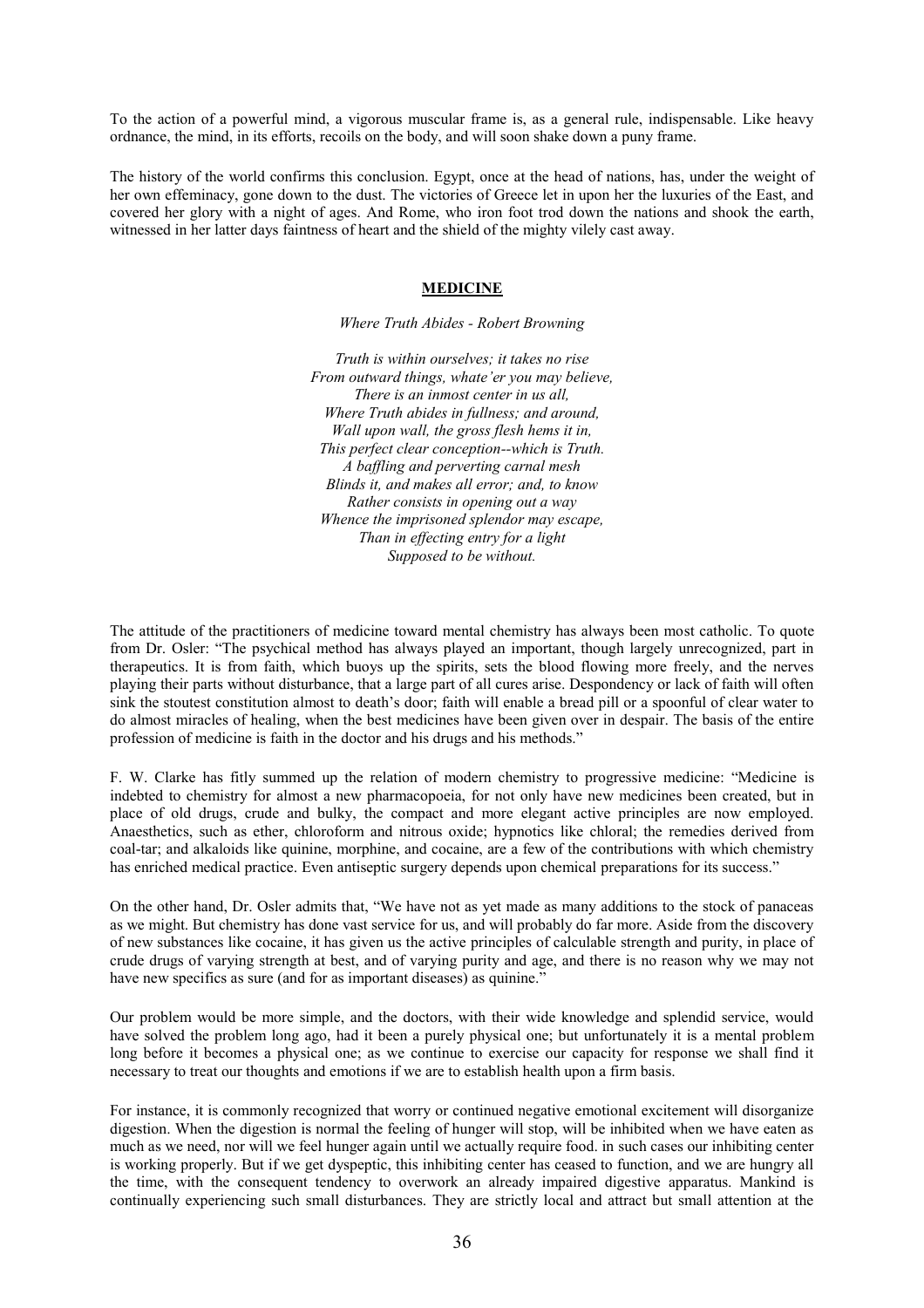great center. They come and go--and properly so--without drawing from the organism as a whole much consideration. But if the disorder has grown out of a deep-rooted cause which cannot easily be removed, disease of a more serious nature will ensue. Under such circumstances, by reason of its seriousness and long continuance, the trouble involves all parts of the organism and may threaten its very life. When it reaches this point, if the administration at the grand center is vigorous and determined and wise, the disturbance cannot long endure; but if there is weakness at the center the whole federation may go down with a crash.

Dr. Lindlahr says that "Nature Cure Philosophy presents a rational concept of evil, its cause and purpose, namely: that it is brought on by violation of Nature's laws, that it is corrective in its purpose that it can be overcome only by compliance with the Law. There is no suffering, disease or evil of any kind anywhere unless the law has been transgressed somewhere by someone."

These transgressions of the law may be due to ignorance, to indifference, or to willfulness and viciousness. The effect will always be commensurate with the causes.

The science of natural living and healing shows clearly that what we call disease is primarily Nature's effort to eliminate morbid matter and to restore the normal functions of the body; that the processes of disease are just as orderly in their way as everything else in Nature; that we must not check or suppress them, but co-operate with them. Thus we con, slowly but laboriously, the all-important lesson that "obedience to the law" is the only means of prevention of disease, and the only cure.

The Fundamental Law of Cure, the Law of Action, and Reaction, and the Law of Crisis, as revealed by the Nature Cure Philosophy, impress upon us the truth that there is nothing accidental or arbitrary in the processes of health, disease and cures; that every changing condition is either in harmony or in discord with the laws of our being; that only by complete surrender and obedience to the law can we master the law, and attain and maintain perfect physical health.

In our study of the cause and character of disease we must endeavor to begin at the beginning, and that is LIFE itself; for the processes of health, disease and cure are manifestations of that which we call life and vitality.

There are two prevalent, but widely differing conceptions of the nature of life or vital force: the material and the vital.

The former looks upon life or vital force with all its physical mental and psychical phenomena as manifestations of the electric, magnetic and chemical activities of the physical-material elements composing the human organism. From this view point, life is a sort of "spontaneous combustion," or, as one scientist expressed it, a "succession of fermentations."

This materialistic conception of life, however, has already become obsolete among the more advanced biologists as a result of the discoveries of modern science, which are fast bridging the chasm between the material and the spiritual realms of being.

The vital conception of Life or Vital Force on the other hand, regards it as the primary force of all forces, coming from the central source of all power.

This force, which permeates, warms and animates the entire created universe, is the expression of the Divine Will, the Logos, the Word, of the Great Creative Intelligence, it is this Divine Energy which sets in motion the whirls in the ether, the electric corpuscles and ions that make up the different atoms and elements of matter.

These corpuscles and ions are positive and negative forms of electricity. Electricity is a form of energy. It is intelligent energy; otherwise it could not move with that unvarying wonderful precision in the electrons of the atoms as in the suns and planets of the sidereal universe.

If t his supreme intelligence should withdraw its energy--the electrical charges (forms of energy)--and with it the atoms, elements, and the entire material universe, would disappear in the flash of a moment.

From this it appears that crude matter, instead of being the source of life and of all its complicated mental and spiritual phenomena is only an expression of the Life Force, itself a manifestation of the Great Creative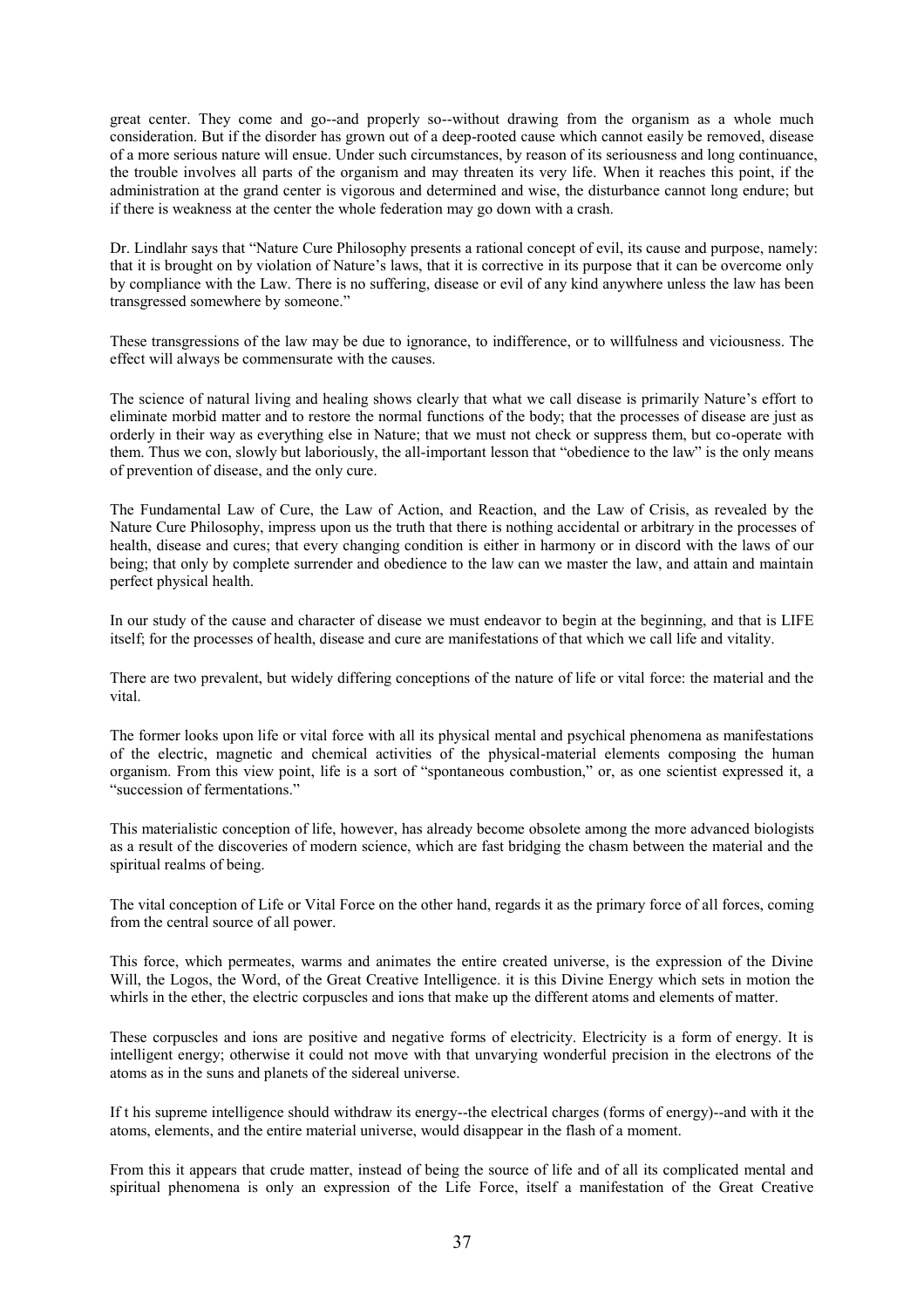Intelligence which some call God, other Nature, the Oversoul, Brahma, Prana, etc., each one according to his understanding.

It is this supreme power and intelligence, acting in and through every atom, molecule, and cell in the human body, which is the true healer, this "vis medicatrix naturae" which always endeavors to repair, to heal, and to restore the perfect type. all that the physician can do is to remove obstructions and to establish normal condition within and about the patient, so that the power within can do its work to the best advantage.

In the final analysis, all things in Nature, from a fleeting thought or emotion to the hardest piece of diamond or platinum, are modes of motion or vibration. A few years ago physical science assumed that an atom was the smallest imaginable part of a given element of matter; that although infinitesimally small, it still represented solid matter. Now, in the light of better evidence, we have good reason to believe that there is no such thing as solid matter; that every atom is made up of charges of negative and positive electricity acting in and upon an omnipresent ether; that the difference between an atom of iron and of hydrogen, of any other element, consists solely in the number of electrical charges or corpuscles it contains, and on the velocity with which these vibrate around one another.

Thus the atom, which was thought to be the ultimate particle of solid matter, is found to be a little universe in itself in which corpuscles of electricity rotate or vibrate around one another like the suns and planets in the sidereal universe. This explains what we mean when we say life and matter are vibratory.

What we call "Inanimate Nature" is beautiful and orderly because it plays in tune with the score of the Symphony of Life. Man alone can play out of tune. This is his privilege, or his curse, as he chooses, by virtue of his freedom of choice and action.

We can now better understand the definitions of health and of disease, given in the catechism of Nature Cure as follows:

"Health is normal and harmonious vibration of the elements and forces composing the human entity on the physical, mental, moral, and spiritual planes of being, in conformity with the constructive principle of Nature applied to individual life."

"Disease is abnormal or inharmonious vibration of the elements and forces composing the human entity on one or more planes of being, in conformity with the destructive principle of Nature applied to individual life."

The question naturally arising here is, "Normal or abnormal vibration with what?" The answer is that the vibratory conditions of the organism must be in harmony with Nature's established harmonic relations in the physical, mental, moral, spiritual, and psychical realms of human life and action.

## **MENTAL MEDICINE**

In "The Law of Mental Medicine," Thomson Jay Hudson, says:

"Like all the laws of nature, the law of mental medicine is universal in its application; and, like all the others, it is simple and easily comprehended. Granted that there is an intelligence that controls the functions of the body in health, it follows that it is the same power or energy that fails in case of disease. Failing, it requires assistance; and that is what all therapeutic agencies aim to accomplish. No intelligent physician of any school claims to be able to do more than to "assist nature" to restore normal conditions of the body.

That it is a mental energy that thus requires assistance, no one denies; for science teaches us that the whole body is made up of a confederation of intelligent entities, each of which performs its functions with an intelligence exactly adapted to the performance of its special duties as a member of the confederacy. There is, indeed, no life without mind, from the lowest unicellular organism up to man. It is, therefore, a mental energy that actuates every fibre of the body under all its conditions. That there is a central intelligence that controls each of those mind organisms, is self-evident.

Whether, as the materialistic scientists insist, this central intelligence is merely the sum of all the cellular intelligences of the bodily organism, or is an independent entity, capable of sustaining a separate existence after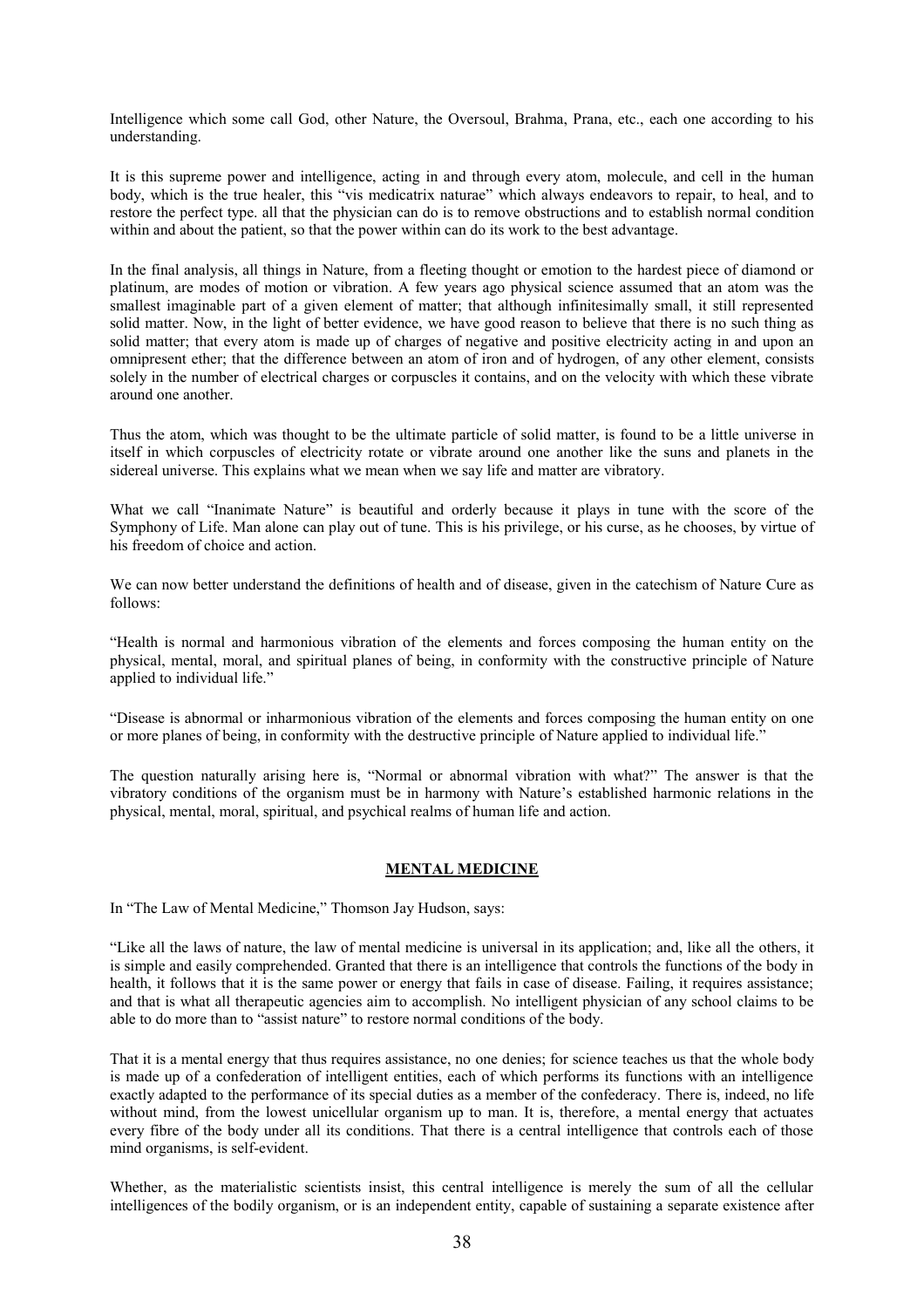the body perishes, is a question that does not concern us in the pursuance of the present inquiry. It is sufficient for us to know that such an intelligence exists, and that, for the time being, it is the controlling energy that normally regulates the action of the myriad cells of which the body is composed.

it is, then, a mental organism that all therapeutic agencies are designed to energize, when, for any cause, it fails to perform its functions with reference to any part of the physical structure. It follows that mental therapeutic agencies are the primary and normal means of energizing the mental organism. That is to say, mental agencies operate more directly than any other, because more intelligibly, upon a mental organism; although physical agencies are by no means excluded, for all experience shows that a mental organism responds to physical as well as to mental stimuli.

All that can be reasonably claimed is that, in therapeutics, a mental stimulus is necessarily more direct and more positive in its effects, other things being equal, than a physical stimulus can be, for the simple reason that it is intelligent on the one hand and intelligible on the other. It must be remarked, however, that it is obviously impossible wholly to eliminate mental suggestion even in the administration of material remedies. Extremists claim that the whole effect of material remedies is due to the factor of mental suggestion; but this seems to be untenable. The most that can be claimed with any degree of certainty is that Material remedies, when they are not in themselves positively injurious, are good and legitimate forms of suggestions, and, as such, are invested with a certain therapeutic potency, as in the administration of the placebo. It is also certain that, whether the remedies are material or mental, they must, directly or indirectly, energize the mental organism in control of the bodily functions. Otherwise the therapeutic effects produced cannot be permanent.

It follows that the therapeutic value of all remedial agencies, material or mental, is proportioned to their respective powers to produce the effect of stimulating the subjective mind to a state of normal activity, and directing its energies into appropriate channels. We know that suggestion fills this requirement more directly and positively than any other known therapeutic agent; and this is all that needs to be done for the restoration of health in any case outside of the domain of surgery. It is all that can be done. No power in the universe can do more than energize the mental organism that is the seat and source of health within the body. A miracle could do no more.

Professor Clouston, in his inaugural address to the Royal Medical Society in 1896, says:

"I would desire this evening to lay down or enforce a principle that is, I think, not sufficiently, and often not at all, considered in practical medicine and surgery. It is founded on a physiological basis, and it is of the highest practical importance. The principle is that the brain cortex, and especially the mental cortex, has such a position in the economy that it has to be reckoned with more or less as a factor for good or evil in all diseases of every organ, in all operations, and in all injuries. Physiologically the cortex is the great regulator of all functions, the ever-active controller of every organic disturbance. We know that every organ and every function are represented in the cortex, and are so represented that they all may be brought into the right relationship and harmony with each other, and so they all may be converted into a vital unity through it.

"Life and mind are the two factors of that organic unity that constitute a real animal organism. The mental cortex of man is the apex of the evolutionary pyramid, whose base is composed of the swarming pyramids of bacilli and other monocellular germs which we now see to be almost all-pervading in nature. It seems as if it has been the teleological aim of all evolution from the beginning. In it every other organ and function find their organic end. In histological structure--so far as we yet know this--it far exceeds all other organs in complexity.

"When we fully know the structure of each neuron, with its hundreds of fibres and its thousands of dendrites, and the relation of one neuron to another, when we can demonstrate the cortical apparatus for universal intercommunication of nervous energy, with its absolute solidarity, its partial localisation, and its wondrous arrangements for mind, motion, sensibility, nutrition, repair, and drainage--when we fully know all this, there will be no further question of the dominance of the brain cortex in the organic hierarchy, nor of its supreme importance in disease."

"The Lancet" records a case of Dr. Barkas of a woman (58) with supposed disease of every organ, with pains everywhere, who tried every method of cure, but was at least experimentally cured by mental therapeutics pure and simple. Assured that death would result from her state, and that a certain medicine would infallibly cure her, provided it was administered by an experienced nurse, one tablespoonful of pure distilled water was given her at 7, 12, 5 and 10, to the second with scrupulous care; and in less than three weeks all pain ceased, all diseases were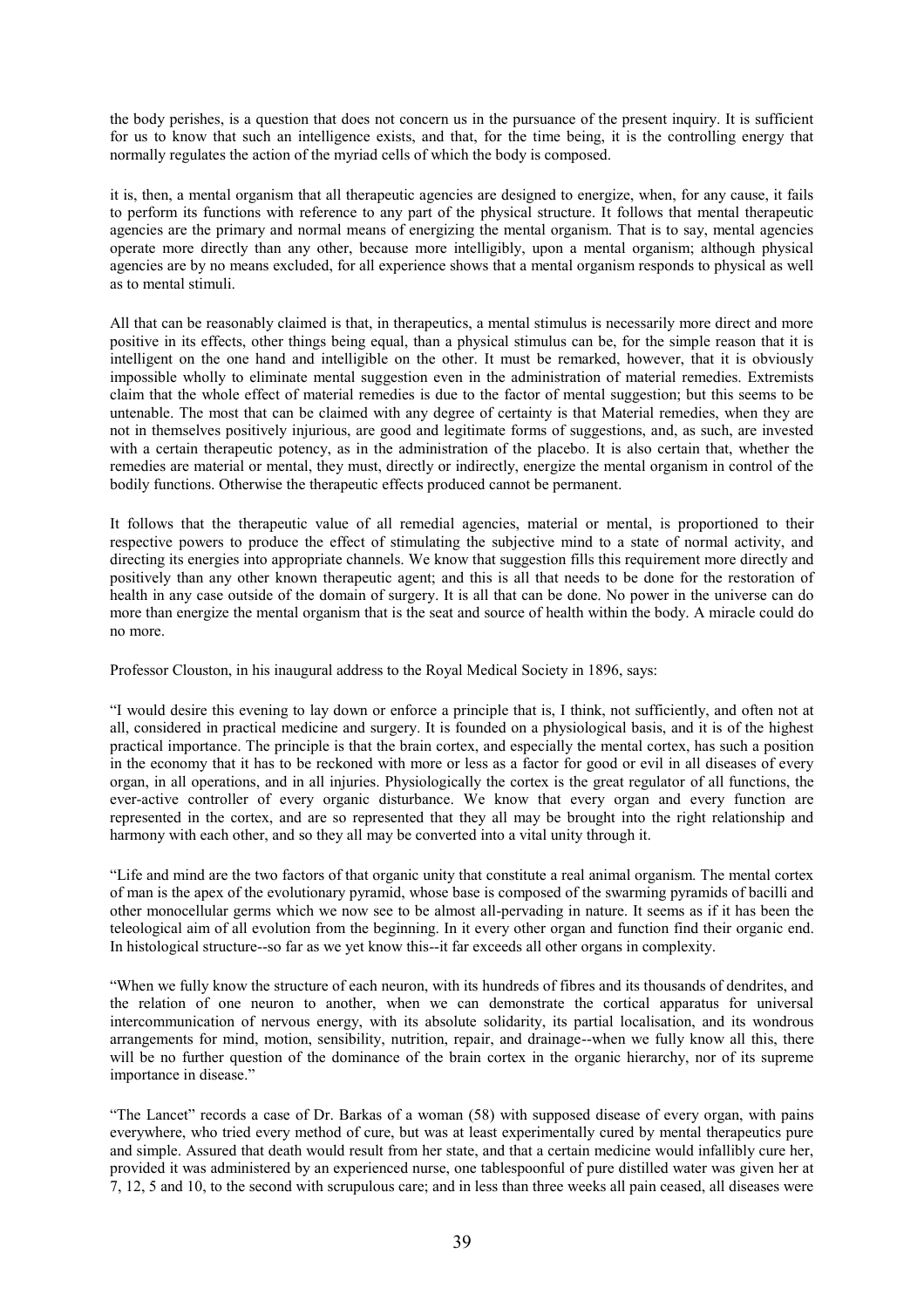cured, and remained so. This is a valuable experiment as excluding every material remedy whatever, and proving that it is the mental factor alone that cures; however, it may be generally associated with material remedies.

Dr. Morrison, of Edinburgh, discovered that a lady who had constant violent hysterical attacks had given her hand to one man and her heart to another. A little direct common-sense talk in this case formed an agreeable substitute for the distilled water in the other, and the patient never had another attack.

Many seem to think that only nervous or functional diseases are cured by Mental or Spiritual methods, but Alfred T. Scholfield, M. D., tells in "The force of Mind:"

In one long list of 250 published cases of disease cured we find five "consumption," one "diseased hip," five "abscess," three "dyspepsia," four "internal complaint," two "throat ulcer," seven "nervous debility," nine "rheumatism," five "diseased heart," two "withered arm," four "bronchitis," three "weak eyes," one "ruptured spine," five "pains in the head." And these are the results in one year at one small chapel in the north of London.

What about the "cures" at home and Continental spas, with their eternal round of sulphur and iron waters and baths?

Does the doctor attached to the spa, in his heart of hearts believe that all the cures which in these cases he cheerfully certifies to are effected by the waters, or even the waters and the diet, or even the waters and the diet and the air; or does he not think there must be a "something else" as well? And to come nearer home and into the centre of all things, and the chamber of all his secrets: In his own consulting room and in his own practice, is not the physician brought face to face with cures, aye, and diseases, too, the cause of which he cannot account for; and is he not often surprised to find a continuation of the same treatment originated by the local practitioners is, when continued by his august self, efficacious? And is not the local practitioner not only surprised but disgusted as well to find such is the case?

Does any practical medical man, after all, really doubt these mental powers? Is he not aware of the ingredient "faith," which, if added to his prescriptions, makes them often all-powerful for good? Does he know experimentally the value of strongly asserting that the medicine will produce such and such effects as a powerful means of securing them?

If, then, this power is so well known, why in the name of common sense is it ignored? It has its laws of action, its limitations, its powers for good and for evil; would it not clearly help the medical student if these were indicated to him by his lawful teachers, instead of his gleaning them uncertainly from the undoubted successes of the large army of irregulars?

We are, however, inclined to think that, after all, a silent revolution is slowly taking place in the minds of medical men, and that our present text-books on disease, content with merely prescribing any mental cure in a single line as unworthy of serious consideration, will in time be replaced by others containing views more worthy of the century in which we live."

## **ORTHOBIOSIS**

Virgil says: "Happy is he who has found the cause of things."

It was Metchnikoff who tried, after his investigations into the physical, to apply ethics to life, so that life might be lived to the full, which is the true wisdom. He called this condition orthobiosis. He held that the end of science is to rid the world of its scourges, through hygiene and other measures of prophylaxis.

Our manner of life, says Mm. Metchnikoff, transcribing her husband's idea, will have to be modified and directed according to rational and scientific date if we are to run through the normal cycle of life--orthobiosis. The pursuit of that goal will ever influence the basis of morals. Orthobiosis cannot be accessible to all until knowledge, rectitude and solidarity increase among men, and until social conditions are kinder.

Like all faculties, faith has a center through which it functions--the pineal gland. Faith is therefore physical, just as disease may be spiritual; spirit and body are but parts of a glorious whole. The cure of disease requires the use of Cosmic Force; and who shall say that that force--whether we call it God, Nature, Oversoul, Brahma, Vis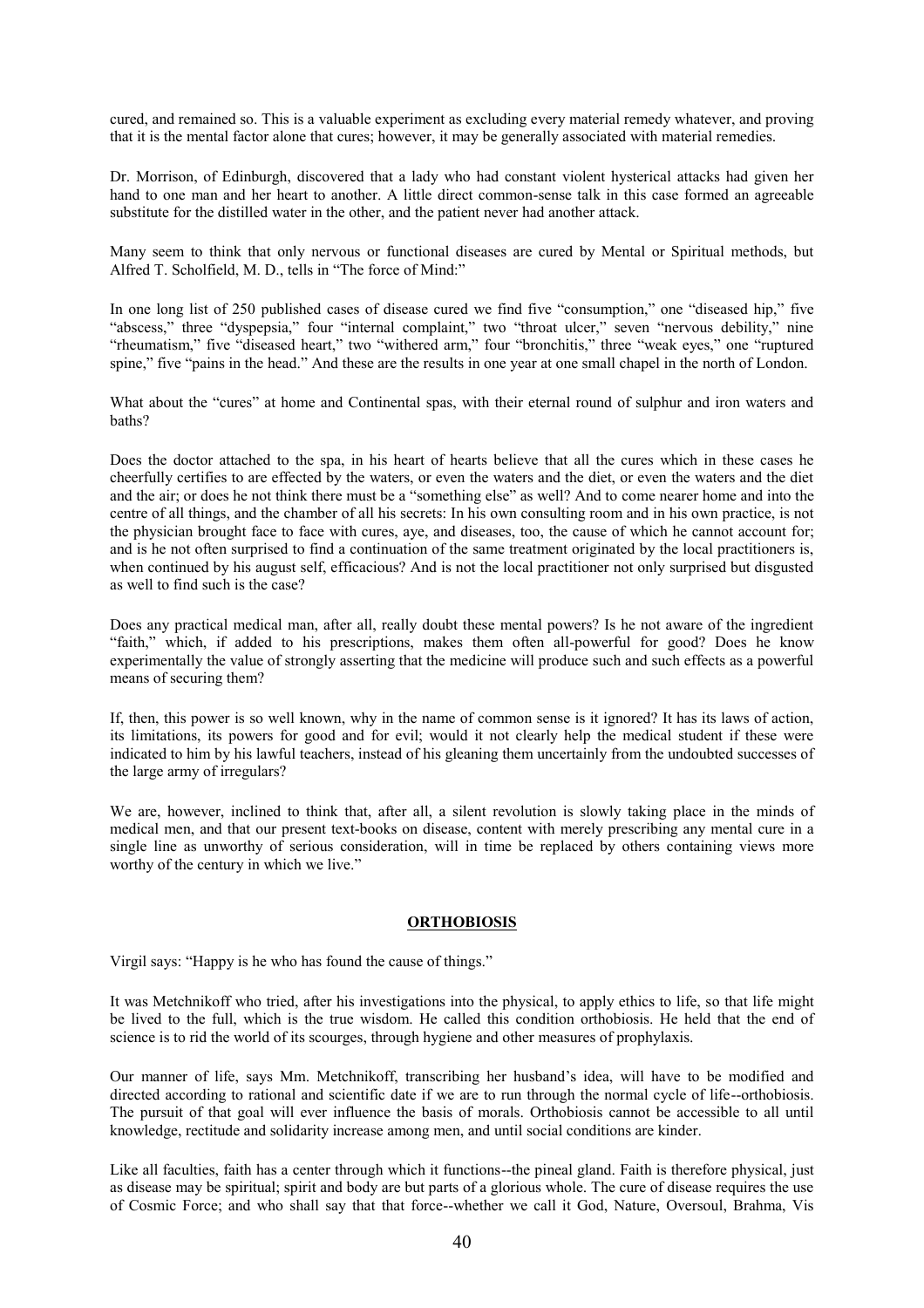Medicatrix Naturae, Prana, Logos, Divine Will does not manifest itself through material means, as well as spiritual?

"Plato," Dr. Butler tells us, "said that man is a plant rooted in heaven, and we agree to this, that he is also rooted in the earth." In fact, man may be said to have two origins, one earthly and physical, the other spiritual, though the former originates in the latter-so that ultimately the origin is one. . . .

Man is an organism. De Quincey defines an organism as a group of parts which act upon the whole, the whole in turn acting upon all parts. This is simple and true.

"It is paradoxical that mind, though a principal and usually a determining part of a human organism's actions and reactions, has by formal medicine been disregarded as a primary cause in pretty much all of those bodily disorders which are not produced by contagion. But of late years autointoxication and disturbances of the ductless glands have come into increased consideration. Their operations are being gradually traced to origins beyond the physical body, and definitely located in states of mind. These states are coming within the scope of diagnostics; enlightened medical art brings them under treatment."

Recognition of the influence of mind upon the body was recognized even of old, as far back as Hippocrates, and probably anterior to him. Mondeville, in the 14th century, approved of the custom of reciting certain verses of the psalms when taking medicine; nor was he averse to pilgrimages undertaken in search of health--he held that no harm could be done, while the potentialities of good were great. The value of the physical exercise in going on a pilgrimage, usually on foot, with most of the time spent in the open air, need scarcely be pointed out. Many a cure of lethargy and obesity in the middle ages and after owed its efficacy to the insistence of famous physicians that the patients, no matter how wealthy or high-born, were to come from their dwellings on foot, in all humility, refusing to extend treatment otherwise.

Ignatius of Loyola is credited with saying: "Do everything you can with the idea that everything depends on you, and then hope for results just as if everything depended on God."

It will be found that the sanest, most catholic and liberal exponents of each school of healing generously admit the value of other schools and the limitations of their own. The responsible healer of the future, who truly respects his honorable calling, will employ all beneficial, constructive agencies at the disposal of science. Thus, we have an eminent occultist saying:

"In cases of misplacement, dislocation, or broken bones, the quickest way to obtain relief is to send for a competent physician or anatomist and have an adjustment made of the injured member or organ. In cases of disruptions of blood-vessels or muscles, a surgeon's aid should be immediately sought; not because mind is unable to cure any or all of these cases, but because of the fact that at the present time, even among educated people, mind is many times impotent through misuse or non-use. Mental treatment should follow these physical treatments in order to obviate unnecessary suffering and to obtain rapid recovery."

We can not do better than to quote, Sir William Osler, Bt., M. D., F. R. Sx.:

"The salvation of science lies in a recognition of a new philosophy--the scientia scientiarum of which Plato speaks: 'Now when all these studies reach the point of intercommunion and connection with one another and come to be considered in their mutual affinities, then, I think, and not till then, will the pursuit of them have a value." "The Old Humanities and the New Science."

Scientists assume that there is one substance only, and therefore their deduced science is the science of that substance, and none other; and yet they are confronted with the fact that their one substance is differentiated, and that when they come to the finest degree thereof, as for instance bioplasm, we are brought face to face with the operation of higher laws than they are familiar with, or can adequately explain.

Many scientists, however, with a broader view, are beginning to glimpse a "fourth dimension," and recognize the fact that there may be degrees of matter which are utterly beyond their chemical tests and microscopic lens.

But a new day is dawning, the telephone, the telegraph and the wireless are now coming into general use and it is now possible to make use of every avenue of information and knowledge. It is therefore but a question of time when the sick will have the benefit of all that is known in the art of healing.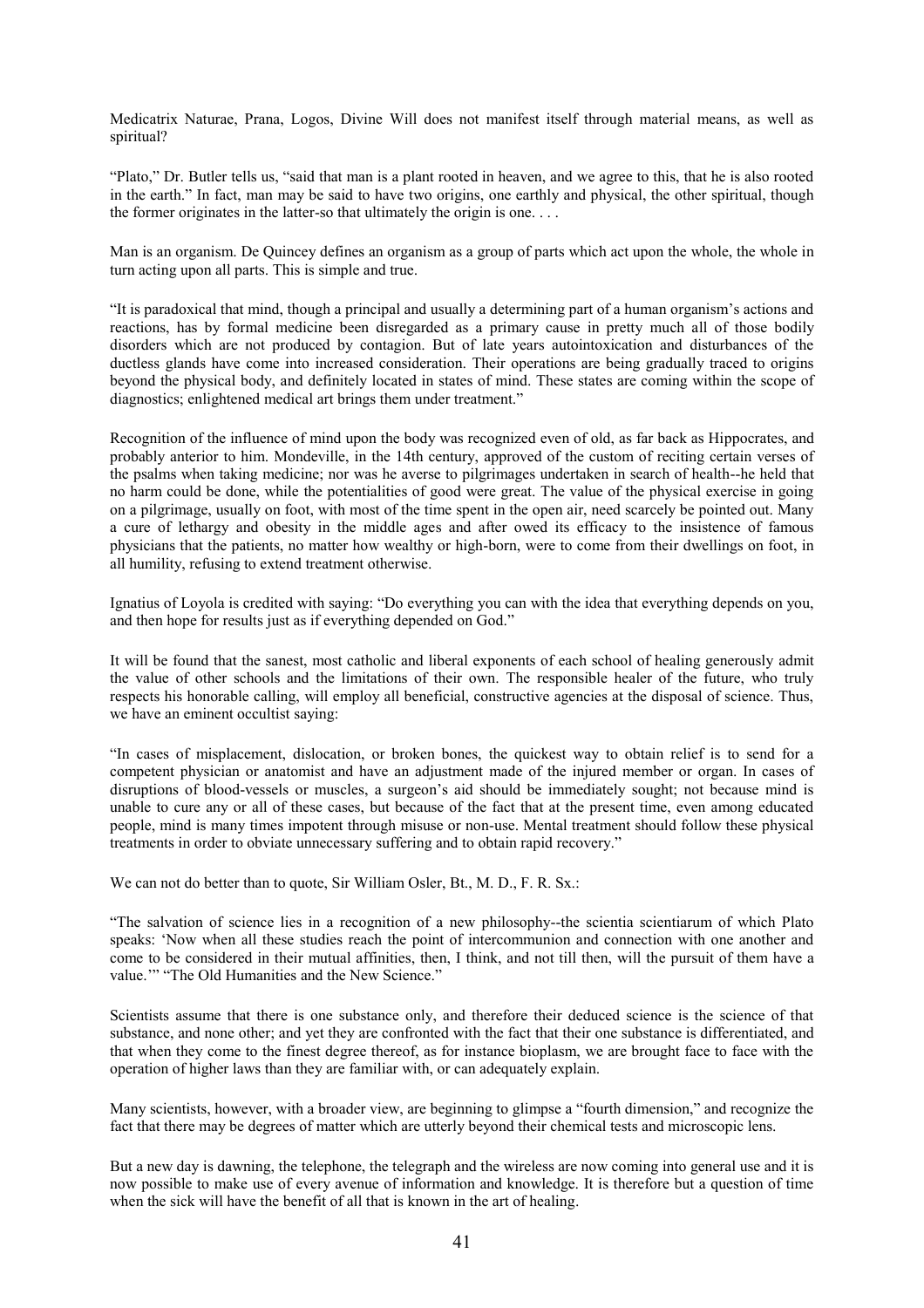The physician frequently loses his patient because he refuses to recognize the spiritual nature of the patient, and that because of his spiritual nature there are certain fundamental laws governing in the spiritual world, and that these laws continue to operate whether he recognizes them or not, and the metaphysician frequently loses his patient because he refuses to recognize that the body of the patient is the material manifestation of the spirit within, and that the condition of the body is but an expression of the spirit.

But all this iconoclasm is but the result of a certain conservatism which is both human and natural. With the wisdom which the years are bringing there will soon be no one who cannot see that the germ is not only the cause of disease but the result of disease, that bacteria is the result of impure water not the cause of impure water, and so with everything else.

What we can see, handle or touch are never causes, but always effects, and if it is our purpose to simply substitute one form of distress for another we shall continue to deal with effects and effects only, but if it is our purpose to bring about a remedy, we shall seek the cause by which alone every effect is brought into existence, and this cause will never be found in the world of effects.

In the new era, abnormal, mental and emotional conditions will be immediately detected and corrected. Tissue in process of destruction will be eliminated or reconstructed by the constructive methods at the disposal of the physician. Abnormal lesions will be corrected by manipulative treatment, but above and beyond all of this will be the primary and essential idea, the idea upon which all results will depend and that is that no inharmonious or destructive thought shall be allowed to reach the patient, that every thought for him or about him shall be constructive, for every physician, every nurse, every attendant, every relative will eventually come to know that thoughts are spiritual things, which are ever seeking manifestation, and that as soon as they find fertile soil they begin to germinate.

Not all thoughts find expression in the objective world and especially in the health and environment of the patient. This is because not all patients are responsive, but when the patient finds that these invisible guests come laden with precious gifts, they will be given a royal welcome. This welcome will be subconscious because the thoughts of others are received subconsciously.

The conscious mind receives thought only through the organs of perception, which are its method of contact with the objective world; which are the five senses, seeing, hearing, feeling, tasting and smelling.

Subconscious thought is received by any organ of the body affected and think of the mechanism which has been provided and which can and does objectify the thought received. First the millions of cell chemists ready and waiting to carry out all instructions received. Next the complete system of communication, consisting of the vast sympathetic nervous system reaching every fibre of the being and ready to respond to the slightest emotion of joy or fear, of hope or despair, of courage or impotence.

Next the complete manufacturing plant consisting of a series of glands wherein are manufactured all the secretions necessary for the use of the chemists in carrying out the instructions which have been given.

Then there is the complete digestive tract wherein food, water and air are converted into blood, bone, skin, hair and nails.

Then there is the supply department which constantly sends a supply of Oxygen, Nitrogen and Ether into every part of the being, and the wonder of it all is that this Ether holds in solution everything necessary for the use of the chemist, for the Ether holds in pure form, and food, water, and air in the secondary form every element necessary for the use of the chemist in the production of a perfect man.

Why then do not these chemists produce a perfect specimen of manhood? The reply is simple, the prescriptions which consist of thoughts received by the subconscious call for nothing of the kind, in fact, they usually call for exactly the reverse.

The subconscious is also provided with a complete equipment for the elimination of waste and useless material as well as a complete repair department. In addition to this there is a complete system of wireless whereby it is connected with every other subconscious entity in existence.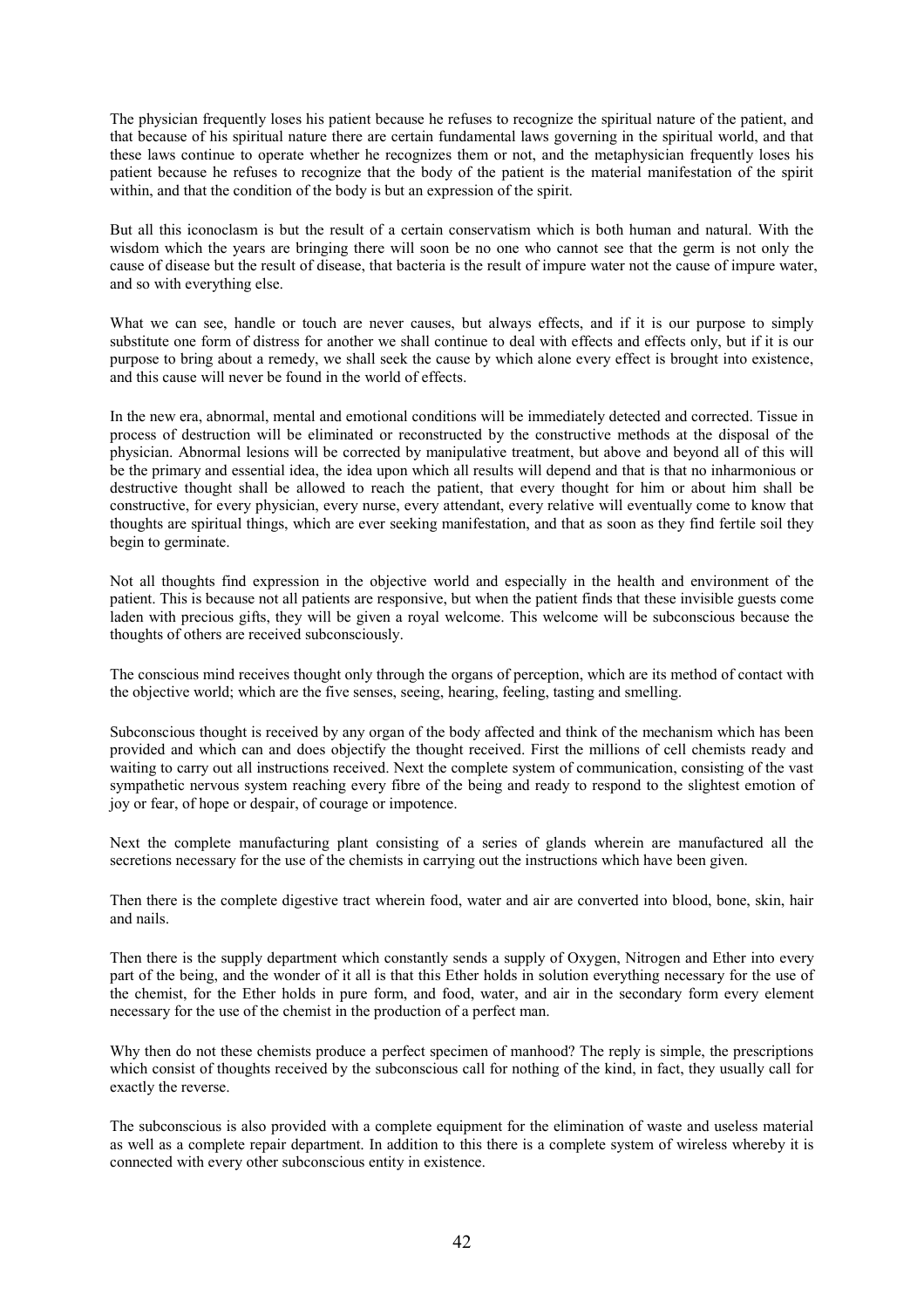We are not usually conscious of the operation of this wireless, but the same thing is true concerning the operation of the Marconi System. There may be messages of all kinds all about us, but unless we make use of an amplifier, we receive no message, and so with our subconscious wireless. Unless we try to co-ordinate the conscious and the subconscious we fail to realize that the subconscious is constantly receiving messages of some kind and just as constantly objectifying the messages in our life and environment.

This then is the mechanism devised and planned by the Creator, Himself, and it has been placed under the supervision of the subconscious instead of the conscious mind, but let us not forget that the subconscious mind with all of its wonderful mechanism can be controlled and dominated by the conscious mind when it becomes attuned to the Universal Mind, where all that is, or ever was, or ever shall be is held in solution waiting to come forth and manifest in form.

*Every day that is born into the world comes like a burst of music, and rings itself all day through; and thou shalt make of it a dance, a dirge or a life march, as thou wilt.* 

*-Carlyle.* 

## **BIOCHEMISTRY**

Biochemistry is a science, whose concern is with vital processes, and which has availed itself of the cell theory and of the principle of the infinite divisibility of matter. It also makes use of the homeopathic dose. The dose must be proportionate to the patient, the cell; for, as Virchow has pointed out, "the essence of disease is the cell, changed pathogenically.

Dr. Schuessler, the originator of Biochemistry, arrived at his conclusions by studying the elements, nature, and functions of human blood. The cells receive their sustenance, their life-supply, from the blood and lymph, which, in their turn, derive their supply from the elements taken in as food. Normalcy in the supply of these elements means health; any deviation, a disturbance of health.

Dr. Schuessler placed the number of mineral combinations in the human body at twelve; in the last edition, 1895, he reduced the number to eleven. These all-necessary cell-salts are:

Potassium Chloride, Potassium Phosphate, Potassium Sulphate, Sodium Chloride, Sodium Phosphate, Sodium Sulphate, Phosphate of Lime, Flouride of Lime, Phosphate of Magnesia, Phosphate of Iron, Silica.

Milk contains all these elements; other foods can give them in combination. Cremation reduces the body to these elements.

Each kind of cell depends upon a different salt, or combination of salts, for its food; a lack of any of these salts is shown by certain symptoms; the proper tissue salts, in right proportions are given to remove the symptoms, since a removal of the symptoms implies a removal of the need, or disease, in the cell.

It must be remembered, however, that the cells are not fed, they feed themselves; and any attempt to compel them to accept more than they require causes disaster. They voluntarily accept what is necessary and they reject what they do not need.

The difference in the cells consists in the kind and quality of the inorganic tissue salts of which they are composed.

Health, therefore, requires the requisite quantity of cell salts, and a lack of some one of these organic tissue salts results in imperfect cell action and diseased tissue.

The controlling principle which underlies every manifestation of form may be epitomized as follows: "In the apportionment and grouping of the elements that constitute a thing lies the cause, not only of the form, but also of its functions and qualities."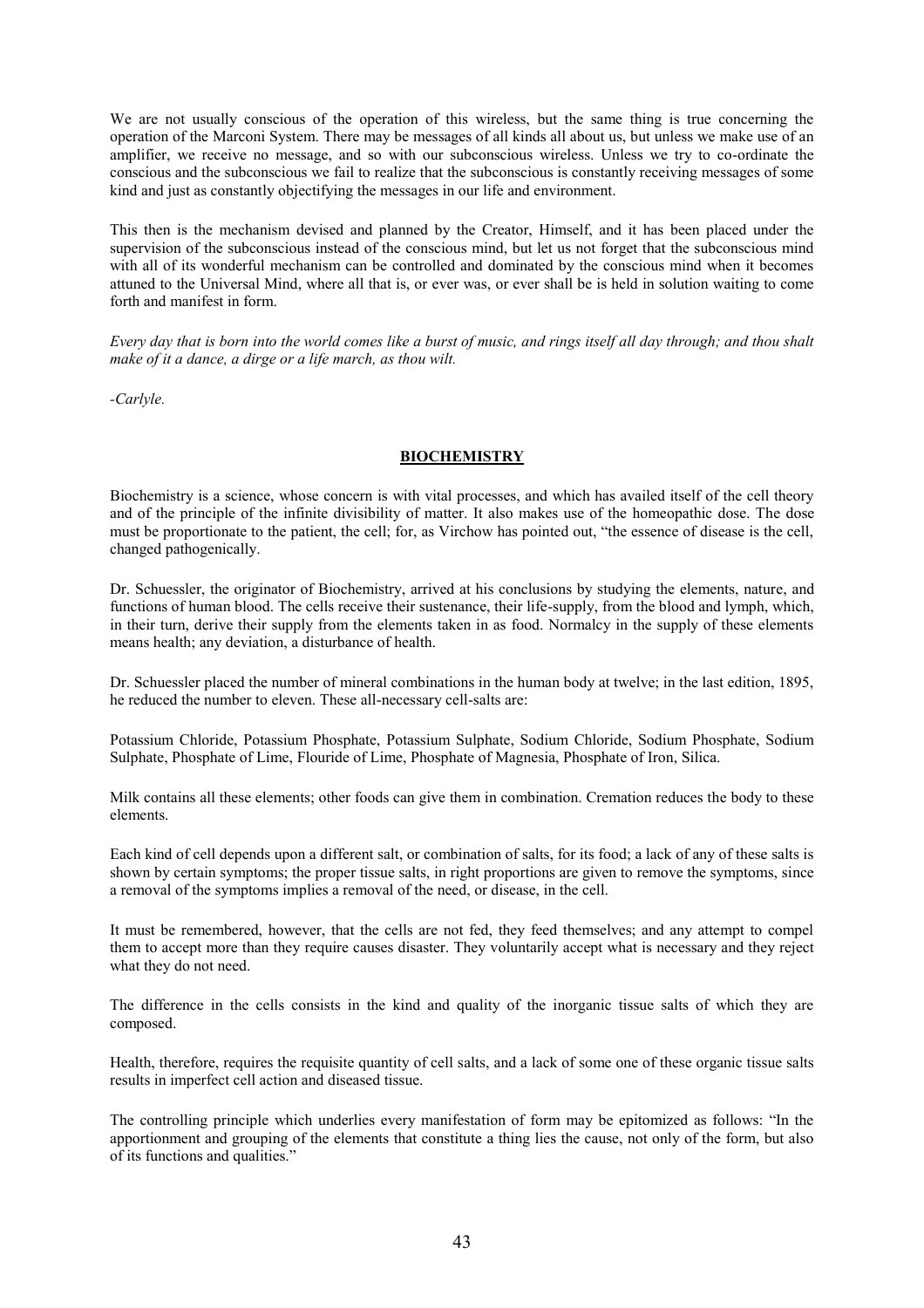Dr. Charles W. Littlefield, M. D., the author of "The Beginning and the Way of Life," gives some very beautiful illustrations of the application of this law, in the chapter on the "Elements and Compounds of Nature," in which he says:

"Within the scope and application of this principle of grouping of electrons, as the law of origin of elements, molecules, tissues, organs and forms, will be found a practical solution to every problem in biology from the origin and differentiation of species to every modification of form and configuration of outline that mark individuals with characteristic personalities, both physical and mental . . . . It is well known in chemistry that the molecule is the smallest part of any substance that can exist separately and still retain its properties.

Since the nature of the molecule is determined by the polarities, number and arrangement of the "electrons" which compose it, and since all structures in the mineral, vegetable and animal kingdoms are molecular, it follows that in the last analysis the grouping and apportionment of negative and positive "electrons" in the molecule determine in turn the nature and physical conditions of the form, whether it be perfect or imperfect. Deformity, personal likes and dislikes, are only questions of being "electronically" balanced or unbalanced, through supply or lack of supply of the forms of molecules that compose the organism. Only the spirit-mindimage of man, however, can make this grouping of molecules for the perfecting of a human form. To bring humanity to a state of primitive perfection, therefore, not only must the same material, prepared in the same manner, be supplied, but the environment of forces must be the same as those employed by the Creative Spirit in the beginning.

"Since then, we are able to trace every elemental form of matter back to some definite grouping of negative and positive electrons, that is, through varying numbers and arrangements of these; and since we find life manifesting through various forms as determined by different molecular groupings--by law of composition--and since it is rational to place Divine Mind behind this physical process, we are justified in assuming that Divine Mind--Images of living things preceded their physical development.

Therefore, in the ultimate science of being, idealism is more probable than materialism. But, while mind may thus exist alone there in the realm of cause, here in the realm of phenomena, we always have a psycho-physical parallelism, a realism, where everything must be explained by mind and matter, but by neither alone. While the spiritual entity which constitutes the real self may well be assumed to be akin to the Supreme Mind, being a particular mind-image thereof in the line of descent, having power of choice and therefore of independent action, it is unquestionably limited, by bodily conditions.

In "The Chemistry of Life," Dr. George W. Carey says:

"So-called disease is neither a "person, place nor thing."

The symptoms of sensation, called disease, are the results of lacking material--a deficiency in the dynamic molecules that carry on the orderly procedure of life. The effect of the deficiency causes unpleasant sensations, pains, exudations, swellings; or overheated tissue caused by increased motion of blood.

The increased motion is the effort nature or chemical law, makes to restore equilibrium with the diminished molecules of blood builders. By the law of conservation of energy the increased motion is changed to heat. We call this effect fever.

Biochemistry means the Chemistry of Life, or the union of inorganic and organic substances whereby new compounds are formed.

In its relation to so-called disease this system uses the inorganic salts, known as Cell-salts, or tissue builders.

The constituent parts of man's body are perfect principles, namely, oxygen, hydrogen, carbon, lime, iron, potash, soda, silica, magnesia, etc. These elements, gases, etc., are perfect per se, but may be endlessly diversified in combination as may the planks, bricks, or stones with which a building is to be erected.

Symptoms, called disease, disappear or cease to manifest when the food called for is furnished.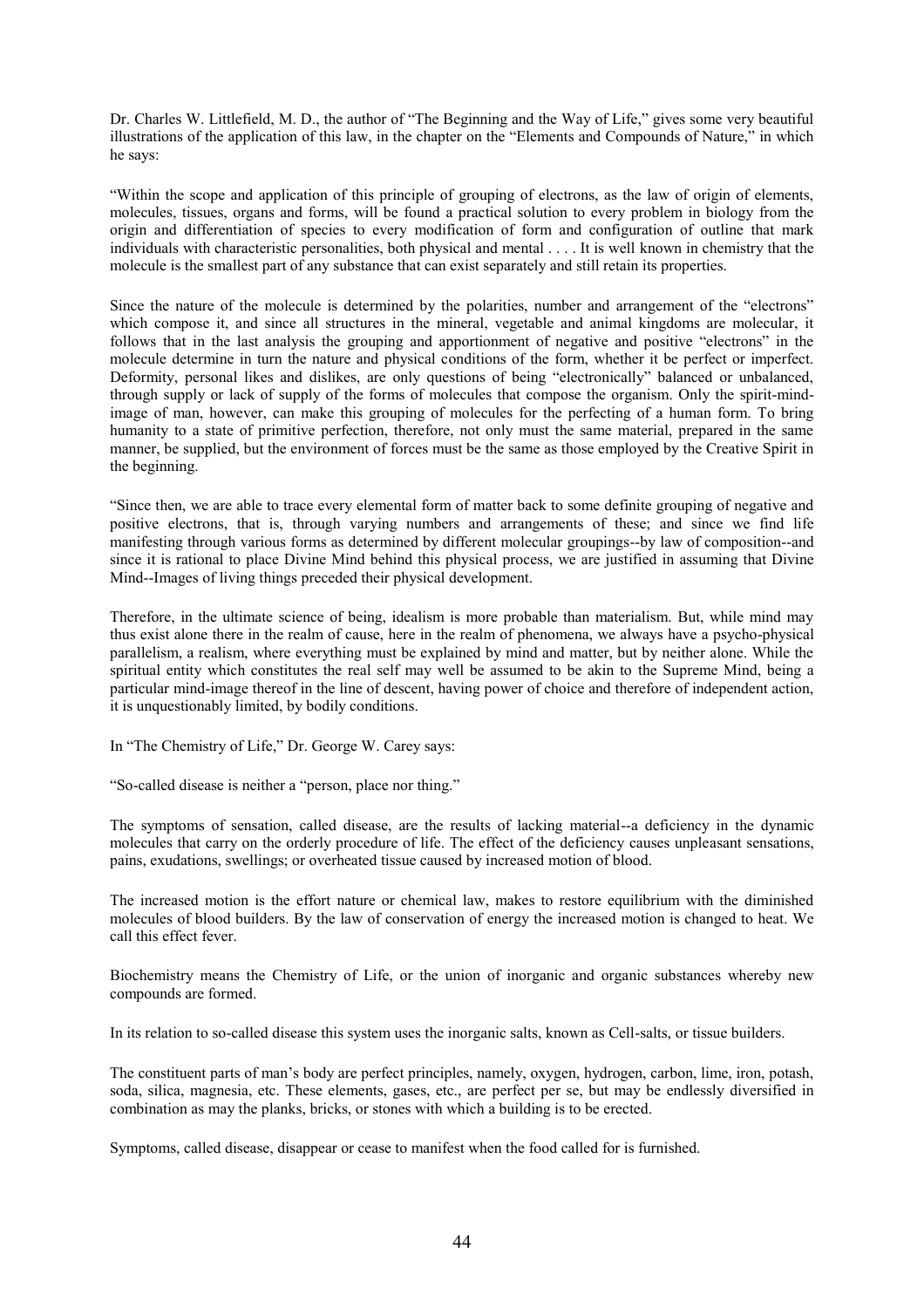The human body is a receptacle for a storage battery, and will always run right while the chemicals are present in proper quantity and combination, as surely as an automobile will run when charged and supplied with the necessary ingredients to vibrate or cause motion.

The cell-salts are found in all our food, and are thus carried into the blood, where they carry on the process of life, and by the law of Chemical Affinity keep the human form, bodily functions, materialized. When a deficiency occurs in any of these workers through a non-assimilation of food, poor action of liver or digestive process, dematerialization of the body commences. So disease is a deficiency in some of the chemical constituents that carry on the chemistry of life.

Biochemists have shown that food does not form blood, but simply furnishes the mineral base by setting free the inorganic or cell-salts contained in all food stuff. The organic part, oil, fibrin, albumen, etc., contained in food is burned or digested in the stomach and intestinal tract to furnish motive power to operate the human machine and draw air into lungs, thence into arteries, i.e., air carriers.

Therefore, it is clearly proven that air (spirit) united with the minerals and forms blood, proving that the oil, albumen, etc., found in blood, is created every breath.

Increase the rate of activity of the brain cells by supplying more of the dynamic molecules of the blood known as mineral or cell -salts of lime, potash, sodium, iron, magnesia, silica, and we see mentally, truths that we could not sense at lower or natural rates of motion, although the lower rate may manifest ordinary health.

Natural man, or natural things must be raised from the level of nature to supernatural, in order to realize new concepts that lie waiting for recognition.

By this regenerative process millions of dormant cells of the brain are resurrected and set in operation, and then man no longer "sees through a glass darkly," but with the Eye of Spiritual understanding."

> *"This above all: To thine own self be true, And it must follow, as the night the day, Thou canst not then be false to any man."*

*" 'Tis shown in Life's puzzles and sorrowings, 'Tis taught by remorse with its secret stings, That he who grief to another brings One day, in his turn, must weep.* 

*"From the past doth the present eternally spring; You may sow what you will, but tomorrow will bring You the harvest, to show you the manner of thing Is the seed you have chose to sow!"*

## **SUGGESTION**

Mr. C. Harry Brooks tells of a very interesting and instructive visit to the clinic of Dr. Emile Coue in a book entitled the Practice of Auto-suggestion, published by Dodd, Mead  $& Co$ . The clinic is situated in a pleasant garden attached to Dr. Coue's house at the end of the rue Jeanne d'Arc, in Nancy. He states that when he arrived the room reserved for patients was already crowded, but in spite of that, eager newcomers constantly tried to gain entrance. The window sills on the ground floor were beset and a dense knot had formed in the door. The patients had occupied every available seat and were sitting on camp stools and folding chairs.

He then tells of the man remarkable cures which Dr. Coue proceeded to effect by no other means than suggestion to the patient that the power of healing lies within the patient himself. There was also a children's clinic in charge of Mademoiselle Kauffmant who devotes her entire time to this work.

Mr. Brooks thinks that "Coue's" discoveries may profoundly affect our life and education because it teaches us that the burdens of life are, at least in a large measure, of our own creating. We reproduce in ourselves and in our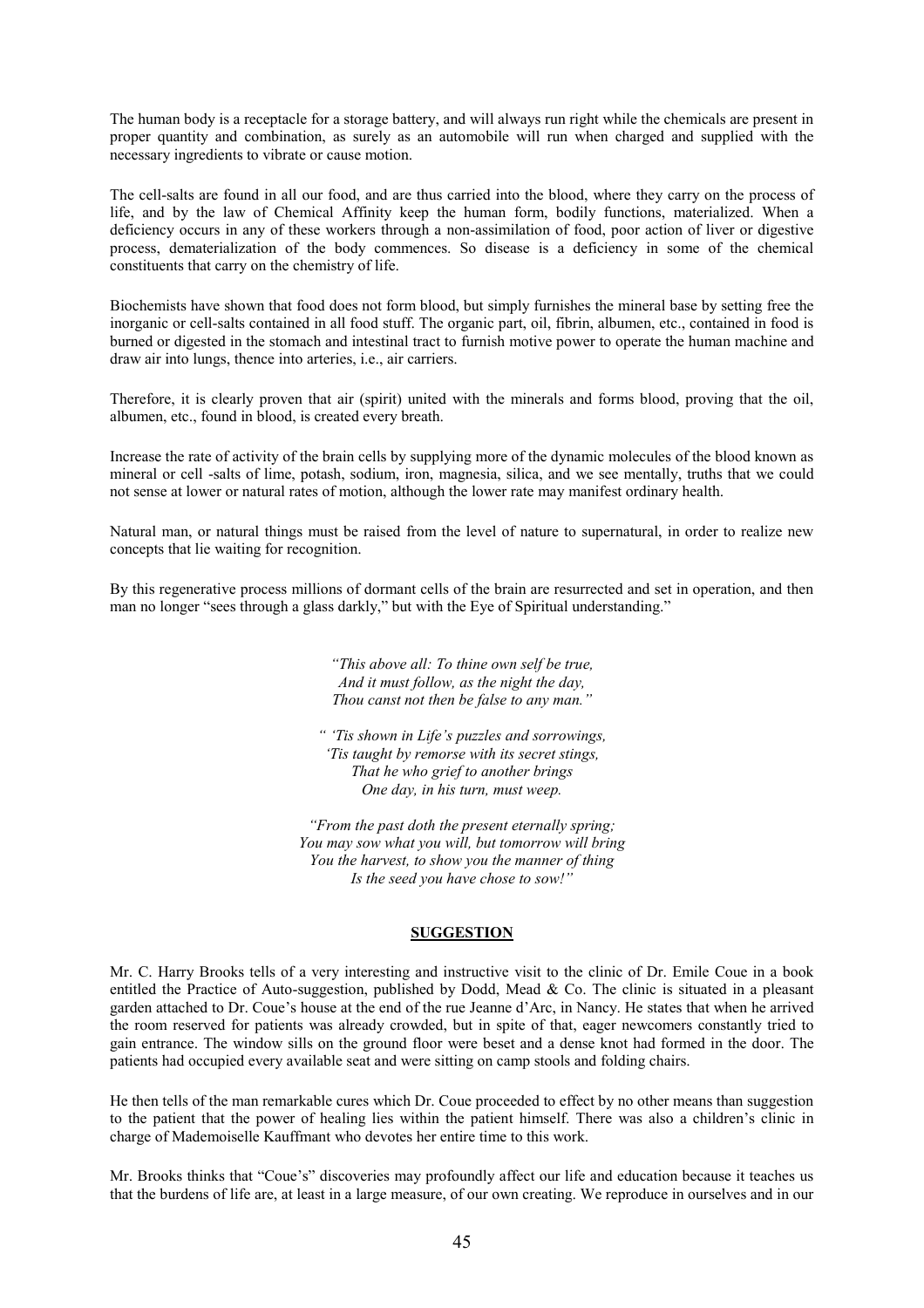circumstances the thoughts of our minds. It goes further, it offers us a means by which we can change these thoughts when they are evil land foster them when they are good, so producing a corresponding betterment in our individual life. But the process does not end with the individual.

The thoughts of society are realized in social conditions, the thoughts of humanity in world conditions. What would be the attitude towards our social and international problems of a generation nurtured from infancy in the knowledge and practice of auto-suggestion? If each person found happiness in his own heart, would the illusory greed for possession survive? The acceptance of auto-suggestion entails a change of attitude, a revaluation of life. If we stand with our faces westward we see nothing but clouds and darkness, yet by a simple turn of the head we bring the wide panorama of the sunrise into view."

The New York Times, under date of Aug. 6, 1922, published an excellent likeness of Emile Coue and a review of his work by Van Buren Thorne, M. D. He says that the keynote to the system of treatment of mental and physical ills devised and elaborated by Emile Coue of Nancy, France, can be described in a single paragraph:

"The individual is possessed of two minds, called the conscious and the unconscious. The latter is referred to by some psychologists as the subconscious mind, and is literally the humble and obedient servant of the conscious mind. The unconscious mind is the director and overseer of our internal economy. By means of its activities the processes of digestion and assimilation of foods are carried on, repairs are made, wastes are eliminated, our vital organs function and life itself persists.

When the thought arises in the conscious mind that extra efforts toward the repair of some deficiency, either physical or mental are needed, all the individual has to do, in the opinion of Dr. Coue, is audibly to enunciate that thought in the form of a direct suggestion to the unconscious mind, and that humble obedient servant immediately, and without questioning the dictates of its conscious master, proceeds to obey instructions."

Dr. Coue, Mr. Brooks, and large numbers of persons of repute in France, England, and elsewhere in Europe, have declared that the results in many cases under their direct observation have been nothing short of marvelous. Those who have not witnessed the benefits of this form of treatment--hence may incline to be skeptical--are more likely to give attention to what follows when they are informed of three facts regarding the Nancy practice. First, Dr. Coue has never accepted a penny for his treatments in the many years of his ministration; second, he is in the habit of explaining to his patients that he possesses no healing powers, has never healed a person in his life, and that they must find the instruments of their own well-being in themselves; third, that any individual can treat himself without consulting any other person.

It may be added that a child who is capable of comprehending the fact of the conscious and subconscious mind, and is competent to issue orders from one to the other, is quite capable of the self-administration of the treatment.

"For what man knoweth the things of a man save the spirit of the man which is in him?" Mr. Brooks quotes from First Corinthians for his title page. Doubtless this was selected as an apt biblical reference to the existence of the conscious and unconscious minds. But neither the treatment, nor this book about it, dwells at length upon any possible religious significance of the methods employed or the results obtained.

The single thing that has contributed largely to the recent rapid spread of knowledge concerning Dr. Coue's method of practice at Nancy is his insistence upon the benefits to be derived from the frequent repetition of this formula: "Day by day, in every way, I'm getting better and better." As I remarked, no great stress is laid upon the religious significance of his alleged cures; yet, says Mr. Brooks, "religious minds who wish to associate the formula with God's care and protection might do so after this fashion: 'Day by day, in every way, by the help of God, I'm getting better and better.'" The secret of success in the treatment is to so beget confidence in the conscious mind that what it repeats is accepted at its face value by the unconscious mind, and as Mr. Brooks puts it: "Every idea which enters the conscious mind, if it is accepted by the unconscious, is transformed by it into a reality and forms henceforth a permanent element in our life."

But let us see how this book came to be written, and then watch Dr. Coue at work.

Mr. Brooks is an Englishman who became interested in Dr. Coue's work at Nancy and went there to observe it at first hand. In his foreword to the volume, Dr. Coue says that Mr. Brooks visited him for several weeks last summer, and that he was the first Englishman who came to Nancy with the express purpose of studying methods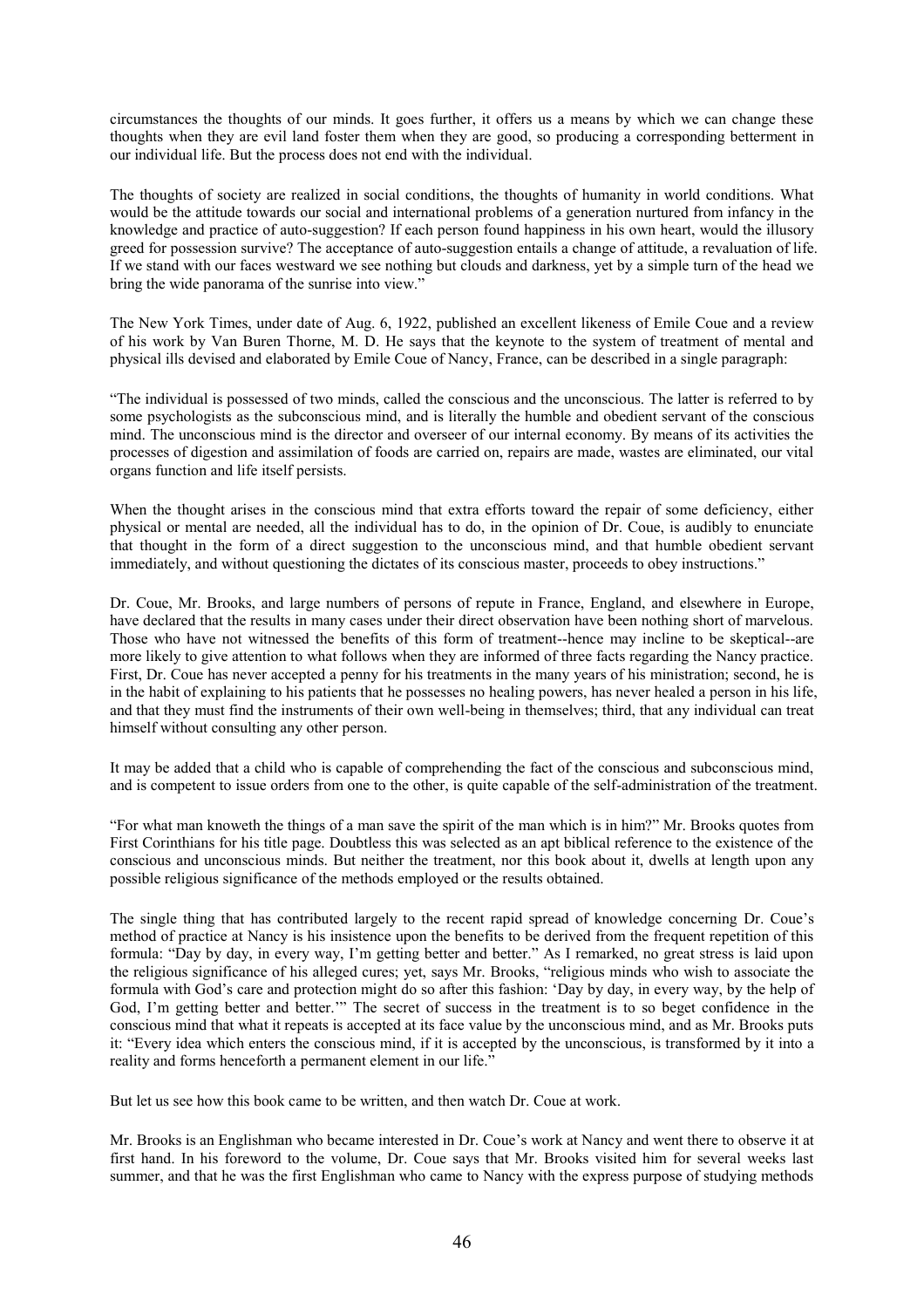of conscious auto-suggestion. He attended Dr. Coue's consultations and obtained a full mastery of the method. Then the two men threshed out a good deal of the theory on which the treatment rests.

Dr. Coue says that Mr. Brooks skillfully seized on the essentials and he has put them forward in the volume in a manner that seems to him both simple and clear.

"It is a method," says Dr. Coue, "which every one should follow--the sick to obtain healing, the healthy to prevent the coming of disease in the future. By its practice we can insure for ourselves, all our lives long, an excellent state of health, both of the mind and the body."

Now let us enter Dr. Coue's clinic with Mr. Brooks. Back of the house there is a pleasant garden with flowers, strawberry beds, and laden fruit trees. Groups of patients occupy the garden seats. There are two brick buildings- -the waiting and consultation rooms. These are crowded with patients--men, women and children.

Coue tells him he is going to get better, and adds: "You have been sowing bad seed in your Unconscious; now you will sow good seed. The power by which you have produced such ill-effects will in the future produce equally good ones."

"Madame," he tells a woman who breaks into a torrent of complaint, "you think too much about your ailments, and in thinking of them you create fresh ones."

He tells a girl with headaches, a youth with inflamed eyes, and a laborer with varicose veins, that autosuggestion should bring complete relief. He comes to a neurasthenic girl who is making her third visit to the clinic and who has been practicing the method at home for ten days. She says she is getting better. She can now eat heartily, sleep soundly, and is beginning to enjoy life.

A big peasant, formerly a blacksmith, next engages his attention. He says he has not been able to raise his right arm above the level of his shoulder for nearly ten years. Coue predicts a complete cure. For forty minutes he keeps on with the interrogation of patients.

Then he pays attention to those who have come to tell him of the benefits they have received. Here is a woman who has had a painful swelling in her breast, diagnosed by the doctor (in Coue's opinion, wrongly), as cancerous. She says that, with three weeks' treatment, she has completely recovered. Another has overcome her anaemia and has gained nine pounds in weight. A third says he has been cured of varicose ulcer; while a fourth, a lifelong stammerer, announces a complete cure in one sitting.

Coue now turns to the former blacksmith and says: "For ten years you have been thinking that you could not lift your arm above your shoulder; consequently, you have not been able to do so, for whatever we think becomes true for us. Now think: 'I can lift it.'"

The man looks doubtful, says half-heartedly, "I can," makes an effort, and says it hurts.

"Keep it up,' Coue commands in a tone of authority, "and think 'I can, I can!' Close your eyes and repeat with me as fast as you can, 'ca passe, ca passe.'"

After half a minute of this, Coue says, "Now think well that you can lift your arm."

"I can," says the man with conviction and proceeds to raise it to full height, where he holds it in triumph for all to see.

"My friend," observes Dr. Coue quietly. "You are cured."

"It is marvelous," says the bewildered blacksmith, "I believe it."

"Prove it," says Coue, "by hitting me on the shoulder," whereupon the blows fall in regular sequence.

"Enough," cautions Coue, wincing from the sledge-hammer blows. "Now you can go back to your anvil."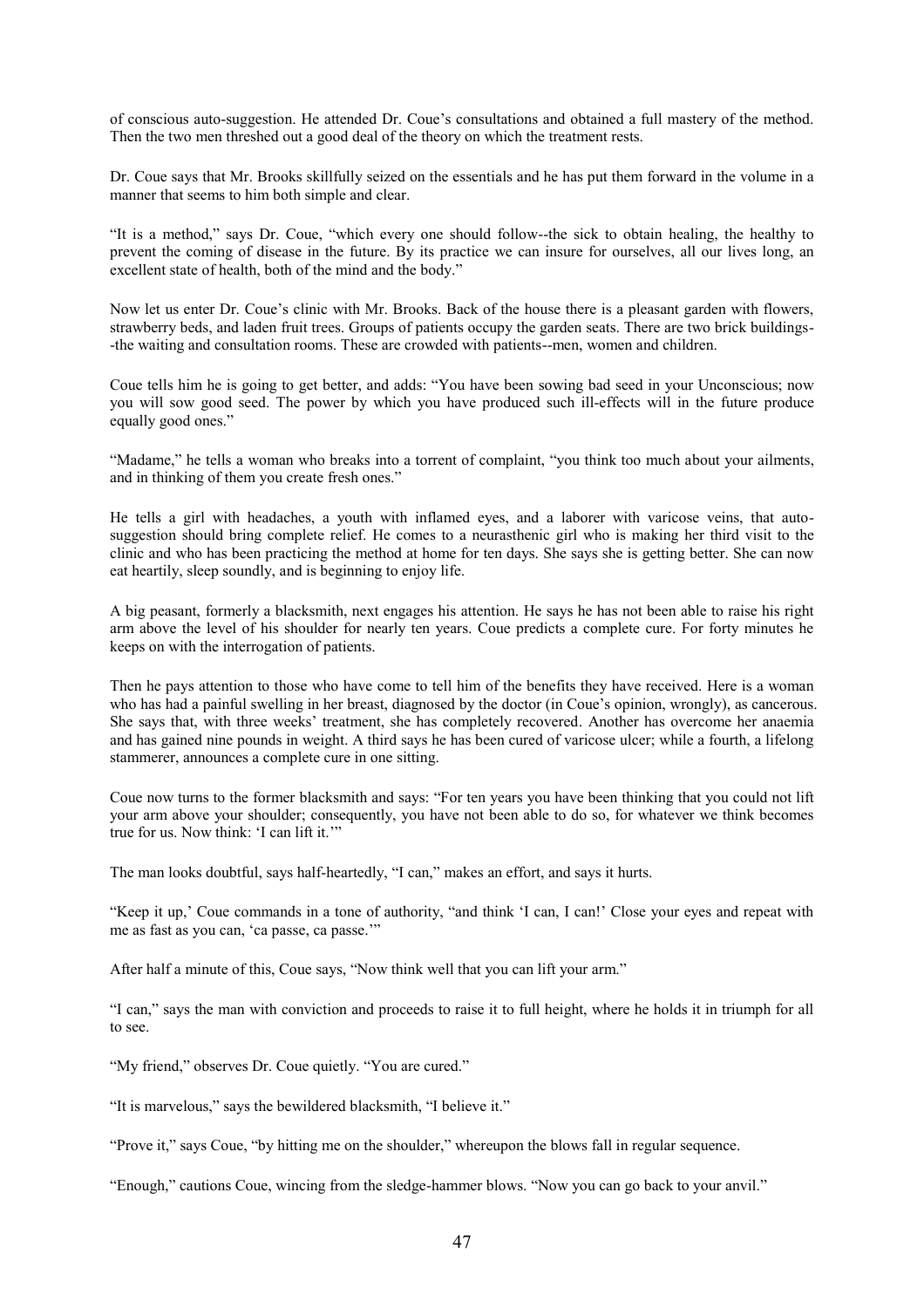Now he turns to patient No. 1, the tottering man. The sufferer seems inspired with confidence by what he has seen. Under Coue's instructions he takes control of himself, and in a few minutes he is walking about with ease.

"When I get through with the clinic," says Coue, "you shall come for a run in the garden."

And so it happens; very soon this patient is trotting around the enclosure at five miles an hour.

Coue then proceeds to the formulation of specific suggestions. The patients close their eyes and he speaks in a low, monotonous voice. Here is an example:

"Say to yourself that all the words I am about to utter will be fixed, imprinted and engraved in your minds; that they will remain fixed, imprinted and engraven there, so that without your will and knowledge, without your being in any way aware of what is taking place, you yourself and your whole organism will obey them. I tell you first that every day, three times a day, morning, noon and evening, at meal times, you will be hungry; that is to say, you will feel that pleasant sensation which makes us think and say: "How I should like something to eat.' You will then eat with excellent appetite, enjoying your food, but you will never eat too much.

You will eat the right amount, neither too much nor too little, and you will know intuitively when you have sufficient. You will masticate your food thoroughly, transforming it into a smooth paste before swallowing it. In these conditions you will digest it well, and so feel no discomfort of any kind either in the stomach or in the intestines. Assimilation will be perfectly performed, and your organism will make the best possible use of the food to create blood, muscle, strength, energy, in a word--Life."

"They (Dr. Coue and Mlle. Kauffmant)," says Mr. Brooks, "have placed not only their private means, but their whole life at the service of others. Neither ever accepts a penny-piece for the treatments they give, but I have never seen Coue refuse to give a treatment at however awkward an hour the subject may have asked it. The fame of the school has now spread to all parts, not only France, but of Europe and America. Coue's work has assumed such proportions that his time is taken up often to the extent of fifteen or sixteen hours a day. He is a living monument to the efficacy of "Induced Autosuggestion."

In "Regeneration," Mr. Weltmer says:

"The last battle in which the race is engaged is now on. It is not a battle of cannon and sword, but it is a conflict of ideas. It is not going to be destructive, but constructive. It will not be a destroying warfare, but a fulfilling. It will not promote discord, but will insure harmony. It will not knit the human family together in combinations and associations, lodges and congregations, but will individualize the race, and each person will stand alone, recognizing within himself all the potentialities that exist, recognizing within himself all the Divine principles, constituting a part of the perfect whole.

"When man sees himself thus, he will see this kingdom within, is not within him only, but within all men. We must assume that the power to do, to act, or to perform the work we give our minds to do, exists in the mind; but before we entrust the mind with this work, we must have a clear conception of what is to be done. In order to regenerate the body we must conclude or assume to be true, that the power to generate life and health is in us; we must know where it is generated and how to generate it.

"Could we but comprehend it, could the veil of ignorance that enshrouds us be lifted, and we be allowed to look into the storehouse of knowledge, such as the prophet or seer was allowed to look upon, could we but climb where Moses stood, and view the landscape o'er, could we experience what Paul did during the time when he says: 'I know not whether I was in the body or out of the body,' we would be able to comprehend what he means when he says: 'Eye hath not seen, nor ear heard, nor hath it entered into the heart of man, the glory that shall be revealed in us."

The brain is an organ through which we communicate our thoughts to other organs in our bodies, and receive impression from the outside through the mediums of the senses. Great men have by great thoughts developed a finer quality of brain than others; this leads people to think that the great mind was the outgrowth of the fine brain, when if they will look upon the brain as any other organ of the perishable body they will see that it is but the organ through which the mind finds expression.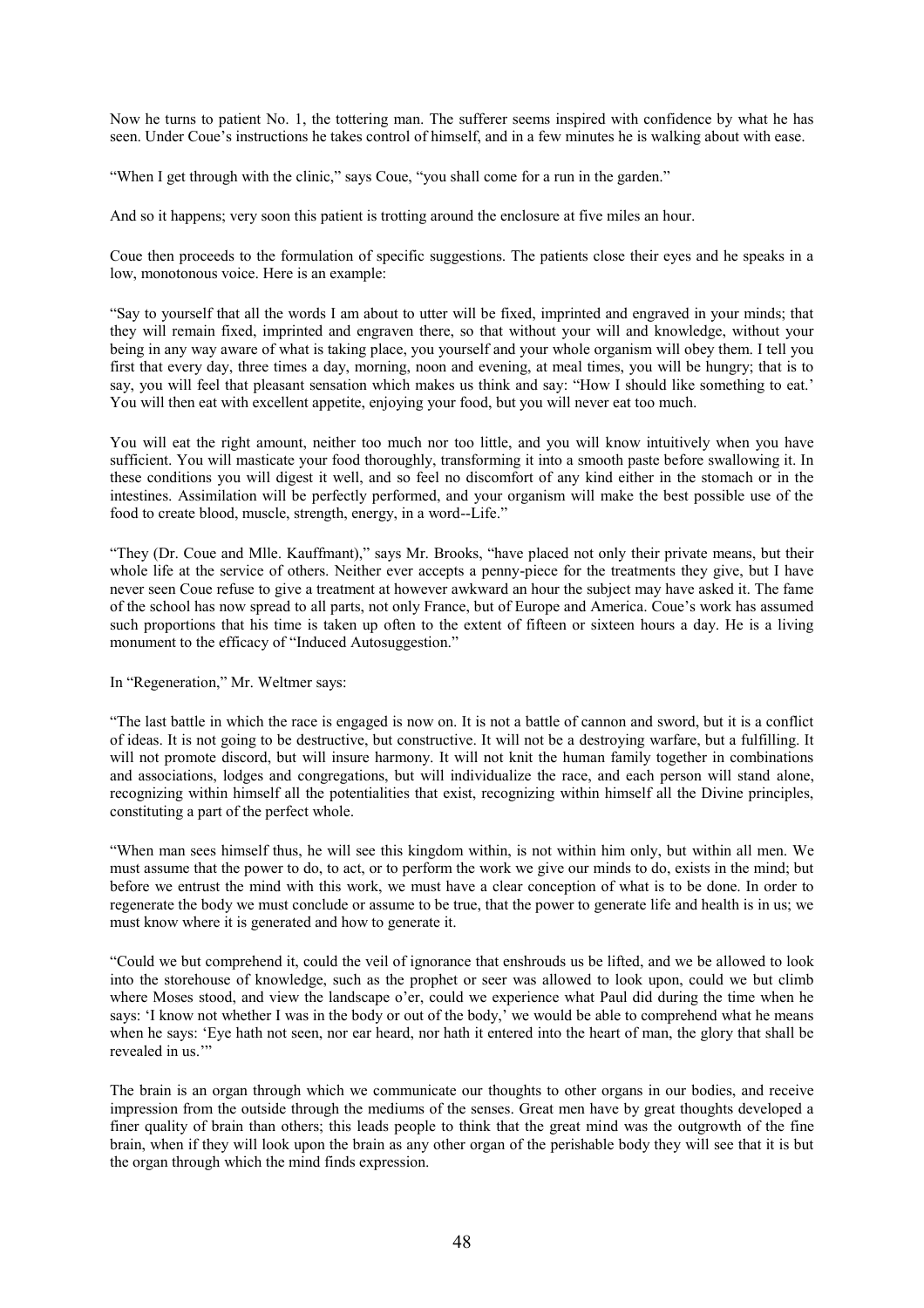All attainments come in their regular order, as orderly as the movements of the sun and planets; first we desire, second we believe, third we try the belief, fourth we have knowledge.

We entertain a belief, and the belief comes into our minds and controls us. A man in the throes of poverty can throw off the shackles, if he can add to his belief.

A suggestion, to be a controlling influence, must be a positive suggestion left undisturbed; it must be regarded by the person entertaining it as a fixture in his life; not subject to change or modification.

Still another method of making an application of the principle of suggestion is described by Mr. J. R. Seaward, of Hamilton, Mont. He says:

"I am a man 36 years of age and have a family, and they rejoice with me that I am free from the use of tobacco. I chewed, or rather ate the weed for 15 years. Didn't mean to form the habit when I started in, but thought that it was conducive to my growth from youth to manhood. After the habit had grown on me for several years unresisted, I discovered that I was in the grip of a slowly but surely growing octopus that had me freely within its embrace, and I was helpless to release myself.

I had followed carpenter and shop woodwork for trade, and all woodworkers know there is something about lumber that makes a man want to use tobacco. When I got so that I had to chew all the time and the strongest I could get and then was not satisfied, I began to wonder where I was headed for. Slowly the idea that I was a slave to the weed dawned on me and I began to think about cutting down on it, or out altogether.

I will now explain to you the way in which Friend Wife broke me of a vile habit and convinced us both of the marvelous power of Suggestion when properly applied.

At about the time that I struck bottom, there came to my notice some literature, telling of the power of directed thought, and I became interested in the study of that, and also in some inspirational literature which later came to my notice. I was rather skeptical at first, but as I read and thought and commenced to look for proof in the events of our daily lives and in our environment, the truth commenced to dawn upon me. I began to see and know that life manifestations were fed from within and grew from within, and if the within be in a state of decay, it invariably showed without. In fact, I know now that "The Man of Gallilee," said something when He said, "As a man thinketh in his heart, so is he." If he thinks himself a slave to tobacco or other obnoxious habits, so is he. He must think himself free to remain free.

But to think one's self away from a habit that clings as close as thought itself, is a hard matter unaided. At the time we tried suggestion for the elimination of my tobacco habit I slept in one bedroom with one of the children and wife slept in another bedroom with our then youngest boy, about eight months old. As often is the case she had to be up at times during the night to wait on the baby and it was at those times that she gave me mental treatments while I was asleep.

It isn't necessary to be in the same room, though it is all right if it happens to be the case. While I was sleeping she would visualize herself or mentally project herself as though she was standing or kneeling beside my bed and speaking to me. Her suggestions were of a constructive and positive nature rather than of negative. It went something like this: "You are now desiring freedom from the tobacco habit; you are free and desire and enjoy mastery more than indulgence; tomorrow you will want only about half the normal amount of tobacco and each day it will be less until you are free within a week and shall never have any more craving for tobacco. You are Master and free."

She made the above suggestion (in substance) to me each time that she was awake during the night and I do pledge on oath that within six days from the time she started treatment I had completely quit craving tobacco, and quit using it.

That has been several months ago, and today I am more master of my habits of thought and word and deed than ever before in my life. I have changed from an under-weight, nervous wreck to a full-weight, healthful, strong, energetic, and clear-thinking man, and everyone who knew me remarks how differently I look and act and seem. Since that time, I have followed the study and the practice of constructive and directed thinking."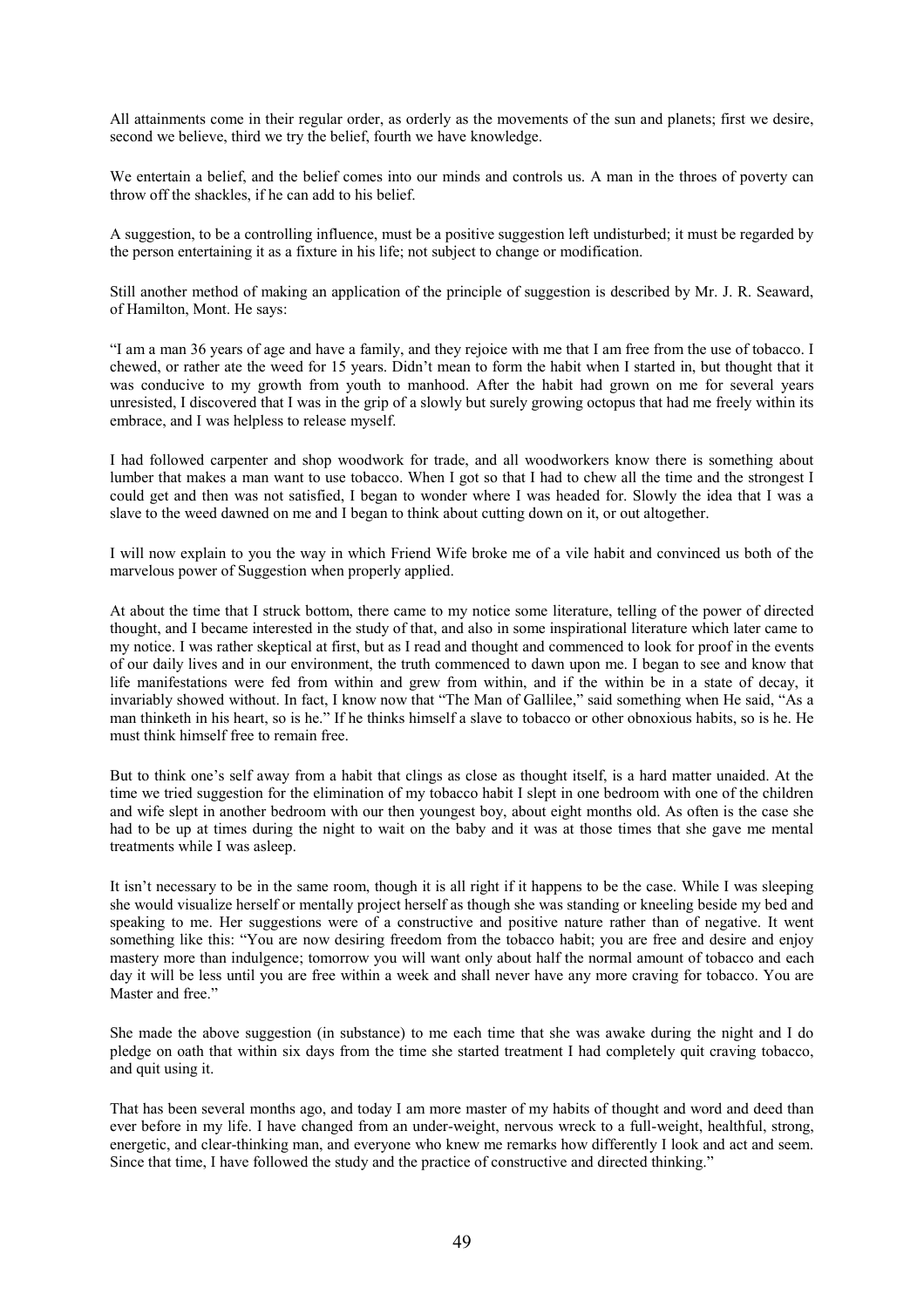You know that in wireless telegraphy or telephony they use an instrument called the tuning coil that vibrates in harmony with an electrical wave or vibration of a certain length. It is in tune with that particular tune of wave and consequently they are in harmony and allow the vibration to go on to the other receiving instrument unhindered. Yet there may be other wireless vibrations of a higher or lower "tune" or key passing at the same time, yet only those in harmony are registered by the receiver.

Now our minds are just about the same way only we regulate our "tuning" coil by our Willpower. We can tune our minds to low-vibration thoughts such as the animal impulses of nature, or we can "tune" them to thoughts of an educational or mental nature, or we can, after some qualifications are met, tune ourselves to receive purely spiritual thought vibrations. This power constitutes the Divine power that is given to man. Of course you will readily see that there never was a primitive hut or modern mansion built without the application of this principle of directed constructive thinking and visualization.

The backbone of salesmanship of all kinds if the understanding and skillful use of suggestion. When cleverly used it tends to relax one's conscious attention and warm up ad quicken the Desire, until a favorable response is gained. Window displays and counter displays as well as illustrated advertising all rely on the power to drive a suggestion into the very center of Desire, where it grows to the point of action if in harmony with the thought vibrations of the Desire. If the desire does not recognize or is not in harmony with the suggestion it is as "seed that has falled upon stony ground," and is without harvest of action.

Thought and action do produce material results as is easily verified in the builder and his plans--the dressmaker and her pattern, or the school and its product, all in harmony with the leading constructive thought. The quality of thought determines the measure of success in life.

*All truly wise thoughts have been thought already thousands of times; but to make them truly ours, we must think them over again honestly, till they take root in our personal experience.* 

*-Goethe.* 

# **PSYCHO-ANALYSIS**

"Canst thou not minister to a mind diseased," asked Macbeth of the Doctor--but the passage is so strikingly fitting, so prophetically explanatory of psychoanalysis, that it must be given in full:

Macbeth: Canst thou not minister to a mind diseased.

Pluck from the memory a rooted sorrow.

Raze out the written troubles of the brain.

And with some sweet oblivious antidote

Cleanse the stuff'd bossom of that perilous stuff

Which weight upon the heart?

Doctor: Therein the patient must minister to himself.

There is hardly a person today exempt from some form of phobia, or fear, whose origin may date so far back as to be lost among the shadows of childhood; hardly a person is free from some aversion, or "complex," whose effects are a matter of daily occurrence, despite the will of the victim. In a sense, the subconsciousness has never forgotten the incident, and still harbours the unpleasant memory of it; the consciousness, however, in an attempt to protect our dignity, or vanity, whichever you prefer, may evolve some apparent, better reason than the original one.

Thus complexes are formed. Brontephobia, or fear of thunder, was brought about in the case of one patient by hearing a cannon go off very near her when she was a child; a fact which had been "forgotten" for years; to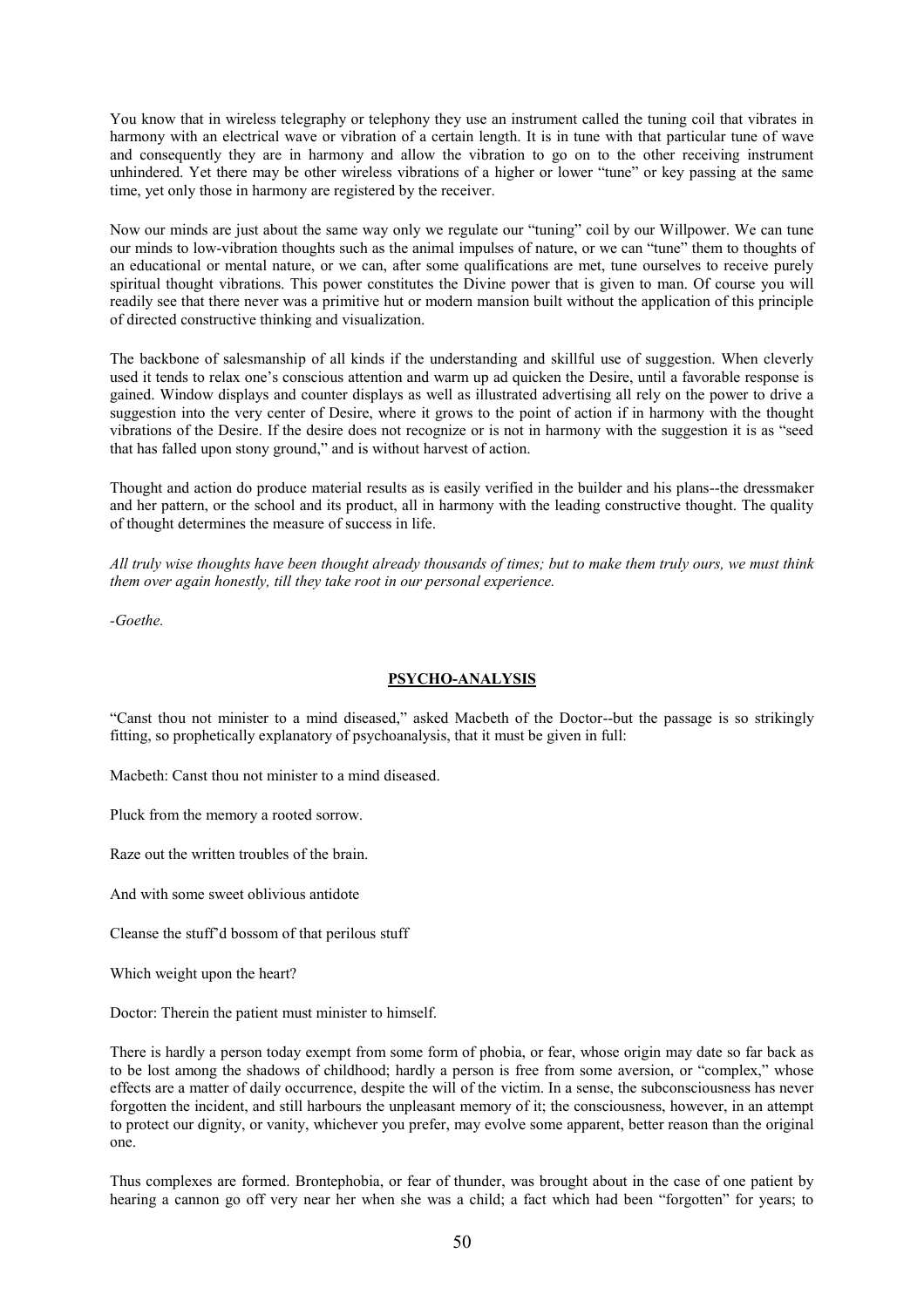confess to such a fear, even to one's self, would have been childish--and fear to the somewhat more dignified cause of thunder. Needless to say, it is such disguises of the memories which make difficult the labor of the psychoanalyst to pluck from the memory a rooted sorrow, to raze out the written troubles of the brain, its "traumas" or the original shocks. And when we remember that Psyche in Greek means not only the mind, but the soul, we can better understand Shakespeare's amazing grasp of psychology when he speaks not only of the "mind diseased," but of "that perilous stuff which weighs upon the heart."

We all have these complexes, in forms ranging from the mild to the severe; sitophobia, the aversion to certain foods; claustrophobia, the fear of locked doors--to which the fear of open spaces forms a striking contrast; stagefright; touching wood and other superstitions--a thorough list would indeed be a very long one.

For the greater part, the patient must minister to himself--with the help of the skilled psychoanalyst. In some cases elaborate processes are needed, and the use of psychometers and other delicate registering devices enlisted; but usually, the procedure is a simple one. The subject of investigation is made comfortable physically, and put in a quiet mood; he is then told to utter whatever may come into his mind in connection with his complex--with occasional promptings and questions from the psychoanalyst. Sooner or later the association of ideas will bring to the surface the original, cause or experience, which had become "rooted," submerged; very often the mere explanation will suffice to eradicate the obsession.

But there is another group of disorders, hysteria, which may partake both of the physical and the psychical, or where either state may induce the other. Richard Ingalese in his "History and Power of Mind," has summed up the matter very clearly: "Disease may be divided into two classes, the imaginary and the real. Imaginary disease is a picture held firmly by the objective mind, which causes more or less physical correspondence. This kind of disease is often created in total disregard of the laws governing anatomy or physiology; and is the hardest to cure, because persons possessed of it hold to it so persistently that an entire revision of their mode of thought must be made before it can be cured. It is not at all infrequent to have a patient complain of kidney disease, locating the pain and the organs several inches below the waist line. The spleen is often supposed to be in the right side of the body, and phantom tumors appear and disappear. But all these mental pictures, if held long enough, create matrices or vortices, and draw into them the elements that will bring finally the actual disease that was at first purely imaginary."

Psycho-analysis proceeds upon the assumption that a very large number of cases of disease are caused by repression of normal desires, or by disturbances that have occurred in the past life of the individual. In such cases the root of the disease is so concealed, sometimes through years and years, that it must be searched for.

The Psycho-Analyst is enabled to locate such difficulties, through dreams, or rather through the interpretation of dreams, or by questioning the patient concerning his past life. The well trained analyst must of necessity secure the friendly confidence of the patient to such an extent that the latter will not hesitate to reveal any experience, no matter how intimate.

As soon, as the patient has been led to remember a particular experience, he is encouraged to talk about it in detail and thus it is brought up from the subconsciousness. The analyst then shows him what has been causing the difficulty and when the cause is eradicated it can do no more harm.

It is exactly parallel to a foreign substance in the flesh; there is a horrible swelling, with inflammation, pain, and suffering; the surgeon is called, removes the difficulty, and natures does the rest. The psychological law follows the same procedure. If there has been any abnormal activity, any festering sore in the subconscious mind, going on for years and years, if it can be located by a process of mental analysis and put out of the mental complex and shown to the patient, the catharsis is complete.

Dr. Hugh T. Patrick, clinical professor of nerves and mental disease in Northwestern University Medical School, mentions several interesting cases.

"In many cases of functional nervous disorders the factor of fear is quite obvious. But in many cases, though equally important, it is not at once apparent. Of the latter there are numerous varieties which may be divided into groups. One group embraces patients known to have physical courage. A few years ago there was referred to me one of the most noted as well as fearless men in the ring, a man who was peculiarly carefree, if not careless. He was suffering with what were considered rather vague and baffling nervous symptoms, principally insomnia, lack of interest, and moodiness. A careful analysis soon revealed that some trifling symptoms, due to high living and domestic friction, had served to put the idea into his head that he was losing his mind. This phobia was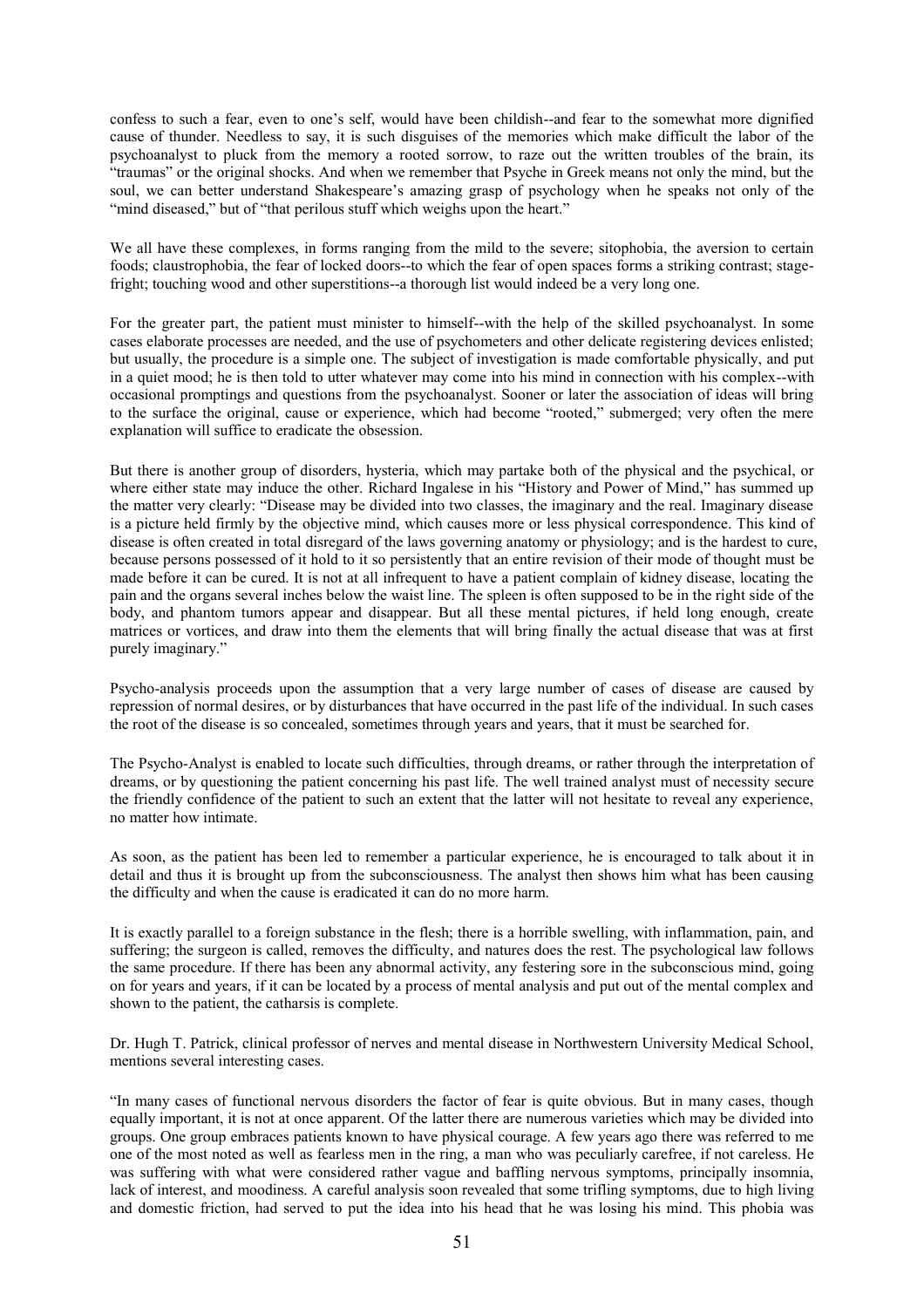sickness, and the fear so possessed his soul that he was good for nothing until he got rid of it. Needless to say, the patient himself was quite unconscious of the nature of his trouble, and his physician had overlooked it.

So they could not cure the trouble from a physical standpoint. The situation had to be mentally analyzed, and the cause of the fear dragged out from subconsciousness and exposed to the man. When he had a look at it, why, it had exactly the same effect as pulling an eyelash out from an inflamed eye and letting you see it. Your troubles are all over right away, because you are very sure the disturbing cause has been removed, and you forget about it then.

"A sheep rancher of Wyoming complained of insomnia, loss of appetite, abdominal distress, general nervousness and inability to look after his ranch. What really was the matter with him was fear of cancer of the stomach. This phobia completely unnerved him and cause him to enormously magnify every bodily sensation. But was he a nerveless coward? Decidedly not.

There was a time when the cattlemen of the Far West made sheep raising a hazardous occupation. Through these dangerous years he lived without a tremor, though he never went to sleep without a rifle by his side. Once he was informed that three cattlemen had started out to 'get him,' and the information was correct. He mounted his horse and properly armed, rode out to meet them. As he expressed it, he 'talked them out of it,' and the three would-be assassins turned and rode away. In this encounter he was not in the least apprehensive or uncomfortable, and I learned of the incident only in a conversation about his business."

He had plenty of physical courage, but when something in the inner organism seemed to be wrong, he was scared. As soon as this doctor discovered what the fear was, he probably produced an X-ray or something of that nature to show the patient that there was nothing the matter. Then drawing the patient's attention to the groundless fear, the doctor was able to convince the patient of the groundlessness of his fears.

A policeman, 49 years old, suffered from intractable insomnia, head pressure, general nervousness and loss of weight. He was not a man to suspect of fear. For many years he had been in active service in one of the worst precincts of Chicago, and on account of his familiarity with criminals was frequently sent after the worst types. He had been in numerous 'gun' fights. Once a notorious 'gunman' standing beside him fired point blank at his head. All this disturbed his equanimity not a whit. And yet his illness was the result of fear pure and simple. It came about in this way; a malicious person had preferred against him charges of misconduct, and he was cited to appear before the trial board.

This worried him greatly. Innocent he keenly felt the disgrace of the accusation and feared that he might be suspended or even discharged. He trembled for his well-earned good name and for his home, on which there was a mortgage. Naturally he began to sleep poorly, to have queer feelings in his head, and then to feel uncertain of himself. at this juncture some friends sympathetically told him that one could go insane from worry. These were the steps: Fear of disgrace, fear of financial collapse, fear of insanity. But did the patient know all this? Not he. He knew only that he was nervous, and that he suffered, that he did not feel sure of himself."

When that was dragged out of his consciousness and shown to him as a root of his trouble, and a physician was able to assure him that fear was all in the world that was the matter with him, he made up his mind that he had better give that up. Then he was healed.

The subconscious mentality is sick in a chronic way; it has been made sick by some kind of mental experience- usually of many years standing--and the sickness is a result of its continuing to cherish that experience and keeping it before itself. This constitutes what is technically called a "running sore" in the subconsciousness--that is, mentally not physically.

A woman had suffered from general debility for a number of years, and had been unable to secure relief; the psychologist began to probe, to see what the trouble was. He began to pronounce words--just anything that came into his thoughts: "desk, book, rug, Chinaman." When he pronounced the word "Chinaman" the woman appeared startled, and he asked her what the word "Chinaman" suggested to her and why it startled her. The woman said that when she was a little girl, she with a playmate, used to play around a Chinese laundry, that they used to plague the Chinaman by throwing pebbles at him through the open door; that one day the Chinaman chased them with a big knife, and that they were nearly scared to death. "Yes," said the psychologist, "that is one of the things that I wanted to know." Then he began to pronounce more words, presently the word "water," and again the woman was startled. It developed then that one time when she was a very little girl, she and her brother were playing on the wharf and that accidentally she pushed him into the water and he was drowned. She said it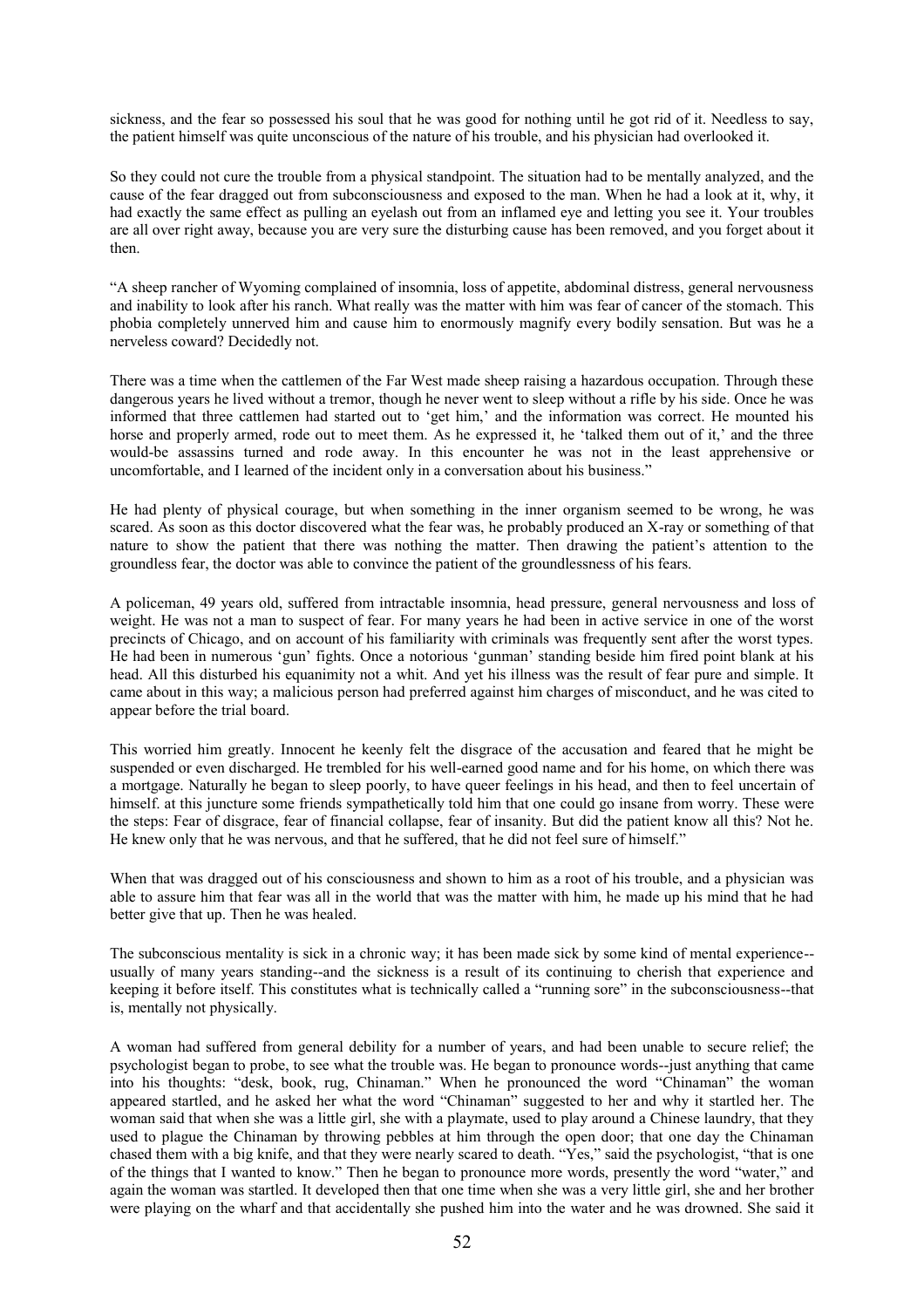was many years ago, when she was a mere child. He said: "Do you think of these things very often?" She said: "No, I do not know that I have thought of them before in fifteen or twenty years."

"Well," he said, "I will tell you what I want you to do." (She was at that time in a sanitarium, under the care of a nurse.) "I want you to tell the nurse every day that experience about the Chinaman and also the experience about your brother, and I want you to keep telling it until you have told it so many times that you do not feel bad about it any more; then, see me again in two or three weeks." She did as he directed, and at the end of sixty days she was well. The effect of telling it so often was its becoming commonplace to the conscious mentality, without touching the feelings. So the suggestion then went down to the subconsciousness that it did not feel badly about the incident any more, and the conditions of fear which had persisted for twenty or twenty-five years were erased, and the complex in the subconsciousness was no longer in evidence.

The subconscious mind has perfect memory and is fully equipped at birth. Every child inherits certain characteristics from its ancestors. These are carried in the subconscious mind and brought into play when the life or health of the individual requires them.

It is natural to be born without pain, to develop without pain, to live without pain, and to die without pain. This is as natural as it is for a tree to blossom and bear fruit, which at the proper times drops off without distress. The subconscious will take care of every situation; even when it is interfered with it has a remedy available for every situation. Again, you forget something, but the subconscious mind has not forgotten; as soon as the conscious mind dismisses the matter, it comes to us.

Every engineer knows what it is to sleep over a problem; while he is asleep the subconscious is working it out: or he may lose an article, get excited and anxious about it, and not be able to find it; yet as soon as the conscious mind gives it up and lets go, the sense of where it is comes without effort.

Again there is a difficult situation in your affairs, if you can only persuade your conscious mind to let go, to cease its anxiety, dismiss its fear, give up the tenseness and struggle, the subconscious will ordinarily bring about prosperity. The tendency of the subconscious is always toward health and harmonious conditions. To illustrate, you are in the water over your depth, you cannot swim, you are sinking. If the moment the life guard approaches you, you grab him around the neck and impede the action of his arms and limbs, he may be unable to do anything with you, but if you will simply trust yourself in his hands, he will get you out. And so it is absolutely certain that subconscious will be present in every difficult situation and that it will tend to play life guard in your favor, if you can but persuade your consciousness to cease its anxiety, to dismiss its fears, to give up the tenseness of the struggle.

Suppose the conscious mind suffers itself to become angry over every trifle. Every time it gets angry the impulse is transferred to the subconscious. The impulse is repeated again and again, each time it is stirred up. The second record of anger is added to the first, the third to the second, and the fourth to the third. Soon the subconscious has acquired the habit, and before long it will be difficult to stop. When this situation develops the conscious mind will be subject to the irritating influence from without and the habitual impulse from within. There will be action and reaction. It will be easier to be angry and more difficult to prevent it. Yet every time the conscious mind gets angry an additional impulse will be given to the subconscious, and that impulse will be an additional incentive to get angry again.

Now the, anger is an abnormal condition, and any abnormal condition contains within itself the penalty, ad this penalty will be promptly reflected in that part of the body which has the least resistance. For instance, if the person has a weak stomach, there will be acute attacks of indigestion, and eventually these will become chronic. In other persons, Bright's Disease may develop; in other, rheumatism; and so on.

It is evident therefore, that these conditions are effects, but if the cause be removed the effect will vanish. If the individual knows that thoughts are causes, and conditions are effects, he will promptly decide to control his thoughts. This will tend to erase anger and other bad mental habits; and as the light of truth gradually becomes clear and perfect, the habit and everything connected with it will be erased, and the accumulated distress destroyed.

What is true of anger, is true of jealousy, of fear, of lust, of greed, of dishonesty, each of these may become subconscious and each of them eventually result in some diseased condition of the body, and the nature of the disease indicates to the trained analyst the nature of the cause which was responsible for the condition.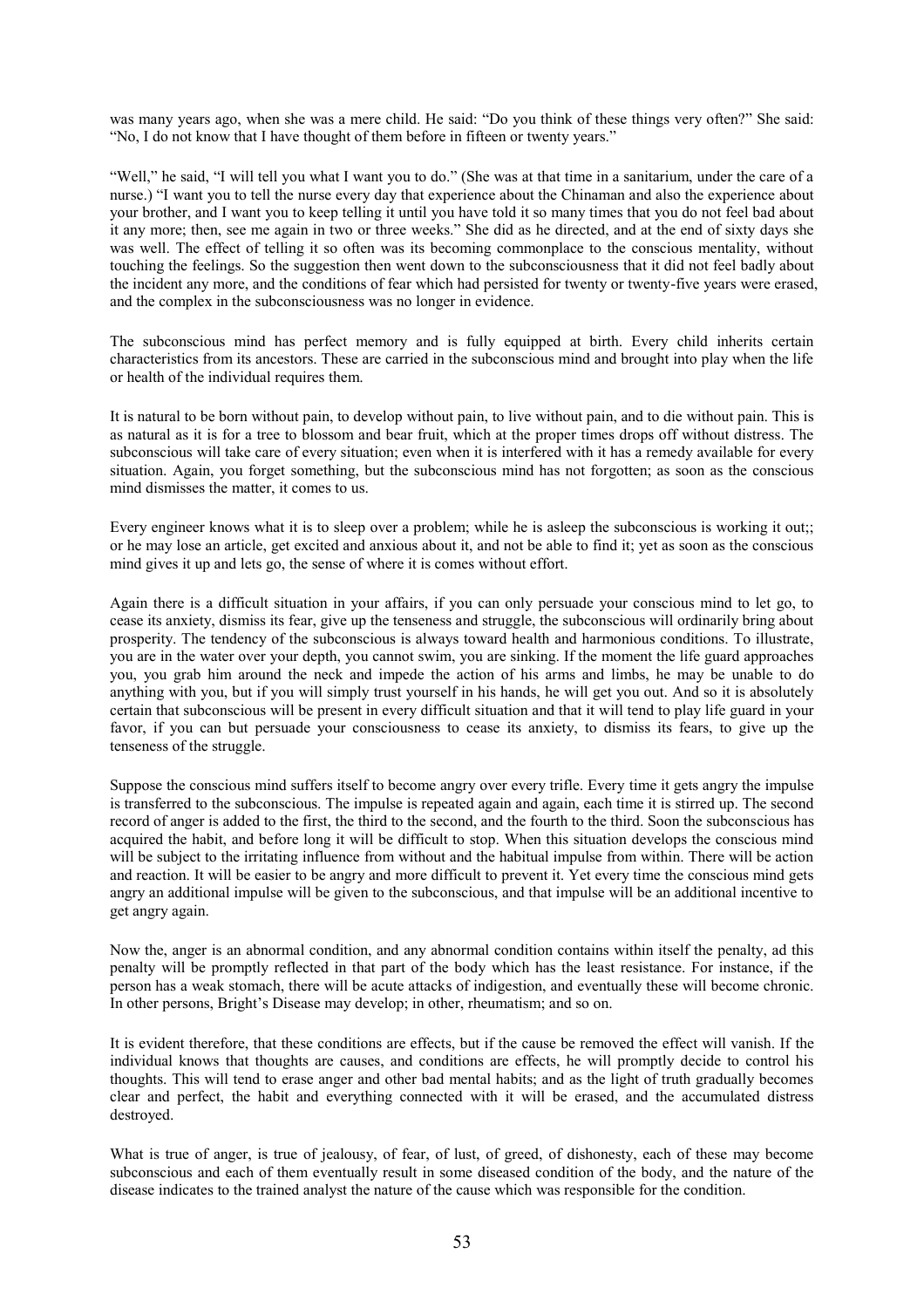Frederic Pierce tells us in "Our Unconscious Mind":

"It is a matter of common observation that everything is in greater or less degree suggestible. The reaction to suggestion may be either positive or negative, either an acceptance or heightened resistance. In this we see a censorship. An epidemic of a certain type of crime shows, on the part of the perpetrators, imitative response to suggestion implanted both by the elaborate descriptive accounts in the newspapers, and by the great amount of discussion of the outrages, heard on all sides.

Primitive effects of great intensity are aroused; they break through the primary cultural censorship (which is weak in the criminally disposed person), accumulate energy be being dwelt on in consciousness, and finally become sufficiently strong to surmount all fear of punishment and to control the conduct.

The remainder of the social group, having a higher cultural censorship, reacts to the same suggestion negatively, and discharges the energy of whatever primitive effects have been aroused, in the form of wrath and the desire for punishment of the criminals.

In this connection, it is interesting to note that one often hears the desire for vengeance expressed in terms of much greater primitive violence than the crime itself actually showed. Psycho-analysts hold that this is a method by which the individual is reinforcing his own none too strong censorship of his Unconscious.

*Mind in itself is believe to be a subtle form of static energy, from which rises the activities called "thought," which is the dynamic phase of mind. Mind is static energy, thought is dynamic energy--the two phases of the same thing.* 

#### *-Walker.*

Tradition whispers that in the sky is a bird, as blue as the sky itself, which brings to its finders happiness. But everyone cannot see it; for mortal eyes are prone to be blinded by the glitter of wealth, fame, and position, and deceived by the mocking Will-o-the-Wisp of empty honors.

But for the fortunate ones who seek with open eyes and hearts, with the artlessness, simplicity and faith, which are richest in childhood, there is an undying promise; and to them the Blue Bird lives and carols, a rejoicing symbol of Happiness and Contentment unto the end.

## **PSYCHOLOGY**

The observation and analysis, knowledge and classification of the activities of the personal consciousness, consisting of the science of psychology, has been studied in colleges and universities for many years, but this personal or conscious, self-conscious mind does not by any means constitute the whole of the mind.

There are some very highly complex, and very orderly activities going on within the body of a baby. The body of the baby, as such, cannot induce or carry on those activities, and the conscious mind of the baby does not know enough to even plan them or be aware of them. Probably also in most cases there is no one around the baby who even remotely understands what is going on in this highly complex process of physical life; and yet all those activities manifest intelligence, and intelligence of a very complex and high order.

From the examination of what goes on in the human body, from all the complex processes, the beating of heart and digestion of the foods, the secretion and excretion of the glands, it is apparent, that there is in control an order of mentality which has a high degree of intelligence, but it is the mentality which is operating in the millions of cells which constitute the body, and so operate below the surface of what we term consciousness. It is therefore, subconscious.

The subconscious mind, again assumes two phases. Connected with each human person there is a subconsciousness which may in some sense be regarded as the subconsciousness of that person, but which merges at a still deeper level into what may be termed Universal subconsciousness, or into cosmic consciousness. That may be illustrated in this way: If you will think of the waves on the surface of Lake Michigan, insofar as they are above the level of the troughs, as standing for so many personal mentalities; and then, if you will think of a small body of water not rising above the surface, but in some degree running along with each wave and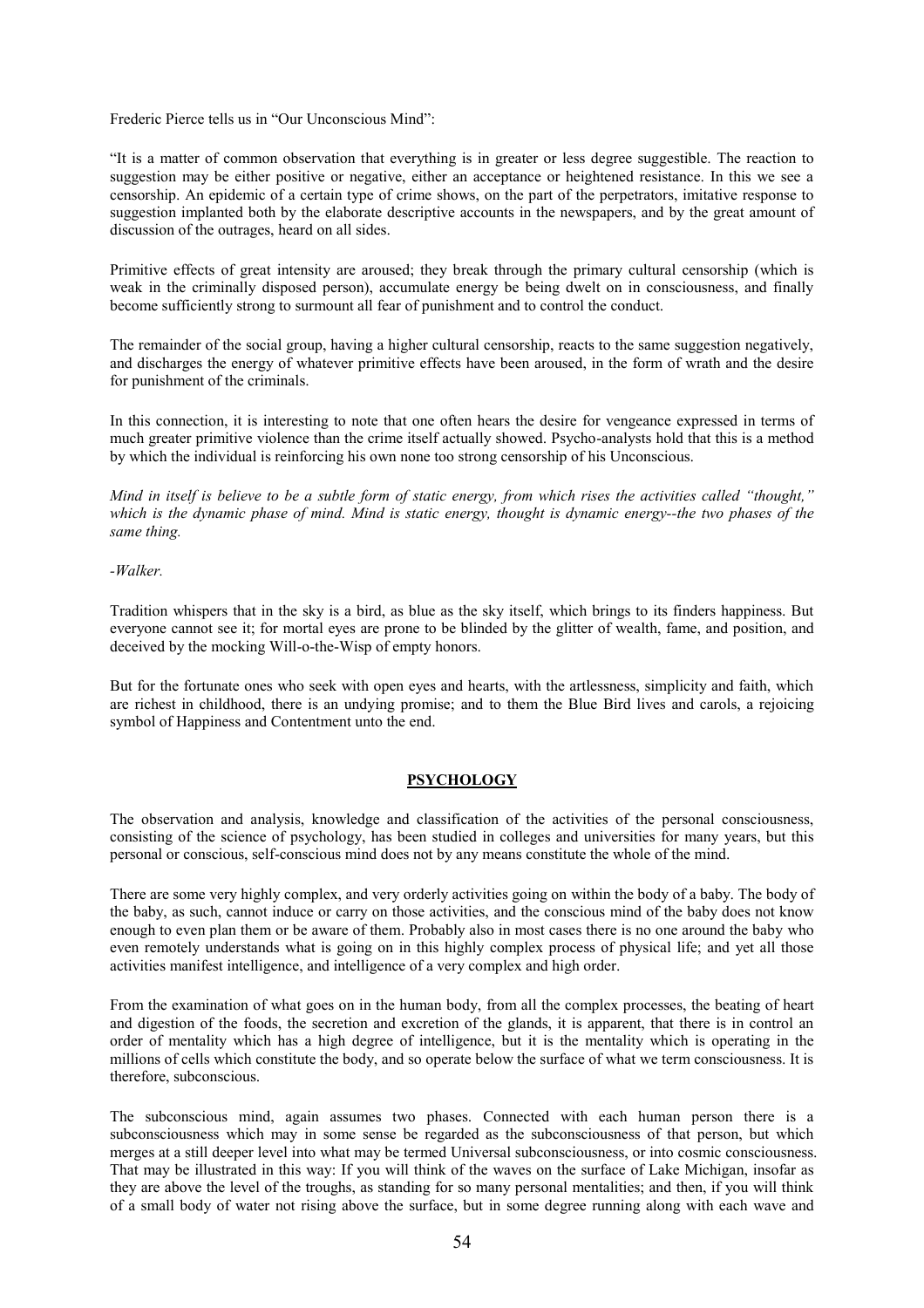merging indistinctly at the bottom into the great unmoved mass below, which may be thought of as the deepest level, then those three levels of the water in the lake may illustrate to you personal consciousness or selfconsciousness, personal subconsciousness, and universal subconsciousness or cosmic consciousness. Now, out of cosmic consciousness springs personal subconsciousness, and out of that in turn, or in connection with it, rises personal consciousness.

At the beginning of the experience of the child, its government is almost wholly from subconsciousness, but as it goes on, it becomes aware maybe unconsciously, but still in a degree aware of the presence of laws of consciousness which manifest as justice, truthfulness, honesty, purity, liberty, loving-kindness, and so on, and begins to relate itself to them and to be governed by them more and more.

The first thing to note is that, while this mental action is going on continuously, we are normally quite unconscious of it. For this reason it is known as the subconscious department of the mind to distinguish it from that part which functions through the senses of which we are conscious, and which we call the self-conscious. The existence in the body of two distinct nervous systems, the cerebro-spinal and the sympathetic, each with its own field of operation and its special functions, prepared us for these two mental departments.

The cerebro-spinal system is used by the self-conscious and the sympathetic by the subconscious. And just as we find in the body that, while the functions and activities of the two nervous systems are different, provision has been made for very close inter-action between the two, so we will find that, while the functions and activities of the two mental departments are different, there is a very definite line of activity between them.

The main business of the subconscious mind is to preserve the life and health of the individual. Consequently it supervises all the automatic functions, such as the circulation of the blood, the digestion, all automatic muscular action and so on. It transforms food into suitable material for body building, returning it to conscious man in the form of energy.

Conscious man makes use of this energy in mental and physical work, and in the process uses up what has been provided for him by his subconscious intelligence.

The action of the subconscious is cumulative and may be illustrated in the following manner. Suppose you take a tub of water and begin to stir it with a small piece of wood from right to left, with a circular motion. At first you will start only a ripple around the wood, but if you keep the wood in motion with the circular movement, the water will gradually accumulate the strength which you are putting into the wood, and presently you will have the whole tub of water in a whirl. If you were then to drop the piece of wood, the water would carry along the instrument that originally set it in motion, and if you were suddenly to stop the wood while it is still projecting in the water, there would be a strong tendency to not only carry the wood forward, but to take your hand along with it. Now, suppose that after you have the water whirling, you decide that you do not want it to whirl, or think that you would prefer to have it whirl in the other direction, and so try to set it going the other way, you will find that there is great resistance, and you will find that it will take a long while to bring the water to a standstill, and a still longer time before you get it going the other way.

This will illustrate that whatever the conscious mind does repeatedly the subconscious will accumulate as a habit, any experience which the subconscious receives is stirred up and if you give it another one of the same kind it will add that to the former one and so keep on accumulating them indefinitely, the tendency being to accumulate activity along any definite line in increasing measure, and this holds true concerning any phase of activity that comes within range of human consciousness. This is true whether the experiences are for our benefit or otherwise, whether the experiences are good or evil. The subconscious is a spiritual activity and spirit is creative, the subconscious therefore creates the habits, condition and environment which the conscious mind continues to entertain.

If we consciously entertain thoughts associated with art, music and the aesthetic realm, if we consciously entertain thoughts associated with the good, the true and the beautiful, we shall find these thoughts taking root in the subconsciousness and our experiences and environment will be a reflection of the thought which the conscious mind has entertained. If, however, we entertain thoughts of hatred, jealousy, envy, hypocrisy, disease, lack or limitation of any kind, we shall find our experience and environment will reflect the conditions in accordance with these thoughts: "As we sow, so shall we reap," the law is no respecter of persons; we may think what we will, but the result of our thoughts is governed by an immutable law. "There is nothing either good or evil, but thinking makes it so." We cannot plant seed of one kind and reap fruit of another.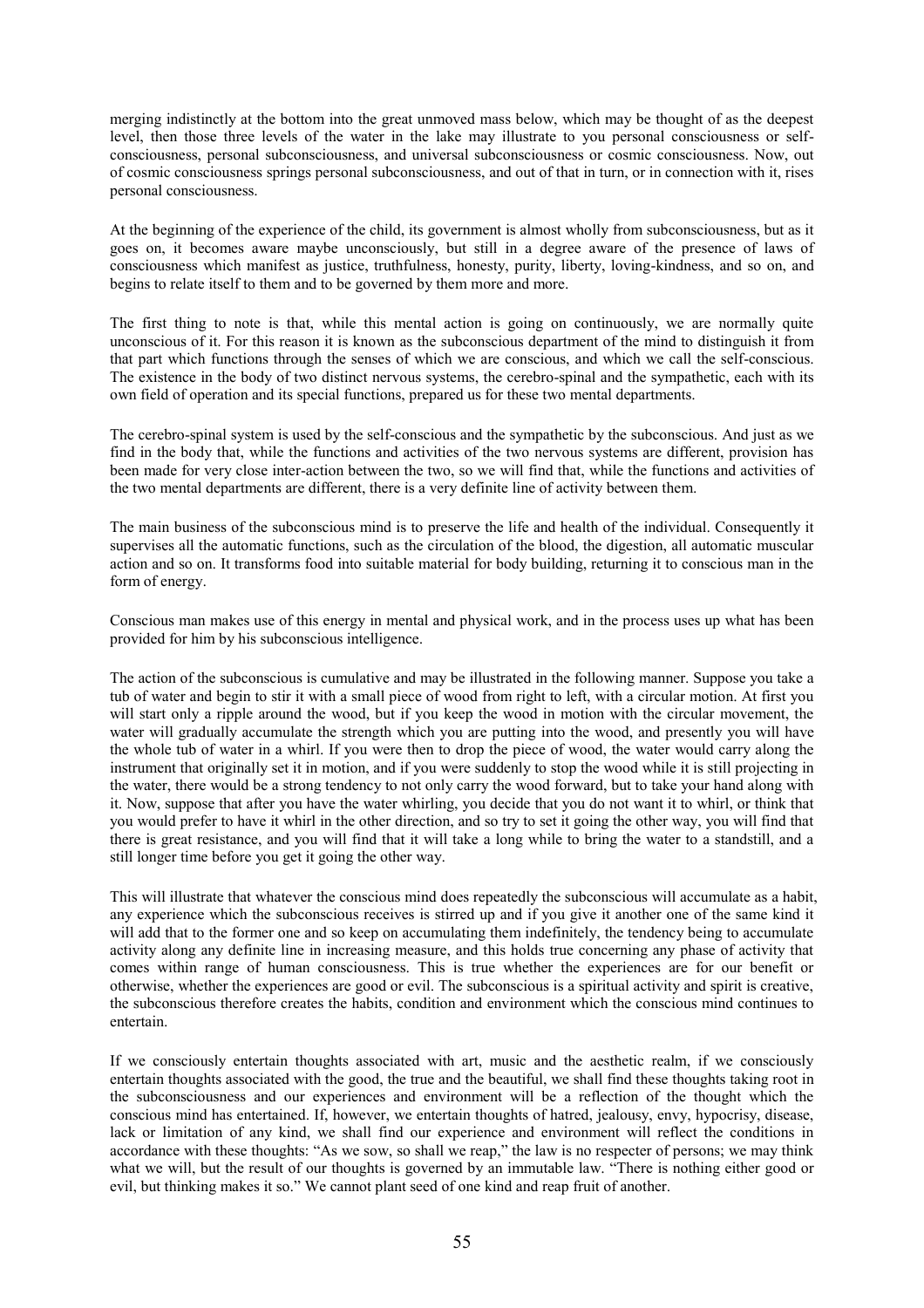Consciousness consists in the power to think, to know, to will and to choose, self consciousness is the power to be aware of the self as a thinking, knowing, willing and choosing individual. The brain is the organ of the conscious mind and the cerebro-spinal nervous system is the system of nerves by which it is connected with all parts of the body.

The process of growth is a subconscious process, we do not carry on the vital processes of nature consciously, all the complex processes of nature, the beating of the heart, the digestion of food, the secretion of the glands require a high degree of mentality and intelligence. The personal consciousness or mind would not be capable of handling these intricate problems, they are therefore, controlled by the Universal Mind, which in the individual we call the subconscious.

The Universal Mind is sometimes referred to as the Super-Conscious, and sometimes the Divine Mind. The subconscious is sometimes called the subjective and the conscious the objective mind, but remember that words are simply the vessels in which thought is carried. If you get the thought you will not be concerned about the terms.

Mind is a spiritual activity and spirit is creative, hence the subconscious mind not only controls all the vital functions and processes of growth, but is the seat of memory and habit.

The sympathetic nervous system is the instrument by which the subconscious keeps in touch with the feeling or emotions, thus the subconscious reacts to the emotions, never to the reason, as the emotions are much stronger than the reason or intellect; the individual will therefore frequently act in exactly the opposite manner from what the reason and intellect would dictate.

It is axiomatic that two things cannot occupy the same space at the same time. What is true of things is true of thoughts. If, therefore, any thought seeks entrance to the mental realm which is destructive in its nature, it should be quickly displaced by a thought which has a constructive tendency. Herein lies the value of a ready made affirmation, such as the Coue affirmation, "Day by day, in every way, I am growing better and better," or the Andrews' affirmation, "I am whole, perfect, strong, powerful, loving, harmonious and happy."

These or similar affirmations may be committed to memory and repeated until they become automatic or subconscious. As physical conditions are but the outward manifestations of mental conditions, it will readily be seen that by constantly holding the thought expressed in the affirmation in the mind, that it will be but a comparatively short time until conditions and environment begin to change so as to be in accordance with the new method of thinking.

This same principle can be brought into operation in a negative way, through the process of denial. Many make use of this with excellent results.

The conscious and subconscious are but two phases of action in connection with the mind. The relation of the subconscious to the conscious is quite analogous to that existing between a weather vane and the atmosphere. Just as the least pressure of the atmosphere causes an action on the part of the weather vane, so does the least thought entertained by the conscious mind produce within the subconscious mind, action in exact proportion to the depth of felling characterizing the thought and the intensity with which the thought is indulged.

It follows that if you deny unsatisfactory conditions, you are withdrawing the creative power of your thought from these conditions. You are cutting them away at the root. You are sapping their vitality.

The law of growth necessarily governs every manifestation in the objective, so that a denial of unsatisfactory conditions will not bring about instant change. A plant will remain visible for some time after its roots have been cut, but it will gradually fade away and eventually disappear, sot he withdrawal of your thought from the contemplation of unsatisfactory conditions will gradually but surely terminate these conditions.

This is exactly an opposite course from the one which we would naturally be inclined to adopt. It will therefore have an exactly opposite effect to the one usually secured. Most persons concentrate upon unsatisfactory conditions, thereby giving the condition that measure of energy and vitality which is necessary in order to supply a vigorous growth.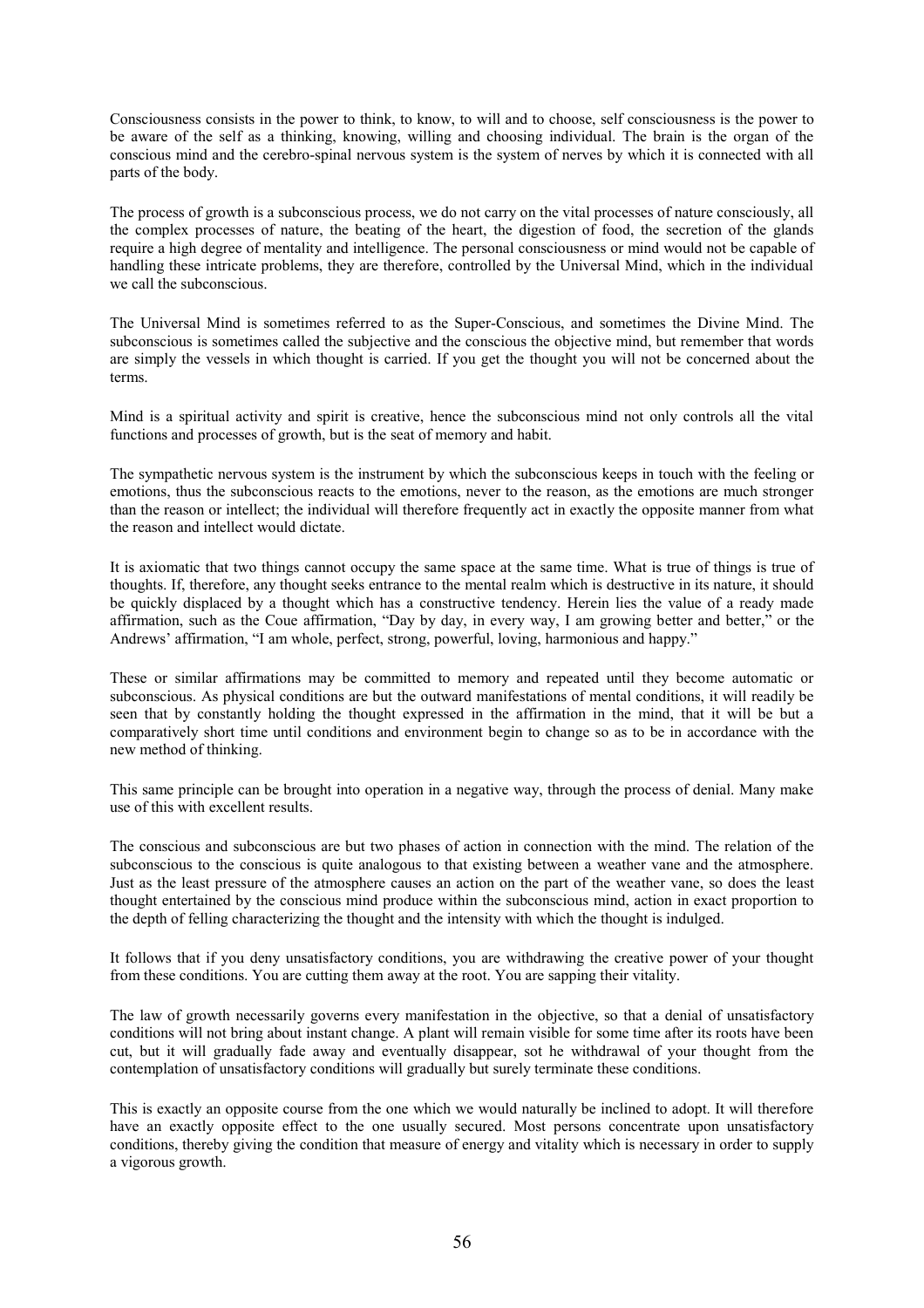*The stars come nightly to the sky; The tidal wave comes to the sea; Nor time, nor space, not deep, nor high, Can keep my own away from me.* 

*-John Burroughs*

#### **METAPHYSICS**

Creation consists in the art of combining forces which have an affinity for each other, in the proper proportion, thus oxygen and hydrogen combined in the proper proportions produce water. Oxygen and hydrogen are both invisible gases but water is visible.

Germs, however, have life; they must therefore be the product of something which has life or intelligence. Spirit is the only Creative Principle in the Universe, and Thought is the only activity which spirit possesses. Therefore, germs must be the result of a mental process.

A thought goes forth from the thinker, it meets other thoughts for which it has an affinity, they coalesce and form a nucleus for other similar thoughts; this nucleus sends out calls into the formless energy, wherein all thoughts and all things are held in solution, and soon the thought is clothed in a form in accordance with the character given to it by the thinker.

A million men in the agony of death and torture on the battlefield send out thoughts of hatred and distress; soon another million men die from the effect of a microbe called "the influenza germ." None but the experienced metaphysician knows when and how the deadly germ came into existence.

As there are an infinite variety of thoughts, so there are an infinite variety of germs, constructive as well as destructive, but neither the constructive nor the destructive germ will germinate and flourish until it finds congenial soil in which to take root.

All thoughts and all things are held in solution in the Universal Mind. The individual may open his mental gates and thereby become receptive to thoughts of any kind or description. If he thinks that there are magicians, witches or wizards who are desirous of injuring him, he is thereby opening the door for the entrance of such thoughts, and he will be able to say with Job, "The things I feared have come upon me." If, on the contrary, he thinks that there are those who are desirous of helping him, he thereby opens the door for such help, and he will find that "as thy faith is, so be it unto thee" is as true today, as it was two thousand years ago.

Tolstoi said: "Ever more and more clearly does the voice of reason become audible to man. Formerly men said: 'Do not think, but believe. Reason will deceive you; faith alone will open to you the true happiness of life.' And man tried to believe, but his relations with other people soon showed him that other men believed in something entirely different, so that soon it became inevitable that he must decide which faith out of many he would believe, reason alone can decide this."

Attempts in our day to instill spiritual matters into man by faith, while ignoring his reason, are precisely the same as attempts to feed a man and ignore his mouth. Men's common nature has proven to them that they all have a common knowledge, and men will never more return to their former errors.

The voice of the people is the voice of God. It is impossible to drown that voice, because that voice is not the single voice of any one person, but the voice of all rational consciousness of mankind, which is expressed in every separate man.

Reason tells man that the Universe is a Cosmos, and is therefore governed by law, so that when we see that some persons secure extraordinary results by mental or spiritual methods, reason tells us that we can all do exactly the same thing, because the law is no respecter of persons, and that this is being done every day all the time, everywhere, is apparent to everyone who has taken the trouble to ascertain the facts.

All manifestations are governed by principles which we recognize as universal laws, and in the manifestation of those laws we recognize system, order and harmony.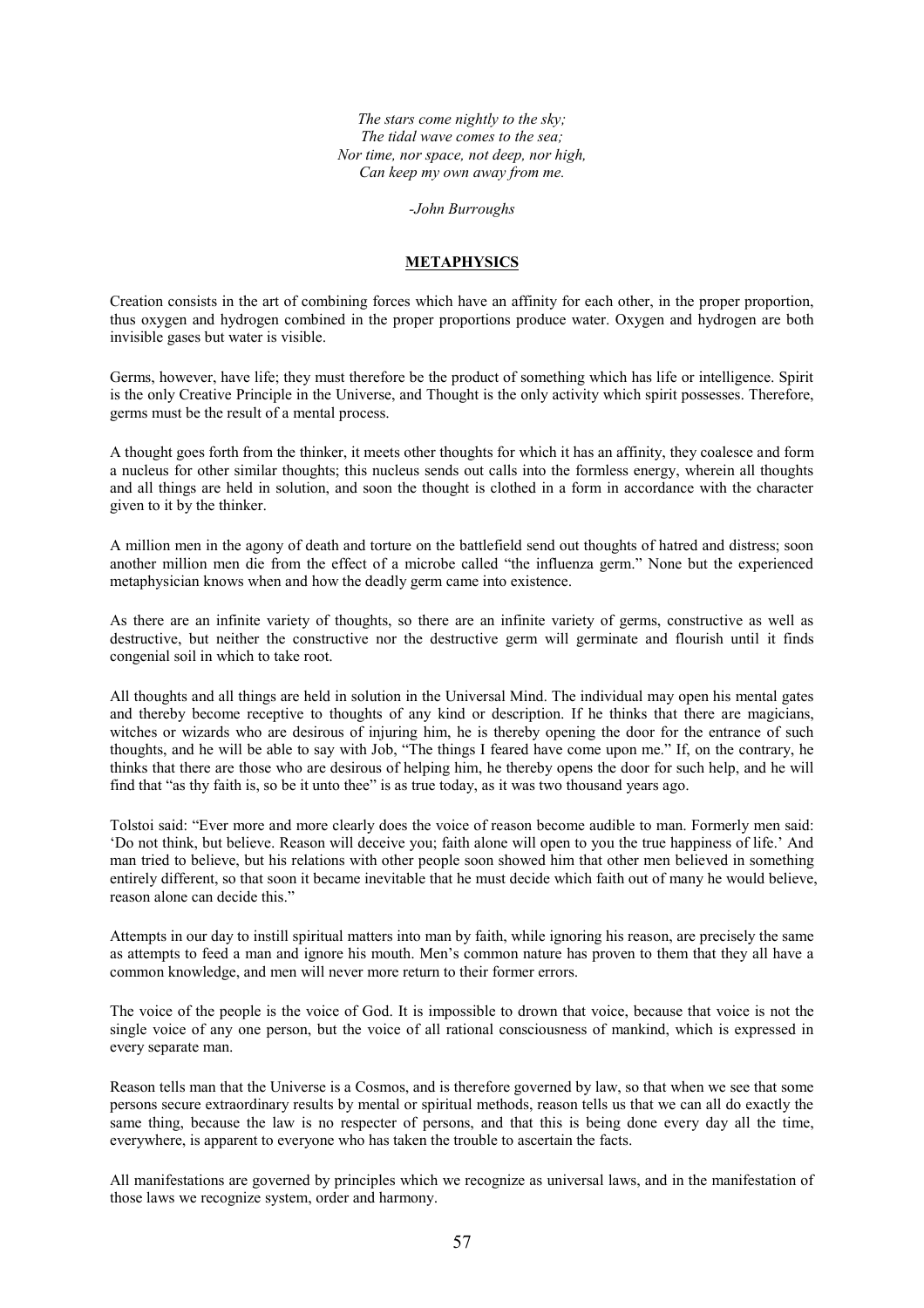If the Infinite is omnipresent it must encompass and interfiltrate all that seems to be matter and be one with it and inseparable from it.

Science teaches that so-called matter exists in a diversity of grades from its crudest visible form to the most refined and invisible state in an inseparable relationship with spirit, from which it can never be disassociated.

The latent, or electric, power in the gaseous condition of the elements acts through vibration upon all matter in the combinations lower than the gases by induction, raising them also to a fluidic or gaseous condition and enabling them to form new combinations on a higher plane.

By the same principle is the mineral raised to the sphere of electricity, magnetism, or light, which of themselves are nothing more than ether in different velocities of vibration.

Radio activity consists in setting in motion certain electric vibrations, which after passing through the ether, record themselves on a distant receiver. The whole system depends on the intangible substance known as ether. It is a substance invisible, colorless, odorless, inconceivably rarefied, which fills all space. It fills the space between the earth and the sun and the stars, and it also fills the minute space between the atoms of the densest substance, such as steel. Even when electricity passes through a wire it is merely a vibration of the ether which circulates between the atoms composing the copper wire.

In turn we have abundant proof of the subjugation of Ethereal Matter by the still more rarefied sphere of force which we recognize as Psychic Force or Mind Force.

Matter thus refined becomes the plastic associate of the mind for the transmission of its forces in the manifestation of its power.

That mind does transmit its forces through, or by, its vibrations, we have proof of in the expression of its power of mind over mind, as in the manifestation of the mind of the hypnotist over his subject through mental suggestion, by which he is enabled to control the entire organism of his subject to such an extent as to suspend the functions of the organs of the body at will.

Thus we see that the subtle or refined elements of matter at the disposal of the mind are subject to his control. Matter in itself has no consciousness or feeling, and is active only when controlled by spirit or mind in accordance with the laws that govern its action, and when active gives forth the manifestation and power of the spirit, mind or intelligence behind it, and acting upon it; and in its varied manifestations symbolizes the wisdom or intelligence of the mind of man, or of the Infinite Mind itself.

As the Infinite Mind rules and governs the Universe, so it is ordained for man to rule and govern his living Universe which he has created or evolved, known as "The Temple of the Living God," an abridgment or Microcosm of the Universe of the Infinite.

Wisdom is the proper use of Knowledge to bring about harmony, happiness, ease and health. Ignorance is the darkness which the light of truth disperses, which light alone can enable us to understand the priority of mind in the control of matter.

The office of Metaphysics is to bring man into a true comprehension of his relationship with the world, in which he lives, moves, and has his being, and an understanding of how to gain dominion over all which is his rightful heritage.

The Metaphysician gives the patient nothing which he can see, nothing which he can hear, nothing which he can taste, nothing which he can smell and nothing which he can feel. It is therefore, absolutely impossible for the practitioner to reach the objective brain of the patient in any way whatever.

It will be said that he may give a mental suggestion; he may send him a thought. This might be possible if it were not for the fact that we do not consciously receive the thoughts of others except through the medium of the senses.

Again, admitting that it might be possible to reach the conscious mind without the aid of any material agency, the conscious or objective mind would not receive it because the objective mind is the mind with which we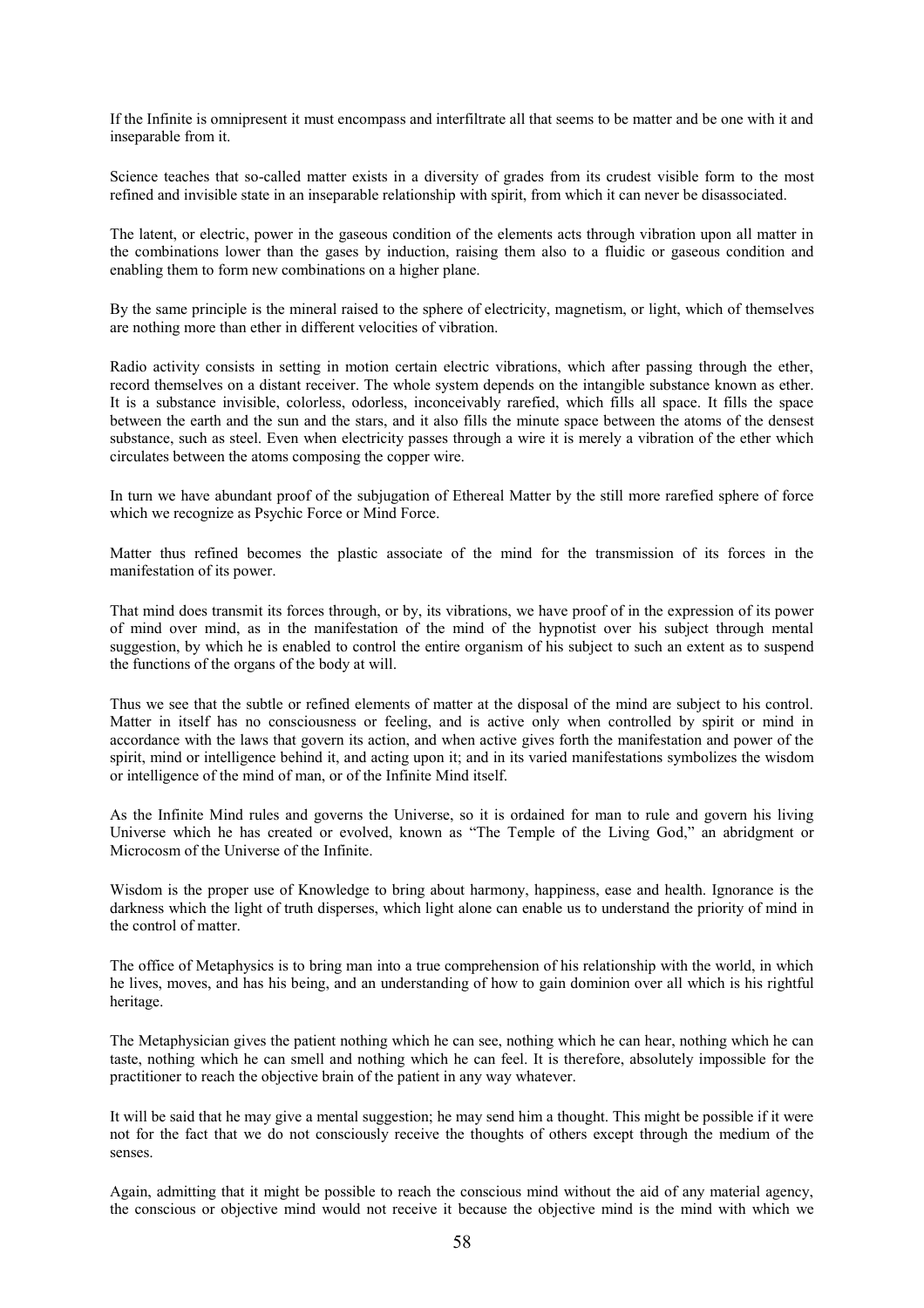reason, plan, decide, will, and act. The practitioner invariably suggests perfection, and such a thought would be instantly dismissed by the objective mind as contrary to reason and therefore unacceptable, so that no result would be accomplished.

The Mind which the metaphysician calls into action is the Universal, not the individual. Their formula is: "Divine Mind always has met and always will meet every human need." This Divine Mind is the creative principle of the Universe. It is the "Father" which the Nazarene had in mind when he said: "It is not I that doeth the work, but the Father that dwelleth within me. He doeth the work."

It will at once become apparent that this power which the metaphysician utilizes is spiritual, not material; subjective not objective. For this reason it becomes necessary to reach the subconscious mind instead of the conscious mind. Here then is the secret of the efficacy of the method. The sympathetic nervous system is the organ of the subconscious mind. This system of nerves governs all of the vital processes of the body--the circulation of the blood, the digestion of food, the building of tissues, the manufacture and distribution of the various secretions; in fact the sympathetic nervous system reaches every part of the body. All vital processes are carried on subconsciously. They seem to have been purposely taken out of the realm of the conscious and placed under the control of a power which would be subject to no change or caprice.

The subject mind, the subconscious mind, the Divine Mind, are therefore simply different terms of indicating the "One mind in which we live and move and have our being." We contact this mind by will or intention. Mind is Omnipresent, we may therefore contact it anywhere and everywhere, neither time or space require consideration.

As spirit is the Creative Principle of the Universe, a subjective realization of this spiritual nature of man, and his consequent perfection, is taken up by the Divine Mind and eventually manifested in the life and experiences of the patient.

Some will say that this ideal state of perfection is never realized. To be sure, the Great Teacher anticipated this criticism for did He not say: "In my father's house are many mansions?"--indicating that there are many degrees of perfection; that although the law operates with immutable precision, the operator may be uninformed or inexperienced. The ability to throw the thought up and beyond the evidence of the senses into the realm of the uncreate, where all that ever was or ever will be, is waiting to be brought forth, to be organized, developed, and crystalized into tangible form, is not the work of the enthusiast who has just come into the knowledge of his spiritual inheritance. It is rather the work on one who has become responsive to the most subtle vibrations, he who can hear the Voice of the Silence, he who has come into the terrible realization that the oasis he saw as he passed over the desert was but a mirage, and as he approached, it receded; he who is no longer astonished or amazed to find that after all, real power is impersonal, that it may make a super-beast of one and a super-man of another.

A great many do not understand the Principle of Metaphysics and the method of applying it so as to work intelligently in their own behalf. Under such conditions they can only expect to rely on some one else, and when that is done continually or at frequent intervals, it tends to weaken rather than strengthen the spiritual factor in consciousness.

It is, therefore, desirable and necessary to secure an understanding of the nature of Truth. Most persons who have become interested in metaphysics have had some wonderful experience or they know of some one who has had such an experience.

It has been declared by philosophers, religionists, and scientists, again and again, that no proof of the existence of the absolute Truth is possible, in other words that the only way in which a man can be convinced of the creative power of Truth is by demonstration, or by assuming that Truth is all powerful and then on the basis of this assumption make the demonstration. This is proof, this is freedom, this is why it has been said: "Ye shall know the truth and the truth shall make you free."

Observation of the characteristic manifestations of anything and deductions based upon such observation, constitute knowledge of that thing; it will readily be seen, therefore, that, if you have observed and have become aware of the fact of certain characteristic manifestations of Truth, you will have knowledge. If it should come to pass that you had observed and carefully noted all the characteristic manifestations of Truth, and then in addition perceived the uniformities that run through those manifestations, especially if they are complex, and see the laws or system upon which their characteristics are based, then your knowledge of Truth would be complete.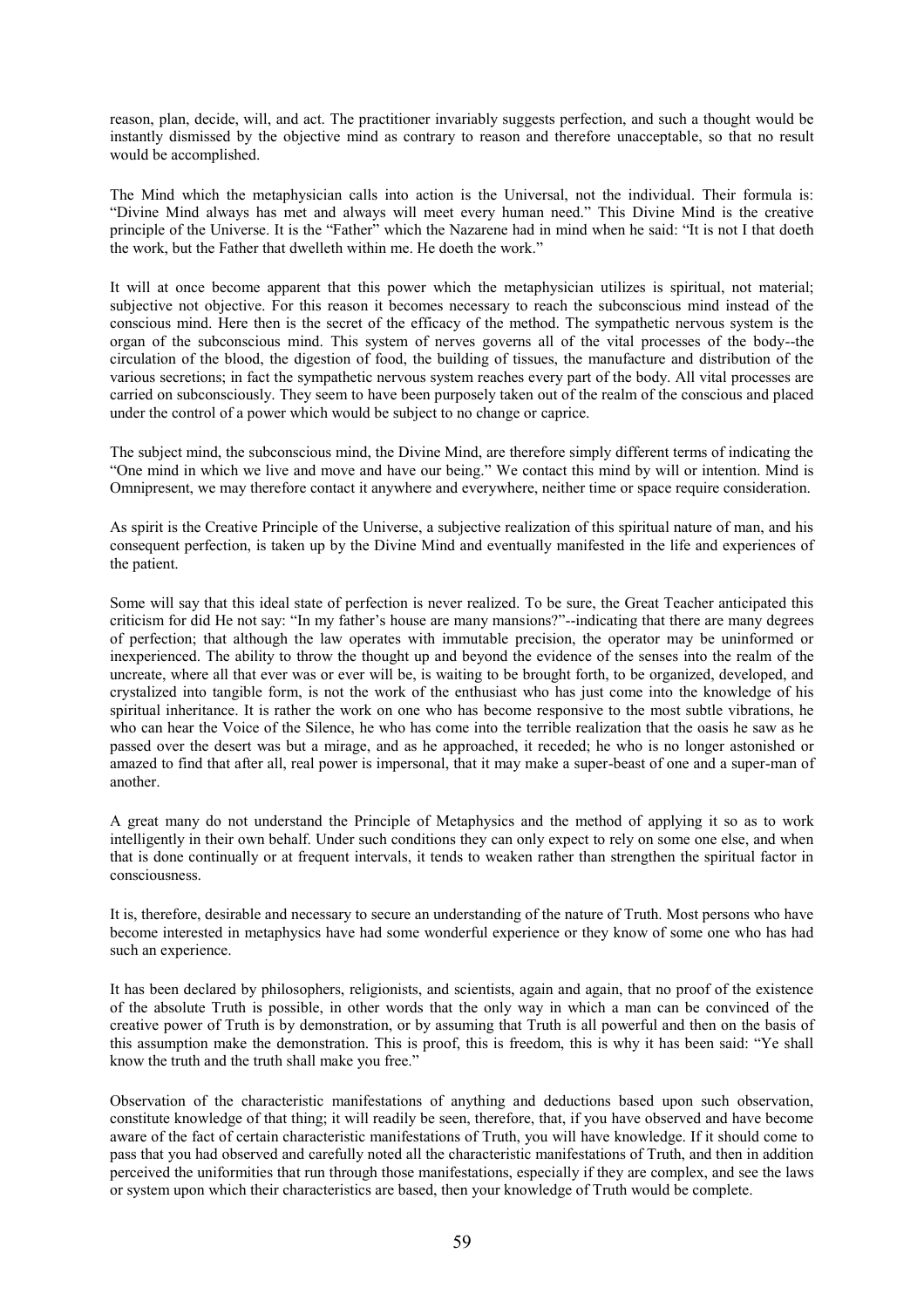Through the mental and spiritual awakening of a century ago, which was responsible for modern progressive thought, certain higher forces and principles were discovered in the mind of man; and in the same way new realms of thought and spiritual reality were opened to consciousness--revelations, literally, that give life a changed and marvelous meaning, and that caused the cosmos to extend into infinity, seemingly, in every direction. And therefore a two-fold purpose appeared at the very beginning of this movement--to know the Real Man, and to know the Real Cosmos; an ancient desire, but which was reborn at this time, and with so much life and virility that it has become today a soul passion in the minds of millions.

What then are the characteristics of Truth? All agree that in the philosophical sense Truth is that which is absolute and changeless. Truth must then be a fact; what then is a fact? Well, three times three equals nine. That is a fact, always was a fact, always will be a fact; there can be no evasion, no argument, no equivocation. It is truth in the United States, in China, in Japan, it is true everywhere; all the time. A fact exists in the nature of things without beginning, without end, without limitation, it governs our actions and our commercial operations. Those who would undertake to disregard it, would do so at their peril. It is, however, a fact which you cannot see, you cannot hear, you cannot taste, nor can you smell or feel it, it is inapprehensible to any of the physical senses; is it therefore, any less a fact? It is without color, size or form; is it for this reason any less true? It is without years; is it for that reason not the same yesterday, today, and forever?

You may use this fact as long as you live, millions of other persons may use it as often as they like, that will not destroy it. Use does not change it; from everlasting to everlasting--three times three equals nine. This is therefore a fact or the Truth.

Truth is the only possible knowledge which man can possess, because knowledge which is not based upon truth would be false, and would therefore, not be knowledge at all.

Counterfeit money is not true money, it is false, however much it may pass for true. The Truth is therefore, all that any one can know, for what is not true does not exist, therefore we cannot know it. We all think we know much that is not so, but what is not so, does not exist, therefore we cannot know it.

Therefore, the Truth or absolute knowledge is the only possible knowledge and any other use of the word is not scientific or exact.

The metaphysicians of the East will not give out spiritual knowledge miscellaneously. They will not give it to children or young people except under conditions when they have them directly under control and directly under instruction as definitely as we have our children under instruction, in the intellectual life in our schools.

In India when a young man is to be initiated into things spiritual, a definite seven year's course is provided for him under a master, and he is given first the things that he first bout to know along those lines. He is forewarned with regard to dangers that may arise, and the whole course of his journey is guarded by his master with the greatest care, so as to prevent his stumbling during the early stages.

If spiritual metaphysics becomes popular in our Western world, the same thing will develop here. People will not take up the most advanced work, before becoming acquainted with the simpler forms of knowledge. Attainment implifies obligation, if you are somewhere up the ladder of culture, if you have entered the school of understanding, if you have seen the light of spiritual Truth, you are supposed by that very fact to know more than the one who has not yet arrived. Your nervous system will automatically organize itself on a higher plane, and because of this you must live closer to the law of your being or experience suffering more quickly; there are no exceptions to the law.

The resurrection from the dead is not a process of getting corpses out of the grave, it is the elevation of mentalities from the plane of the material to the plane of the spiritual, it is crossing the river Jordan and entering the "Promised Land." It is not until one becomes acquainted with the laws governing in the spiritual world that he really begins to "live," consequently those who are still functioning in the material world are "dead," they have not yet been resurrected. "Eyes have they but they see not, ears have they but they hear not."

Those who have been raised to the spiritual plane, find that there are many practices which they must drop, in most cases these practices leave the individual without difficulty, they drop away of their own accord, but when the individual persists in functioning in the old world, he usually finds that: "A house divided against itself will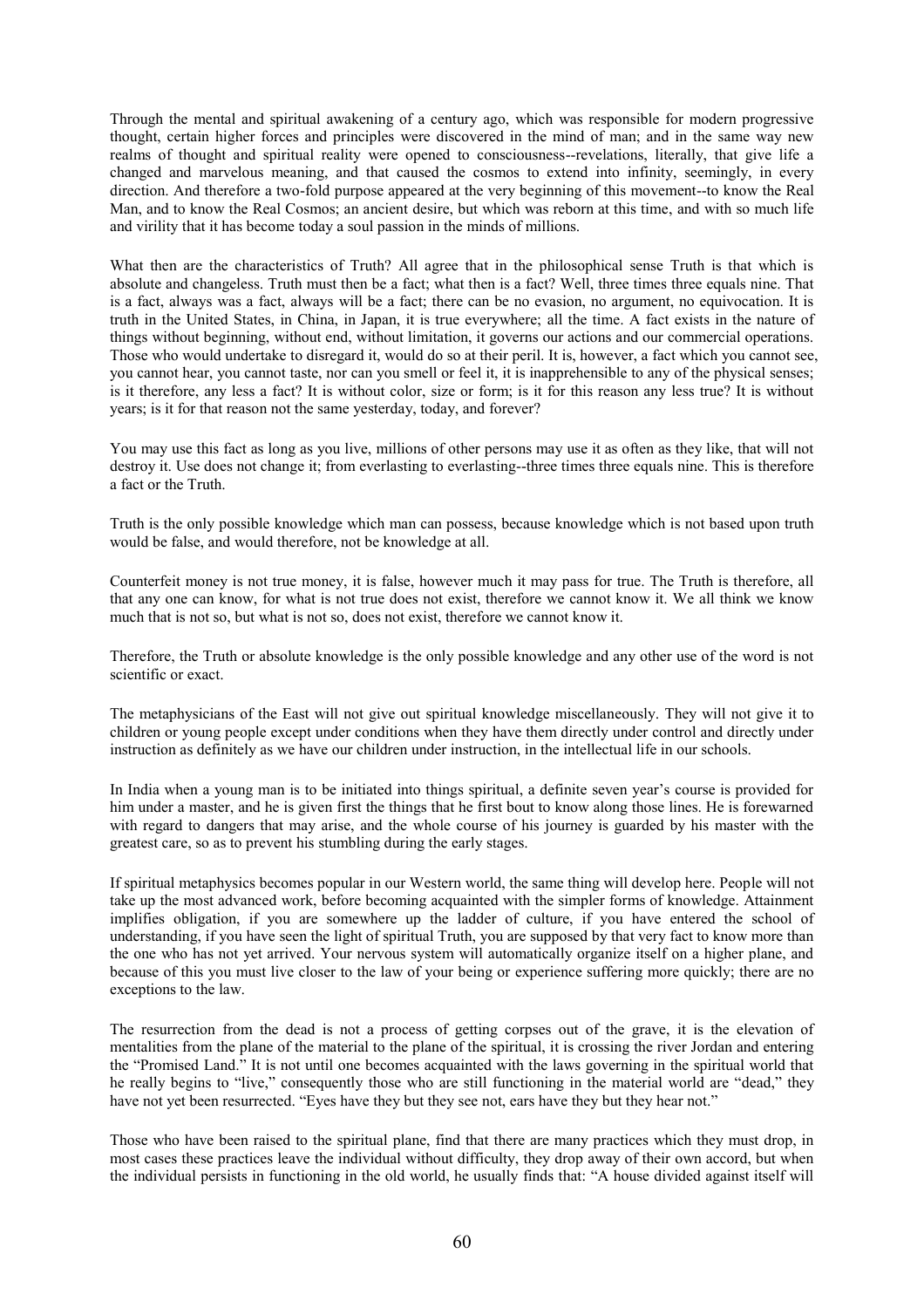not stand," and frequently must suffer severely before he learns that he cannot violate spiritual laws with impunity.

## **PHILOSOPHY**

Physical Science has resolved matter into molecules, molecules into atoms, atoms into energy, and it has remained for Mr. J. A. Fleming, in an address before the Royal Institution, to resolve this energy into mind. He says: "In its ultimate essence, energy may be incomprehensible by us except as an exhibition of the direct operation of that which we call Mind or Will."

We find, therefore, that science and religion are not in conflict, but are in perfect agreement. Mr. Leland makes this quite plain, in an article on "world Making." He says: "First, there is wisdom that has planned, and so adjusted all the parts of the universe in such a perfect balance that there is no friction. And as the universe in infinite, the wisdom that has planned it must be infinite, too.

"Secondly, there is a will that has fixed and ordained the activities and forces of the universe, and bound them by laws inflexible and eternal. And everywhere this Omnipotent Will has established the limitations and directions of the energies and processes, and has fixed their everlasting stability and uniformity.

"And as the universe is Infinite this Will must be Infinite.

"And thirdly, there is a power that sustains and moves, a power that never wearies, a power which controls all forces; and, as the universe if Infinite, the Power must be Infinite, too. What shall we name this Infinity trinity, Wisdom, Will and Power? Science knows no simpler name for it than God. This name is all embracing."

We can conceive something of its meaning, though we cannot comprehend its significance, and this Being is the indwelling ultimate. He is imminent in matter as in spirit; and to Him all Law, Life, Force, must be referred. He is the sustaining, energizing, all-pervading Spirit of the universe.

Every living thing must be sustained by the Omnipotent Intelligence, and we find the difference in individual lives to be largely measured by the degree of this intelligence which they manifest. It is a greater intelligence that places the animal in a higher scale of being than the plant, the man higher than the animal; and we find this increased intelligence is again indicated by the power of the individual to control modes of action and thus to consciously adjust himself to his environment. It is this adjustment that occupies the attention of the greatest minds and this adjustment consists in nothing else than the recognition of an existing order in the Universal Mind, for it is well known that this mind will obey us precisely in proportion as we first obey it.

As we increase in experience and development, there is a corresponding increase in the exercise of the intellect, in the range and power of feeling, in the ability to choose, in the power to will, in all executive action, in all self consciousness. That would mean that self-consciousness is increasing, expanding, growing, developing, and enlarging; it increases and develops because it is a spiritual activity; we multiply our possession of spiritual things in proportion to our use of them. All material things are consumed in the using. There is a diametrically opposite law governing the use of the spiritual and the material.

Life is that quality or principle of the Universal energy which manifests in so-called organic objects as growth and voluntary activity, and which is usually coexistent in some degree, with some manifestation of that same Universal Energy as the quality or principle termed intelligence. There is only one Supreme Principle, evading all comprehension of its essential nature. it is the Absolute. man can think only in terms of the relative. Therefore, he sometimes defines it as the Universal Intelligence, the Universal substance, as Ether, Life, Mind, spirit, Energy, Truth, Love, etc. His particular definition at any moment is governed by the particular relationship of the phenomena of Being in which he thinks of this Principle at that moment.

Mind is present in the lowest forms of life, in the protoplasm, or cell. The protoplasm, or cell, perceives it environment, initiates motion and chooses its food. All these are evidences of mind. As an organism develops and becomes more complex, the cells begin to specialize, some doing one thing and some another, but all of them showing intelligence. By association their mind powers increase.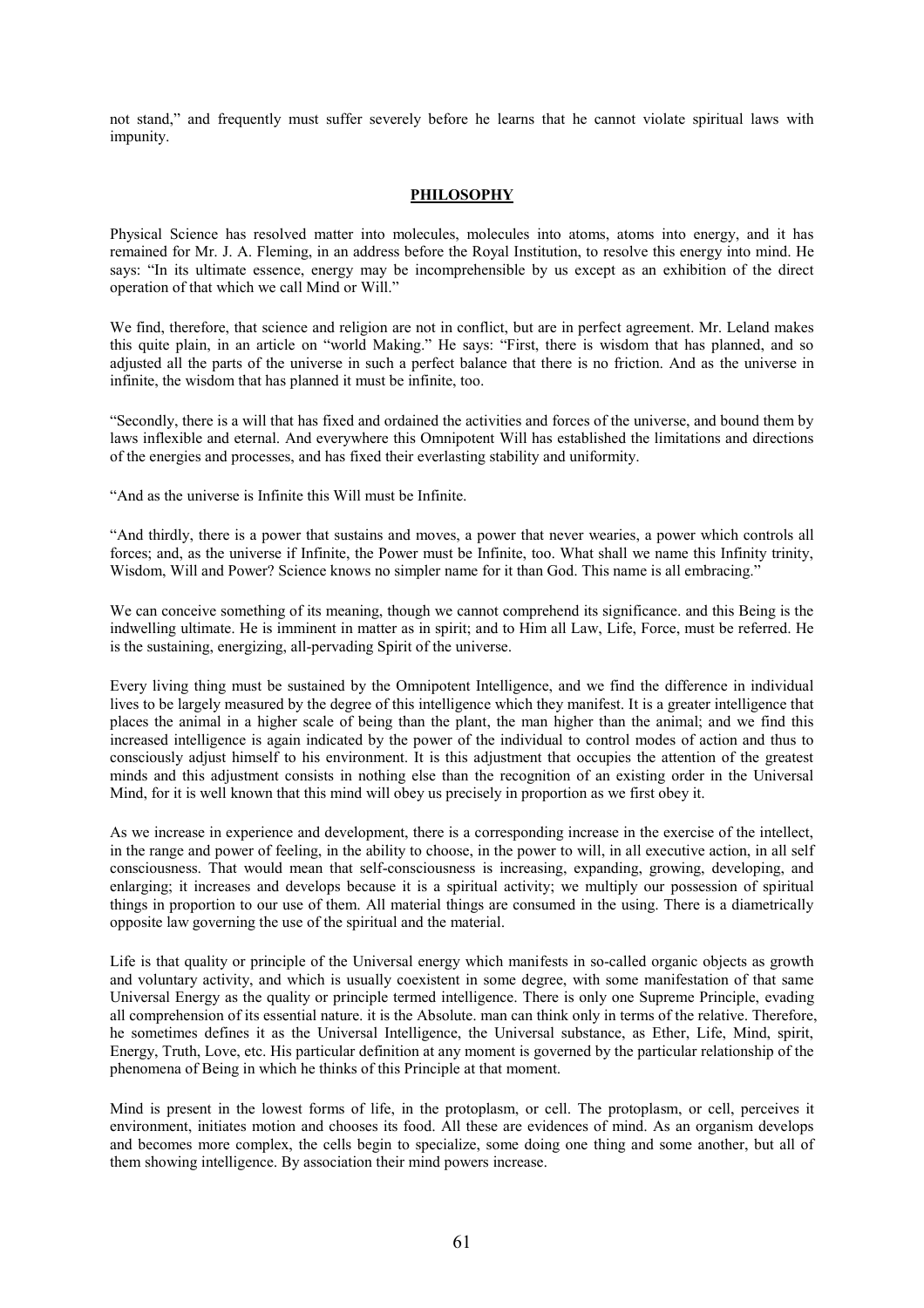Whereas in the beginning each function of life and each action is the result of conscious thought, the habitual actions become automatic or subconscious, in order that the self-conscious mind may attend to other things. The new actions will, however, in their turn, become habitual, then automatic, then subconscious in order that the mind again may be freed from this detail and advance to still other activities.

Until very recently, it was said that matter, in its ultimate nature was eternal, though all the forms thereof change. We were told that a building destroyed by fire with nothing but a few ashes left had gone up in smoke and gas, and that only the form of the manifestation had changed; that the essential substances were still in existence in different chemical formations.

We were told that all forms of matter exist in the form of molecules, that these molecules are resolvable into certain smaller elements called atoms. Until recently the atom was supposed to be the ultimate particle of matter, so until recently scientists supposed that matter could be resolved into atoms and that was final.

But with the discovery of radium, it was found that the atom is made up of a large number of smaller particles called electrons or ions, and these electrons vary according to the kind of atom, that is under consideration. A hydrogen atom contains a different number of electrons than an oxygen atom, and so on.

The atoms within the molecule are separated from each other by very great distances as compared with their diameter, the electrons in turn are separated from each other by distances as compared to the diameter, as are the planets in the solar system. When we remember that the molecule which is the larger of the group is so small that it cannot be discovered by the most powerful microscope, so small that you could place many millions of them into an ordinary thimble, you can conceive how infinitesimal is the ultimate particle of matter called the electron or ion.

It has been discovered that the atoms of radium are constantly radiating their ions into space, producing what is called radio activity, that these particles are apparently lost, they simply vanish.

Finally it has been discovered that other forms of matter besides radium are throwing off their ions into space, and that these seem to be absolutely lost in the process, thus the atoms of matter are constantly wasting away, so that the modern physicist no longer claims that matter is indestructible; it is in a constant state of flux, it is forever changing in form.

What then is the director which controls the action of the ion, which indicates the form which it is to take? Mind is the director, and this direction is the process called creation.

It will therefore readily be seen that the basis upon which matter rests is mind or spirit. The spirit of a thing is therefore, the thing itself, it is the spirit of a thing which attracts to itself the necessary electrons for its development from the ether, and which are gradually assembled by the law of growth; it is evident therefore, that the saying of St. Paul is true: "The things which are seen are temporal, but the things which are not seen are eternal<sup>"</sup>

Many years ago, John Bovee Dods, wrote:

"We have mounted from lead up to electricity, and though as we rose, we found each successive substance more easily moved than the one below it, still we have not as yet found a single material that possesses inherent motion as its attribute. Lead, rock, earth, and water are moved by impulse. Air is moved by rarefaction and electricity is moved by the positive and negative forces. True we have mounted up, as before remarked, to electricity, but even this cannot move, unless it is thrown out of balance in relation to quantity as to its positive and negative forces.

Electricity is a fluid most inconceivable subtle, rarefied and fine. It is computed to require four million particles of our air to make a speck as large as the smallest visible grain of sand, and yet electricity is more than seven hundred thousand times finer than air! It is almost unparticled matter, and is not only invisible, but so far as we can judge, it is imponderable.

It cannot be seen--it cannot be weighed! A thousand empty Leyden jars, capable of containing a gallon each, may be placed upon the nicest scale, and most accurately weighed. Then let these be filled with electricity, and,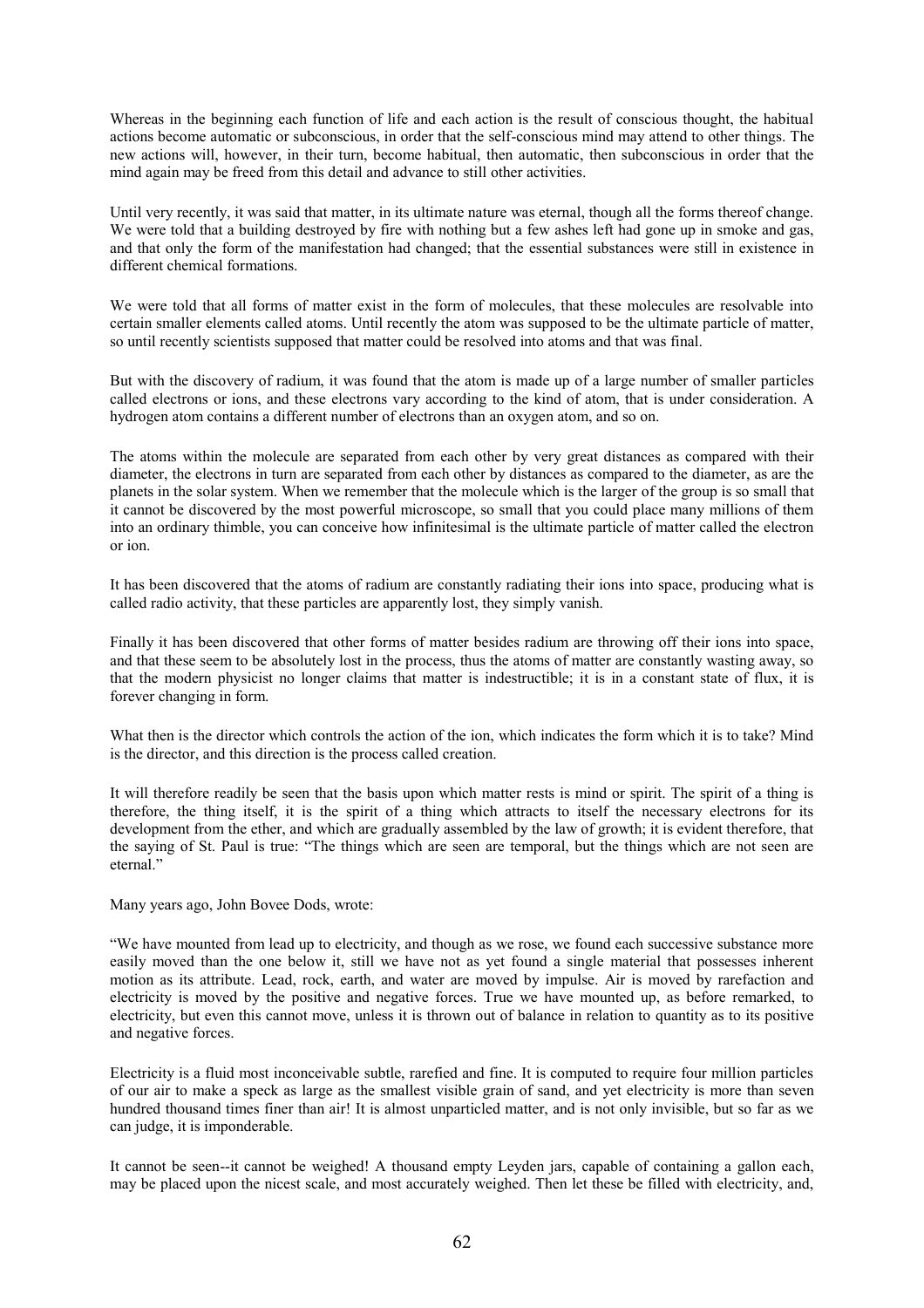so far as human sagacity can determine they will weigh no more. Hence to our perception a thousand gallons weigh nothing.

As electricity, in regard to motion, stands upon the poise, being completely balanced by the positive and negative forces, that equalize each other, so it is easily perceived, that if we mount one step higher, we must come to that substance whose nature is to move, and the result of that motion is thought and power. It is MIND. Hence it will be distinctly perceived, in view of the argument now offered, that we cannot, as philosophers, stop short of motion in the highest and most sublime substance in being. This conclusion, as the result of argument, is absolutely and positively irresistible, and challenges refutation.

When we mount up in our contemplations through the various grades of matter, and see it continually brightening--as we press onward in our delightful career of rapture, until we arrive at that sublimated substance which can neither be seen or weighed; which moves with a velocity of twelve million miles per minute, and can travel around this globe in the eighth part of a second,--we are struck with astonishment and awe! But as this is not the last link in the immeasurable chain, we are forced to proceed onward till we arrive at the finest, most sublime, and brilliant substance in being--a substance that possesses the attributes of inherent or self-motion and living power, and from which all other motion and power through out the immeasurable universe are derived. This is the Infinite Mind, and possesses embodied form. it is a living being. This Infinite Mind comes in contact with electricity, gives to it motion, arms it with power, and through this mighty unseen agent, moves the universe, and carries on all the multifarious operations of nature.

Hence, there is not a motion that transpires amidst the immensity of His works, from rolling globes to the falling leaf, but what originates in the Eternal Mind, and by Him is performed, through electricity as His agent. mind is, therefore, the absolute perfection of all substances in being; and as it possesses self-motion as its grand attribute, so it is, in this respect, exactly the reverse of all other substances, which are, of themselves, motionless. Mind, or spirit, is above all, and absolutely disposes and controls all. Hence, Mind is imponderable--invisible, and eternal<sup>"</sup>

#### *SILENCE*

*In silence as the Universe conceived, In silence doth the heart of man seek out That other heart to rest on; Nature's soul Yearns ceaselessly to give its speechless calm Unto her restless children as they roam Far from that central place which is their home.* 

> *Wouldst know thy Mother Nature face to face? Wouldst hear her silent heartbeats? Close thine ears And still they senses; wouldst thou feel her arms Enfold they being? Thou must give thyself In uttermost abandon to her will That she may teach thee the one truth--be still!*

*Be still--and from the Silence shall arise A mem'ry of forgotten mysteries. A healing peace descending on thy soul Shall bear it up to regions beyond words Where thou shalt learn the secrets of the earth, Of wind and flame and how the stars have birth. Then shalt thou know thy heritage of joy; Borne on the pinions of the Bird of Life, Tuned to the rhythm of revolving spheres, Feeling with all that breathes, with all that strives* 

*For union with its prototype above, The silent comforter who name is--Love.* 

*-Frances Poile.*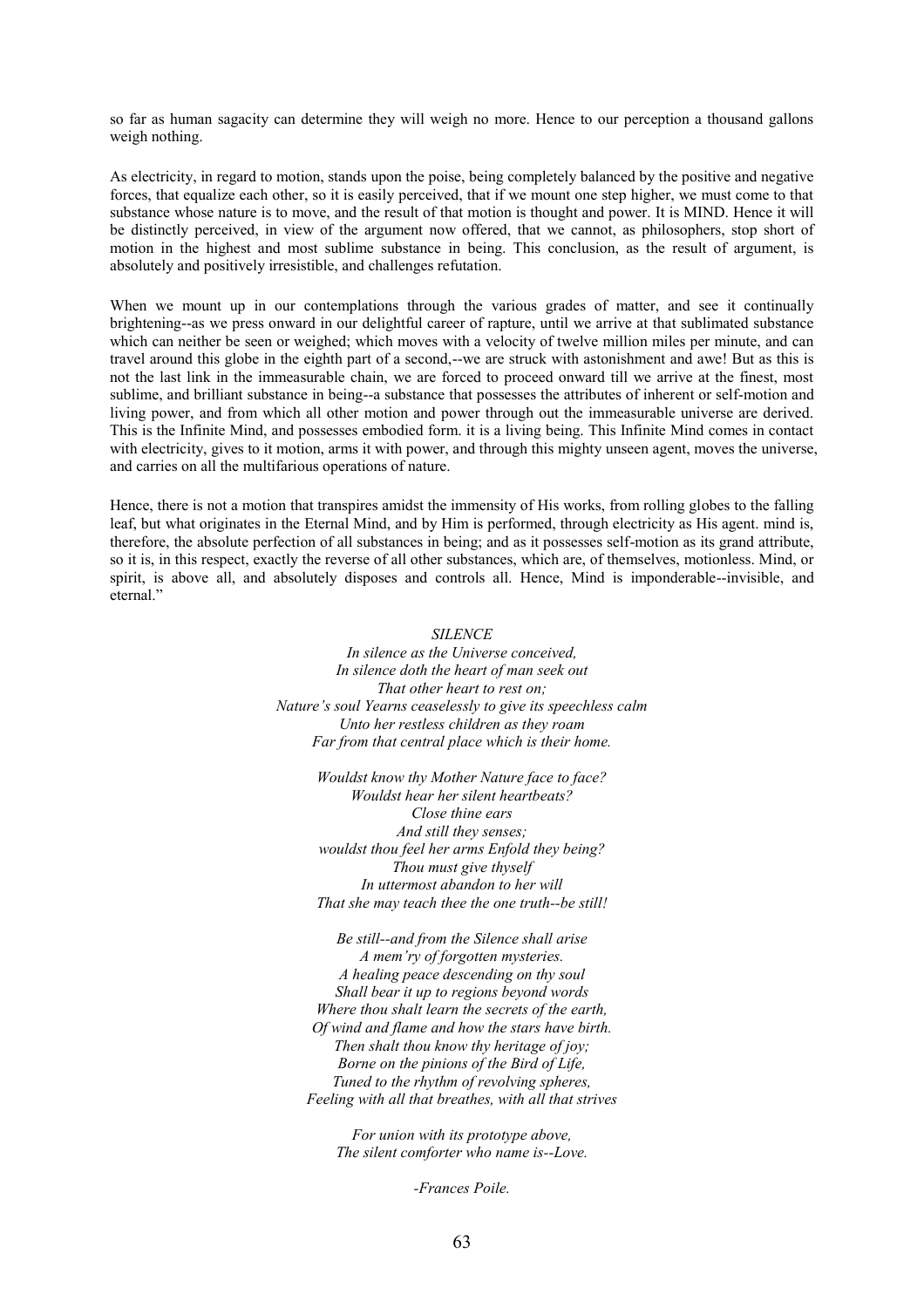#### **RELIGION**

Destiny is determined, for nations and for individuals, by factors and forces that are really fundamental--such as men's attitude toward one another. Ideals and motives are more potent than events in shaping History. What people think about the abiding concerns of life means more than any contemporary agitation or upheaval.

A few centuries ago it was thought that we must choose between the Bible and Galilco. Fifty years ago it was thought that we must choose between the Bible and Darwin, but as Dean W. R. Inge, of St. Paul's Cathedral, London, says: "Every educated man knows that the main facts of organic evolution are firmly established, and that they are quite different from the legends borrowed by the ancient Hebrews from the Babylonians. We are not required to do violence to our reason by rejecting the assured results of modern research. Traditional Christianity must be simplified and spiritualized. It is at present encumbered by bad science and caricatured by bad economics and the more convinced we are of this, the less disposed we shall be to stake the existence of our faith on superstitions which are the religion of the irreligious and the science of the unscientific.

Modern discontent and unsatisfactory conditions are the symptoms of a deep-seated and destructive disease. Remedies applied to these symptoms in the form of legislation and suppression, may relieve the symptoms, but they do not cure the disease which will manifest in other and worse symptoms. Patches applied to an old decaying and obsolete garment in no way improve the garment. Constructive measures must be applied to the foundations of our civilization and that is our thought.

A Philosophy of life having as its basis blind optimism, a religion that won't work seven days a week, or a proposition that isn't practical appeals to the intelligent not at all. It is results that we want and to all such the acid test is: Will it work?

The apparent impossibilities are the very things that help us to realize the possible. We must go over the unbeaten trail of thought, cross the desert of ignorance, wade through the "Swamp of Superstition" and scale the mountains of rites and ceremonies if we ever expect to come into the "promised land of revelation." Intelligence rules! Thought intelligently directed is a creative force which automatically causes its object to manifest on a material plane. Let him that hath an ear to hear, hear!

One of the characteristic signs of a general awakening is the optimism shining through the midst of doubt and unrest. This optimism is taking the form of illumination, and as the illumination becomes general, fear, anger, doubt, selfishness and greed pass away. We are anticipating a more general realization of the Truth which is to make men free. That there may be one man or one woman who shall first realize this Truth in the new era is barely possible, but the preponderance of evidence is for a more general awakening to the light of illumination.

Everything which we hold in our consciousness for any length of time becomes impressed upon our subconsciousness and so becomes a pattern which the creative energy will wave into our life and environment. This is the secret of the power of prayer.

The operation of this law has been known to a few in all ages, but nothing was more improbable than the unauthorized revelation of this information by any student of the great esoteric schools of philosophy. This was true because those in authority were afraid than an unprepared public mind might not be ready to make the proper use of the extraordinary power which the application of these principles disclosed.

We know that the universe is governed by law; that for every effect there must be a cause, and that the same cause, under the same conditions, will invariably produce the same effect. Consequently, if prayer has ever been answered, it will always be answered, if the proper conditions are complied with. This must necessarily be true; otherwise the universe would be a chaos instead of a cosmos. The answer to prayer is therefore subject to law, and this law is definite, exact and scientific, just as are the laws governing gravitation and electricity. An understanding oft his law takes the foundation of Christianity out of the realm of superstition and credulity and places it upon the firm rock of scientific understanding.

The Creative Principle of the Universe makes no exception, nor does it act through caprice or from anger, jealousy or wrath; neither can it be cajoled, flattered or moved by sympathy or petition; but when we understand our unity with this Universal Principle, we shall appear to be favored because we shall have found the source of wisdom and power.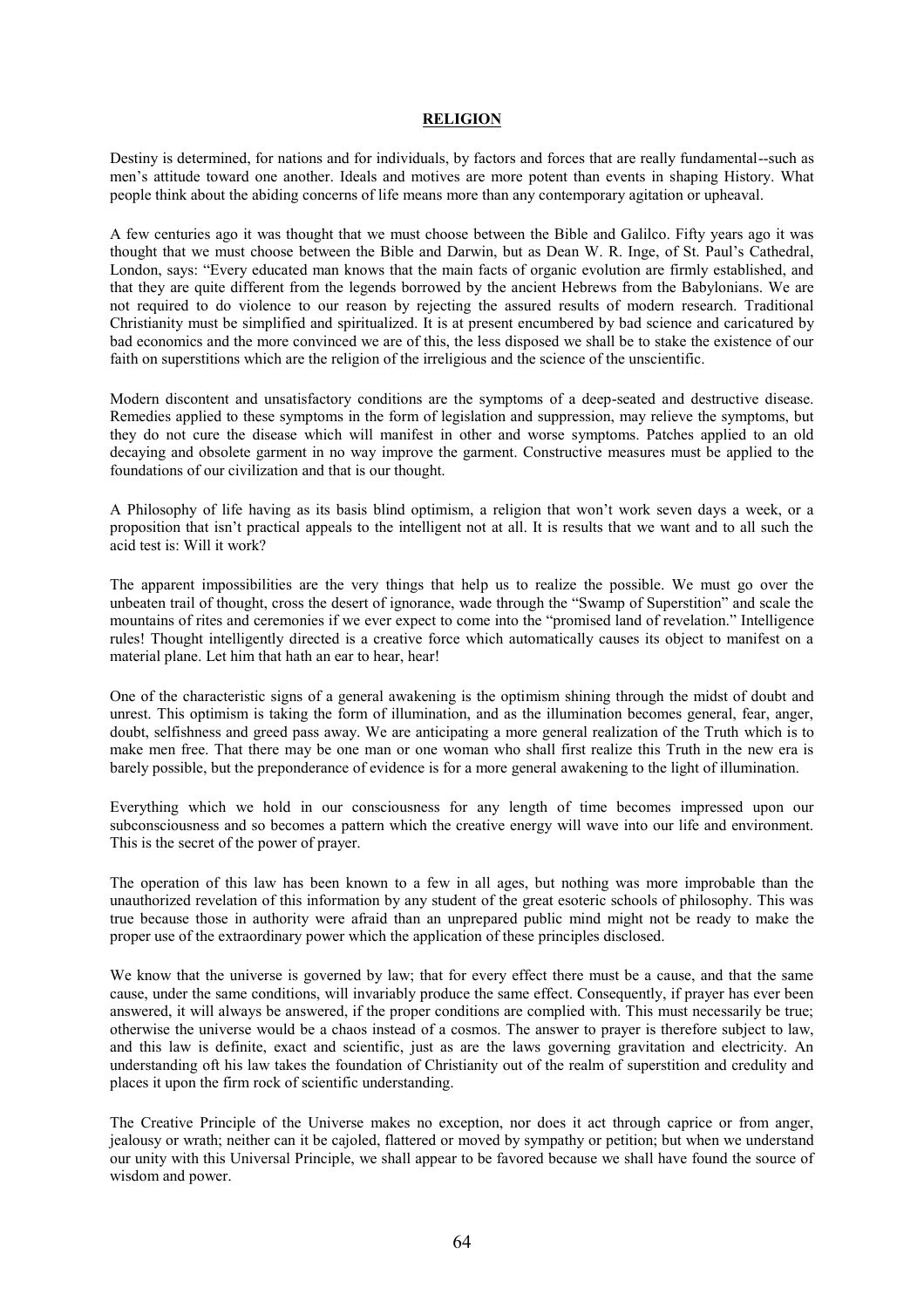It must be conceded by every thinking person that the answer to prayer furnishes the evidence of an all pervasive, omnipotent intelligence which is imminent in all things and all person. We have heretofore personalized this every present intelligence and called it God, but the idea of personality has become associated with form and form is a product of matter. The ever-present intelligence or mind must be the Creator of all form, the director of all energy, the source of all wisdom.

In order to secure the best thought of the world on the value of prayer, "The Walker Trust," recently offered a prize of \$100.00 for the best essay on "Prayer." The meaning, the reality and the power of prayer, its place and value to the individual, to the church and the state, in the every day affairs of life, in the healing of disease, in times of distress and national danger, and in relation to national ideals and to world progress."

In response to the invitation 1667 essays were received, they came from every quarter of the globe, they were written in nineteen different languages, the prize of \$100.00 was awarded to the Rev. Samuel McComb, D.D., of Baltimore, Md. A comparative study of these essays is published by the MacMillan Company of New York. In giving his impressions Mr. David Russell of the Walker Trust says: "To practically all the contributors prayer is something real and of inestimable value, but unfortunately there is little information given as to the method by which the law is placed in operation."

Mr. Russell, himself, agrees that the answer to prayer must be the operation of a Natural Law, he says: "We know, that to make use of a Natural Law, the intelligence must be able to comprehend its conditions and to direct or control its sequences. Can we doubt that to an intelligence great enough to encompass the spirit, there would be revealed a realm of spiritual law." It seems that we are rapidly coming into an understanding of this law and understanding is control.

The value of Prayer depends upon the law of spiritual activity. Spirit is the Creative Principle of the Universe and is Omnipotent, Omniscient and Omnipresent. Thinking is a spiritual activity, and consists of the reaction of the Individual against the Universal Mind. "I think, therefore I am," when "I cease to think, I cease to exist." Thinking is the only activity which spirit possesses. Spirit is creative, thinking therefore is a creative process, but as the larger part of our thinking processes are subjective rather than objective, most of our creative work is carried on the subjectively. But because this work is spiritual work it is none the less real, we know that all the great eternal forces of Nature are invisible rather than visible, spiritual rather than material, subjective rather than objective.

But exactly because thinking is a creative process, most of us are creating destructive conditions, we are thinking death rather than life, we are thinking lack rather than abundance, we are thinking disease rather than health, we are thinking inharmony rather than harmony, and our experiences and the experiences of our loved ones eventually reflect the attitude of Mind which we habitually entertain, for be it known that if we can pray for those we love, we can also injure them by entertaining and harboring destructive thoughts concerning them. We are free moral agents and may freely choose what we think, but the result of our thought is governed by an immutable law; this is the modern scientific phraseology for the Scriptural statement: "Be not deceived for God is not mocked, whatsoever a man soweth, that shall he also reap."

Prayer is thought in the form of a petition, and an affirmation is a statement of Truth, and when reinforced by Faith, another powerful form of thought, they become invincible, because "Faith is the substance of things hoped for, the evidence of things not seen," this substance is spiritual substance which contains within itself the Creator and the Created, the germ, the Elohim, that which enters in, goes forth and becomes one with its object.

But prayers and affirmations are not the only forms of creative thought. The architect when he plans to erect a wonderful new building, seeks the quiet of his studio, calls on his imagination for new or novel features embodying additional comforts or utilities and is seldom disappointed in the results.

The engineer who designs to span a chasm or river, visualizes the entire structure before making any attempt to embody it in form, this visualization is the mental image which precedes and predetermines the character of the structure which will eventually take form in the objective world.

The chemist seeks the quiet of his laboratory and then becomes receptive to the ideas from which the world will eventually profit by some new comfort or luxury.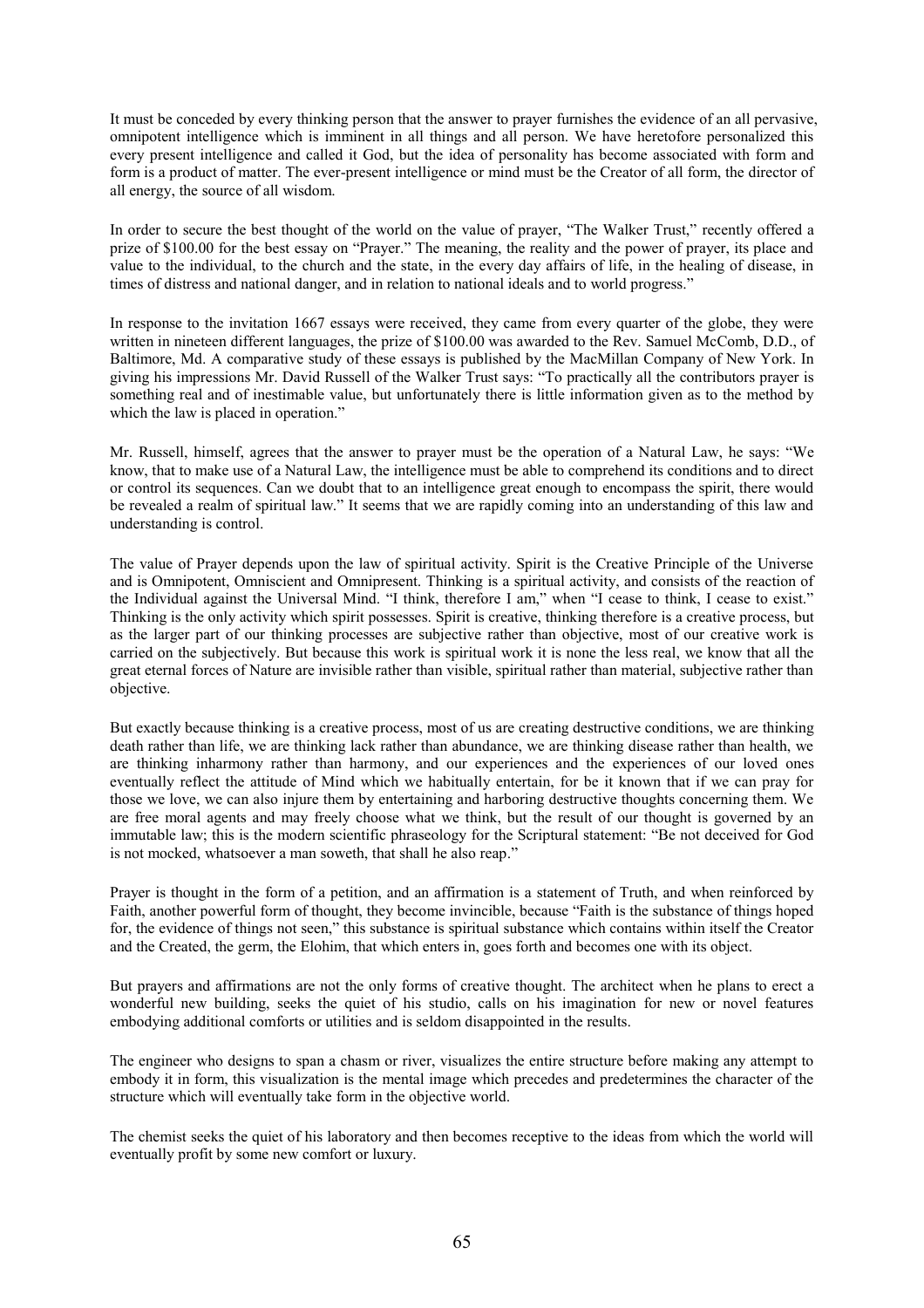The financier retires to his office or counting room and concentrates on some problem in organization or finance and soon the world learns of another co-ordination of industry requiring millions of additional capital.

Imagination, Visualization, Concentration are all spiritual faculties, and are all creative, because spirit is the one Creative Principle of the Universe, and he who has found the secret of the creative power of thought has found the secret of the ages. The law stated in scientific terms is, that thought will correlate with its object, but unfortunately the large majority are allowing their thoughts to dwell upon lack, limitation, poverty and every other form of destructive thought,. As this law is no respecter of persons their things become objectified in their environment.

Finally, there is love, which is also a form of thought. Love is nothing material and yet no one will deny that it is something very real. St. John tells us that "God is Love;" again he says: "Now are we all sons of God?" which means that Love is the Creative Principle of the Universe and St. Paul tells us "In Him we live and move and have our being."

Love is a product of the emotions, the emotions are governed by the Solar Plexus and the sympathetic nervous system. It is therefore a subconscious activity and is entirely under the control of the involuntary system of nerves. For this reason it is frequently actuated by motives which are neither dictated by reason or intellect. Every political demagogue and religious revivalist takes advantage of this principle, they know that if they can arouse the emotions, the result is assured, so that the demagogue always appeals to the passions and prejudices of his audience never to the reason. The revivalist always appeals to the emotions through the love nature and never to the intellect, they both known that when the emotions are aroused intellect and reason are stilled.

Here we find the same result obtained through opposite polarities, one appealing to hatred, revenge, class prejudices and jealousy; the other appealing to love, service, hope and joy, but the principle is the same. One attracts, the other repels; one is constructive, the other destructive; one is positive, the other negative; the same power is being placed in operation in the same way, but for different purposes. Love and hatred are simply the opposite polarities of the same force, just as Electricity or any other force may be used for destructive purposes just as readily as it may be used for constructive purposes.

Some will say that if God is Spirit and is Omnipotent and Omnipresent, how can He be responsible for destructive conditions; He cannot bring about disaster, want, disease and death. Certainly not, but we can bring these things upon ourselves by a non-compliance with the spiritual laws. If we do not know that thought is creative, we may entertain thoughts of inharmony, lack and disease, which will eventually result in the condition of which these thoughts are the seed forms, but by an understanding of the law we can reverse the process and thereby bring about a different result.

Good and evil are thereby seen to be but relative terms indicating the result of our thoughts and actions. If we entertain constructive thoughts only, the result will benefit ourselves or others, this benefit we call good, if on the other hand we entertain destructive thought, this will result in inharmony for ourselves and others, this inharmony we call evil, but the power is the same in either event. There is but one source of power and we can use the power for good or for evil, just as we can make use of electricity for light, heat or power by an understanding of the laws governing electricity, but if we are careless or ignorant of the laws governing electricity, the result may be disastrous. The power is not good in one case and evil in the other; the good or evil depend upon our understanding of the law.

Many will ask, "how does this thought agree with the scripture?" Many millions of Bibles are sold annually, and every discovery in chemistry, science or philosophy must be in agreement with the vital Truth of religious thought.

What then was the thought of the Master concerning the Creator? It will be remembered that the question was put to him by a lawyer: "Master what shall I do to inherit eternal life?" Did He evade the question? Did He quote some ancient authority? Did He recommend some creed or theological dogma? He did not. His answer was direct and to the point: "Thou shalt love the Lord thy God with all thy heart, will all thy soul, with all thy mind and with all thy strength, and they neighbor as thyself."

Where is this God which the lawyer is told to love? Jesus refers to Him as the Father and when asked concerning Him says: "He that hath seen me hath seen the Father," again "The Father and I are one," again, "It is not I that doeth the work, but the Father that dwelleth in me, He doeth the work," again He taught His disciples to pray: "Our Father who are in Heaven," and when asked concerning the location of Heaven, He said: "Men shall not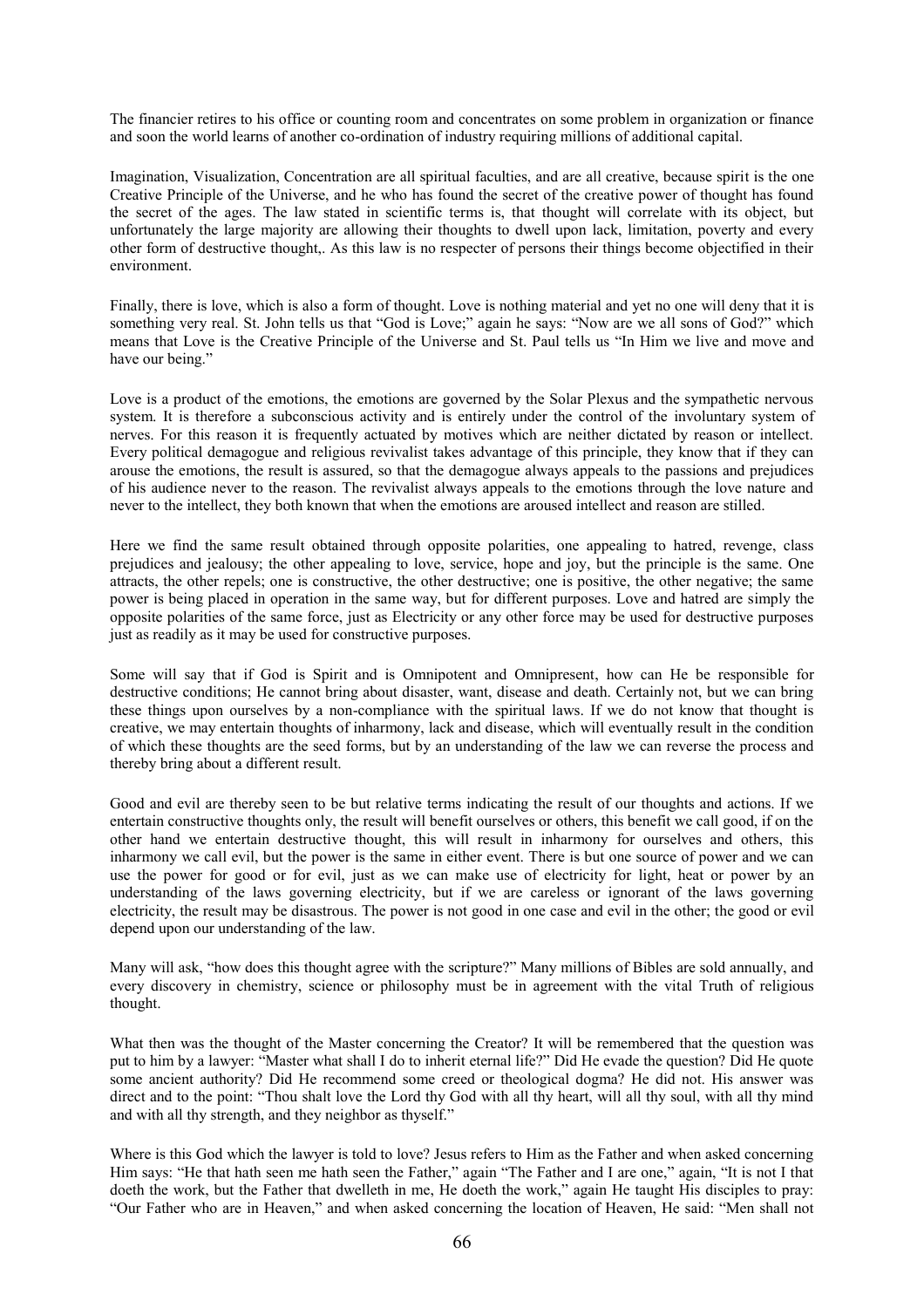say Lo her or Lo there, for behold the Kingdom of Heaven is within you." Here then is authority as to the immanence of the Creator, the Father from the Master Physician himself. Thus, we find that Science and Religion are not in conflict and that within the Church and without there is a setting aside of traditional creeds and a return to the things which the Great Teacher taught and the things for which He stood.

The Old Testament has much to say concerning the God of Jacob and of Moses, but this conception of an Anthropomorphic God is principally interesting as indicating the thought of a people who believed that the world was flat, that the sun moved, when science was but magic and religion the dogma of the scholastics.

This was the result of the deductive method of reasoning which originated with certain statements of fact which were universal and absolute, and which were incapable of verification, all other facts must be arrived at by a process of deduction from these original axioms. If facts were observed which seemed to contradict the deductions from which these original axioms were formulated, so much the worse for the facts, they could not be facts. Facts are nothing compared with "statements of Truth" as given by the scholastics. If there were those who persisted in seeing these unwelcome facts, there was the hemlock, or the stake or the cross.

But in the New Testament all of this is reversed, the doctrine of the immanence of God is taught, an objective God is converted into a subjective God, we are told that, "In Him we live and move and have our Being," we are told that "The Kingdom of Heaven is within you," and we are led to infer that God is always in the "Kingdom."

In this connection it is interesting to note that the miscellaneous collection of manuscripts which have finally been put together and called the Bible were written by many different men, of many different locations, and at widely different times. At first these manuscripts were circulated separately, later they were collected into a single volume and for a long time there were serious disputes among the ancient Jews and the early Church Ecclesiastics as to what manuscripts should have a place in the sacred book. In fact until quite recently there were many of these manuscripts included which are not now to be found in the Bible as recognized by the Protestant Church of today.

The manuscripts comprising the old testament were written originally in Hebrew, those of the new testament in Greek, and not a single original manuscript of any book either of the old or the new testament is in existence today, nor have they been in existence for hundreds of years. We have then only copies of copies of copies many times removed from the original.

When we remember that those who undertook to translate these manuscripts into the English language for the purpose of giving them to the people met with violent opposition, frequently being driven from the country and excommunicated from the church, we see that there was little uniformity in the various translations of these manuscripts which are now called the Bible or the "Word of God."

The King James edition which finally became popular with the people was the work of fifty-four churchmen who agreed with each other that all differences of opinion should be settled at special meetings to be held from time to time and that all marginal notes concerning the Greek or Hebrew text should be eliminated. The fact that this edition had the sanction of the King was probably the determining factor in favor of its general adoption, but aside from this the work came to be held in high esteem by the scholastics because of the smoothness and beauty of the diction, the churchmen who had the revision in charge evidently sacrificing accuracy for euphony and rhetoric.

And now we have a strictly "American" Bible, the word of the American Revision Committee in which the famous definition of Faith by St. Paul, "Now Faith is the substance of things hoped for, the evidence of things not seen" is changing to "Now Faith is the assurance of things hoped for, a conviction of things not seen," from which it would appear that Paul did not begin to have the insight, the vision, the intuition with which he has been credited, the latter translation completely nullifying and destroying what has heretofore been the most wonderful definition of faith ever given to the world.

It will readily be seen that the Nazarene completely reversed the process of thought in vogue at that time, instead of using the deductive method of thinking he used the inductive. He accepted no authority, no dogma, no creed, instead of reasoning from the seen to the unseen, the visible to the invisible, from things temporal to things eternal, He reversed this process completely and as the idea of this immanent God took hold of man, as they began to understand that, "Closer is he than breathing, nearer than hands or feet," then gradually came an awakening, which marks the birth of a splendor such as had never before been known.